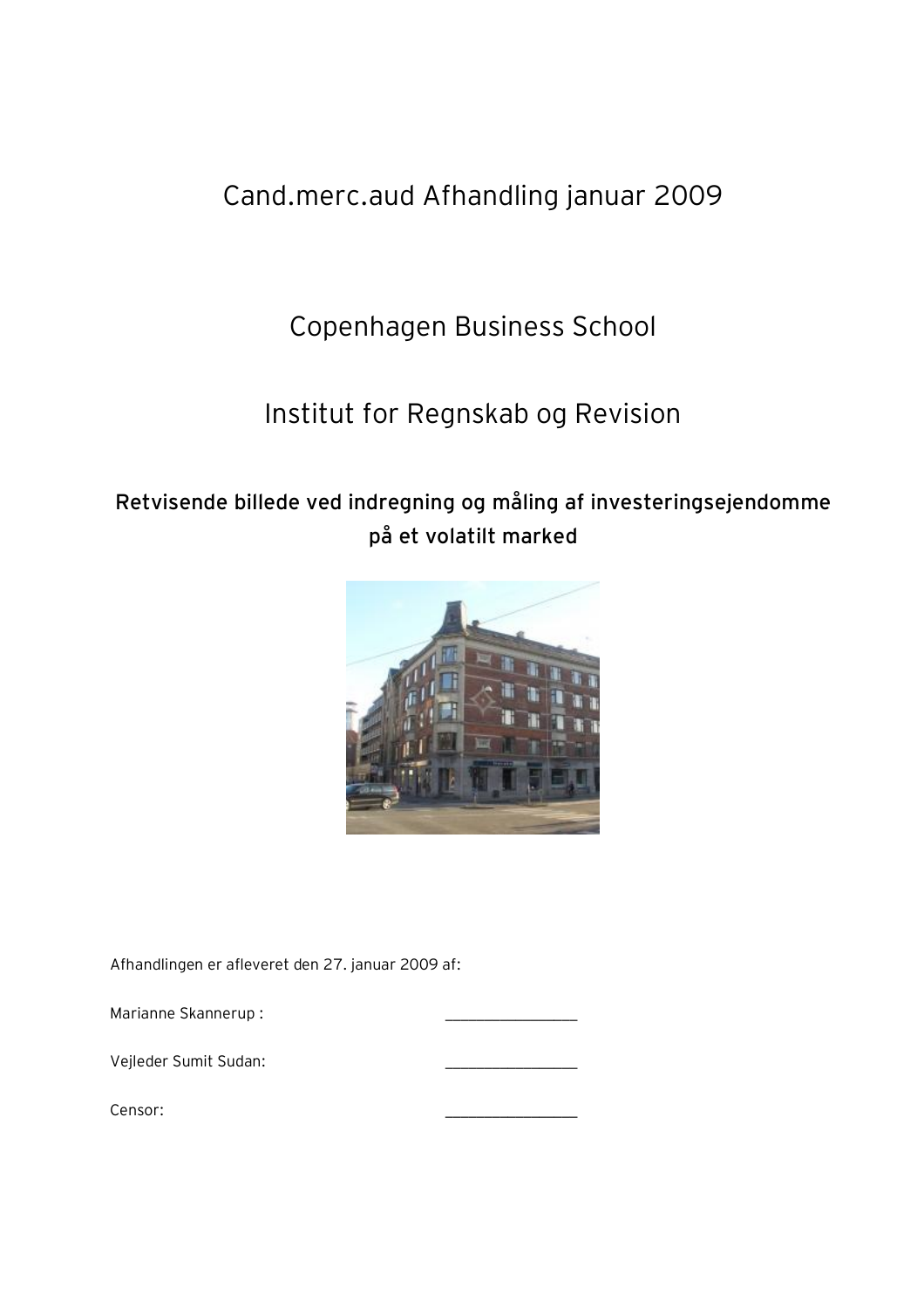## Indholdsfortegnelse

| 1.            |                                                                                   |  |
|---------------|-----------------------------------------------------------------------------------|--|
| 1.1.          |                                                                                   |  |
| 1.2.          |                                                                                   |  |
| 1.4.          |                                                                                   |  |
| 1.5.          |                                                                                   |  |
| 1.6.          |                                                                                   |  |
| 1.7.          |                                                                                   |  |
| 1.8.          |                                                                                   |  |
|               |                                                                                   |  |
| 2.1.          |                                                                                   |  |
| $2.2^{\circ}$ | Præstationsorienterede og formueorienterede regnskabsparadigmer 17                |  |
| 2.3.          |                                                                                   |  |
|               |                                                                                   |  |
| 3.1.          |                                                                                   |  |
| 3.2.          |                                                                                   |  |
| 3.3.          |                                                                                   |  |
|               |                                                                                   |  |
| 4.1.          |                                                                                   |  |
| 4.2.          |                                                                                   |  |
| 4.3.          |                                                                                   |  |
| 4.4.          |                                                                                   |  |
|               | 5. Regnskabspraksis til indregning og måling samt præsentation af                 |  |
|               |                                                                                   |  |
| 5.1.          |                                                                                   |  |
| 5.2.          |                                                                                   |  |
| 5.3.          | International Financial Reporting Standards, international regnskabspraksis<br>35 |  |
| 5.4.          |                                                                                   |  |
| 5.5.          | Forskelle mellem dansk og international regnskabspraksis  38                      |  |
| 5.6.          |                                                                                   |  |
| 5.7.          |                                                                                   |  |
|               |                                                                                   |  |
| 6.1.          |                                                                                   |  |
| 6.2.          |                                                                                   |  |
| 6.3.          |                                                                                   |  |
| 7.            |                                                                                   |  |
| 7.1.          |                                                                                   |  |
| 7.2.          |                                                                                   |  |
| 7.3.          |                                                                                   |  |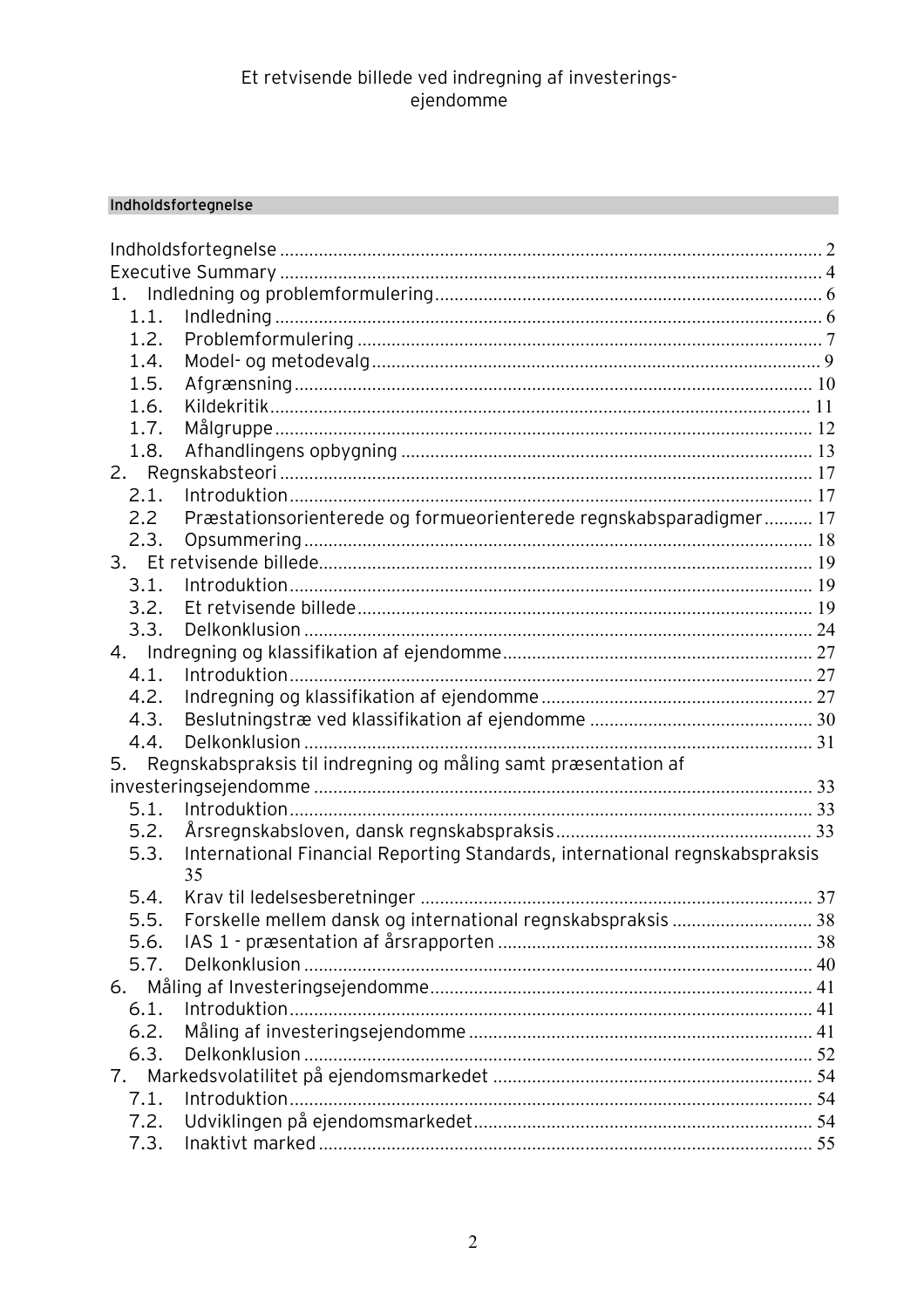| 7.4. | Delkonklusion                                                                | 56 |  |
|------|------------------------------------------------------------------------------|----|--|
| 8.   | Vurdering af måling af investeringsejendomme på et volatilt marked           | 58 |  |
| 8.1. |                                                                              |    |  |
|      |                                                                              |    |  |
| 8.2. | Værdiansættelse af investeringsejendomme på et inaktivt marked 58            |    |  |
| 8.3. | Måling til kostpris eller dagsværdi.                                         |    |  |
| 8.4. | Vurdering af lovændring vedr. ændring af bindingsreglen i ÅRL § 38 60        |    |  |
| 8.5. |                                                                              |    |  |
| 9.   |                                                                              |    |  |
| 9.1. |                                                                              | 65 |  |
| 9.2. |                                                                              | 65 |  |
| 9.3. |                                                                              |    |  |
| 9.4. |                                                                              |    |  |
| 9.5. |                                                                              |    |  |
| 9.6. |                                                                              | 87 |  |
| 10.  |                                                                              |    |  |
|      |                                                                              | 90 |  |
|      | 10.2. Indregning og måling samt præsentation af investeringsejendomme i 2008 | 90 |  |
| 11   |                                                                              | 92 |  |
| 12.  |                                                                              | 96 |  |
|      |                                                                              |    |  |
|      |                                                                              |    |  |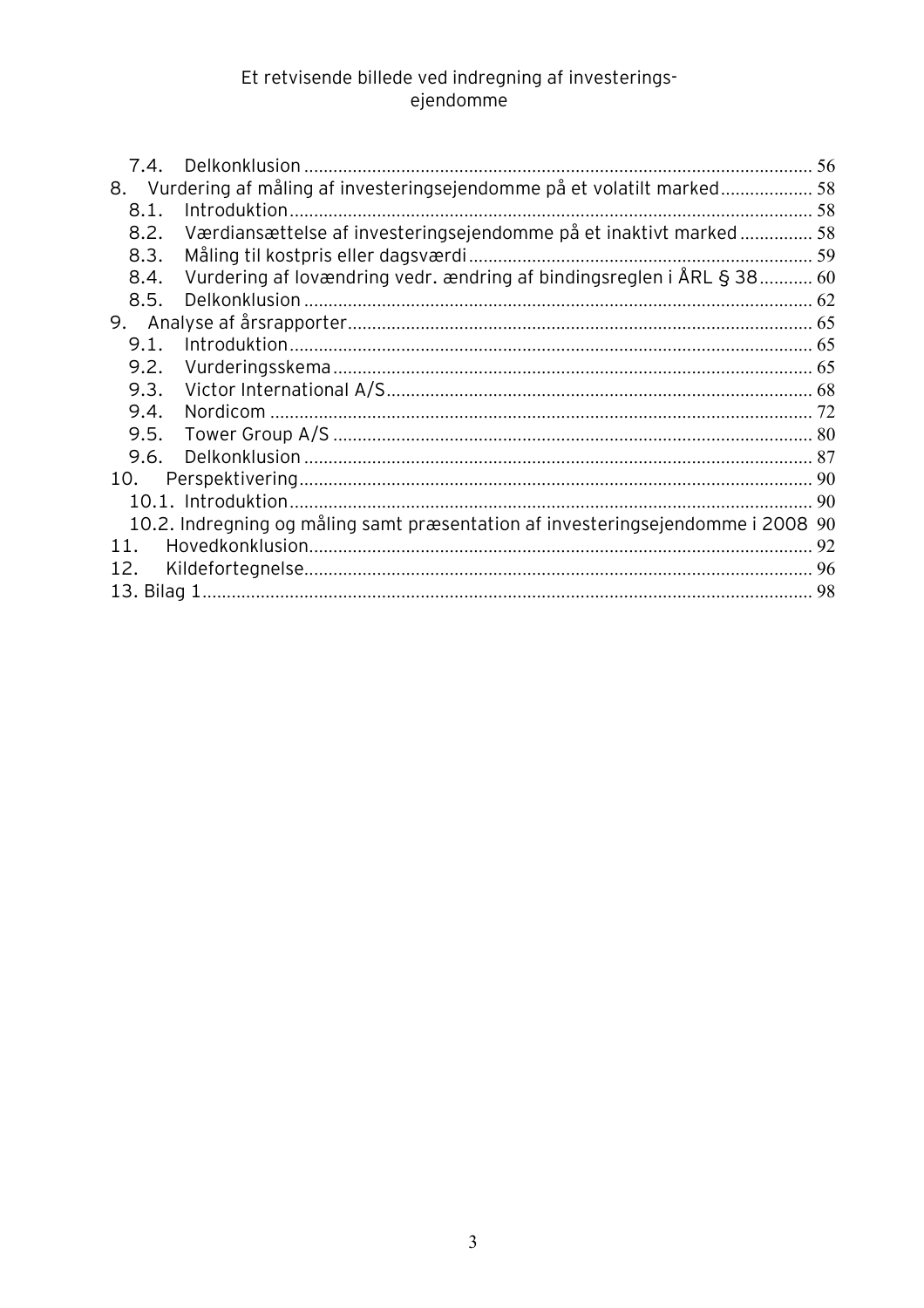## **Executive Summary**

Up until recently the real estate market, specifically that relating to investment properties has seen significant increases in prices. However the financial crisis has now changed the marketplace, creating uncertainty and bringing into question the value of investment properties.

There is a need for specific accounting standards for businesses with investment properties as the material value is based upon unrealized valuation adjustments on the investment properties. The valuation process concerning these investment properties will, especially in the current market situation, be influenced by many unobservable data and evaluations from management.

The purpose of this examination is to conclude if Danish companies with investment properties currently include all of the relevant information in their annual report and offers a true and fair view of the investment properties, in order to provide the user an appropriate basis to evaluate the worth of the investment properties and perform their own forecasts

The starting point of this paper is the definition of a true and fair view, followed by the definition of investment properties from other regarding to IAS 40 "Investment properties". As there is no definition of investments properties in ÅRL (perhaps expand the acronym). A review of accounting policies concerning Danish (ÅRL) and International (IFRS) accounting policies has been performed. From this review, it is concluded that there are no major differences between Danish and International accounting policies. As such, the analysis of annual reports will only include annual reports with accounting policies following the International Standards.

Under IAS 40 entities may elect to use either the fair value or at cost less depreciation valuation method. This paper concludes that the fair value of the investment property will give the user of the annual report the truest and fair value of the investment property, and provides the most appropriate base for their own forecasts.

ÅRL § 38 required until 3 June 2008 that all unrealized valuation adjustments should be tied to the Company's equity, which is also applicable for Danish companies that have adopted IFRS. This paper evaluates that the annulment of this rule will reduce the transparency of the true and fair value of the annual report.

IAS 40 states that "the methods and significant assumptions applied in determining the fair value of investment property" are to be incorporated in the annual reports, together with other specific information concerning the valuation and used accounting policy. If this is applied strictly, the need of information to evaluate the true and fair view for the user of the annual report will be met.

Even though, however, the code of practice have been met in two out of three of the annual reports, the information concerning valuation of fair value was not fulfilled completely in any of the three an-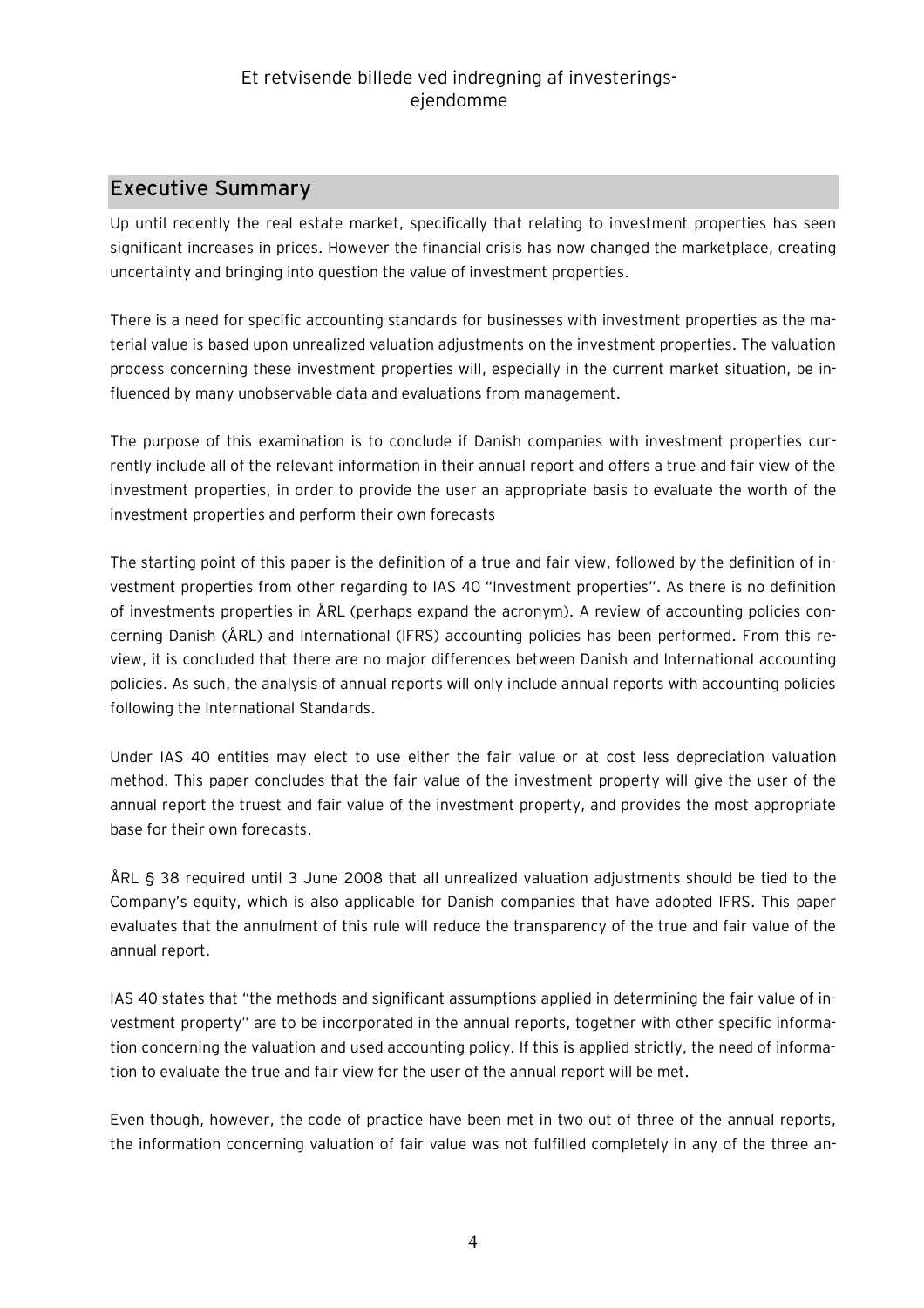nual reports., especially concerning the information regarding management valuations and risks in the evaluation. The information provided in the annual reports has been evaluated very banal and not very detailed.

I evaluate furthermore, that information regarding valuation and presentation of investment properties and how management has taken the development in the real estate market into account will be a key issue in the 2008 annual reports.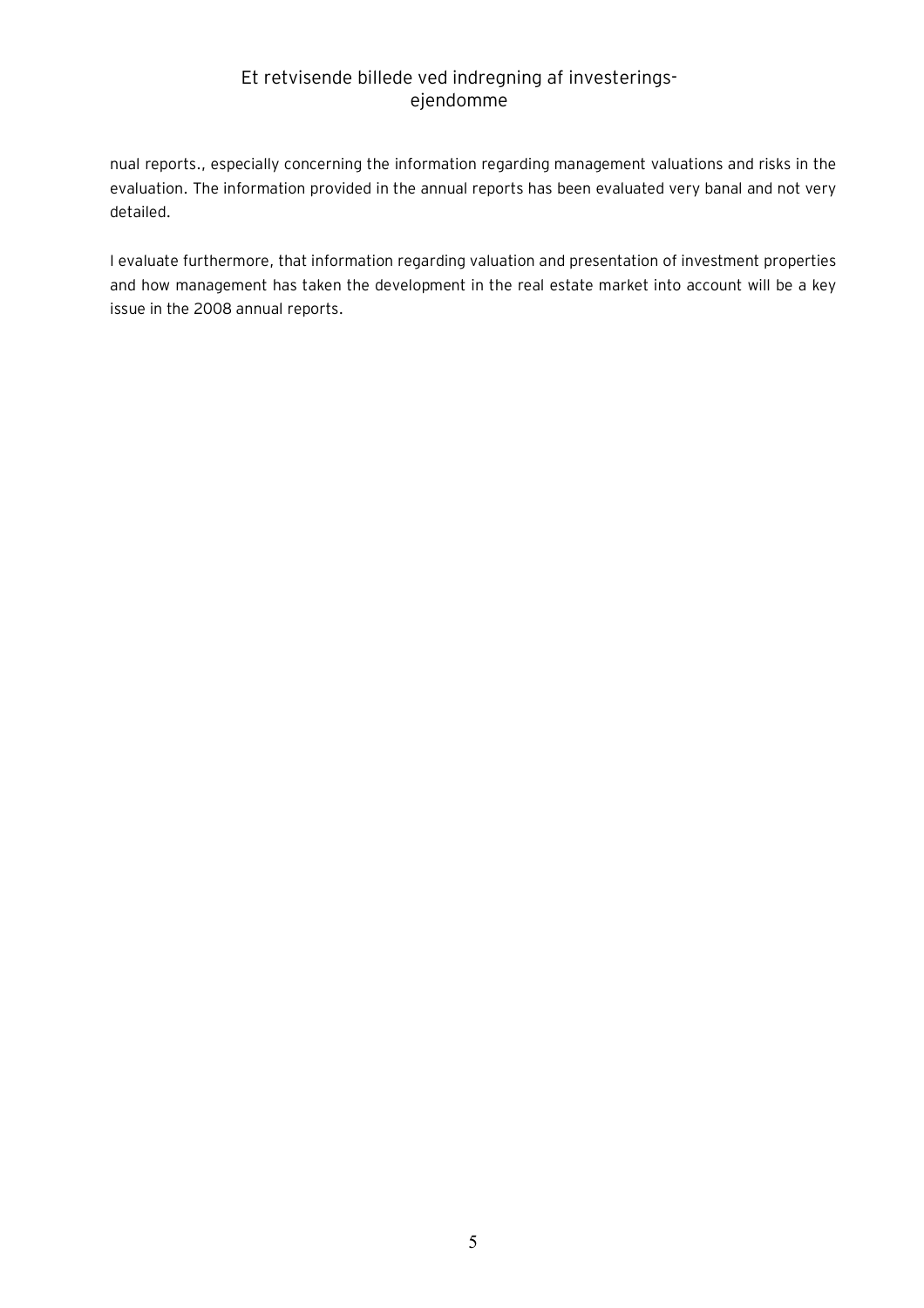## **1. Indledning og problemformulering**

## **1.1. Indledning**

Der har igennem en årrække været høje prisstigninger på investeringsejendomme. Dette var som følge af blandt andet højkonjunktur, faldende rente, den økonomiske politik, stor investeringslyst, hvor der har været projekter/ejendomshandler med et afkast, som er på niveau eller lavere end finansierings afkast. Der har dog i 2008 hersket væsentlig større usikkerhed på markedet for investeringsejendomme. Denne usikkerhed skyldes blandt andet en tillidskrise i den finansielle sektor, som har begrænset bankernes udlånsvillighed og bankerne har ligeledes et ønske om at mindske deres eksponering på ejendomsmarkedet.

Mange ejendomsvirksomheder er i slutningen af 2008 gået i betalingsstandsning eller helt konkurs som følge af manglende likviditet, som de ikke længere kan få afdækket ved salg. Markedet for køb og salg af ejendomme er næsten gået i stå, da eventuelle nye investorer ligeledes har problemer med at skaffe likviditet.

Der er et behov for særlige regnskabsregler for virksomheder, der drives med henblik på at opnå et afkast af ejendomsinvestering i form af nettolejeindtægter og fremtidige kapitalgevinster. Dette skyldes, at en væsentlig del af værdiskabelsen i ejendomsvirksomheder skabes i form af urealiserede værdistigninger på ejendomme. Det er derfor ofte virksomhedernes ønske at afspejle denne eventuelle værdiskabelse i resultatopgørelsen, da det er et resultat af deres primære drift.

Der kan i forbindelse med værdiansættelsen af investeringsejendomme være mange ledelsesmæssige beslutninger og usikkerheder. Dansk og international regnskabspraksis udstikker krav og giver retningslinier for, hvordan investeringsejendomme skal indregnes og præsenteres, således at regnskabsbruger får et retvisende billede af virksomheden og den eventuelle værdiskabelse gennem værdireguleringer på investeringsejendomme.

Fra 2005, hvor forordning nr. 1606/2002/EF fra EU-kommisionen og Parlamentet blev implementeret via IFRS bekendtgørelsen udstedt af Erhvervs- og Selskabsstyrelsen, er det lovpligtigt for Klasse D selskaber at aflægge årsrapport efter de "internationale standarder International Financial Reporting Standards (IFRS)", som er godkendt af EU.

Øvrige virksomheder kan vælge at aflægge årsrapport efter IFRS, men skal ellers aflægge årsrapport efter den danske Årsregnskabslov (ÅRL).

International Accounting Standards (IAS) 40 indeholder retningslinier for indregning, måling og præsentation af investeringsejendomme efter Internationale standarder. Ikke børsnoterede selskaber, der aflægger efter dansk regnskabspraksis og ÅRL § 38, kan dog vælge at aflægge efter IFRS.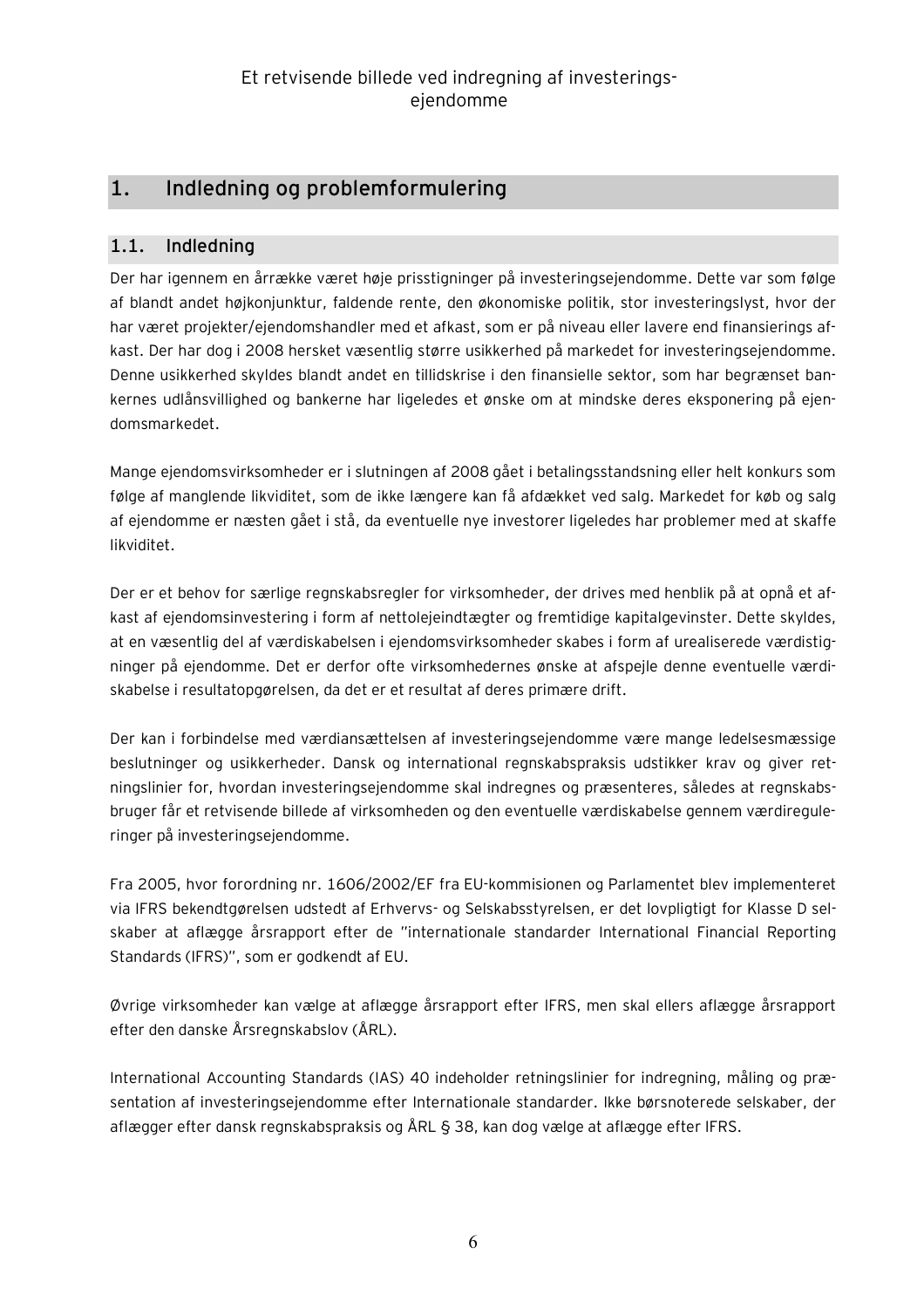Der har, jf. ovenfor været svingninger på markedet med investeringsejendomme og den nuværende markedssituation med den udbredte internationale finanskrise vil ligeledes have en væsentlig indflydelse på præsentation samt indregning og måling af investeringsejendomme i 2008.

Der er to metoder til indregning og måling af investeringsejendomme - kostprismetoden eller dagsværdimetoden. Det mest brugte er indregning til dagsværdi, både inden for dansk regnskabspraksis og IFRS, hvilken metode vil give regnskabslæser det mest retvisende billede på et usikkert marked, hvor selve værdiansættelsen af investeringsejendomme vil indeholde mange usikkerheder og ledelsesvurderinger?

Der er pr. 3. juni 2008 vedtaget et nyt lovforslag, hvorved det ikke længere er et krav at binde værdireguleringer på egenkapitalen jf. ÅRL § 38. Set i lyset af ophævelsen af bindingskravet, finder jeg det interessant at undersøge det volatile markeds påvirkning på anvendelsen af reglerne om dagsværdiregulering, herunder påvirkningen på det retvisende billede.

## **1.2. Problemformulering**

Med udgangspunkt i indledningen kan afhandlingens hovedspørgsmål formuleres således:

*Opfylder danske virksomheders årsrapporter generalklausulen om "et retvisende billede" i forbindelse med indregning og måling samt præsentation af investeringsejendomme på et volatilt marked?* 

Ovenstående hovedspørgsmål søges besvaret i de følgende underspørgsmål:

A. Hvorledes defineres et retvisende billede i henhold til begrebsrammen?

For at vurdere regnskabsreglerne om indregning, måling og præsentation i henhold til generalklausulen om "et retvisende billede" vil jeg gennemgå niveauer i begrebsrammen, som definerer et retvisende billede.

B. Hvorledes defineres en investeringsejendom i forhold til andre ejendomme, og hvorledes er klassifikationen af disse i årsrapporten?

For at opnå forståelse for definitionen af en investeringsejendom vil jeg gennemgå reglerne for de forskellige typer for ejendomme og klassifikationen heraf.

C. Hvorledes er dansk regnskabspraksis samt international praksis for indregning og måling samt præsentation af investeringsejendomme i årsrapporter?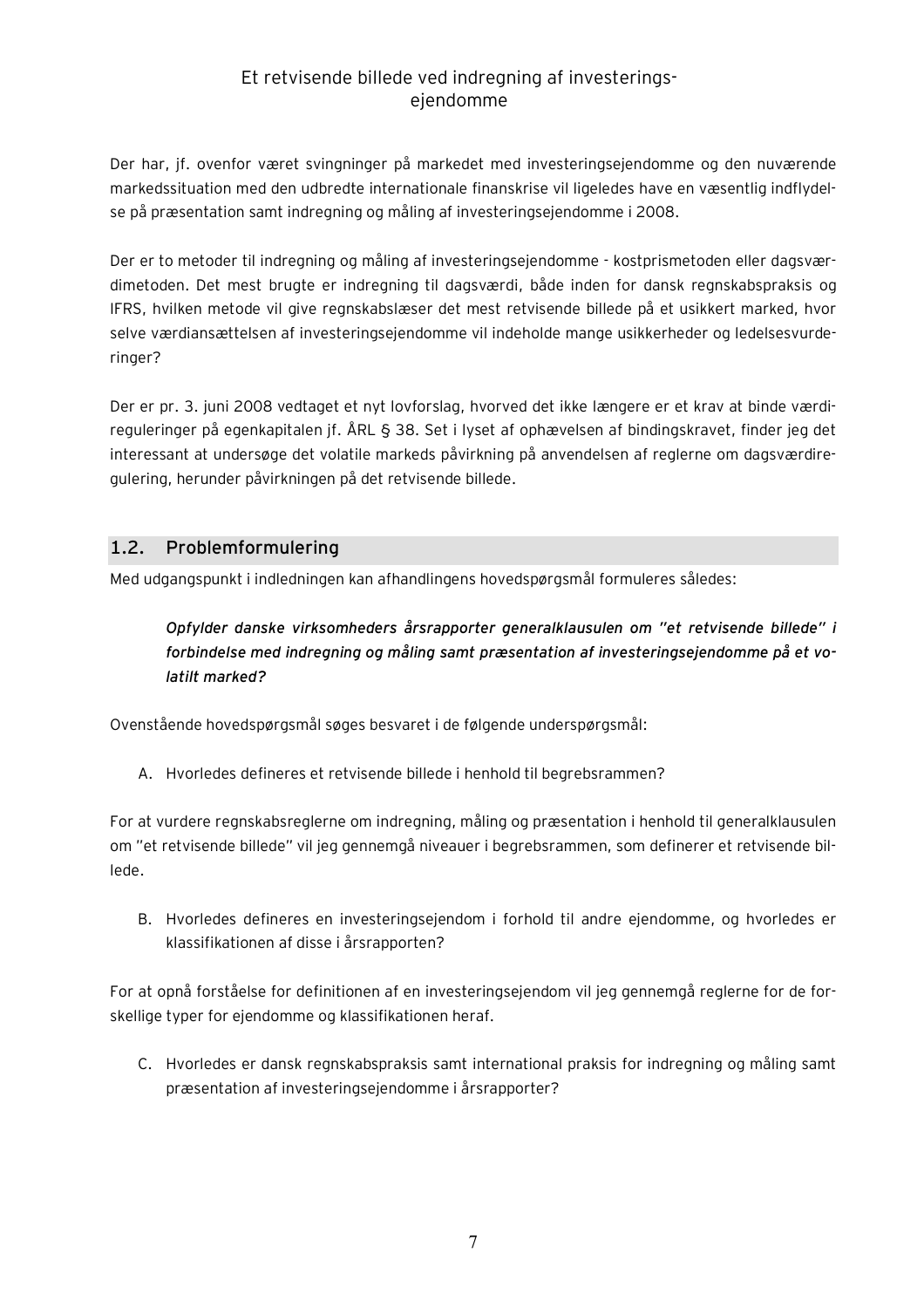Jeg vil ligeledes gennemgå gældende regnskabspraksis for investeringsejendomme i danske selskaber med investeringsejendomme for at opnå forståelse af gældende praksis for den regnskabsmæssige behandling af investeringsejendomme.

D. Hvorledes opgøres henholdsvis kostpris samt dagsværdi for investeringsejendomme og hvilke udfordringer samt fordele og ulemper er der ved og målemetoderne?

Formålet med ovenstående spørgsmål er at gennemgå de tilgængelige metoder til indregning og måling af investeringsejendomme, herunder vil fordele og ulemper bliver vurderet ved anvendelse de tilgængelige metoder til opgørelse af dagsværdi.

E. Hvor stor grad af volatilitet eksisterer på ejendomsmarkedet?

Formålet med ovenstående spørgsmål er at vurdere volatiliteten på ejendomsmarkedet, for således at underbygge hovedspørgsmålet.

F. Hvilken model til måling af investeringsejendomme vil bidrage mest til "et retvisende billede" i et volatilt marked?

Formålet med ovenstående spørgsmål er at diskutere valg af regnskabspraksis ved indregning af investeringsejendomme i forhold til graden af volatilitet, som er vurderet i ovenstående delspørgsmål.

Som nævnt ovenfor er der foretaget ændringer til ÅRL § 38, således at opskrivninger på eksempelvis investeringsejendomme bliver overført til frie reserver.

G. Har ændringen til bindingsreglerne i ÅRL § 38 nogen indflydelse på det retvisende billede i årsrapporten?

Formålet med ovenstående spørgsmål er at vurdere ændringen i dansk regnskabspraksis, med hensyn til ophævelse af bindingen af nettoopskrivninger på egenkapitalen, har på det retvisende billede.

H. Vurderes oplysningerne i udvalgte danske årsrapporter tilstrækkelige til opfyldelse af et retvisende billede i forbindelse med indregning og måling samt præsentation af investeringsejendomme?

Afslutningsvis foretages en analyse af udvalgte årsrapporter for 2007 og 2007/08 for at vurdere, om deres præsentation af indregning og måling af investeringsejendomme vil opfylde et retvisende billede ved ændringer på markedssituationen. Ovenstående spørgsmål vil afrunde afhandlingen.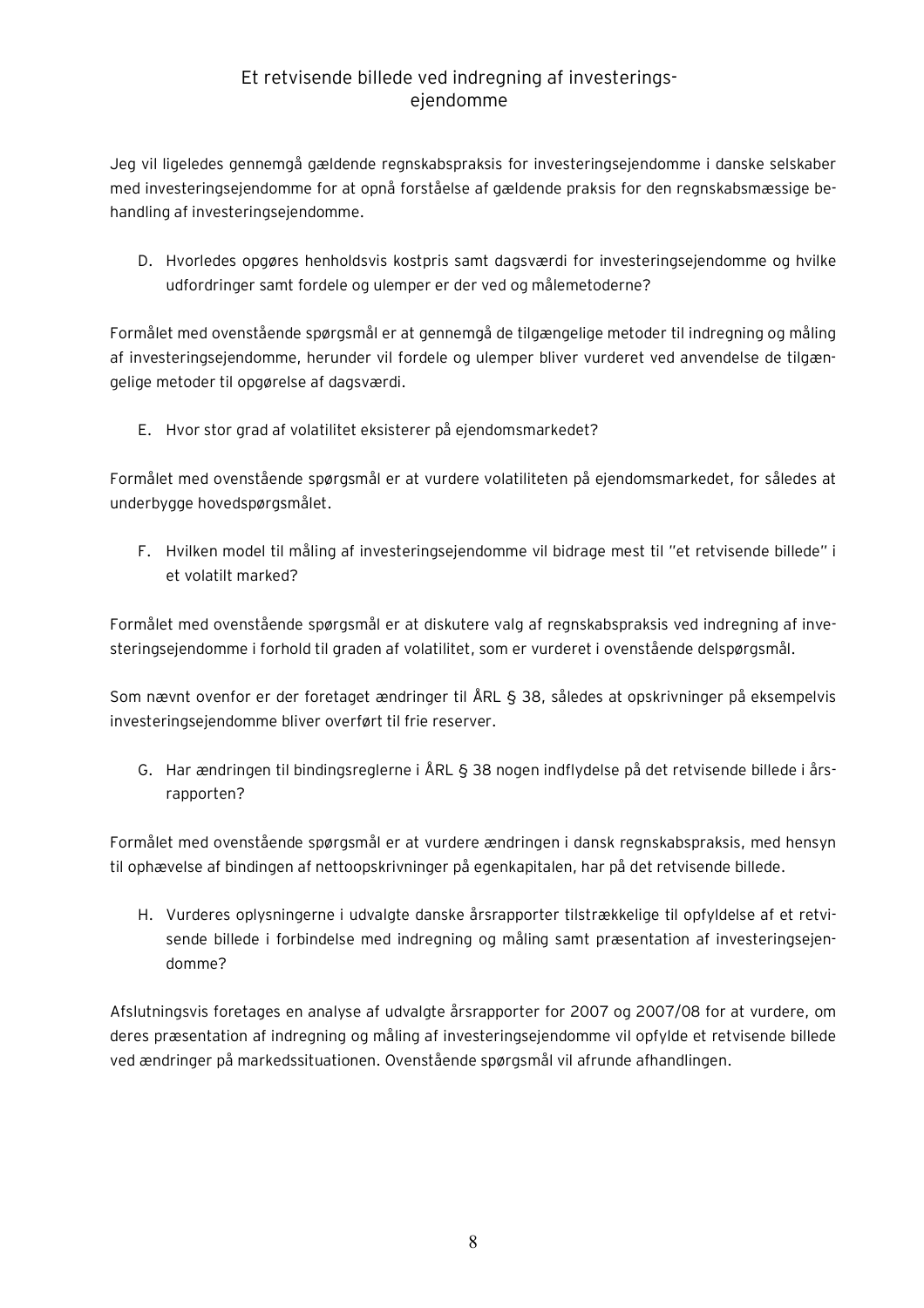#### **1.4. Model- og metodevalg**

#### 1.4.1 Synsvinkel

Jeg har i afhandlingen valgt en deskriptiv synsvinkel, da problemformuleringen tager udgangspunkt i forholdene "som de er". Denne synsvinkel er valgt, da regnskabspraksis beskrives og analyseres for efterfølgende at vurdere det retvisende billede i praksis. $^1$ 

Der vil forekomme en normativ synsvinkel, hvor jeg vil tage udgangspunkt i forholdene "som de bør være" efter min vurdering. Denne synsvinkel vil hovedsaglig benyttes i den praktiske del af afhandlingen, hvor regnskabspraksis i udvalgte danske årsrapporter vurderes.<sup>2</sup>

#### 1.4.2. Dataindsamling og undersøgelsesdesign

Litteraturstudiet repræsenterer første del af afhandlingen og tager udgangspunkt i diverse udgivelser omhandlende ÅRL § 38 og IAS 40. Dette er en kvalitativ metode, hvor jeg igennem forskellige former for dataindsamling søger at skabe en dybere forståelse for problemet. Metoden til dataindsamling er baseret på desk research, som hovedsagligt er foregået på Internettet. Der er anvendt sekundære data i form af artikler, publikationer, bøger mv. De anvendte kilder er nærmere specificeret i afhandlingens fodnoter samt litteraturlisten sidst i afhandlingen.

Litteraturstudiet har til formål at forklare og kortlægge, hvorledes reglerne omkring det valgte emne er fastlagt efter henholdsvis de danske regler og internationale standarder. Afslutningsvis vil jeg fremhæve de væsentligste forskelle, samt begrunde hvorfor disse er væsentlige og min vurdering heraf.

#### *1.4.3. Kvalitativ dataindsamling og empirisk undersøgelse*

Jeg vil ligeledes foretage et kvalitativt casestudie af oplysninger i udvalgte årsrapporter for danske børsnoterede selskaber med ejendomme, som en væsentlig del af deres aktivmasse. Dette vil give en dybere forståelse for min problemstilling, og hvorledes virksomhederne behandler den anvendte regnskabspraksis og derigennem skaber et retvisende billede.<sup>3</sup> Omfanget og niveauet af de kvalitative data sammenholdes på tværs af de analyserede årsrapporter.

#### *1.4.4. Udvælgelse af årsrapporter*

 $\overline{a}$ 

Der vil i afhandlingen inddrages analyse af udvalgte danske årsrapporter. Udvælgelsen af de analyserede årsrapporter er ikke foretaget ved en statisk udvælgelse, da dette kan resultere i at ikke er alle årsrapporter vil indeholde ejendomme, som en væsentlig del af deres balancesum. Årsrapporterne er således udvalgt ud fra oplysninger om væsentlige ejendomme. Årsrapporterne er udvalgt selektivt ud fra deres indregnede ejendomme samt anvendt regnskabspraksis i forhold til det retvisende billede. Der vil forekomme såvel gode som dårlige eksempler på behandlingen af investeringsejendomme i årsrapporterne.

<sup>1</sup> Kilde: Eksamensteknik Målrettet - koncentreret - effektiv, side 32-33

 $2$  Kilde: Eksamensteknik Målrettet - koncentreret - effektiv, side 37-38

<sup>3</sup> Kilde: Den skinbarlige virkelighed, Ib Andersen, s. 150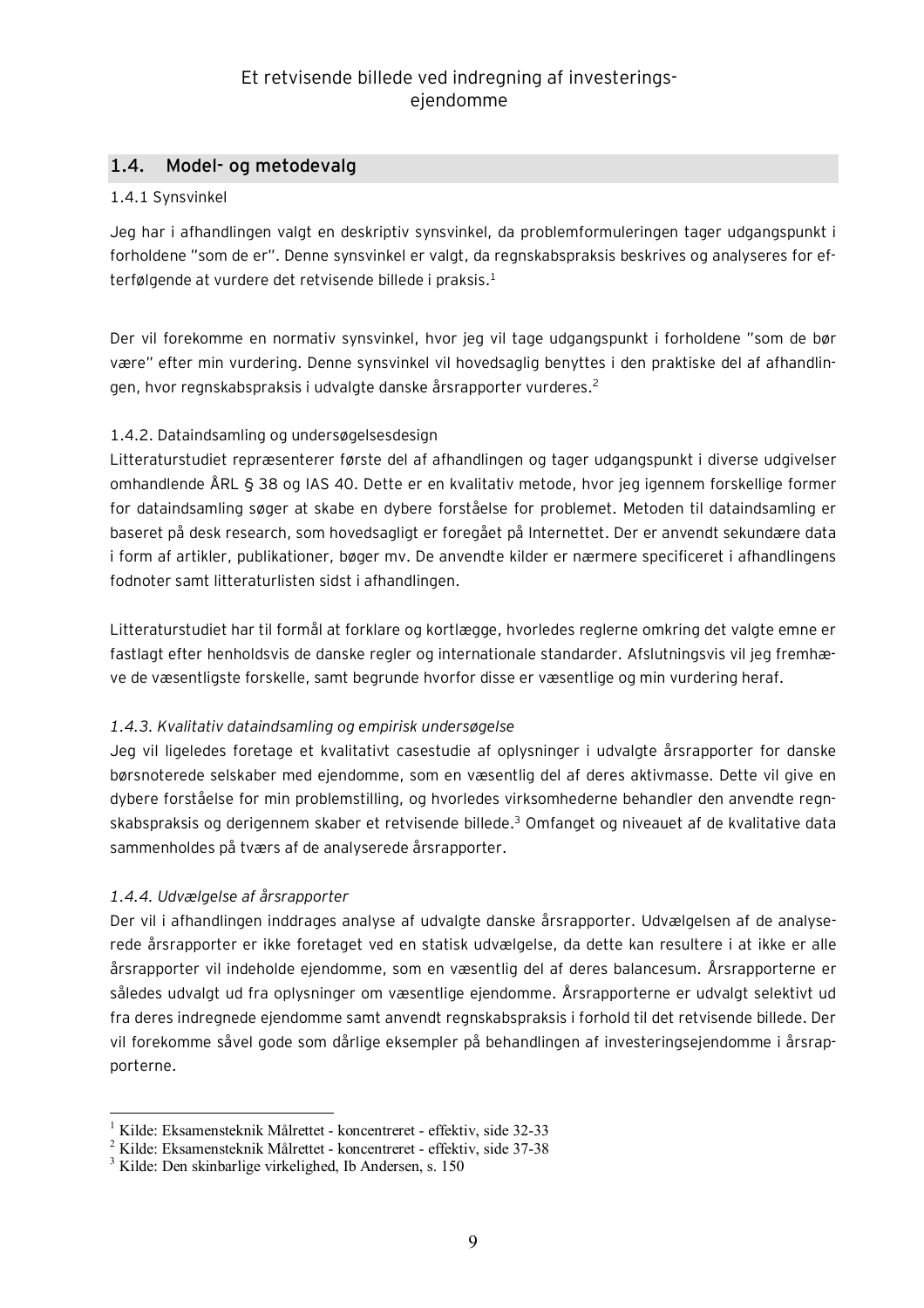## **1.5. Afgrænsning**

For at sikre dybde i behandlingen af hovedemnerne har jeg foretaget følgende afgrænsninger.

Ved gennemgang af ÅRL § 38 og IAS 40 afgrænses fra at foretage en dybdegående analyse af alle forhold i paragraffen og standarden. Formålet med afhandlingen er ikke at afdække alle områder inden for den regnskabsmæssige behandling af investeringsejendomme. Jeg vil således i afhandlingen beskæftige mig med område, som vurderes væsentlig for den eksterne regnskabsbruger i relation til hovedproblemstillingen.

Der afgrænses ligeledes fra en dybdegående gennemgang af Domicil ejendomme IAS 16 og Handelsejendomme IAS 2, disse vil kunne blive berørt i forbindelse med drøftelse/afgrænsning af klassifikation af investeringsejendomme.

Jeg afgrænser mig fra dybdegående gennemgang af indregning og måling af gældsforpligtelser, som har tilknytning til investeringsejendomme.

Jeg afgrænser mig fra alle skattemæssige problemstillinger i forbindelse med indregning og behandlinger af investeringsejendomme, og ser kun på den regnskabsmæssige behandling. Afhandlingen vil ligeledes ikke behandle værdireguleringernes påvirkning af den regnskabsmæssige behandling af udskudt skat.

Under afsnit 6 vil metoder til værdiansættelse af ejendomme blive gennemgået, udgangspunktet er sammenlignelige transaktioner, hvor dette ikke er muligt kan andre alternative metoder anvendes. Jeg har jeg valgt at tage udgangspunkt i de to mest gængse værdiansættelsesmetoder, den afkastbaserede metode og DCF metoden, disse vil blive gennemgået uden uddybelse den matematiske teori, da jeg ikke vurderer, dette vil bidrage til hovedproblemet. Afhandlingen vil således ikke indeholde en gennemgang af andre værdiansættelsesmetoder. Fokus vil ligeledes alene være på værdiansættelse af investeringsejendomme, ikke en værdiansættelse af selskaber.

Ved casestudierne vil forhold som aktieforhold, ledelsesforhold, udbyttepolitik m.m. ikke blive gennemgået, da analysen har til formål at vurdere det retvisende billede i forbindelse med præsentation samt indregning og måling af investeringsejendomme.

Analysen af årsrapporter vil være af årsrapporter fra 2007 eller 2007/08, da årsrapporter med regnskabsafslutning pr. 31.12.2008 endnu ikke er offentliggjort.

Ved vurdering af markedsforholdene på ejendomsmarkedet er der kun taget udgangspunkt i det danske ejendomsmarked. Der forekommer i årsrapporterne ligeledes ejendomme på det svenske, tyske og franske marked. Ejendomsforholdene er ikke undersøgt på disse markeder, da materialeindsamling til dette vil være besværligt. Det vurderes ikke at være væsentlige forskelle i forhold til det danske marked. Den internationale finanskrise som ligeledes beskrives i afhandlingen, vurderes således også at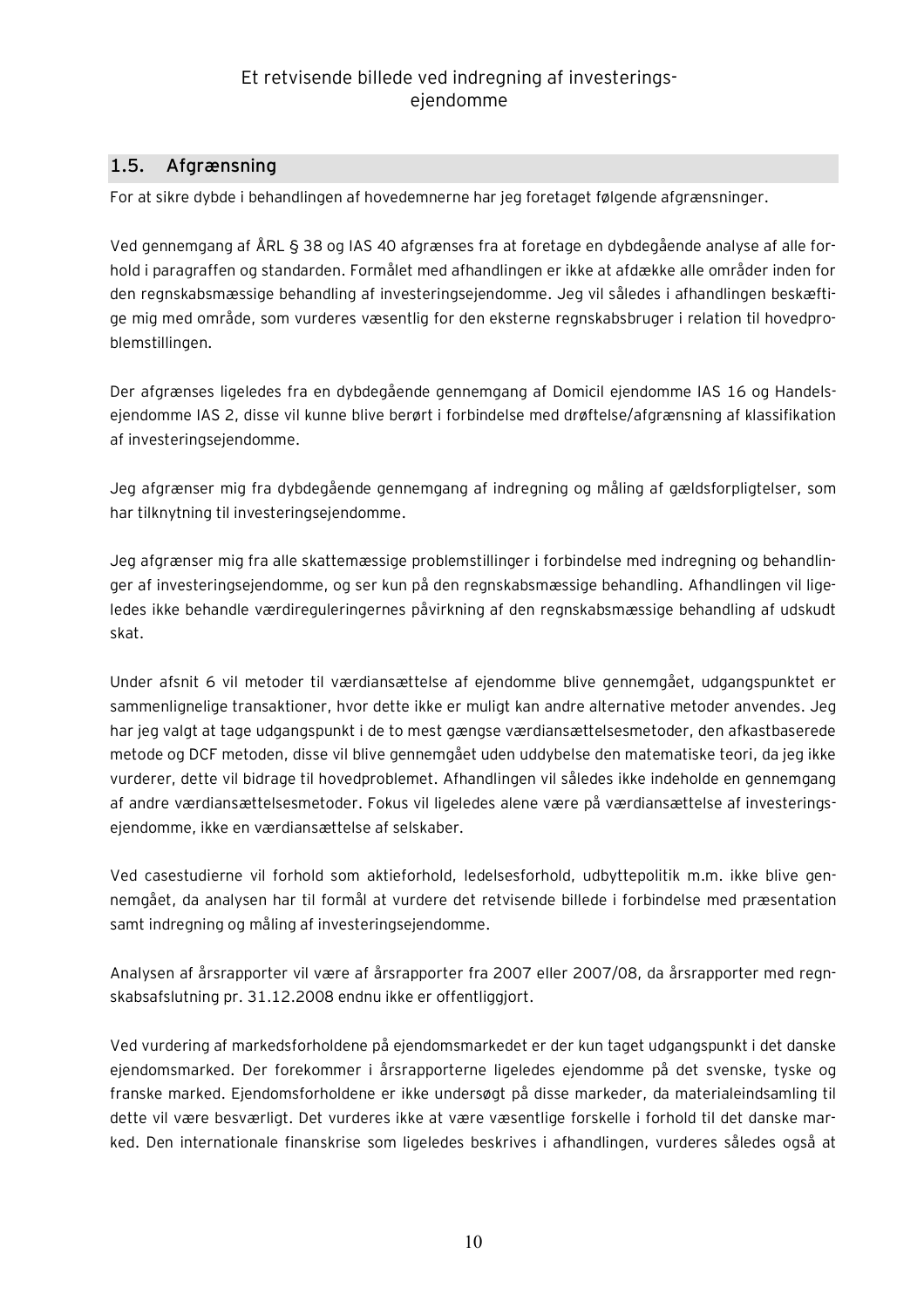have en påvirkning på de nævnte udenlandske markeder, ligesom der er tale om danske ejendomsselskaber, som benytter sig af finansiering på det danske marked. Andre udenlandske virksomheder skal ligeledes overholde IFRS, hvis der aflægges årsrapporter herefter.

Årsrapporterne er forsynet med blanke påtegninger fra en eller flere af de største revisionsselskaber i Danmark, hvorfor jeg ikke vil betvivle det samlede retvisende billede af årsrapporten. Jeg vil derfor kun vurdere, om de har alle relevante oplysninger med til regnskabslæsers vurdering af måling af investeringsejendomme. Pålideligheden af årsrapporten vil derfor ikke vurderes.

## **1.6. Kildekritik**

Afhandlingen bygger primært på materiale, som er tilgængelig på Internettet foruden materiale fra undervisningen i ekstern rapportering på Copenhagen Business School. Der vil igennem afhandlingen være henvisninger til anvendte kilder.

Ligeledes er hjemmesider fra de største revisionsfirmaer i Danmark benyttet, hvilket kan betyde, at kildematerialet kan blive ensidigt. De anvendte artikler er ligeledes overvejende baseret på enkeltpersoners opfattelse og holdninger omkring emnet.

Jeg har i hvert enkelt tilfælde vurderet den anvendte kilde og kun brugt den, hvis jeg har fundet den troværdig, objektiv og relevant. Ligeledes har jeg vurderet, at den store mængde af anvendt litteratur samlet udgør et bredt grundlag for afhandlingens diskussioner og analyser. I forbindelse med udarbejdelse af afhandlingen har jeg forsøgt at være objektiv omkring beskrivelse og analyse af problemstillingen. Der vil dog i afhandlingen forekomme afsnit, hvor meningstilkendegivelse samt tolkninger indhentet fra litteratur vil blive gengivet.

Kildematerialet brugt i afhandlingen er vurderet i forhold til væsentlighed for problemformuleringen. Målgruppen for afhandlingen kan have behov for yderligere information, hvorfor det kan være nødvendigt at gennemgå anden litteratur.

I afhandlingens litteraturfortegnelse er der oplistet en række kilder, der ikke direkte anvendes i afhandlingen. Disse kilder er anvendt som inspirationsgrundlag for afhandlingens udformning og teoribehandling.

Ved udarbejdelse af afhandlingen er der ligeledes hentet inspiration og yderligere viden fra øvrige publikationer samt personer, end hvad der fremgår af litteraturfortegnelsen. Det har hovedsagligt været inspiration fra kollegaer med kompetencer inden for afhandlingens emne samt tidligere afhandlinger omhandlende tilsvarende emner.

Dataindsamling er stoppet den 31. december 2008.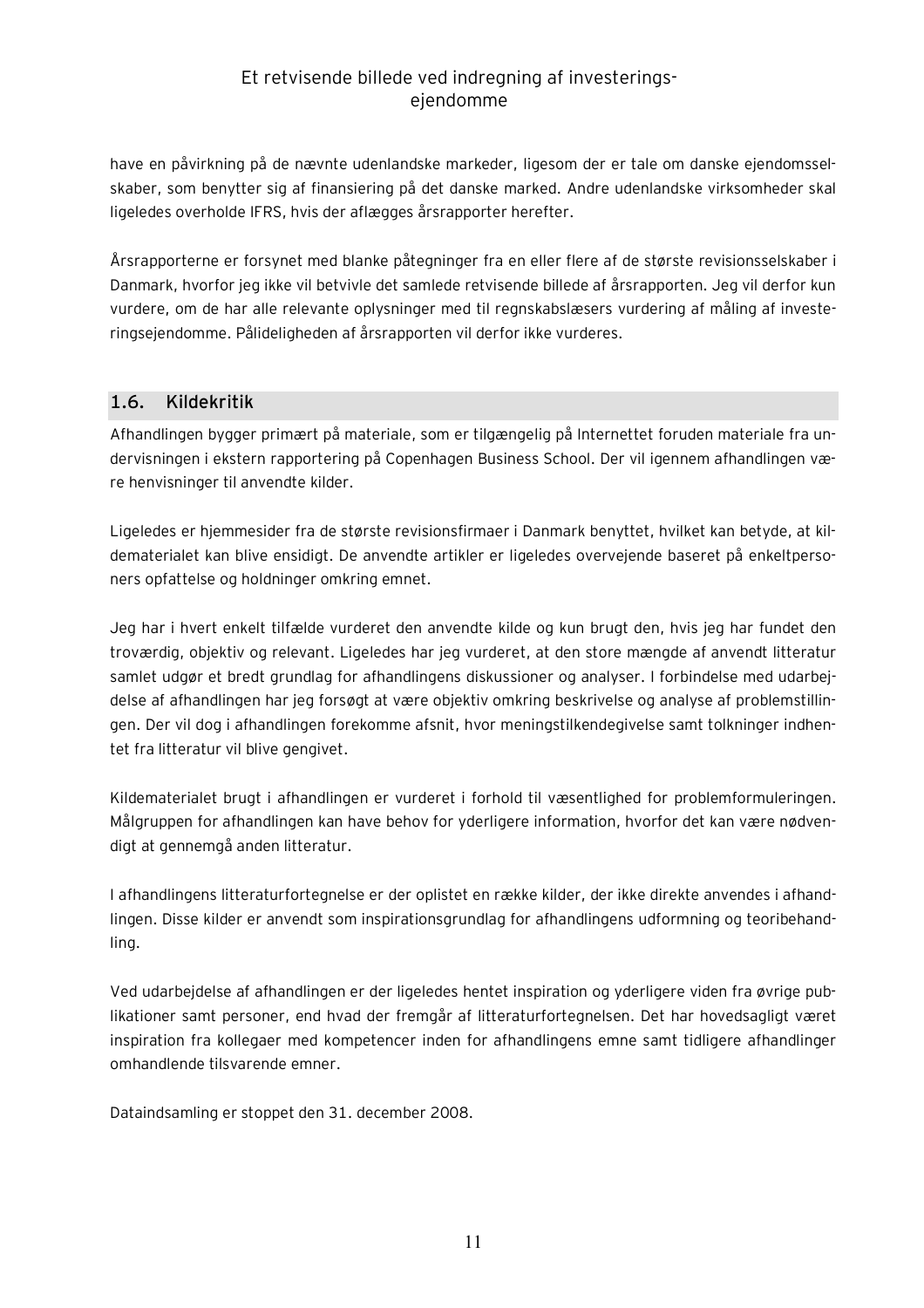## **1.7. Målgruppe**

Denne afhandling skrives som sidste led i den erhvervsøkonomiske kandidateksamen på cand.merc.aud. linien ved Copenhagen Business School. Som følge heraf er afhandlingens primære målgruppe vejleder og censor samt regnskabslæser og udarbejder samt revisorer i Danmark.

Idet regnskabspraksis for investeringsejendomme kan virke uoverskuelig og omfangsrigt kan regnskabsudstedere og læser med en vis regnskabsmæssig forståelse ved hjælp af afhandlingen få et overblik over regnskabspraksis for indregning og måling af investeringsejendomme.

En sekundær målgruppe udgør medstuderende på CBS, ligesom afhandlingen vil kunne indgå i virksomheders overvejelser i forbindelse med indregning investeringsejendomme. Grundet svagheder ved dataindsamling vil afhandlingen dog udelukkende kunne anvendes som inspiration.

På baggrund af ovenstående målgruppe vil de almindelige og anerkendte begreber inden for ekstern regnskabsvæsen ikke blive uddybet eller forklaret nærmere, da målgruppen forventes at være bekendt hermed.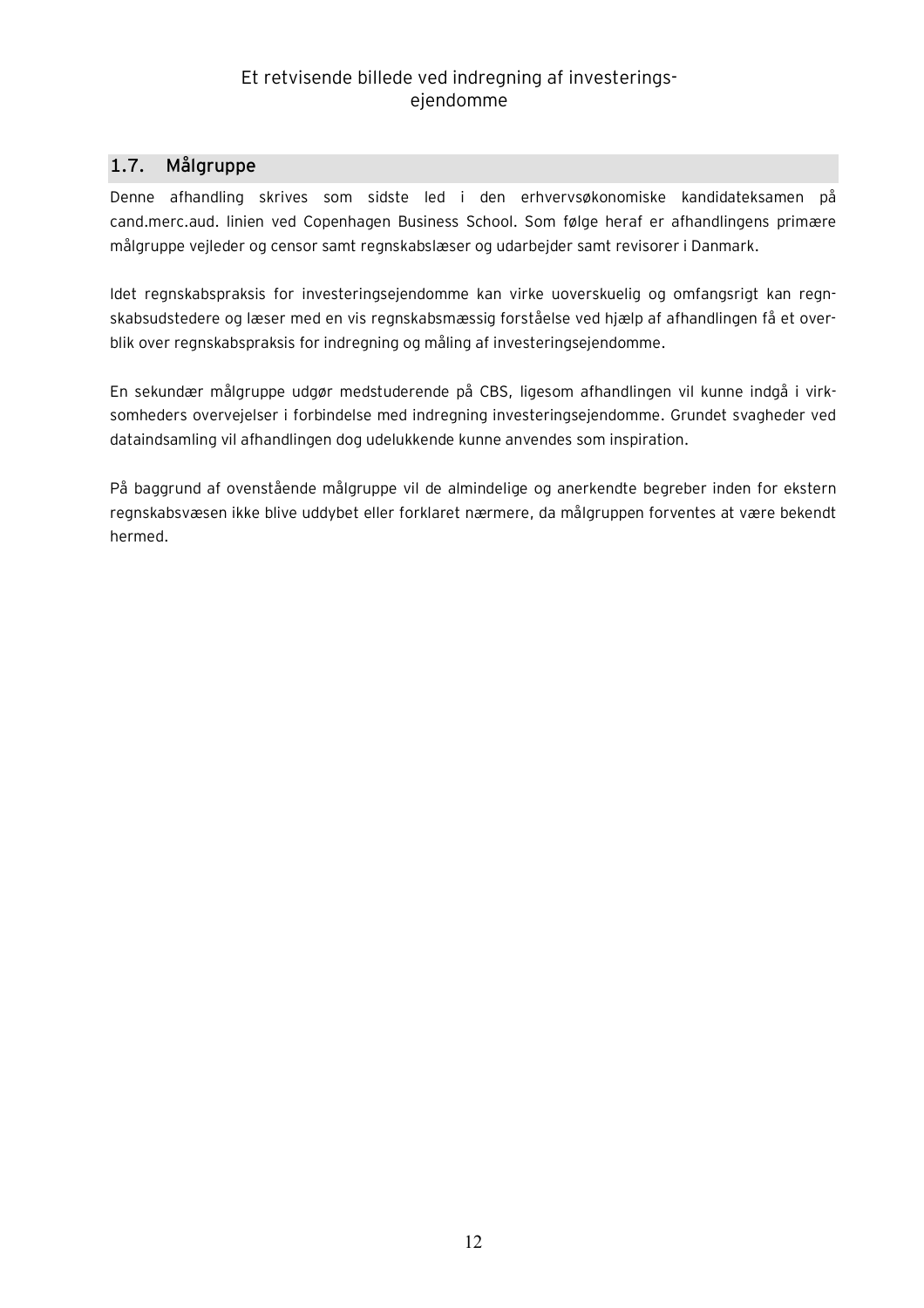## **1.8. Afhandlingens opbygning**

Med udgangspunkt i afhandlingens problemformulering har jeg valgt en struktur i afhandlingen, som angivet i nedenstående figur 1.



**Figur 1 Afhandlingens opbygning<sup>4</sup>**

 $\overline{a}$ 

<sup>4</sup> Kilde: Egen tilvirkning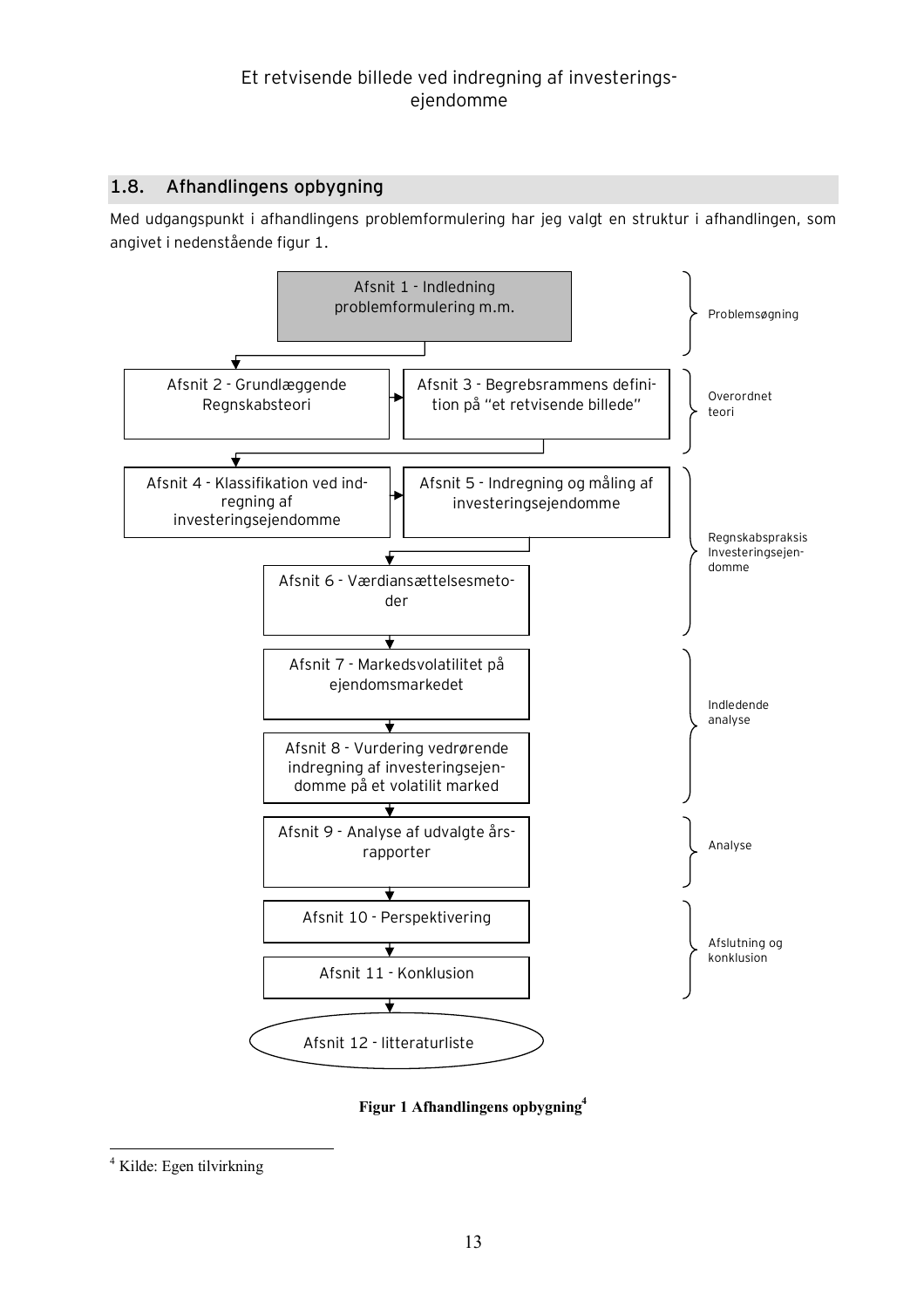Ovenstående figur inddrages løbende i afhandlingen for at skabe overblik over afhandlingens forløb.

I afsnit 1 præsenteres afhandlingens problemstilling, som vil fungere som indledning til afhandlingen.

Efter det indledende afsnit vil jeg beskrive den grundlæggende regnskabsteori, som vil danne grundlag for den videre afhandling. Afsnittet vil indeholde en beskrivelse samt forskelle mellem det præstationsorienterede- og det formueorienterede regnskabsparadigme.

I afsnit 3 analyseres den grundlæggende teori ved generalklausulen "et retvisende billede" ved aflæggelse af årsrapporter i henhold til begrebsrammens definition. De to første niveauer er brugernes informationsbehov samt de kvalitative egenskaber, som skaber rammerne for målsætningen med aflæggelse af årsrapporter.

Efter ovenstående afsnit med den mere grundlæggende teori vil jeg i afsnit 4 gennemgå de forskellige typer af ejendomme for på denne måde at komme frem til definitionen af en investeringsejendom. Der er ikke forskel på klassifikationen af ejendomme mellem ÅRL og IFRS. Kommentarerne i ÅRL § 38 henvises til IAS 40, da ÅRL ikke indeholder en definition af investeringsejendomme, hvorfor definitionen vil blive gennemgået i henhold til IAS 40. Afsnittet vil blive sluttet af med et beslutningstræ, hvor det er angivet i efter, hvilken standard de enkelte ejendomme skal behandles.

I afsnit 5 gennemgås regnskabspraksis både dansk og international for indregning og måling af investeringsejendomme. I dette afsnit vil jeg gennemgå, hvorledes investeringsejendomme skal indregnes og måles samt præsenteres i årsrapporten. Afsnittet vil indeholde en sammenligning mellem regnskabspraksis efter ÅRL og IFRS, og væsentlige forskelle vil blive oplistet.

Efterfulgt at gennemgangen af regnskabspraksis for investeringsejendomme vil jeg gennemgå opgørelsesmetoderne for henholdsvis kostpris- samt dagsværdimodellen. Til værdiansættelse af dagsværdien vil den afkastbaserede metode og Discounted Cash Flow (DCF)-metoden blive gennemgået, samt en vurdering af fordele og ulemper ved disse to metoder.

Da afhandlingen har det formål at vurdere indregning og måling samt præsentation af investeringsejendomme på et volatilt marked, vil afsnit 7 indeholde en analyse af udviklingen på ejendomsmarkedet, herunder om ejendomsmarkedet i slutningen af 2008 kan vurderes som volatilt.

Med udgangspunkt i ovenstående afsnit vil afsnit 8 indeholde en diskussion af, hvilken model til indregning og måling af investeringsejendomme vil bidrage mest til det retvisende billede, når et marked kan betegnes som volatilt. Afsnittet vil ligeledes indeholde en vurdering af det volatile markeds påvirkning på det retvisende billede i forbindelse med ophævelsen af bindingskravet af værdireguleringer på egenkapitalen.

Afsnit 9 vil indeholde en analyse af udvalgte ejendomsselskaber, hvorledes indvirkning på det retvisende billede i årsrapporten som valget af regnskabspraksis. Afsnittet vil indeholde en analyse af ejen-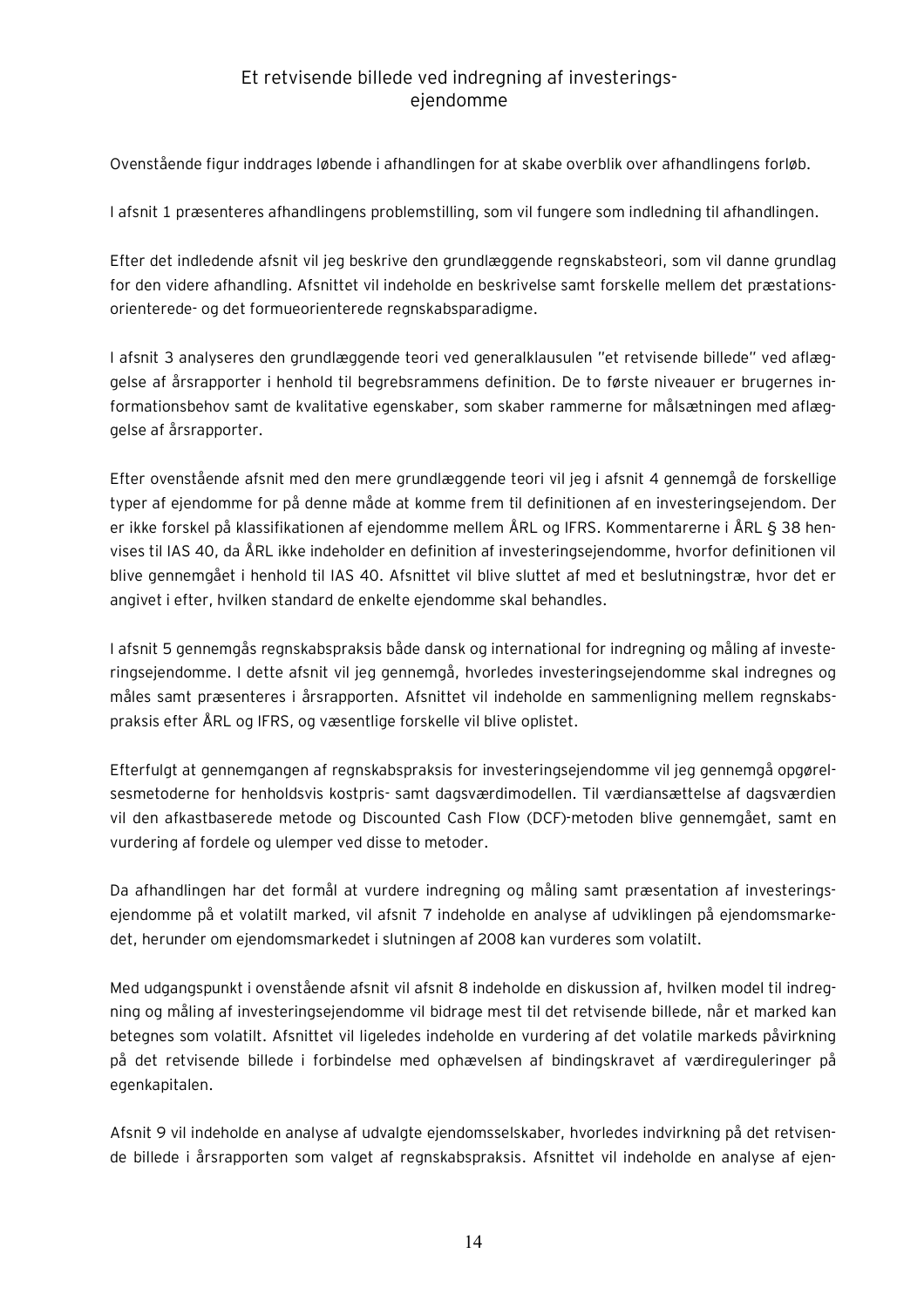domsselskaber med investeringsejendomme som hovedaktivitet. Afsnittet vil blive rundet af med en sammenligning af selskabernes årsrapporter imellem.

I afsnit 10 foretages en perspektivering, hvor den fremtidige udvikling efter min vurdering beskrives.

Afhandlingen vil blive afrundet med en konklusion på afhandlingens hovedproblem.

I afsnit 12 findes litteraturlisten, hvor der vil ske løbende henvisninger til.

For afsnit, hvor der sker besvarelse af et spørgsmål i problemformuleringen afsluttes disse med en delkonklusion med henvisning til det besvarede spørgsmål. Hvis der ikke sker direkte besvarelse af et spørgsmål i problemformuleringen afsluttes afsnittet med en opsummering.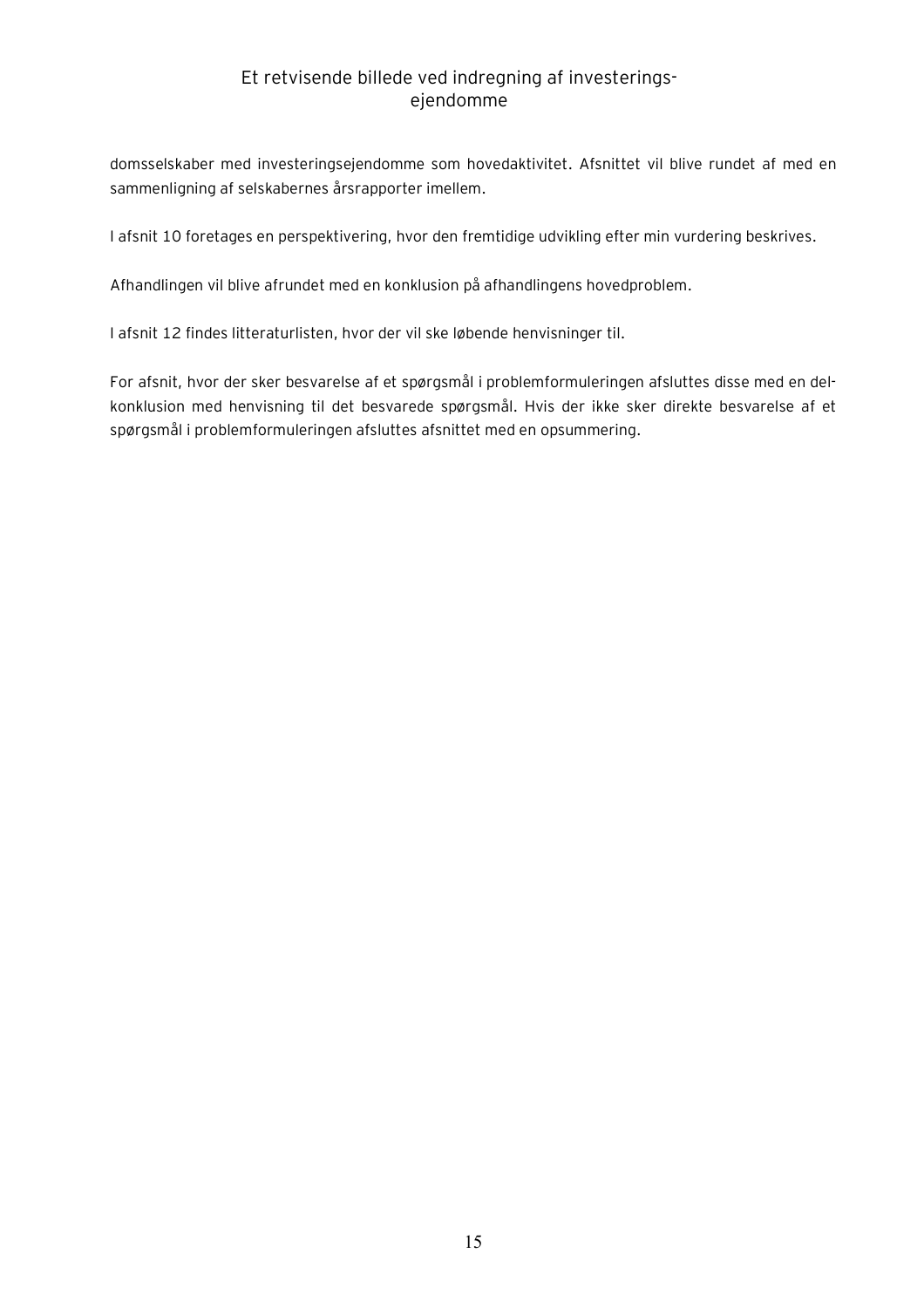Afhandlingens forløb:

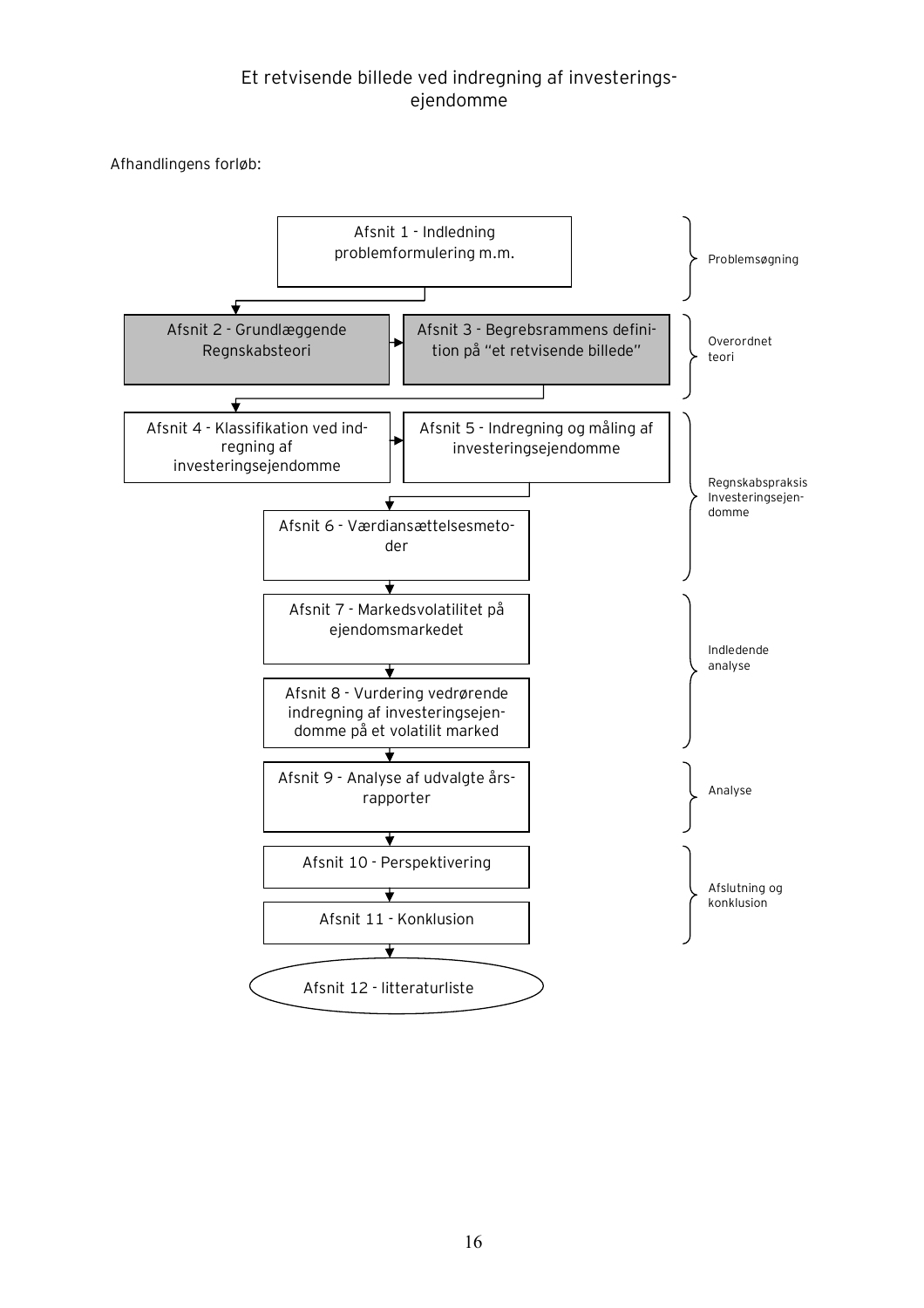## **2. Regnskabsteori**

#### **2.1. Introduktion**

Formålet med dette afsnit er at gennemgå den grundlæggende regnskabsteori, og således redegøre for grundprincipperne i denne teori.

Afsnittet vil indeholde en beskrivelse samt forskelle mellem den præstationsorienterede- og den formueorienterede regnskabsparadigme.

## **2.2 Præstationsorienterede og formueorienterede regnskabsparadigmer**

Det præsentationsorienterede regnskabsparadigme har domineret indtil 1980'erne. Dette paradigme tager udgangspunkt i historiske kostpriser med resultatopgørelsen som det primære, således at balancen bliver sekundær.<sup>5</sup> Balancen ansås som afledt af de transaktioner, som er registreret i resultatopgørelsen. Afskrivning af det pågældende aktiv indregnet til kostpris, ansås ligesom alle andre omkostninger, som et udtryk for det løbende ressourceforbrug målt på grundlag af historisk kostpris, som medgik til at opnå periodens indtægter.<sup>6</sup>

Et centralt princip i det præsentationsorienterede regnskabsprincip er forsigtighedsprincippet. Dette krævede forsigtighed ved udarbejdelse af årsrapporten, herunder at omkostninger skulle medtages, "når de var truede" og indtægter, "når de var realiserede".<sup>7</sup>

Der blev som følge af ændringen af ÅRL i 2001 og IFRS introduceret det formueorienterede regnskabsparadigme i Danmark. Denne tilgang har fokus på balancen og resultatopgørelsen bliver således sekundær. Dette paradigme er modsætningen til det præstationsorienterede regnskabsparadigme.<sup>8</sup>

Det formueorienterede paradigmes teoretiske grundlag er centreret om definition af, indregning og måling af aktiver og forpligtelser i balancen, resultatet bliver således målt som ændringen i egenkapitalen primo til ultimo.<sup>9</sup> Dette paradigme har ligeledes fokus på målingen af værdierne i virksomheden, således flest mulige aktiver og forpligtelser måles til dagsværdi i balancen. Indtægterne er stigninger nettoaktiverne og derved egenkapital, mens omkostninger er modsat.<sup>10</sup>

Det formueorienterede paradigme kræver i modsætning til den præsentationsorienterede neutralitet ved udarbejdelse af årsrapporten, det er således vigtigt, at regnskabsposterne hverken er over eller undervurderede.

 $\overline{a}$ 

<sup>5</sup> Kilde: Finansiel Rapportering - teori og regulering s 44

<sup>6</sup> Kilde: Finansiel Rapportering - teori og regulering, kapitel 3

<sup>7</sup> Kilde: Finansiel Rapportering - teori og regulering, kapitel 3

<sup>8</sup> Kilde: Finansiel Rapportering - teori og regulering s 132

<sup>9</sup> Kilde: Finansiel Rapportering - teori og regulering s 131

<sup>10</sup> Kilde: Finansiel rapportering – teori og regulering, side 44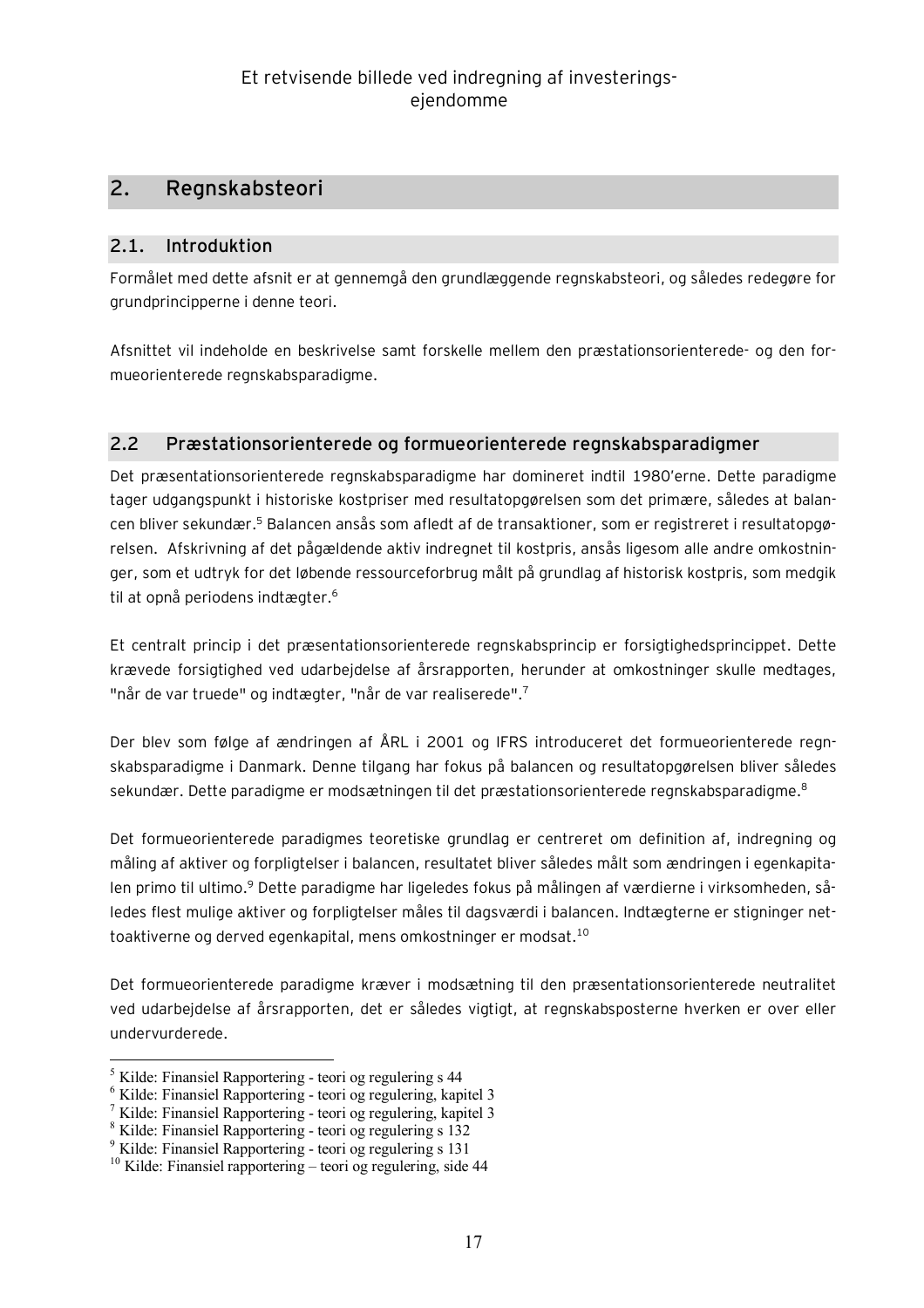Der har de senere år været en teoretisk debat om, hvilket regnskabsparadigme der er den mest hensigtsmæssige og giver mest nytteværdi for regnskabsbrugere. Det formueorienterede regnskabsparadigme foretrækkes i de senere år, hvilket skyldes en forankring i den mikroøkonomiske teori. Målingen af aktiver og forpligtelser tillægges en bevisførelse på det semantiske niveau, hvor aktiver og forpligtelser skal eksistere i virkeligheden uafhængig af balancen.

Det anføres i bogen "Financial Accounting Theory", at historisk kostpris giver mere mening en begrebet ofte får kredit for. Dette begrundes med, at pålideligheden ved historisk kostpris er højere end ved anvendelse af dagsværdier. Det anerkendes dog også at anvendelsen af dagsværdi er større en historisk kostpris til brug for værdiansættelse.<sup>11</sup> Jeg vil diskutere dette i afsnit 8.

## **2.3. Opsummering**

Som følge af implementeringen af årsregnskabsloven af 2001 samt IFRS blev det formueorienterede regnskabsparadigme introduceret i Danmark. Balancen er det primære ved det formueorienterede regnskabsparadigme og anvendes som prognose ved værdiansættelse, hvor det modsatte er tilfældet ved det præsentationsorienterede regnskabsparadigme, hvor balancen har en sekundær betydning. Det formueorienterede regnskabsparadigme foretrækkes i de senere år, hvor aktiver måles til dagsværdi, hvor anvendelse går frem for pålidelighed.

 $\overline{a}$ 

<sup>&</sup>lt;sup>11</sup> Kilde: Financial Accounting Theory, kapitel 3 & 4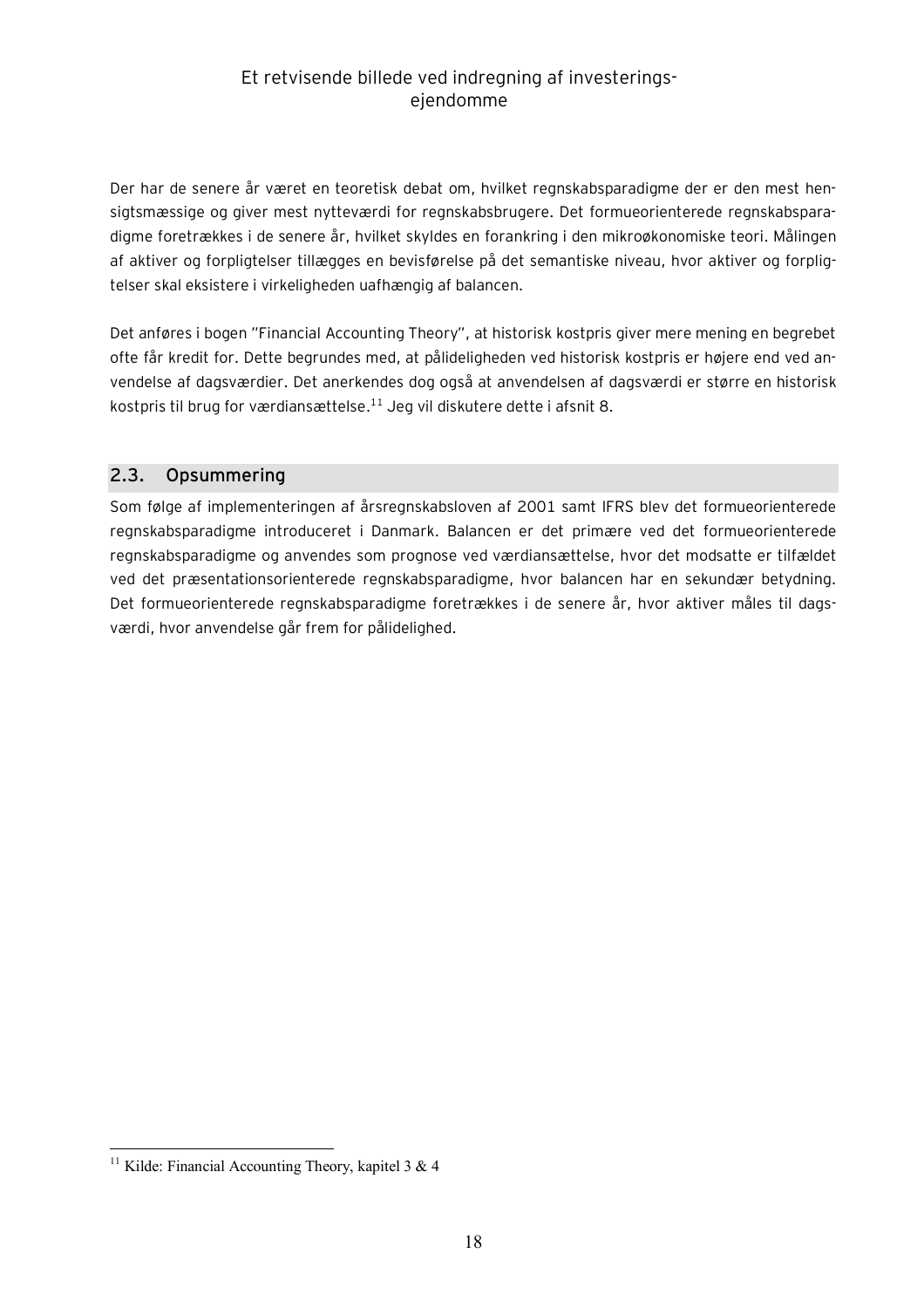## **3. Et retvisende billede**

#### **3.1. Introduktion**

I dette afsnit beskrives generalklausulen "et retvisende billede" ved aflæggelse af årsrapporter i henhold til begrebsrammen. De to første niveauer er brugernes informationsbehov samt de kvalitative egenskaber, som skaber rammerne for målsætningen med aflæggelse af årsrapporter.

## **3.2. Et retvisende billede**

Et retvisende billede kan vurderes ud fra begrebsrammen. Begrebsrammen har til formål at optimere nytteværdien for brugerne, og dermed skabe tillid og forståelse for årsrapporten. Den generelle struktur i IASB's begrebsramme danner grundlag for ÅRL's begrebsramme, hvorfor det antages at være underordnet, hvilken begrebsramme det retvisende billede ses ud fra.

Dog skal det nævnes, at de kvalitative egenskaber ved begrebsrammen er ændret som en del af konvergensprojektet, hvor det er konkluderet, at begrebsrammen bør omhandle den finansielle rapportering som helhed og dermed inddrage både de finansielle oplysninger og beretningsinformation<sup>12</sup>. IASB´s begrebsrammes fundamentale kvalitative egenskab er pålidelighed og udgår, således den grundlæggende såvel som supplerende egenskab og troværdig repræsentation er indarbejdet. Den primære regnskabsbruger er ifølge IFRS investor, jeg vurderer dog umiddelbart der kan stilles spørgsmålstegn ved investor som den primære regnskabsbruger i Danmark. Efter min vurdering har Danmark en anden erhvervsstruktur end USA, hvor størstedelen af virksomhederne er børsnoterede og således i offentlig handel, hvilket ikke er tilfældet i Danmark.

Jeg har derfor valgt "Finansiel rapportering - teori og regulering" som primær kilde, da ændringen som følge af konvergensprojektet er indført.

Begrebsrammen har det formål at give generelle retningslinier for aflæggelse af årsrapporter for at opnå størst mulig nytteværdi for brugerne til at træffe økonomiske beslutninger.

ÅRL's begrebsramme er sammensat af 5 niveauer og skitseres således:

 $\overline{a}$ <sup>12</sup> Kilde: Finansiel Rapportering - teori og regulering s 179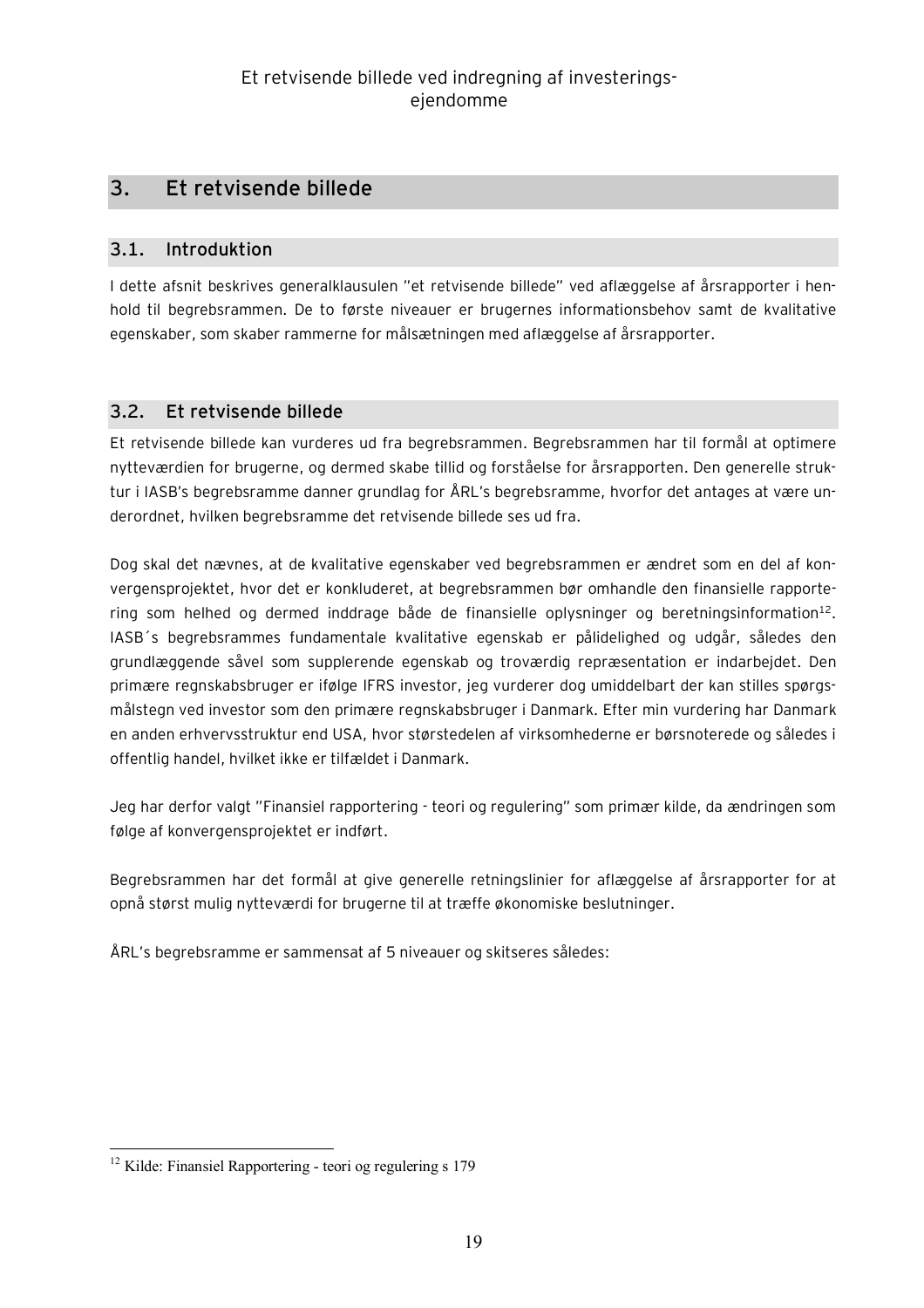

**Figur 2- Begrebsrammens 5 niveauer<sup>13</sup>**

Som det ses af ovenstående figur, er niveau 1 og 2 niveauer det grundlæggende for et retvisende billede som er målsætningen for regnskabsaflæggelsen og vigtig for regnskabsbrugerne.

Niveauerne er en uddybning er generalklausulen "et retvisende billede", som alle finansielle rapporteringer skal opfylde. Generalklausulen indeholder følgende krav $14$ :

- 1. Et generelt krav om at årsrapporten skal give et retvisende billede.
- 2. En pligt til at supplere årsrapporten med de oplysninger, uden hvilke de ikke ville give et retvisende billede.
- 3. En pligt til, hvis det ikke er tilstrækkeligt, at fravige enkeltbestemmelser i loven.

Generalklausulen "et retvisende billede" gælder således for hele årsrapporten, således at foruden resultatopgørelsen, balancen, pengestrømsopgørelsen og noteoplysninger skal ledelsesberetningen, som ifølge IFRS-bekendtgørelsen også er gældende for danske virksomheder årsrapporter aflagt efter IFRS, også bidrage til det samlede retvisende billede.<sup>15</sup> Krav til indhold af ledelsesberetningen gennemgås i afsnit 5.

#### **3.2.1. Niveau 1**

 $\overline{a}$ 

Der er forskellige grupper af interessenter til en virksomheds eksterne årsrapporter. De primære og de sekundære, hvor de primære tillægges større vægt grundet deres mere direkte kontakt med årsrappor-

<sup>13</sup> Kilde: Finansiel rapportering – teori og regulering, s. 162

<sup>14</sup> Kilde: Finansiel Rapportering - teori og regulering, s. 194

<sup>15</sup> Kilde: Årsrapport efter internationale årsregnskabstandarder - fra dansk praksis til IFRS s 105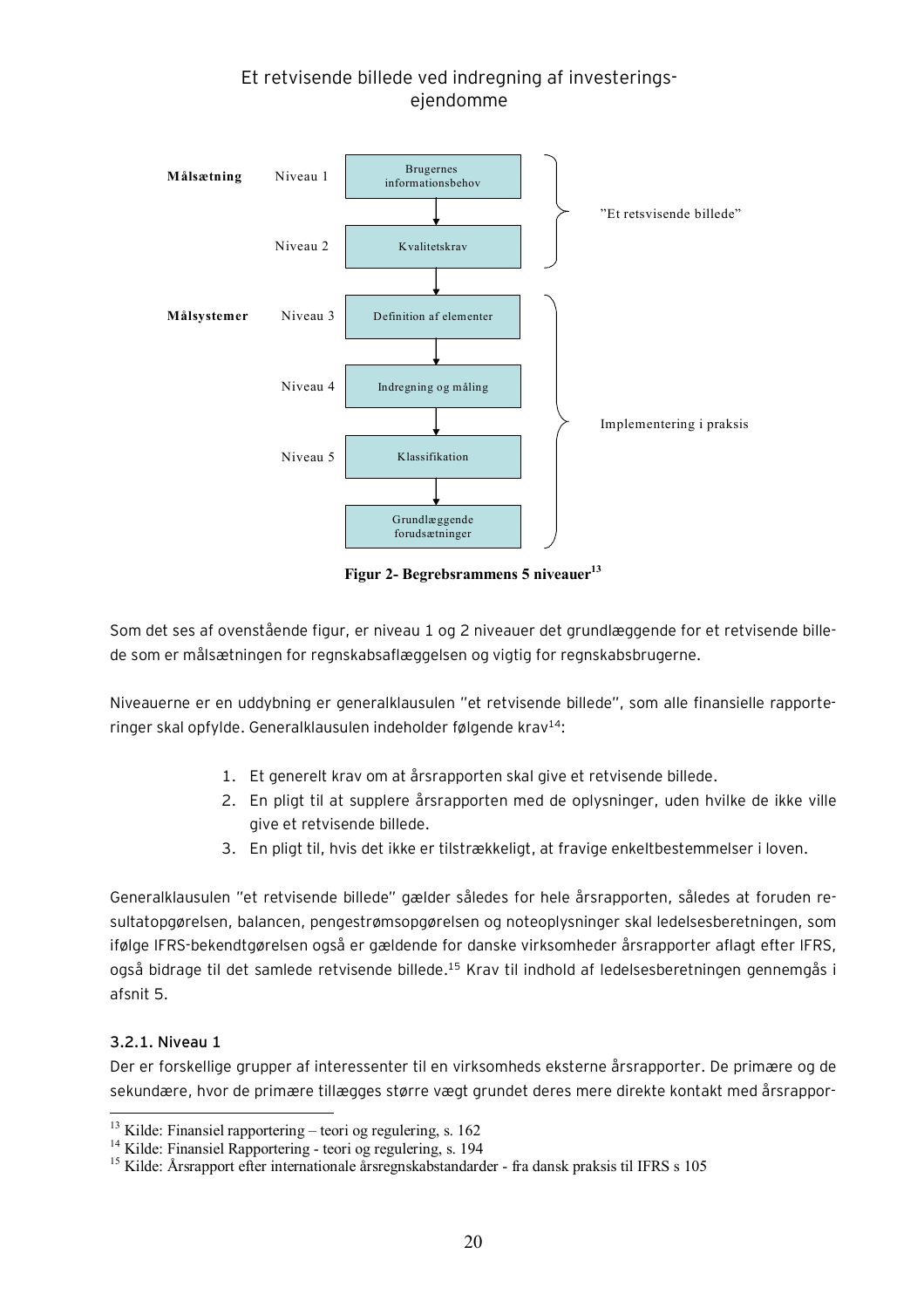ten.<sup>16</sup> Inden for gruppen af interessenter er informationsbehovene meget forskellige og så længe en årsrapport er en standardvare, som skal dække alle behovene, er risikoen, at fællesmængden af informationer vil være meget lille.

Jeg vurderer, at investorer i forbindelse med ejendomsinvesteringer har et stort behov for detaljerede oplysninger, således at de kan danne deres egne vurderinger.

De primære regnskabsbrugere, som investorer, bruger den eksterne årsrapport til at træffe deres beslutninger omkring investering, kontrol og ressourceallokering, beslutningerne baseres på forventninger til fremtidige pengestrømme. Investorernes finansielle informationsbehov vurderes at være det væsentligste, grundet deres behov for detailviden, som danner grundlag for deres egne vurderinger i forhold til ressourceallokering.<sup>17</sup>

Brugernes informationsbehov kan tilknyttes 3 beslutningsafhandlinger, som kategoriseres som følgende:

- · Prognoseopgaven
- · Kontrolopgaven
- · Fordelingsopgaven

#### *Prognoseopgaven<sup>18</sup>*

Prognoseopgaven vurderes at være den primære opgave i forhold til investorerne. Investorerne som nævnt ovenfor, foretager deres egne beregninger og vurderinger på baggrund af informationerne i årsrapporten og anden information. Nytten af informationerne til prognoseformål afhænger af det perspektiv, investorerne har på informationerne, som kan være et informationsperspektiv eller et målingsperspektiv. Ved et informationsperspektiv foretager investorerne selv værdiansættelsen af en virksomhed, hvorfor det alle oplysninger i årsrapporten som helhed er rådata for investorerne. Som nævnt ovenfor har investorer i forbindelse med ejendomsinvesteringer et stort detaljeringsbehov, som vil gennemgås senere under niveau 4 i begrebsrammen vedrørende indregning og måling. Hvis investor har et målingsperspektiv, tages der udgangspunkt i den måling af værdien af nettoaktivernes pengestrømme, som foretages i balancen.<sup>19</sup>

#### *Kontrolopgaven<sup>20</sup>*

 $\overline{a}$ 

Kontrolopgaven er modsat prognoseopgaven bagudrettet, denne opgave går således ikke ud på at forudsige fremtiden, men at kontrollere, hvorvidt ledelsen har udnyttet mulighederne for at skabe værdi for aktionærerne. Prognoseopgaven overlapper kontrolopgaven, da investorerne gennem forvaltningskontrol af ledelsen ligeledes er interesseret i at træffe beslutning om evt. køb eller salg. Hvis investo-

<sup>16</sup> Kilde: Finansiel Rapportering - teori og regulering, s. 181

<sup>17</sup> Kilde: Finansiel Rapportering - teori og regulering, s. 182

<sup>18</sup> Kilde: Finansiel Rapportering - teori og regulering, s. 183

<sup>19</sup> Kilde: Finansiel Rapportering - teori og regulering, s 182

<sup>20</sup> Kilde: Finansiel Rapportering - teori og regulering, s. 184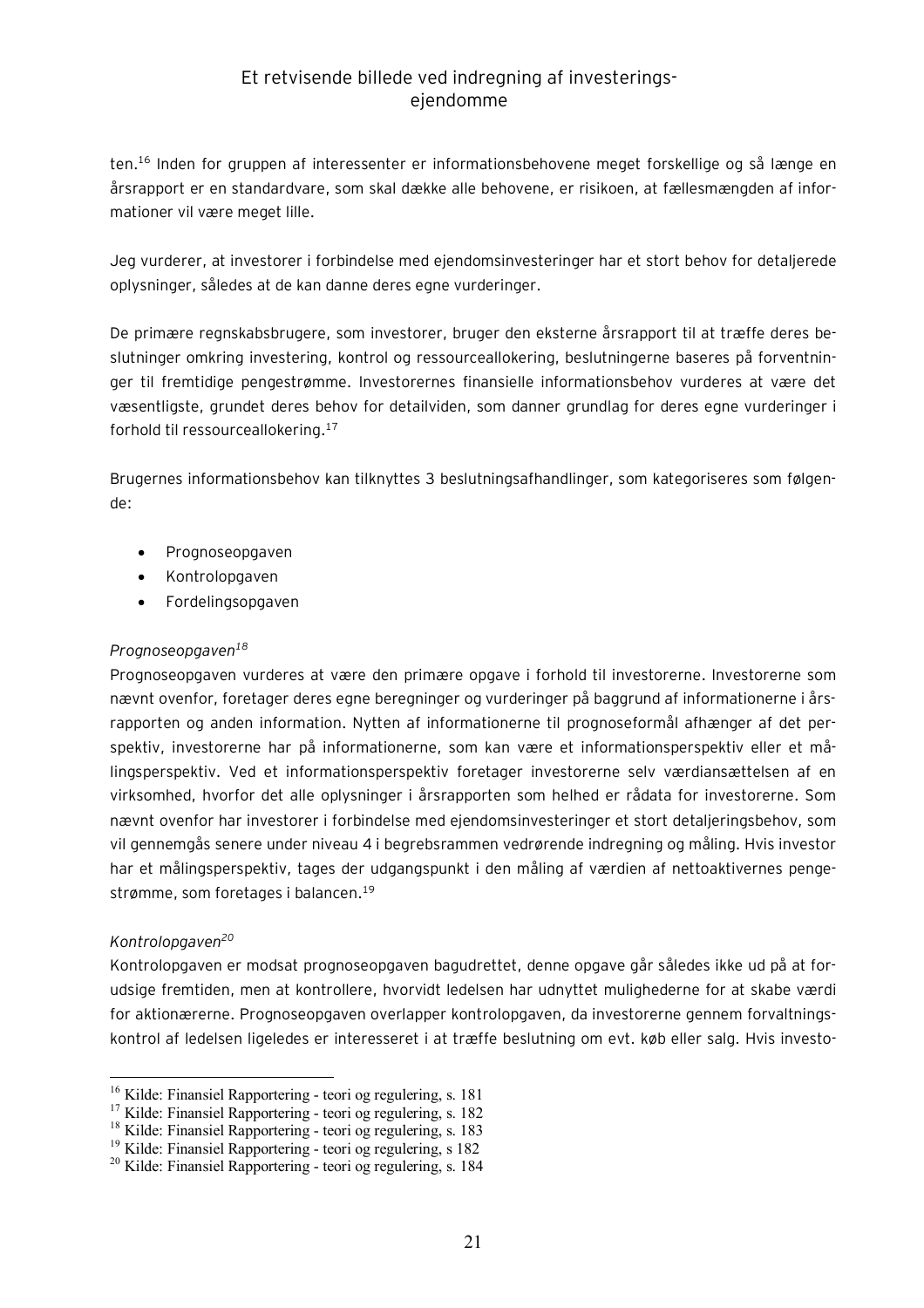rerne gennem kontrolopgaven konkluderer, at ledelsen ikke udnytter muligheder for at skabe værdi tilstrækkeligt, vil de formentlig ikke investere i virksomheden.

#### *Fordelingsopgaven<sup>21</sup>*

Fordelingsopgaven anses ligeledes at være dækkende under prognoseopgaven, da det vedrører ressurceallokering mellem virksomhed og investorer, og således virksomhedens evne til at skabe værdi for investorerne. Det vurderes således, om det vil skabe mere værdi for investorerne, at lade pengene stå i virksomheden, om de opnår større afkast end at investere deres penge andetsteds. Fordelingsopgaven indeholder ud over udbytte til investorer også fordeling vedrørende tantieme til bestyrelsen og overskudsdelingsordninger for ledelse og ansatte.

Jf. ÅRL § 41 par. 41 stk. 3 må urealiserede opskrivninger på anlægsaktiver ikke udloddes som udbytte. Dette er dog anderledes for investeringsejendomme, jf. afsnit 5, hvor opskrivninger på investeringsejendomme ikke længere skal bindes på egenkapitalen, men overføres til de frie reserver.

#### **3.2.2. Niveau 2**

Niveau 2 er de kvalitative egenskaber, som gør, at de informationer, der er givet i årsrapporten, er nyttig for regnskabsbruger. Jf. ovenfor er det for investor de finansielle informationer, der bruges til den primære beslutningsopgave prognose. Disse informationer bør have de fundamentale egenskaber relevans og troværdig repræsentation for at have en nytteværdi.

#### **Relevans**

Relevans går ud på at forbedre sandsynligheden for en korrekt forudsigelse ved, at information er i stand til at gøre en forskel ved regnskabsbrugers beslutning. Relevans er informationer, som vil være nyttige for regnskabsbruger i deres beslutningsproces. Det er således vigtigt for regnskabsbruger at få informationer, som er i stand til at påvirke beslutningsprocessen, som har en prognose eller/og bekræftelsesværdi. Investor beslutter herefter selv, om han benytter sig af denne information.

Informationer, som kan benyttes til investors egne prognoser om virksomhedens fremtid har, en prognoseværdi. Informationerne skal ikke i sig selv være en prognose, men blot være relevant grundlag herfor.

Bekræftelsesværdi giver investorer mulighed for at bekræfte tidligere forventninger eller ændre dem pga. den nye information.<sup>22</sup>

#### **Troværdig repræsentation**

 $\overline{a}$ 

Informationerne i årsrapporten skal være pålidelige i den forstand, at de giver en troværdig præsentation. Informationerne skal gengive substansen af de underliggende økonomiske fænomener fuldstændigt, neutralt og fejlfrit.

<sup>21</sup> Kilde: Finansiel Rapportering - teori og regulering, s. 185

<sup>22</sup> Kilde: Finansiel Rapportering - teori og regulering, s. 188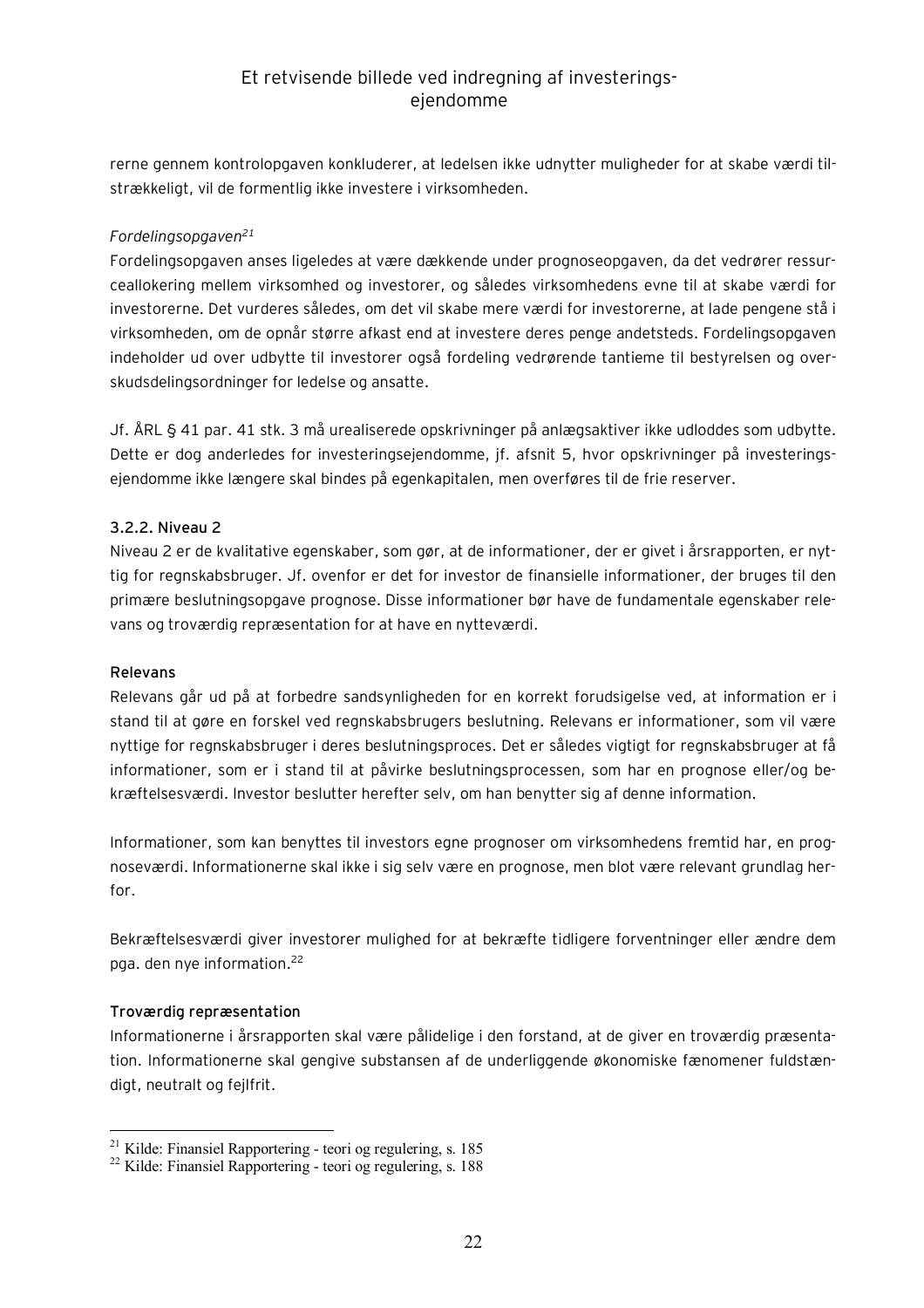Fuldstændigheden kan være et relativt begreb, da det vil være svært at have alle oplysninger med i en årsrapport, der skal dog stræbes imod at have alle oplysninger, som er nødvendige for at kunne træffe rationale beslutninger.

Neutralitet sigter på, at regnskabsinformation ikke må tilstræbe at føre til et farvet resultat eller at fremme særlig adfærd hos brugerne.<sup>23</sup> Der må ikke være tendenspåvirkninger i informationerne.

At informationerne skal være fejlfri er ligeledes relativt, da al økonomisk rapportering indeholder en vis mængde af usikkerhed. Der skal derfor stræbes efter, at informationerne er fri for væsentlige fejl.

Der er yderligere nogle supplerende egenskaber, som de finansielle informationer bør indeholde for at bidrage med størst nytteværdi for regnskabsbrugere. Disse egenskaber består af sammenlignelighed, verificerbarhed, rettidighed og forståelighed.

#### **Sammenlignelighed og konsistens**

For at drage størst nytteværdi af finansiel information bør de kunne sammenlignes med andre virksomheder. Informationerne skal inden sammenlignelighed tilføre værdi opfylde de fundamentale egenskaber, således informationerne har en sådan kvalitet at regnskabsbrugere bliver i stand til at træffe bedre beslutninger.<sup>24</sup>

Der skal ligeledes være en vis konsistens i informationerne, dvs. at der ikke må foretages skift mellem indregningskriterier og måleattributter fra periode til periode. Dette ville gøre det svært at vurdere informationerne over tid. Det kan dog være relevant i en årsrapport at skifte metode. Der stilles i disse tilfælde krav om, at virkningerne af denne metodeændring beskrives i den finansielle rapportering.<sup>25</sup>

#### **Verificerbarhed**

Troværdig repræsentation og relevans går forud for denne egenskab, da der kan være informationer som er troværdige og sande for regnskabsbruger, men grundet indholdet af målinger, kan de være usikre og således ikke verificerbare. Der er direkte verifikation, hvor selve beløbet, som indregnes i årsrapporten verificeres, og indirekte verifikation når selve beløbet ikke verificeres, men input faktorer eller rekalkulation af outputfaktorer. 26

#### **Rettidighed**

 $\overline{a}$ 

Rettighed er egenskaben af aktuel information, information som ikke længere er aktuel giver ingen nytteværdi for regnskabsbruger. Der kan dog være situationer eksempelvis et ønske om trendanalyser, hvor ikke længere aktuel information bliver nyttig for regnskabsbruger. Rettidighed er derfor et relativt begreb.<sup>27</sup>

<sup>23</sup> Kilde: Finansiel Rapportering - teori og regulering, s. 189

<sup>24</sup> Kilde: Finansiel Rapportering - teori og regulering, s. 190

<sup>25</sup> Kilde: Finansiel Rapportering - teori og regulering, s. 191

<sup>26</sup> Kilde: Finansiel Rapportering - teori og regulering, s. 191

 $27$  Kilde: Finansiel Rapportering - teori og regulering, s. 192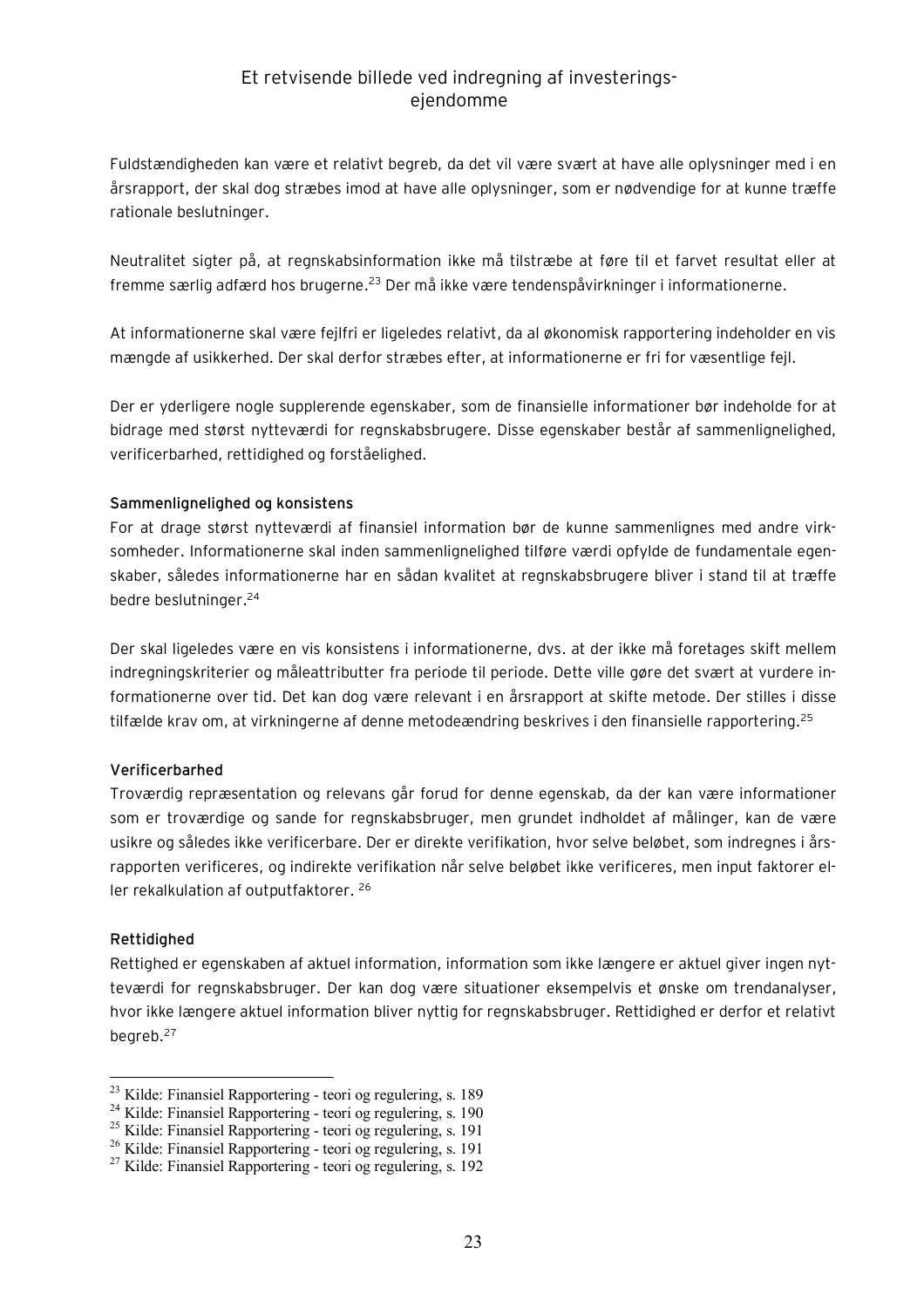#### **Forståelighed**

Informationerne i årsrapporten skal være forståelig således, en at bruger som har kendskab til virksomhedsøkonomi og finansiel rapportering, er i stand til at forstå indholdet. Dog må informationer ikke udelades i en årsrapport, selvom det kan være svært forståeligt, hvis informationen vurderes nødvendigt $.28$ 

#### **Tærskelværdier**

Alle finansielle informationer skal dog vurderes i forhold til væsentlighed og nytten i forhold til omkostninger, inden de kan komme i betragtning til årsrapporten. Væsentlighed skal vurderes i forhold til alle 6 kvalitative egenskaber, der skal foretages særskilte vurderinger, som afhænger af virksomhedens situation. Al information, som medtages i årsrapporten, skal således vurderes i forhold til nytteværdien for regnskabsbrugerne, således at årsrapporten ikke bliver overbebyrdet med for meget unødvendig information. Et andet forhold som skal vurderes er nytteværdien af informationerne i forhold til de omkostninger, det vil kræve for at fremkomme disse informationer.<sup>29</sup>

#### **3.3. Delkonklusion**

Jævnfør problemformuleringen afsnit 1.2. er underspørgsmål opstillet således:

A. Hvorledes defineres et retvisende billede i henhold til begrebsrammen?

Baseret på underspørgsmål A og behandlingen i afsnit 3 Konkluderes:

Begrebsrammen har det formål at give generelle retningslinier for aflæggelse af årsrapporter for at opnå størst mulig nytteværdi for brugerne. De to første niveauer er det grundlæggende for det retvisende billede som er målsætningen for regnskabsaflæggelsen og vigtig for regnskabsbrugerne.

Niveau 1 er brugernes informationsbehov, som kan være meget forskellige mellem de enkelte regnskabsbrugere. Den primære regnskabsbruger vurderes at være investor. Brugernes informationsbehov kan tilknyttes 3 beslutningsopgaver, prognoseopgaven, kontrolopgaven og fordelingsopgaven. Af disse 3 opgaver er prognoseopgaven den primære opgave, hvor investorerne foretager deres egne beregninger og vurderinger på baggrund af informationerne i årsrapporten til brug for deres ressourceallokeringsbeslutninger.

Niveau 2 er de kvalitative egenskaber, som den finansielle rapportering skal opfylde for at kunne være til nytte for den primære beslutningsopgave prognoseopgaven. De fundamentale egenskaber består af relevans og troværdig repræsentation. Relevant information, der ikke er kendetegnet ved troværdig repræsentation har ingen nytteværdi, det samme gælder information, som er troværdig, men har ingen

 $\overline{a}$ 

<sup>28</sup> Kilde: Finansiel Rapportering - teori og regulering, s. 192

<sup>29</sup> Kilde: Finansiel Rapportering - teori og regulering, s. 193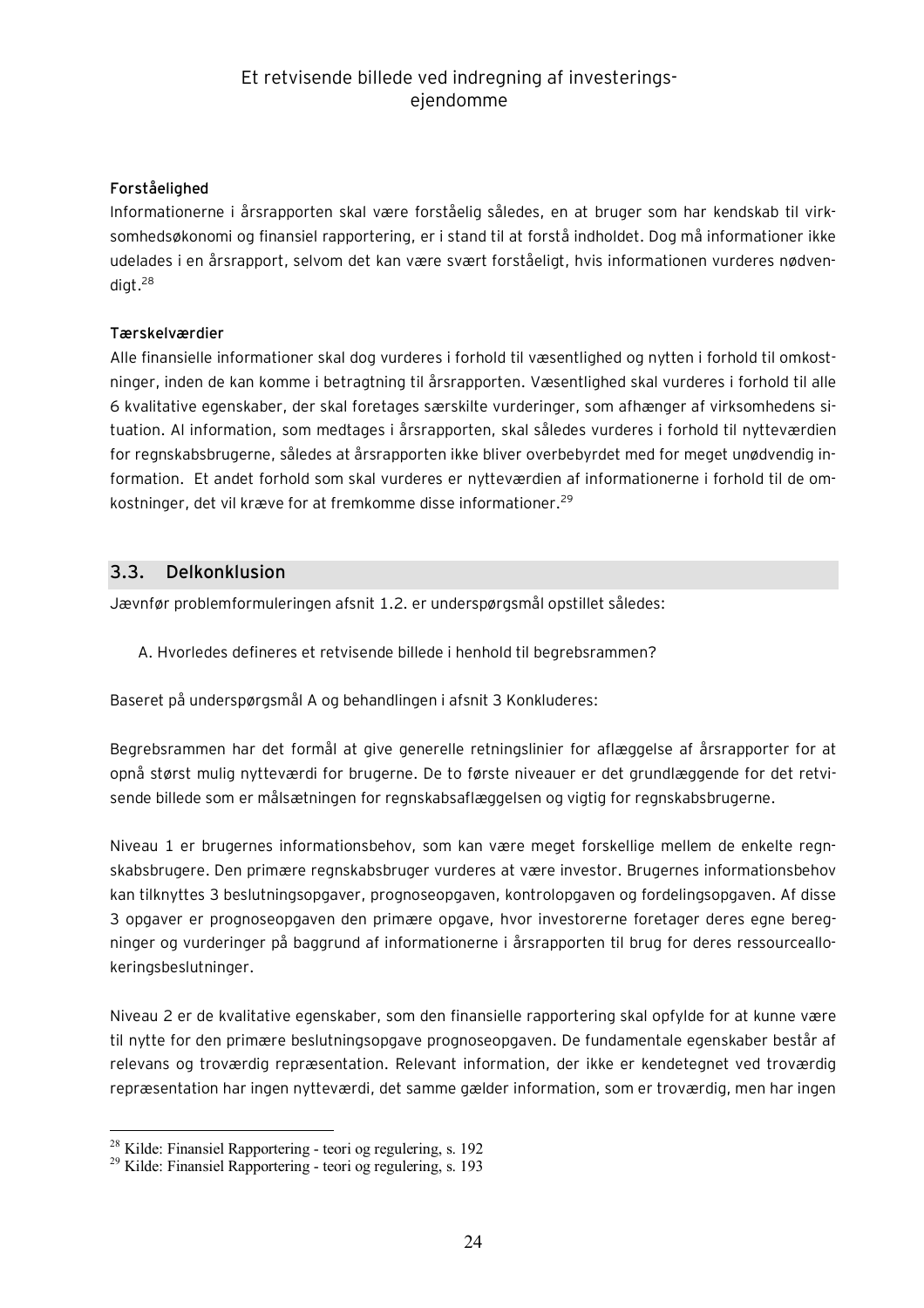relevans. Ud over de fundamentale egenskaber er der en række supplerende kvalitative egenskaber, som bidrager til det retvisende billede. Disse egenskaber består af sammenlignelighed, verificerbarhed, rettidighed samt forståelighed og er med til at adskille mere nyttig information fra mindre nyttig information.

Definitionen ved et retvisende billede er således, i henhold begrebsrammen, er at årsrapporten giver regnskabsbruger relevant information og en troværdig repræsentation. Egenskaber som sammenlignelighed, verificerbarhed samt forståelighed bidrager endvidere til et retvisende billede og er med til at skabe nytte for regnskabsbruger.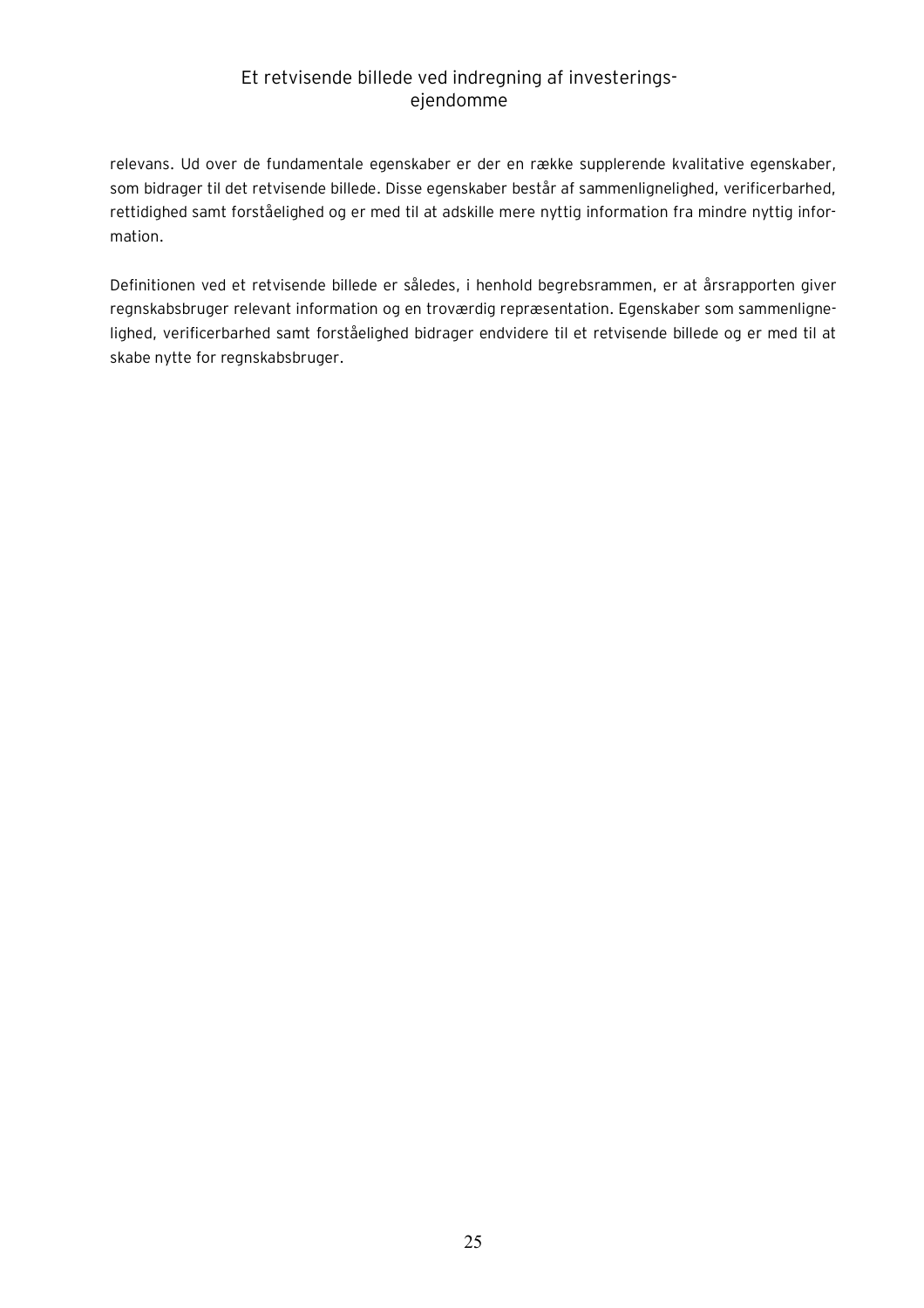Afhandlingens forløb:

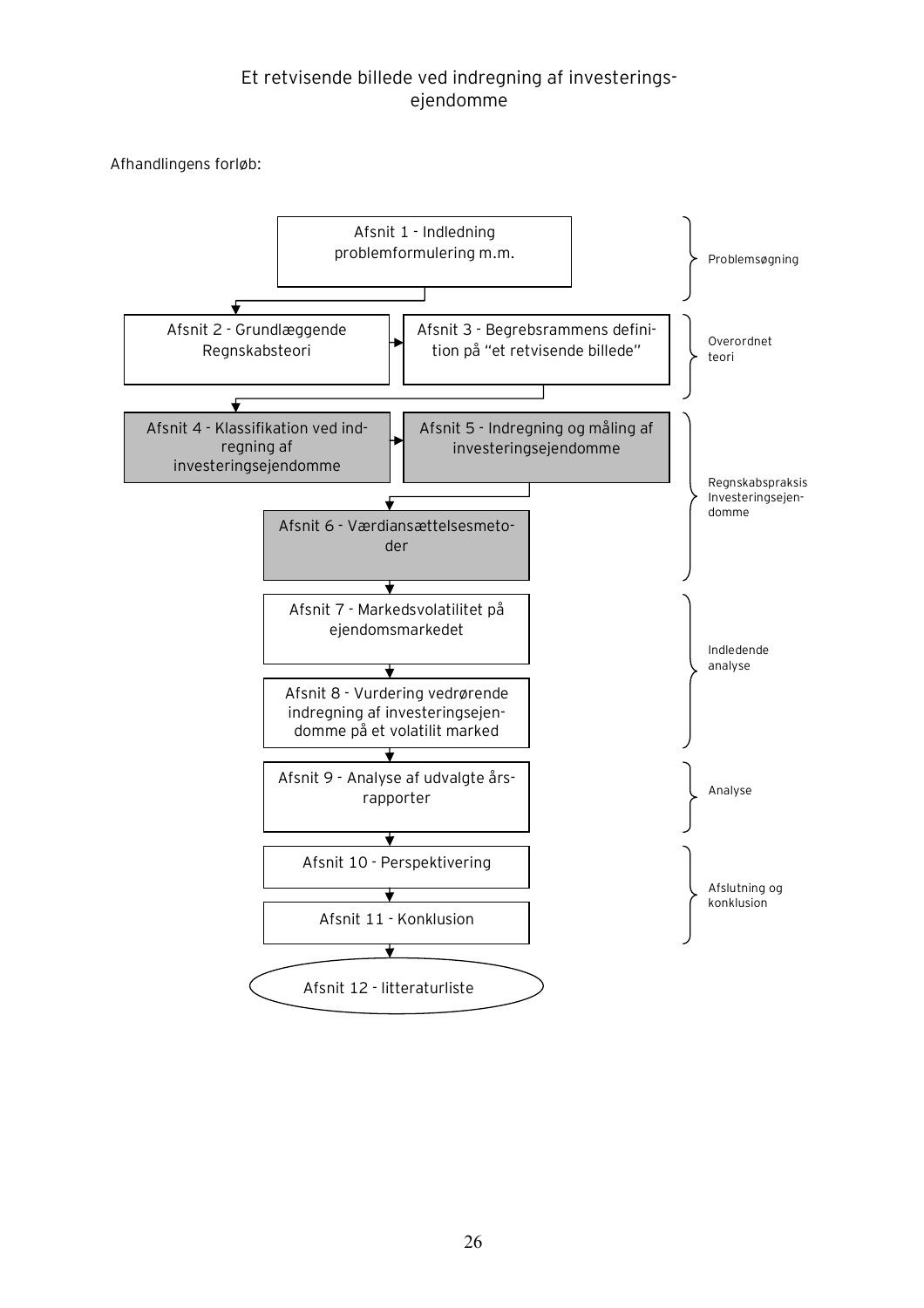## **4. Indregning og klassifikation af ejendomme**

## **4.1. Introduktion**

I dette afsnit vil jeg overordnet gennemgå retningslinierne for klassifikationen af ejendomme, som anses for væsentlig for forståelse af definitionen af en investeringsejendom, ligeledes hvilke standarder de enkelte ejendomme skal behandles efter.

Gennemgangen vil tage udgangspunkt i IAS 40, da ÅRL ikke indeholder en definition af investeringsejendomme, men i kommentarerne til ÅRL § 38 henvises til IAS 40. Der tages udgangspunkt i den nyeste opdatering af IAS 40, til trods for at ÅRL § 38 henviser til en ældre udgivelse. Bestemmelsen af klassifikation af ejendomme vil således være den samme i dansk regnskabspraksis som international. Nedenstående gennemgang anses at være dækkende for begge.

## **4.2. Indregning og klassifikation af ejendomme**

Inden korrekt klassifikation skal ejendommen overholde definitionen på et aktiv for indregning i årsrapporten:

*"Et aktiv er en af virksomheden kontrolleret ressource som følge af tidligere begivenheder, og hvorfra fremtidige økonomiske fordele forventes at tilgå virksomheden"<sup>30</sup>*

Ligeledes skal følgende indregningskriterier være opfyldt:

- 1. Det er sandsynligt, at fremtidige økonomiske fordele vil tilflyde eller fragå virksomheden.
- 2. Posten skal kunne måles troværdigt repræsentativt til kostpris eller værdi.

Til brug for korrekt klassifikation af ejendomme er der, jf. IAS 40 fire forskellige ejendomstyper. Disse kan opsummeres således:

- **1.** Domicilejendomme
- **2.** Handelsejendomme
- **3.** Ejendomme under opførelse
- **4.** Investeringsejendomme

 $\overline{a}$ <sup>30</sup> Kilde: Finansiel Rapportering s. 195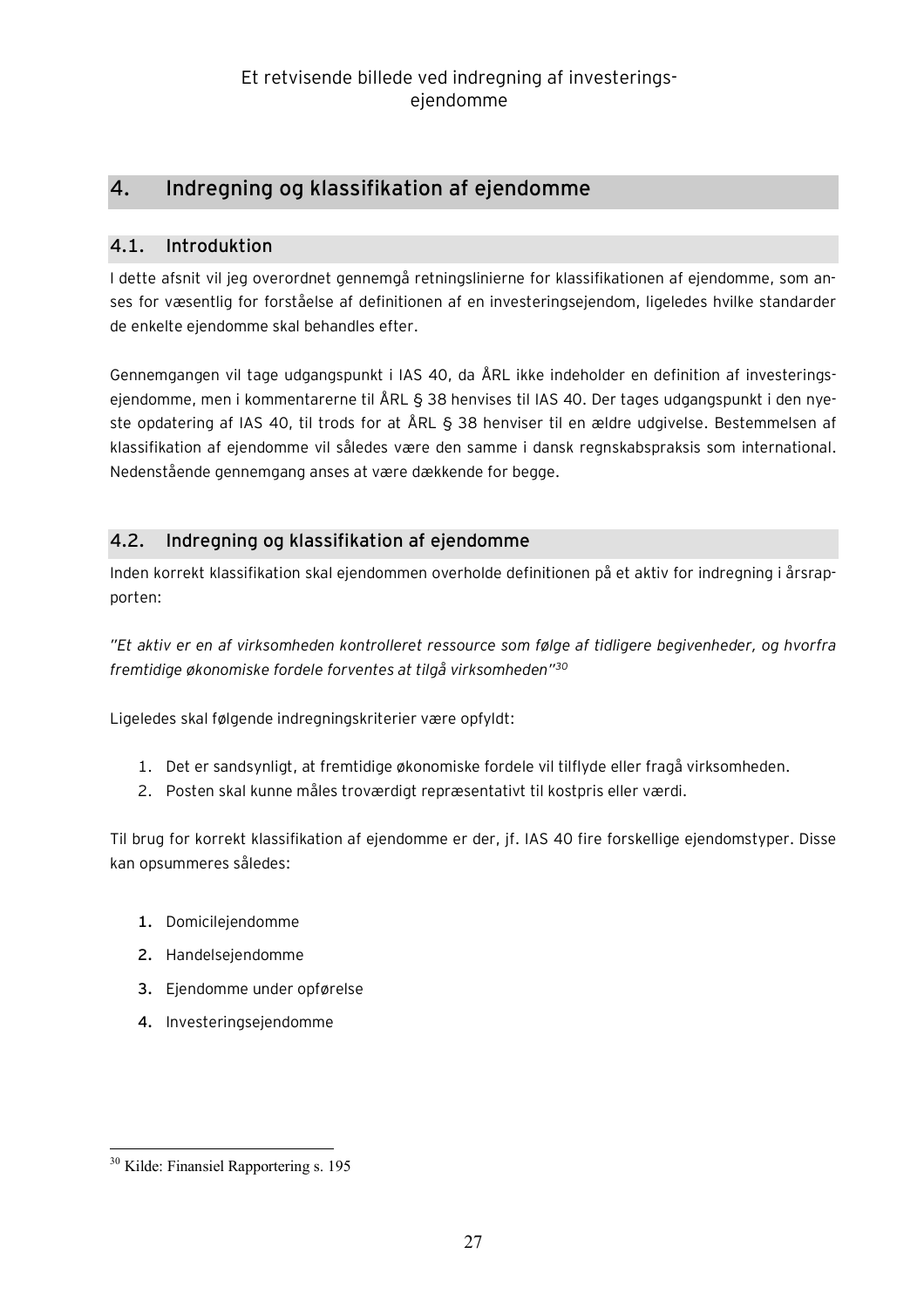#### **Ad 1. Domicilejendomme**

Domicilejendomme kan beskrives som ejendomme, der i væsentligt omfang anvendes i virksomheden til administration, produktion eller i forbindelse med handel med varer eller tjenesteydelser mv.<sup>31</sup> Selve ejendommen skaber således ingen kapitalgevinst i sig selv.<sup>32</sup>

Under denne kategori er ligeledes medtaget ejendomme ejet, som efter evt. ombygning eller renovering skal indregnes som domicilejendom.<sup>33</sup>

Der kan forekomme situationer, hvor en ejendom i en koncern skal klassificeres som både investeringsejendom og domicilejendom, hvis et datterselskab udlejer en ejendom til moderselskabet. Ejendommen vil således være domicilejendom for koncernen, dog vil ejendommen blive klassificeret som investeringsejendom, da dattervirksomheden anses for at drive investeringsvirksomhed, uanset om der er tale om domicil for koncernen i helhed.<sup>34</sup> Dermed kan der opstå forskelle mellem regnskabsmæssig behandling i datterselskabsregnskab og koncernregnskabet. Det er dog vigtigt at påpege, at IFRS hovedsigte er koncernregnskabet.

Domicilejendommen skal indregnes efter IAS 16 materielle anlægsaktiver, opskrivning af domicilejendomme kan dog være tilfældet jf. IAS 16.29. Jeg ikke vil gennemgå IAS 16 nærmere, jf. min afgrænsning.

#### **Ad 2. Handelsejendomme**

Ejendomme, der er opført eller anskaffet med henblik på videresalg inden for en kortere årrække, klassificeres som handelsejendomme<sup>35</sup>. Det kan diskuteres, hvad en kortere årrække er, min umiddelbare vurdering vil være maks. 5 år.

Handelsejendomme skal indregnes, jf. IAS 2 varebeholdninger, da den indgår som led i det normale forretningsforløb.<sup>36</sup>

#### **Ad 3. Ejendomme under opførelse**

I maj 2008, som en del af den løbende tilpasning af de internationale standarder, har IASB godkendt ændringer, der bringer investeringsejendomme under opførelse ind under IAS 40 for regnskabsperioder begyndende efter 1. januar 2009.

 $\overline{a}$ 

 $31$  Kilde: KPMG "Investeringsejendomme" s. 8

<sup>32</sup> Kilde: IAS 40.5 sidste afsnit

<sup>33</sup> Kilde: IAS 40.9 (c)

<sup>&</sup>lt;sup>34</sup> Kilde: IAS 40.15

 $35$  Kilde: KPMG "Investeringsejendomme" s. 8

 $36$  Kilde: IAS 40.9 (a)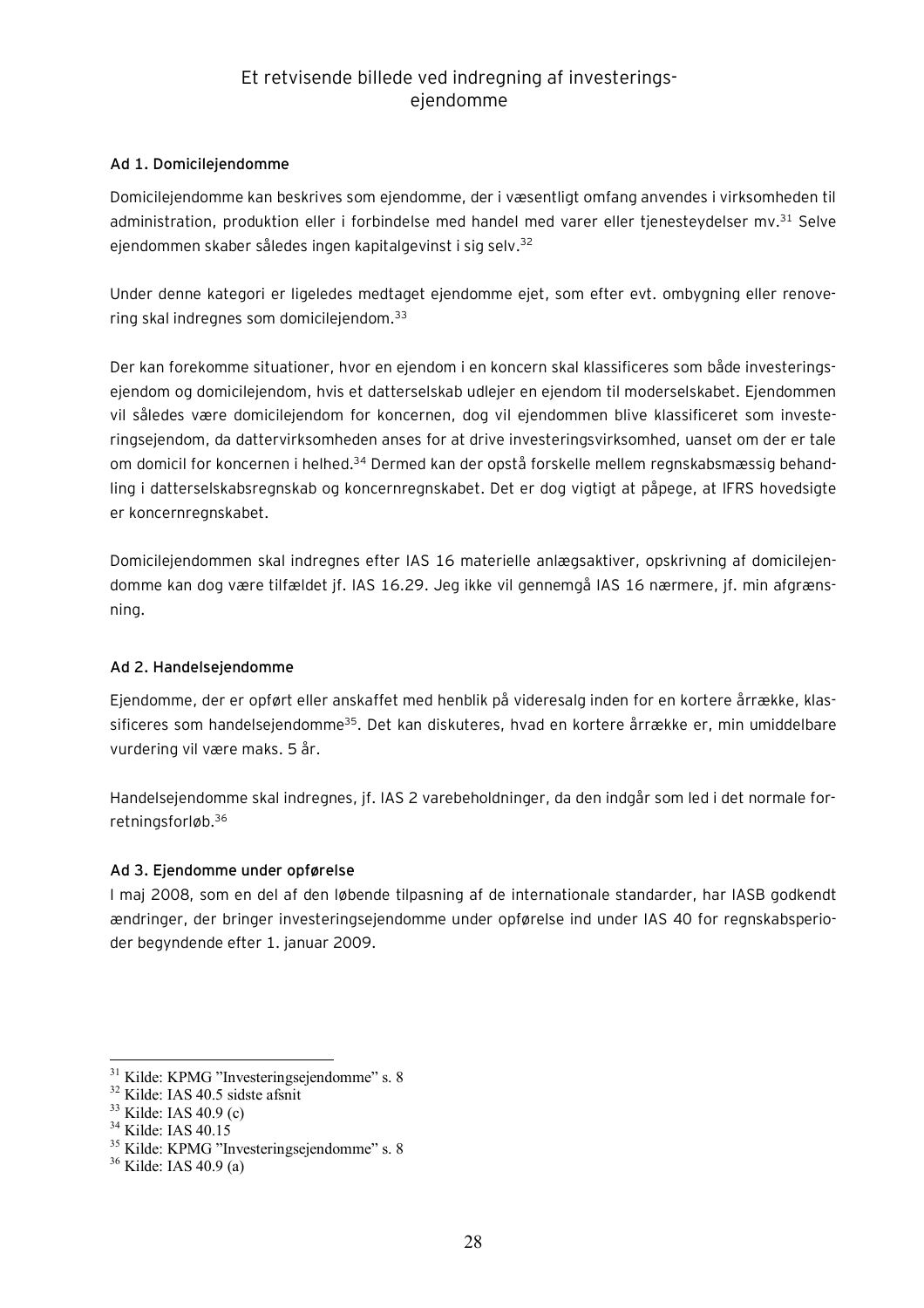Der vil dog være situationer, hvor dagsværdien ikke kan opgøres pålideligt, og selskaber som har valgt dagsværdimodellen for færdiggjorte investeringsejendomme, kan således indregne ejendomme under opførelse til kostprismodellen.

Hidtidig praksis har været:

Ejendomme under opførelse eller om- eller tilbygning på vegne af tredjepart skal behandles efter IAS 11 Entreprisekontrakter.<sup>37</sup> Der er dog i forbindelse en fondsrådsafgørelse den 30. oktober 2006 kommet et nyt fortolkningsbidrag i forbindelse hermed. Hvis der er tale om boligbyggeri, vurderedes der at der ikke indgås kontrakt af en enkelt bolig, da køberen præsenteres for et ejendomsprojekt og har reelt kun begrænset mulighed for at ændre udformningen. Fondsrådet vurderer ikke at køber i denne forbindelse har så meget indflydelse på byggeriet, så det kan karakteriseres som en entreprisekontrakt, som er individuelt forhandlet.<sup>38</sup> Sådanne boligprojekter skal således, som hovedregel, behandles efter IAS 2 handelsejendomme.

Ejendomme, som er under opførelse eller om- eller tilbygning med henblik på fremtidig anvendelse som investeringsejendom, skal indtil 1. januar 2009 ikke indregnes efter IAS 40 før, det igangværende arbejde er færdig på ejendommen. Indtil opførelsen eller om- eller tilbygningen er tilendebragt finder IAS 16 vedrørende materielle anlægsaktiver anvendelse.

IAS 40 anvendes på allerede eksisterende investeringsejendomme, som om- eller tilbygges med henblik på fortsat anvendelse som investeringsejendomme.<sup>39</sup> Der skal derfor ikke ske en ændring i klassifikationen af en ejendom, som før ombygningen var klassificeret som investeringsejendom.

#### **Ad 4. Investeringsejendomme**

IAS 40.5 indeholder en definition af investeringsejendomme, som lyder som følgende:

Investeringsejendomme er ejendomme (grunder eller bygninger - eller en del af en bygning - eller både grunde og bygninger), som besiddes (af indehaveren eller en leasingtager gennem en finansiel leasingkontrakt) for at opnå lejeindtægter, kapitalgevinst eller begge dele, frem for ejendomme som:

a) anvendes i produktion, til levering af varer eller tjenesteydelser eller til administrative formål eller

b) videresælges som led i det normale forretningsforløb.

Investeringsejendomme generer således pengestrømme, som stort set er uafhængige af virksomhedens andre aktiver, i modsætning til domicilejendomme som indgår som en del af den daglige drift, jf. ovenstående.<sup>40</sup>

 $\overline{a}$ 

 $37$  Kilde: IAS 40.9 (b)

<sup>38</sup> Kilde: Fondsrådsafgørelse den. 30. oktober 2006

 $39$  Kilde: IAS 40.9 (d)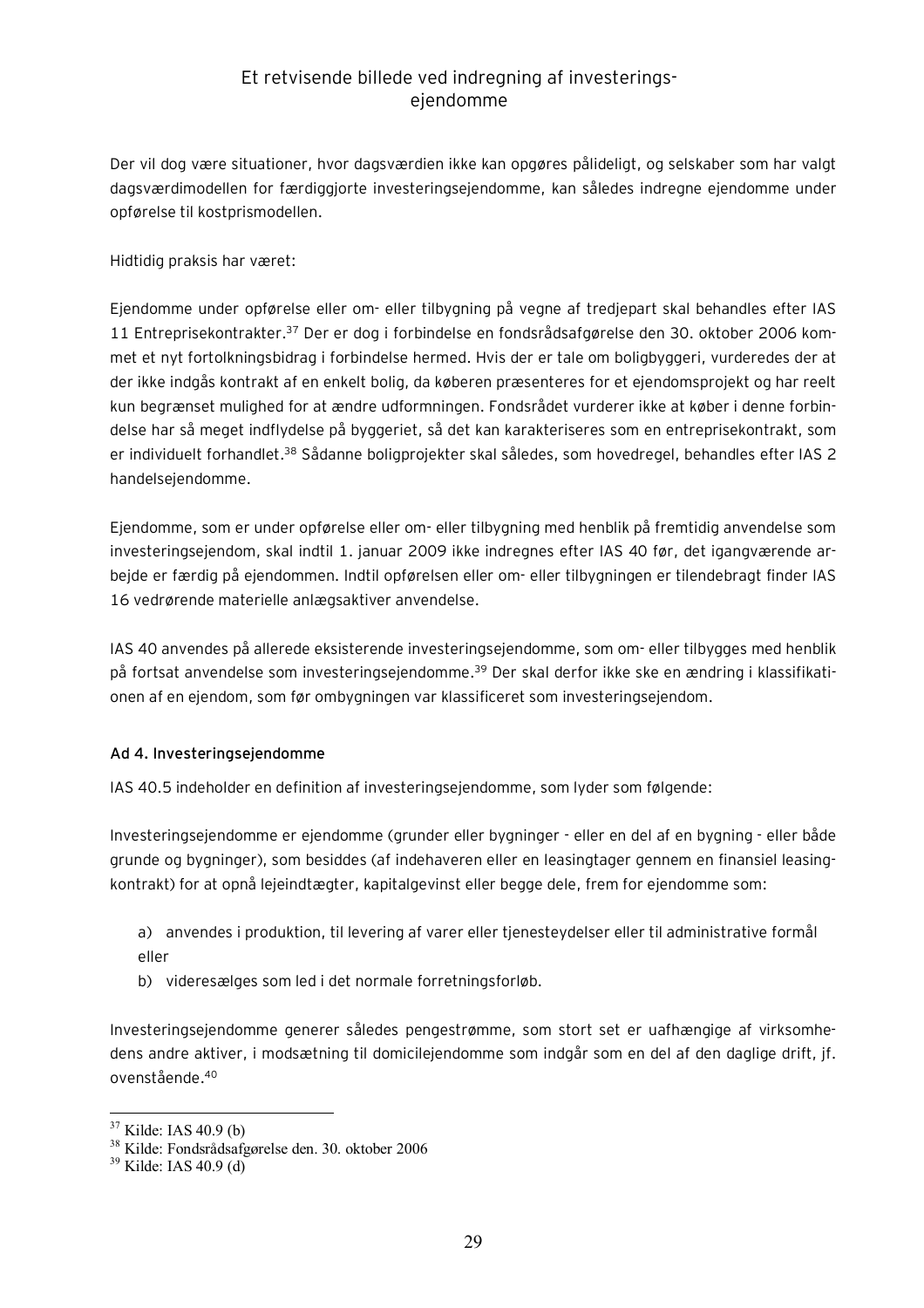Der kan dog være tilfælde, hvor en sådan ejendom ikke kan kvalificeres til at være en investeringsejendom. Dette kan være ejendomme, hvor ejeren yder ekstra service til brugeren af investeringsejendomme, medmindre servicen er uvæsentlig i forhold til det samlede arrangement. IAS 40 bruger eksemplet et hotel. Et ejerledet hotel vil ikke være en investeringsejendom, da den service, som ydes til gæsterne, er en væsentlig komponent i det kommercielle arrangement. $^\mathrm{41}$ 

Ejendomme, som står tomme og derfor ikke genererer lejeindtægter, kan dog ligeledes defineres som investeringsejendomme, hvis de er erhvervet med henblik på udlejning, dog er der den undtagelse, som beskrevet ovenfor, hvor ejendommen skal ombygges inden den benyttes som investeringsejendom. Der kan ligeledes opstå den situation, hvor en ejendom opkøbes og den fremtidige anvendelse endnu ikke er fastlagt. I dette tilfælde anses ejendommen ligeledes for investeringsejendom.

Ejendomme med en intention på købstidspunktet om kapitalgevinst opnået ved en langtidsinvestering defineres som investeringsejendomme. Ejendomme med en intention om en mere kortsigtet afhændelse, som en del af den ordinære drift, selvom der eksempelvis opnås lejeindtægter i ejerperioden, kan ikke defineres som investeringsejendomme.

Virksomheden kan dog eje ejendomme, som omfatter arealer med forskellige formål. En del af det samlede areal kan besiddes for at opnå lejeindtægter eller kapitalgevinst og den anden del af det samlede areal besiddes med henblik på anvendelse i produktionen eller til administrative formål. I dette tilfælde skal ejendommen klassificeres separat i årsrapporten henholdsvis investeringsejendom og domicilejendom, dog kun hvis arealerne kan frasælges separat. Hvis dette ikke er tilfældet, skal ejendommen først klassificeres, som en investeringsejendom, hvis det areal som benyttes til eks. administrative formål, er en uvæsentlig del af det samlede areal.<sup>42</sup>

Selve vurderingen om en ejendom opfylder kriterierne for en investeringsejendom beror på et skøn. Virksomheden udarbejder kriterier som sikre ensartede klassifikationer.<sup>43</sup>

## **4.3. Beslutningstræ ved klassifikation af ejendomme**

På baggrund af ovenstående afsnits beskrivelse kan følgende beslutningstræ opstilles til klassificering af en ejendom efter Internationale standarder:

<u>.</u>

<sup>&</sup>lt;sup>40</sup> Kilde: KPMG "Investeringsejendomme" s. 8

<sup>41</sup> Kilde: IAS 40.11

<sup>42</sup> Kilde: IAS 40.10

<sup>43</sup> Kilde: IAS 40.14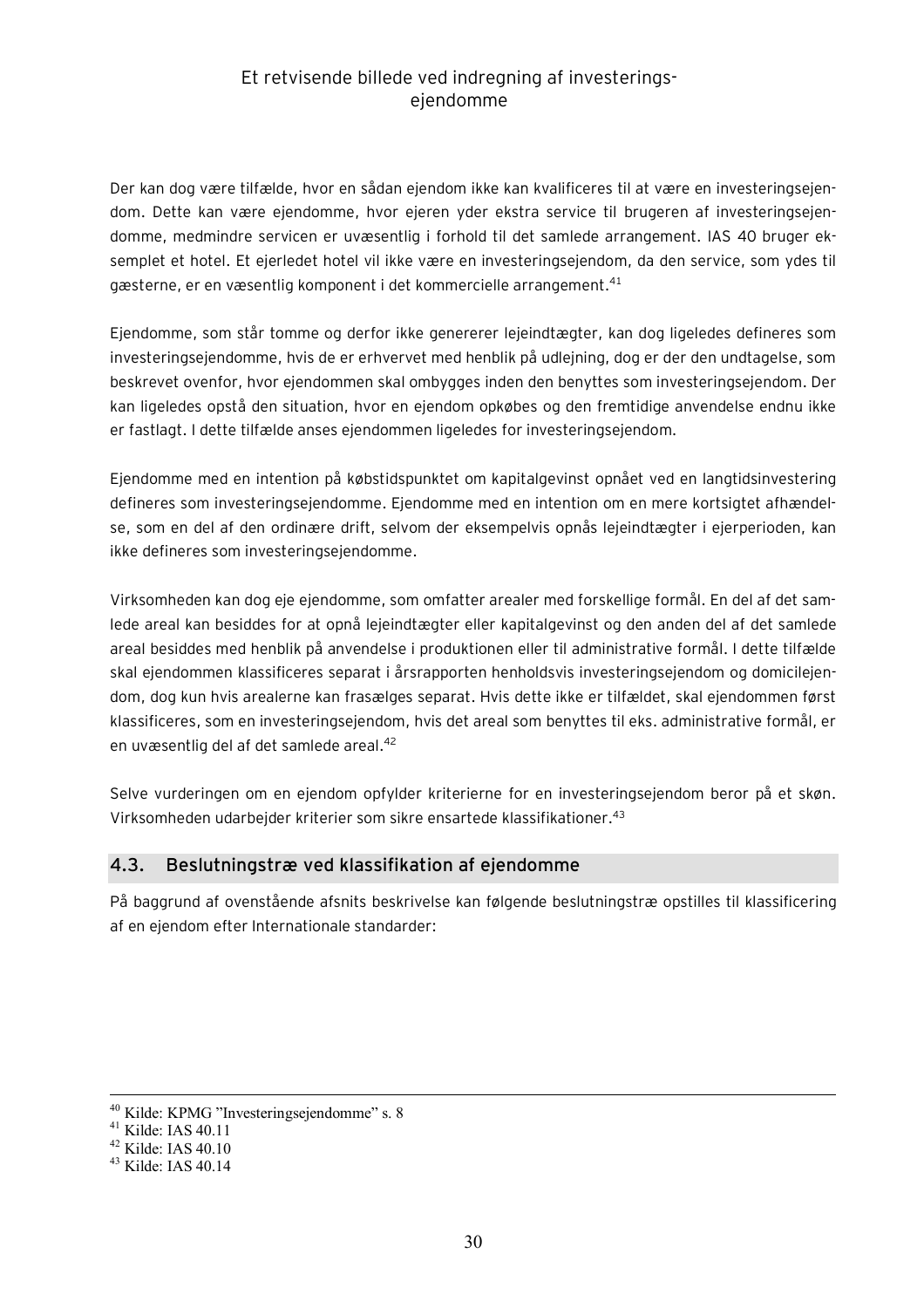

**Figur 3 Beslutningstræ for investeringsejendomme<sup>44</sup>**

Ved anvendelse af ovenstående beslutningstræ, skal der tages højde for en række forhold, som kan have indflydelse på den faktiske klassifikation af ejendommen. Dette omfatter eksempelvis andre services, som er knyttet til ejendommen, blandet benyttelse mv.

For så vidt angår investeringsejendomme vil der ikke være væsentlige forskelle i forhold til dansk regnskabspraksis, idet der på dette område ikke er store forskelle i forhold til ÅRL § 38, ligesom kommentarerne til ÅRL § 38 henviser til IAS 40. Dog skal det bemærkes af ÅRL § 38 henviser til en ældre version af IAS 40, end den gennemgået ovenfor.

#### **4.4. Delkonklusion**

 $\overline{a}$ 

Jævnfør problemformuleringen afsnit 1.2. er underspørgsmål opstillet således:

B. Hvorledes defineres en investeringsejendom i forhold til andre ejendomme, og hvorledes er klassifikationen af disse i årsrapporten?

Baseret på underspørgsmål B og behandlingen i afsnit 4 Konkluderes:

<sup>44</sup> Kilde: IAS 40 Appindex A og egen tilvirkning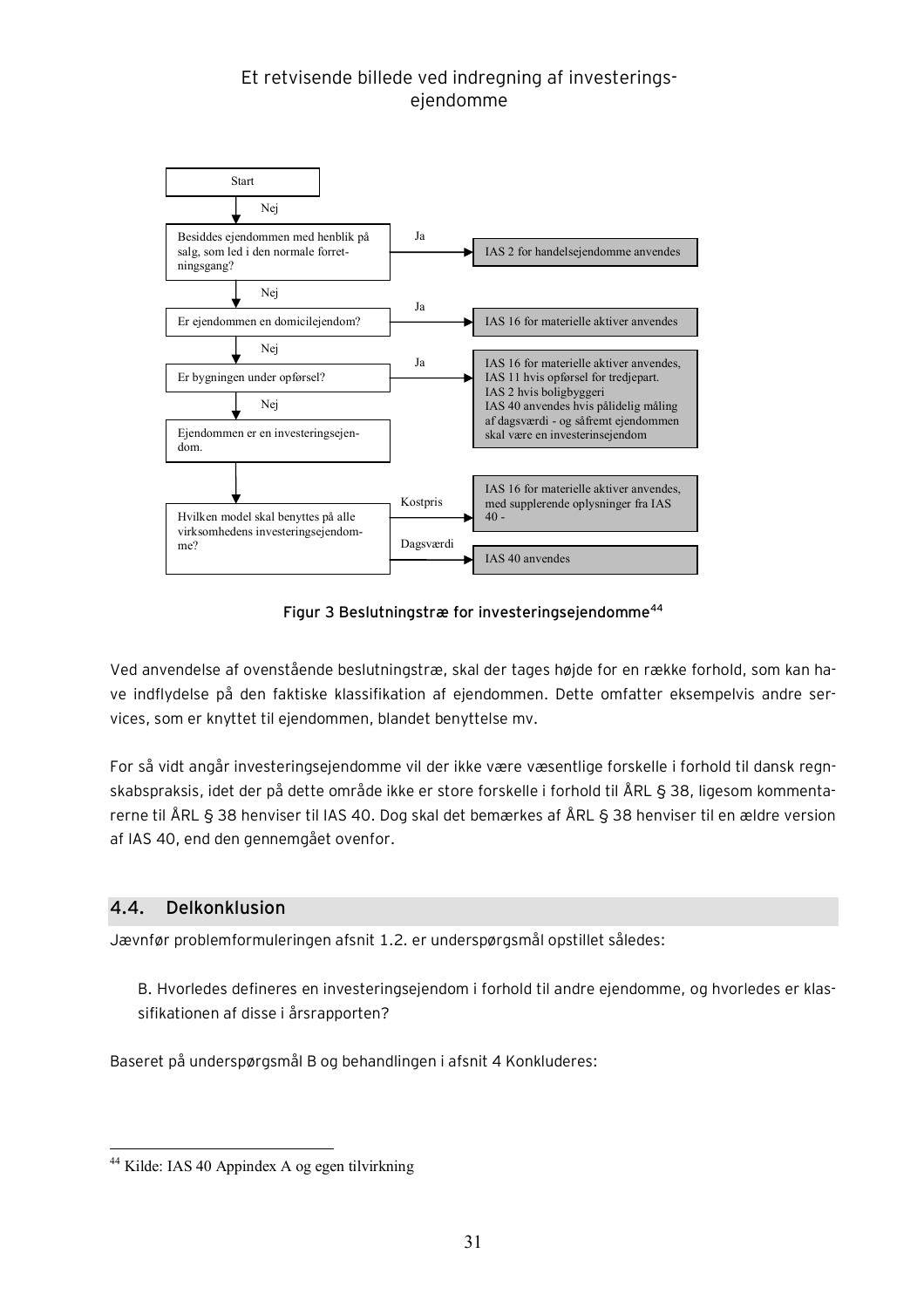Der er 4 forskellige ejendomstyper ifølge IAS 40, disse er domicilejendomme, handelsejendomme, ejendomme under opførelse og investeringsejendomme.

Domicilejendomme anvendes til virksomhedens drift, og skaber således ingen kapitalgevinst i sig selv. Domicilejendomme skal indregnes efter IAS 16 materielle anlægsaktiver.

Handelsejendomme er ejendomme anskaffet med henblik på videresalg inden for en kortere årrække. Handelsejendomme skal indregnes efter IAS 2 varebeholdninger.

Ejendomme under opførelse på vegne af tredjepart skal behandles efter IAS 11 entreprisekontrakter, med mindre der er tale om boligprojekter, som skal behandles efter IAS 2. Ejendomme under opførelse med henblik på fremtidig anvendelse kan indregnes som investeringsejendom fra 1. januar 2009, ejendomme før den periode skal behandles efter IAS 16 til opførelsen er tilendebragt.

Investeringsejendomme defineres som ejendomme som besiddes med henblik på at opnå lejeindtægter, kapitalgevinst eller begge dele. I modsætning til domicilejendomme generer investeringsejendomme selvstændige pengestrømme. Ejendomme, hvor serviceydelser er en væsentlig del af det samlede arrangement, vil ikke være en investeringsejendom. Tomme ejendomme med henblik på udlejning vil kunne defineres som investeringsejendom, hvis erhvervelsen er sket med henblik på udlejning.

Selve vurderingen om en ejendom opfylder kriterierne for en investeringsejendom beror på skøn, virksomheden udarbejder kriterier som sikrer ensartede klassifikationer.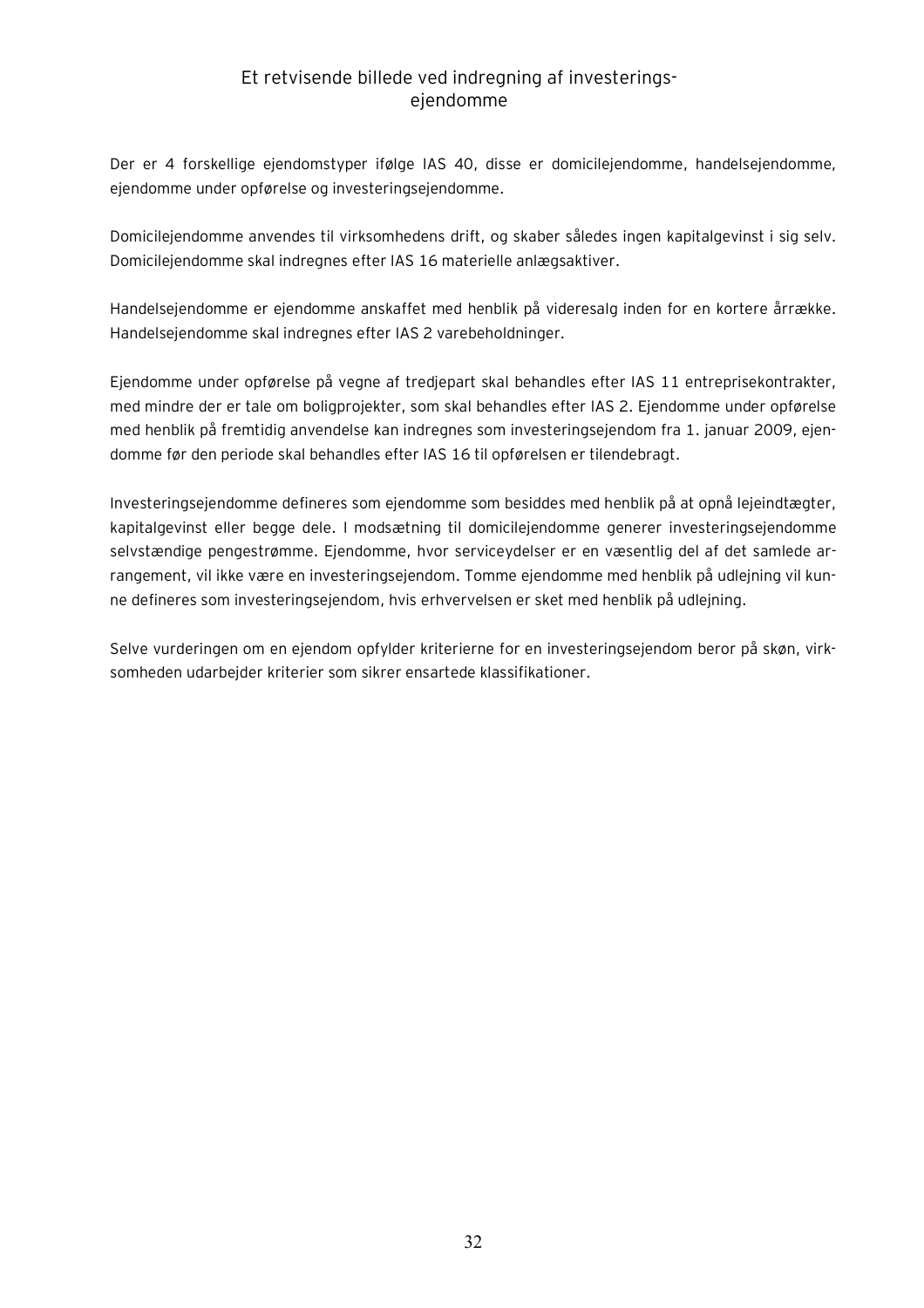## **5. Regnskabspraksis til indregning og måling samt præsentation af investeringsejendomme**

#### **5.1. Introduktion**

I afsnit 4 er klassifikationen for investeringsejendomme gennemgået. Jeg vil i det følgende se på lovgivning og standarder, som regnskabsaflægger er underlagt, når investeringsejendomme skal behandles og præsenteres i årsrapporten.

Afsnittet vil indeholde en gennemgang af behandlingen af investeringsejendomme efter både ÅRL og IFRS. Afsnittet vil ligeledes indeholde af gennemgang af de væsentligste forskelle mellem ÅRL og IFRS, samt krav til indhold i ledelsesberetningen i danske årsrapporter.

Afsnittet vil afsluttes med en gennemgang af IFRS' standard til præsentation af årsrapporten.

## **5.2. Årsregnskabsloven, dansk regnskabspraksis**

#### **Indregning**

Indregning af en investeringsejendom som et aktiv skal ske, såfremt fordele og risici ved besiddelse af investeringsejendommen overgår til virksomheden.

#### **Førstegangsindregning**

Jf. ÅRL 40 skal investeringsejendomme ved første indregning måles til kostpris, inkluderet i denne kostpris er kostprisen for grund og bygning samt omkostninger direkte forbundet med anskaffelsen. Kostprisen forøges efterfølgende med omkostninger afholdt til forbedring af ejendommen.

#### **Måling efter første indregning**

Efterfølgende måles investeringsejendomme efter enten dagsværdimetoden ÅRL § 38, kostprismetoden ÅRL § 40 eller opskrivning til dagsværdi ÅRL § 41.

ÅRL tillader alene anvendelsen af ÅRL § 38, hvis virksomheden udøver investeringsvirksomhed som hovedaktivitet.

Hvis ÅRL § 38 anvendes, skulle værdireguleringerne til dagsværdi indregnes i resultatopgørelsen og den samlede nettoværdiregulering skulle bindes på egenkapitalen og indgå i "reserve for dagsværdi på investeringsaktiver". Denne regel var et dansk fænomen, således at danske selskaber, som aflægger efter IFRS, ligeledes skulle binde deres værdireguleringer på egenkapitalen. Denne regel er dog ændret pr. 1. september 2008, således at nettoreguleringer skal indregnes i de frie reserver. Lovændringerne træder i kraft 1. september 2008 og har som udgangspunkt virkning for regnskabsår, der begynder den 1. september 2008 eller senere. Det kan dog indføres førtidigt, hvis årsrapporten godkendes af di-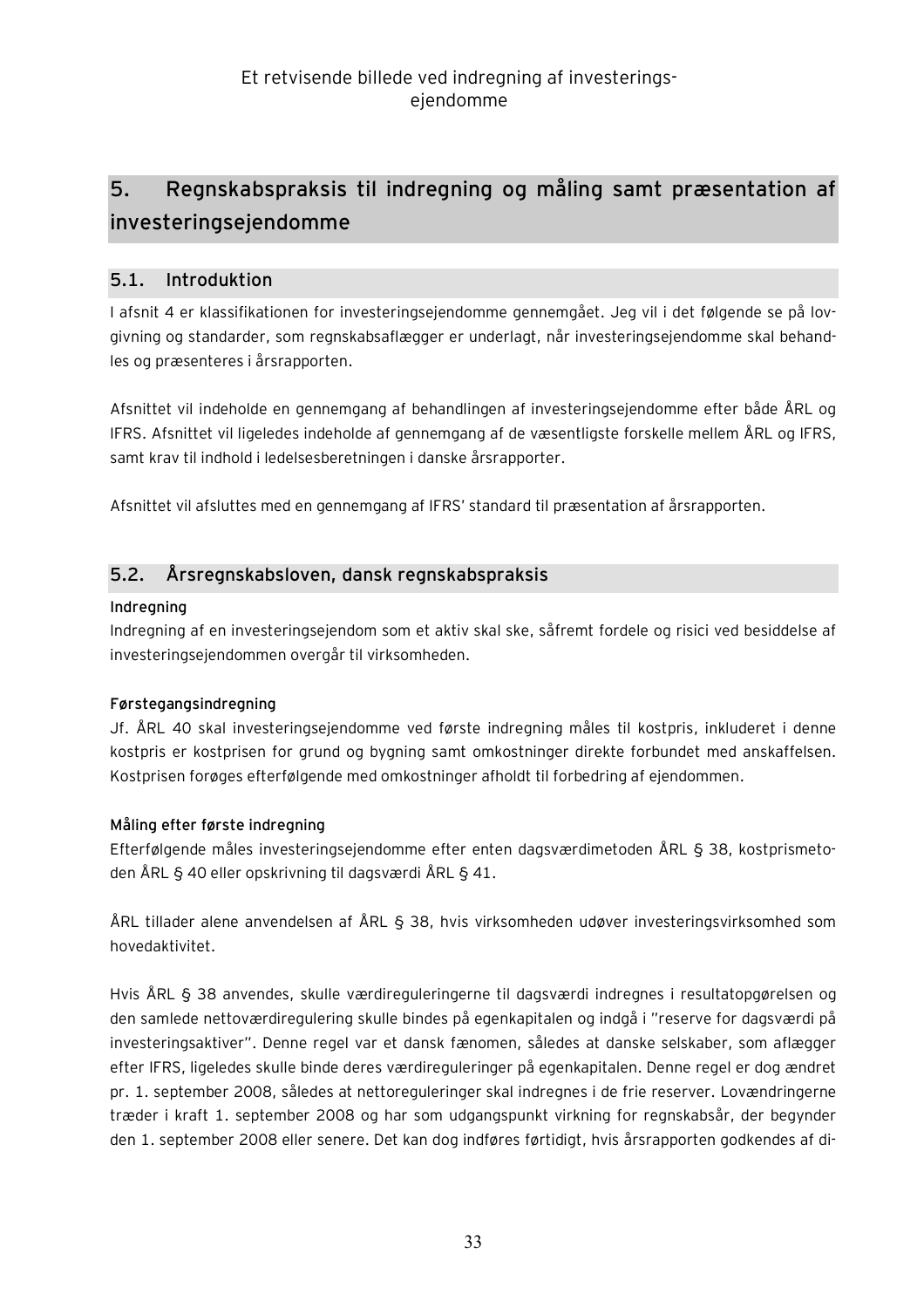rektion og bestyrelse efter den 1. september 2008. Nærmere vurdering af denne lovændring foretages i afsnit 8.

I henhold til ÅRL § 38 skal de gældsforpligtelser, som knytter sig til ejendommen, ligeledes måles til dagsværdi. Jeg vil, jf. min afgrænsning ikke komme yderligere ind på indregning af gældsforpligtelser.

Hvis investeringsaktiviteten ikke er virksomhedens hovedaktivitet, skal ejendommen måles som andre materielle anlægsaktiver til kostpris (ÅRL 40) med fradrag af regnskabsmæssige afskrivninger. Ejendomme, som behandles som materielle anlægsaktiver, kan, jf. ÅRL § 41 også opskrives til dagsværdi efter omvurderingsmodellen. Opskrivningen skal bindes på egenkapitalen, som reserve for opskrivninger og fremtidige afskrivninger foretages på den opskrevne værdi.<sup>45</sup> Dette skal således gælde for alle virksomhedens ejendomme.

I en fondsrådsafgørelse fra 2. halvår 2005 om indregning og måling af en koncerns ejendomme er anført følgende vedrørende hovedaktivitet.<sup>46</sup>

*"Forslagets § 38, stk. 1, indfører som noget nyt særregler for virksomheder, der driver investeringsaktiviteter som hovedaktivitet. Forslagets særregler hér kan altså ikke anvendes på virksomheders eventuelle særlige porteføljer af investeringsobjekter, f.eks. investeringsejendomme."* 

*Begrebet hovedaktivitet er både i lovteksten og lovbemærkningerne i bestemt ental, dvs. at der kun kan være tale om én hovedaktivitet. Heraf (og det til grund liggende direktiv) kan konkluderes, at der ikke kan være tale om flere enkeltstående eller sideordnede hovedaktiviteter."* 

Et datterselskab i en koncern kan således godt have investeringsejendomme som hovedaktivitet, uden at koncernen som helhed kan anvende reglerne i ÅRL § 38, hvis koncernen ikke har investeringsejendomme som hovedaktivitet.

#### **Krav til oplysninger i årsrapporten**

Årsregnskabsloven stiller kun få notekrav til investeringsejendomme. For virksomheder i regnskabsklasse C skal der oplyses om ejendomsværdien, jf. den sidste offentlige ejendomsvurdering. Denne kan dog erfaringsmæssigt afvige meget fra den reelle dagsværdi. Moderselskabet kan aflægge deres regnskab efter ÅRL, såfremt der udarbejdes koncernregnskab efter IFRS. Dog skal virksomheder i klasse D, som ikke aflægger efter de internationale standarder, give segmenterede oplysninger om omsætning, ordinært resultat for finansielle poster, anlægsaktiver og forpligtelser, som kan have mere værdi for investorer. Som følge af lovændringen i ÅRL § 38 er der indføjet i § 53, stk. 2, nr. 1, at for investeringsaktiver og biologiske aktiver, der måles til dagsværdi efter § 38, skal forudsætningerne for den valgte beregningsmetode oplyses.

RVL 16 har yderligere krav til notespecifikationer:

 $\overline{a}$ <sup>45</sup> Kilde: KPMG "Investeringsejendomme" pkt. 4.2.3

<sup>46</sup> Kilde: Fondsrådsafgørelse 2. halvår 2005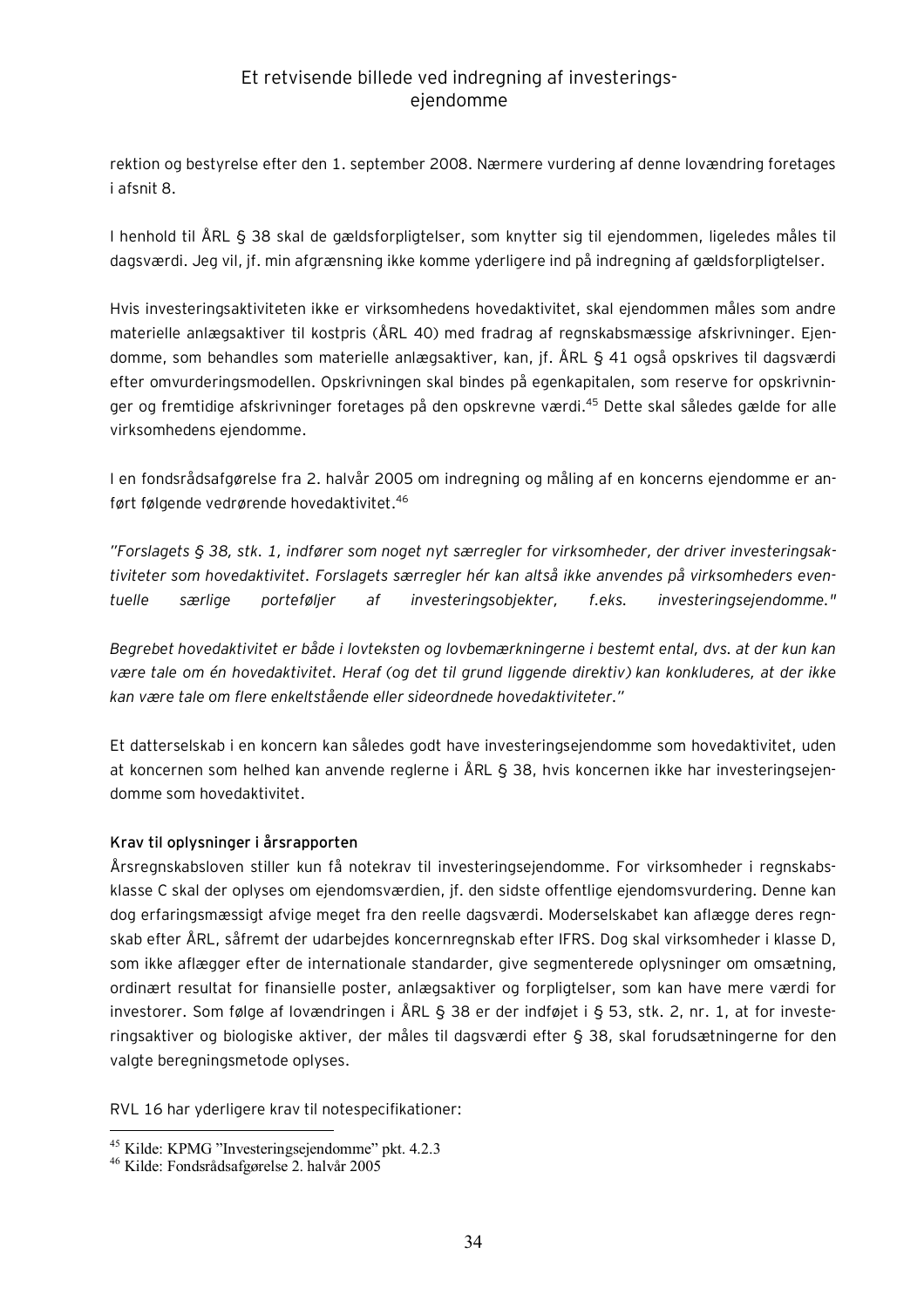- · Anlægsnote med angivelse af kostpris, værdireguleringer (primo, tilgang, afgang, ultimo) samt regnskabsmæssig værdi ved regnskabsårets afslutning
- · Oplysninger om tilgang ved fusion/virksomhedsovertagelser, kursreguleringer, overførsel til/fra andre poster, afgang ved spaltning/virksomhedssalg og den andel af året tilgang til kostpris, der udgør forbedringer

Hvor investeringsejendomme er virksomhedens hovedaktivitet eller en væsentlig aktivitet oplister RVL yderligere oplysningskrav.

- · Oplysninger om dagsværdi hvor ekstern vurderingsmand har deltaget, samt oplysninger om denne vurderingsmand
- · Oplysninger om benyttet værdiansættelsesmodel og forudsætninger herfor, som dog også er indført i ÅRL § 53, som nævnt ovenfor
- · Samlet værdi af ejendomme, hvor afkastbaseret model ikke er anvendt samt samlede lejeindtægter og driftsomkostninger

Der er ligeledes krav om en række uddybende oplysninger om ejendommene så som beliggenhed, karakteristika, lejeindtægter, driftsomkostninger samt diskonteringsfaktor, udlejningsgrad, detaljer om lejere, sikkerheder.

Vejledningen anbefaler, at virksomheden oplyser om følsomheden i vurderingen af dagsværdien.<sup>47</sup>

Det skal dog bemærkes, at anvendelsen af RVL er frivillig. Vejledningerne bliver ikke længere opdateret, hvorfor vejledningerne vurderes at udfase over en periode.

## **5.3. International Financial Reporting Standards, international regnskabspraksis**

#### **Indregning**

I lighed med dansk årsregnskabspraksis sker indregning på det tidspunkt, hvor det er sandsynligt, at de fremtidige økonomiske fordele i tilknytning til investeringsejendomme vil tilfalde virksomheden, og investeringsejendommens kostpris kan måles pålideligt.

#### **Førstegangsindregning**

I lighed med ÅRL skal en investeringsejendom ved første indregning måles til kostpris. Inkluderet i denne kostpris er kostprisen for grund og bygning samt omkostninger direkte forbundet med anskaffelsen.

 $\overline{a}$  $47$  Kilde: KPMG "Investeringsejendomme" s. 23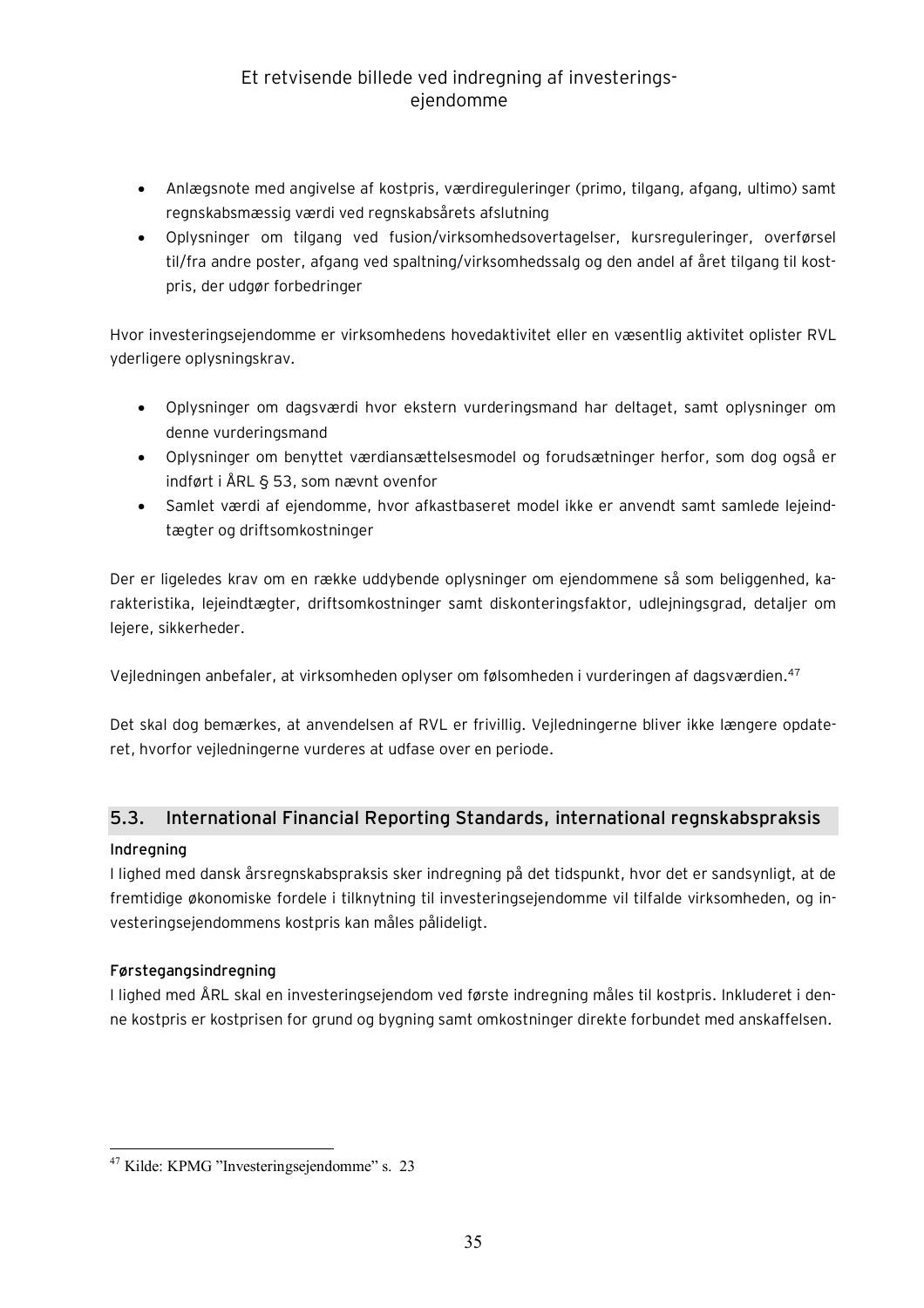#### **Måling efter første indregning**

Det fremgår af IAS 40 at det er valgfrit om måling foretages til dagsværdi eller til kostpris med fradrag af afskrivninger. Det er således ligegyldigt, om Investeringsejendomme er virksomhedens hovedaktivitet eller en del af en række aktiviteter.

Hvis virksomheden vælger at indregne investeringsejendomme til dagsværdi i årsrapporten, skal nettoværdireguleringerne indregnes i resultatopgørelsen i takt med de opstår. Reguleringer bliver indregnet i frie reserver under egenkapitalen, i danske årsrapporter er dette kun gældende efter ophævelsen af bindingsreglen i ÅRL § 38 som tidligere nævnt. Dagsværdi defineres, jf. IAS 40.5. som det beløb et aktiv kan omsættes til mellem kvalificerede, villige og indbyrdes uafhængige parter, metoder til opgørelse af dagsværdi vil blive behandlet senere i afhandlingen. Hvis en virksomhed en gang har målt en ejendom til dagsværdi, skal de fortsætte med det.

Kostprismodellen er en model som baserer sig på historisk kostpris Såfremt denne vælges skal indregning ske i henhold til IAS 16, jf. IAS 40.56. Det er ikke tilladt at anvende IAS 16's alternative model, hvor aktivet måles til omvurderet værdi med fradrag af afskrivninger ved indregning af investeringsejendomme.

Hvis virksomheden vælger at indregne en investeringsejendom efter kostprismodel, skal alle investeringsejendomme måles til kostpris, omvendt gælder det samme for måling til dagsværdi, jf. IAS 40.30. IAS 40 tager dog aktiv stilling til den sjældne situation, hvor en ejendom ikke kan opgøres pålideligt til dagsværdi, eksempelvis såfremt der ikke eksisterer sammenlignelige markedssituationer, eller at den givne transaktion ikke er særlig hyppig, samt muligheden for alternative pålidelige skøn af en dagsværdi ikke eksisterer. I dette særtilfælde er det tilladt at indregne denne ene ejendom til kostpris, de øvrige skal stadig indregnes til dagsværdi, hvis denne praksis er valgt. <sup>48</sup>

#### **Krav til oplysninger i årsrapporten**

Jf. IAS 40.75 er der specifikke krav til oplysninger, som skal fremgå af årsrapporten, uafhængigt af valg af indregningsmetode:

- · Oplysninger om, hvilken indregningsmetode som er valgt (kostpris- eller dagsværdimodellen)
- · Hvis klassifikation, jf. afsnit 4 er vanskelig, skal kriterierne for klassifikationen oplyses (eksemplet med hotel)
- · Oplysning om opgørelsen af dagsværdi er baseret på markedsindikatorer eller øvrige faktorer, som følge af ejendommens art og mangel på sammenlignelige data
- · Om værdiansættelsen bygger på en vurdering fra uvildig og faglig kvalificeret vurderingsmand, og såfremt dette ikke er tilfældet, skal dette oplyses positivt
- · De i resultatet indregnede beløb for lejeindtægter, samt de direkte driftsomkostninger på både udlejet del og ikke udlejet del for den gældende investeringsejendom

 $\overline{a}$ <sup>48</sup> Kilde: KPMG "Investeringsejendomme" side 10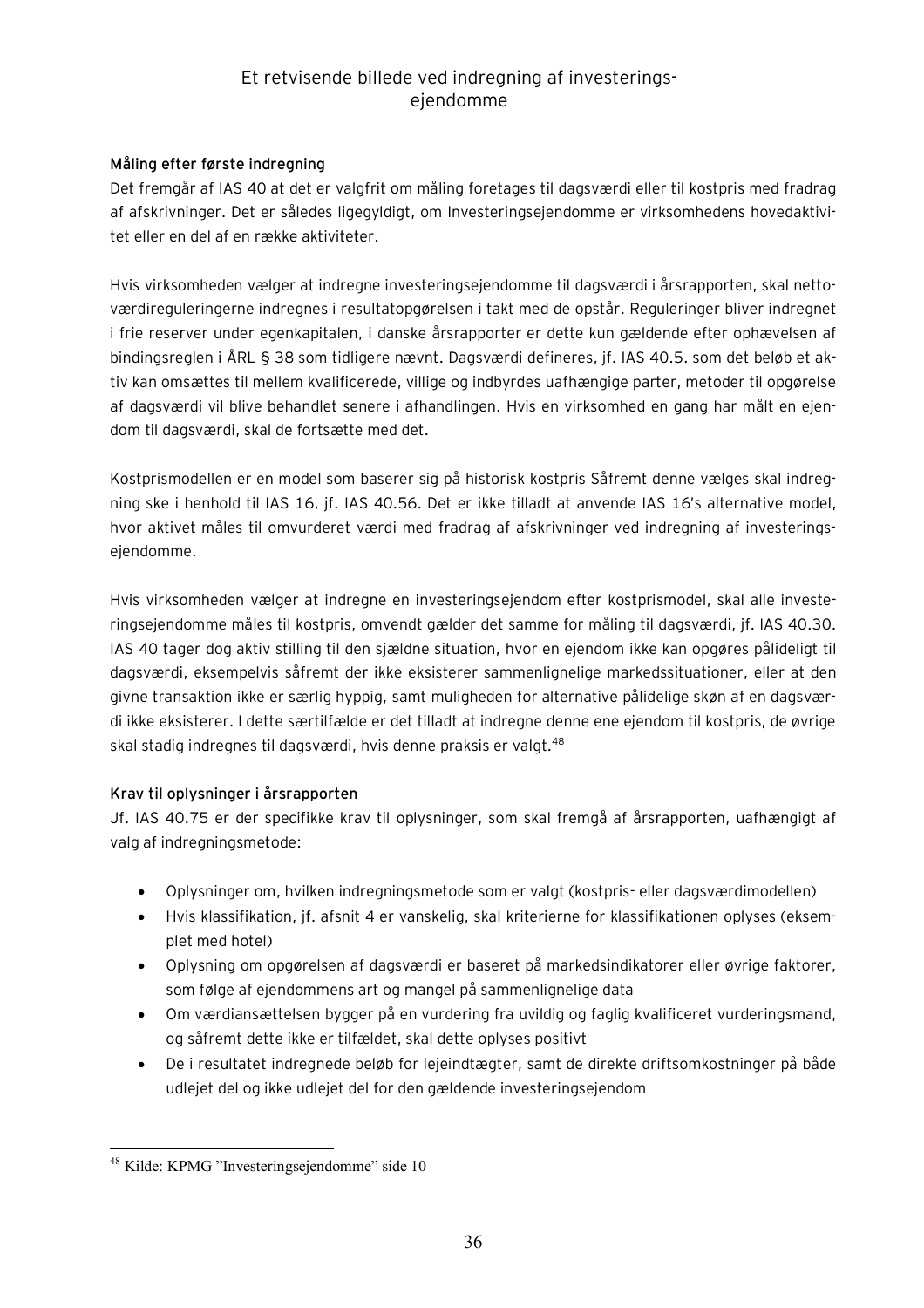Der er udover ovenfornævnte oplysningskrav en række oplysningskrav i afsnit 76-78 så som oplysning af værdi for investeringsejendomme hhv. primo og ultimo, nettogevinster og nettotab hidrørende fra regulering til dagsværdi, overførsler mellem de forskellige kategorier af ejendomme.

Hvis der er en investeringsejendom, hvor der ikke kan opgøres en pålidelig dagsværdi, skal der gives særskilte oplysninger om denne ejendom, blandt andet en beskrivelse af ejendommen, årsagen til at dagsværdien ikke kan opgøres pålideligt, en indikation af værdien mv.

Hvis kostpris anvendes, jf. IAS 16 er der krav til separate oplysninger om dagsværdien af investeringsejendomme i virksomheden, som ligeledes skal overholde ovenstående oplysningskrav.<sup>49</sup>

### **5.4. Krav til ledelsesberetninger**

Danske virksomheder skal, ligegyldigt om de aflægger årsrapport efter ÅRL eller International praksis jf. IFRS-bekendtgørelsen, opfylde ÅRL § 99 krav til oplysninger i ledelsesberetningen. På tidspunktet indeholder IFRS ikke krav om en ledelsesberetning. Dette medfører at samtlige oplysninger, som der er krav om ifølge IFRS skal medtages i de afsnit, som er omfattet af IFRS's definition på regnskabs bestanddele (resultatopgørelse, balance, noter mv.)

Jeg har, jf. ÅRL § 99, stk. 1 oplistet følgende krav til indhold, som jeg vurderer væsentlige i forhold til investeringsejendomme, oplysningskravene angiver et minimumskrav:

- 1. Beskrivelse af virksomhedens hovedaktivitet
- 2. Beskrivelse af eventuel usikkerhed ved indregning eller måling, så vidt muligt med angivelse af beløb
- 3. Beskrivelser af usædvanlige forhold, der kan have påvirket indregningen eller målingen, så vidt muligt med angivelse af beløb
- 4. Redegøre for udviklingen i virksomhedens aktiviteter og økonomiske forhold
- 5. Omtale af betydningsfulde hændelser, indtruffet efter regnskabsårets afslutning
- 6. Beskrivelse af virksomhedens forventede udvikling, herunder særlige forudsætninger og usikre faktorer, som ledelsen har lagt til grund for beskrivelsen
- 7. Beskrivelse af særlige risici ud over almindeligt forekommende risici inden for virksomhedens branche, herunder forretningsmæssige og finansielle risici.

ÅRL § 99 stk. 2 angiver endvidere, i det omfang det er nødvendigt for at forstå virksomhedens udvikling, resultat og finansielle stilling, så skal store virksomheder endvidere supplere redegørelsen i henhold til stk. 1, nr. 4, med oplysninger om ikke-finansielle forhold, som er relevante for de specifikke aktiviteter, herunder oplysninger vedrørende miljø- og personaleforhold.

 $\overline{a}$ <sup>49</sup> Kilde: Årsrapporten efter internationale årsregnskabstandarder - fra dansk praksis til IFRS- s 743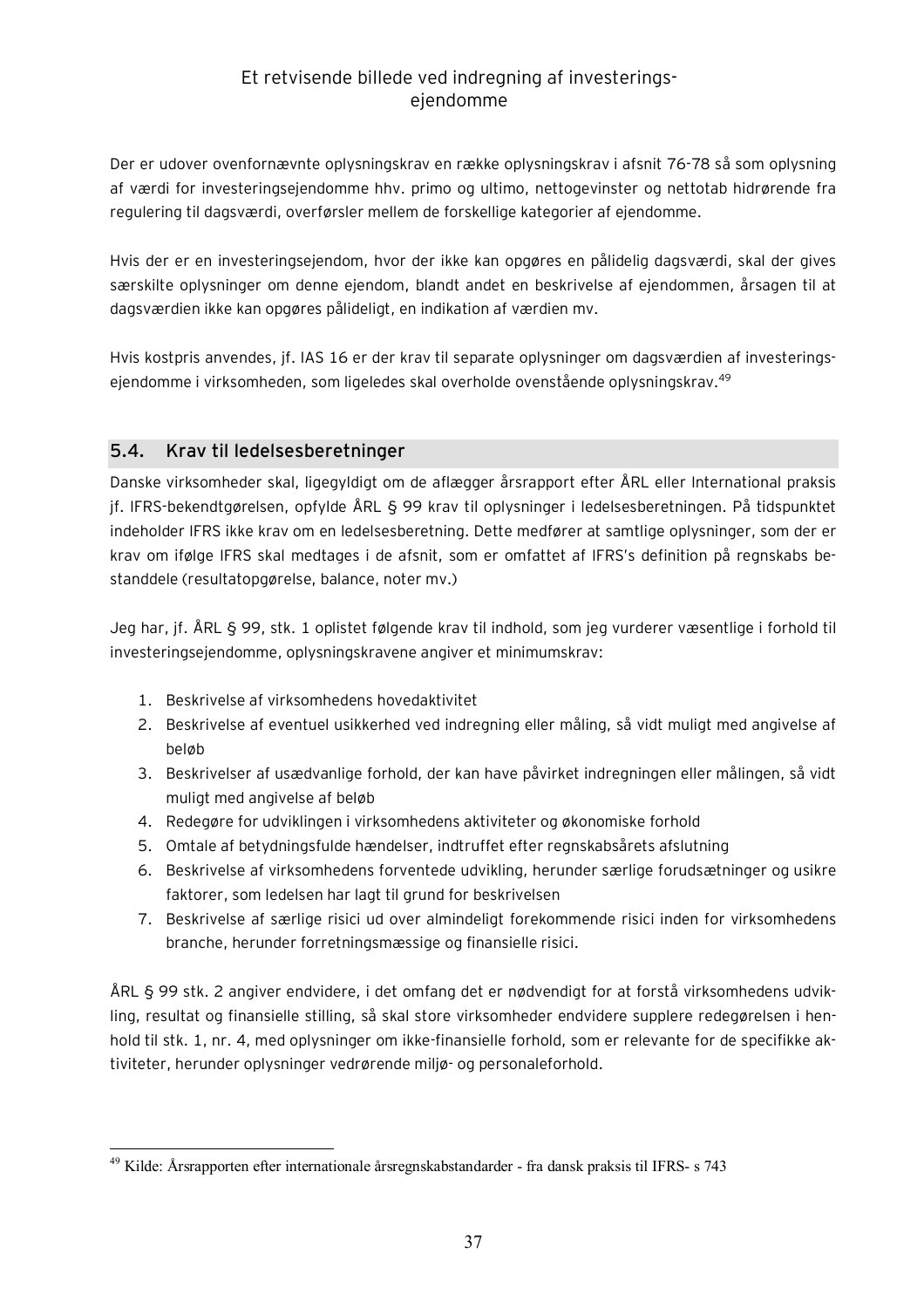Der er ligeledes i henhold til ÅRL § 107b nr. 6 kommet yderligere krav til børsnoterede virksomheder. De skal for regnskabsår, der begynder den 1. september eller senere, beskrive hovedelementerne i virksomhedens interne risikostyrings- og kontrolsystemer i forbindelse med regnskabsaflæggelse. Formålet med beskrivelsen er at give regnskabs-brugeren centrale oplysninger om disse systemer. Beskrivelsen skal afspejle de aktuelle forhold og være dokumenteret<sup>50</sup>

Ved til værdiansættelse på et volatilt marked anses ÅRL § 99 stk. 2 som væsentlig, da det stiller krav til ledelsen om beskrivelse af usikkerheder ved måling af investeringsejendomme, som kan være forårsaget af usikkerhed om fremtidige forhold. Dette punkt kan sidestilles med kravene i IAS 1.

## **5.5. Forskelle mellem dansk og international regnskabspraksis**

Der vurderes ikke at være konflikter eller markante forskelle mellem dansk og international praksis, ÅRL er baseret på en ældre version af IAS 40 og fortolkninger. Jeg vil derfor kun behandle indregning af investeringsjendomme i henhold til IFRS fremadrettet i afhandlingen. Jeg vil dog fremlægge de væsentligste forskelle i det følgende.

I henhold til ÅRL § 38 må en virksomhed kun indregne investeringsejendomme til dagsværdi, hvis deres hovedaktivitet er investering i investeringsejendomme, hvorimod det ikke er et krav i IAS 40. Det er kun muligt ifølge ÅRL at have en hovedaktivitet, hvilket begrænser antallet af virksomheder, som kan anvende dagsværdimodellen.

En tidligere væsentlig forskel ved aflæggelse af årsrapporter er bindingskravet på egenkapitalen af nettoopskrivninger ført over resultatopgørelsen jf. ÅRL. Dog har alle danske selskaber skulle opfylde bindingsreglen trods det, at de aflagde efter IFRS, hvorfor det udelukkende vil være en forskel i forhold til sammenligning med udenlandske ejendomsselskaber, som ikke vil blive behandlet i denne afhandling. Der kan dog være lande, hvor de har en tilsvarende bestemmelse. Forskellen er nu helt elimineret ved lovændring vedtaget 3. juni 2008, og nettoopskrivninger indgår som en del af de frie reserver.

Alle danske selskaber skal udarbejde en ledelsesberetning, selvom de aflægger efter IFRS, som følge af IFRS-bekendtgørelsen.

Det kan på baggrund af ovenstående konkluderes, at der ikke er væsentlige forskelle mellem dansk og international praksis, hvorfor jeg fremad i afhandlingen vil behandle investeringsejendomme i forhold til IFRS.

## **5.6. IAS 1 - præsentation af årsrapporten**

Samlet set har IAS 1 og samtlige standarder i IFRS det formål at give regnskabsudstedere retningslinier og yderligere vejledning til at give regnskabslæser en relevant, troværdig, sammenlignelig og forståelig

 $\overline{a}$ <sup>50</sup> Kilde: Grant Thornton; Beskrivelse af risikostyring og kontrolsystemer relateret til regnskabsaflæggelsen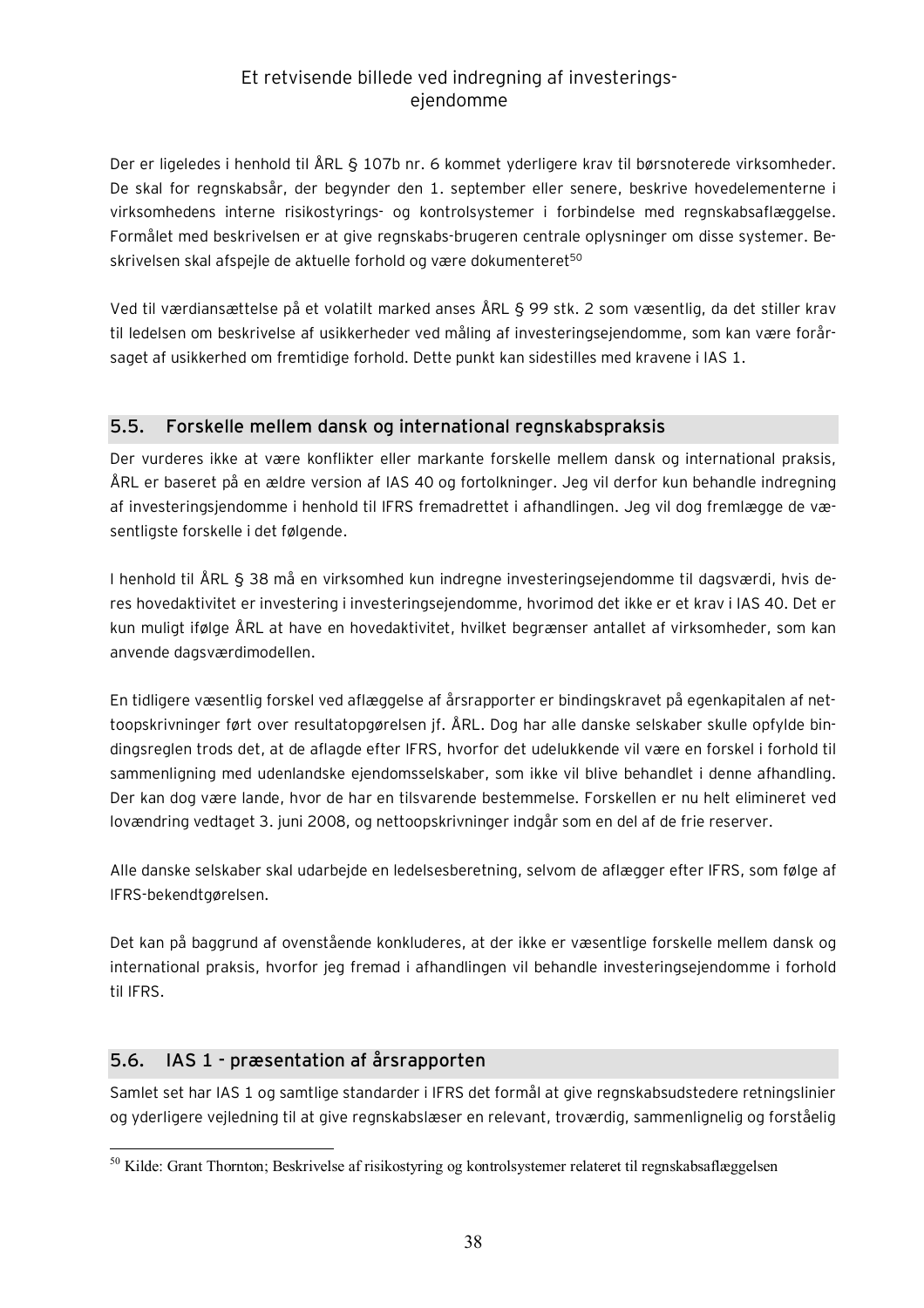information, hvilket stemmer generelt overens med ÅRL's krav om "et retvisende billede.<sup>51</sup> IAS 1 forudsætter, at benyttelsen af IFRS automatisk fører til, at selskabet opfylder generalklausulen.<sup>52</sup> Jeg vil ikke komme ind på forskelle i forhold til ÅRL, da dette vurderes ikke at have en indflydelse på afhandlingens hovedproblem.

IAS 1 fastlægger således en række forudsætninger og mere specifikke retningslinier for udarbejdelse af årsrapporter. Jeg har valgt at fremhæve de aspekter i IAS 1, som har væsentlig indvirkning i forbindelse med et retvisende billede ved indregning og måling af investeringsejendomme. Jeg vil tage udgangspunkt i den nuværende gældende IAS 1, med henvisninger til IAS 1 gældende for regnskabsår, der begynder efter 1. januar 2009. En tidligere indførelse er tilladt. Jeg vurderer ikke der er væsentlige forskelle i forhold til de medtagede punkter.

I IAS 1.13 (IAS 1.15 gældende fra 1. januar 2009) vedrørende fair presentation er det anført, at årsrapporten skal give et retvisende billede af virksomhedens finansielle stilling, indtjening og pengestrømme, ligeledes at anvendelsen af IFRS standarderne samt nødvendige supplerende oplysninger forventes der opnåelse af årsrapporter, der giver et retvisende billede.

Hvis der afviges fra IFRS standarderne, skal der oplyses positivt om dette og angives en begrundelse for, at standarden ikke bidrager til det retvisende billede, således der opnås virksomhedssammenlignelighed. Beløbsmæssig effekt bør ligeledes oplyses efter IAS 1.18.

Standarden indeholder ligeledes krav til primære kilder til skønsmæssig usikkerhed, hvilket er meget relevant i forhold til det retvisende billede ved måling til dagsværdi på et volatilt marked. IAS 1.116 (IAS 1.125 fra 1. januar 2009) "*virksomheder skal i noterne oplyse om primære forudsætninger for fremtiden samt andre primære kilder til skønsmæssig usikkerhed på balancedagen, som indebærer en betydelig risiko for at forårsage en væsentlig regulering af den regnskabsmæssige værdi af aktiver og forpligtelser inden for det næste regnskabsår."* 

IAS 1.118 (IAS 1.122 fra 1. januar 2009) anfører endvidere "*De primære forudsætninger og andre primære kilder til skønsmæssig usikkerhed, som skal oplyses i overensstemmelse med afsnit 116, knytter sig til de skøn, som kræver ledelsens sværeste og mest subjektive eller komplicerede vurderinger. I takt med at antallet af variabler og forudsætninger, som kan påvirke den mulige fremtidige afklaring af usikkerhedsfaktorerne, stiger, bliver ledelsens vurderinger stadig mere subjektive og komplicerede, og risikoen for, at dette medfører en væsentlig regulering af den regnskabsmæssige værdi af aktiver og forpligtelser vil normalt stige tilsvarende."*

I IAS 1.120 (IAS 1.129 fra 1. januar 2009) nævnes som eksempel, oplysninger om følsomhed i et aktivs regnskabsmæssige værdi over for forudsætningen eller skønnet.

<sup>51</sup> Kilde: Årsrapport efter internationale årsregnskabstandarder - fra dansk praksis til IFRS s. 236

<sup>52</sup> Kilde: Årsrapport efter internationale årsregnskbsstandarder - fra dansk praksis til IFRS s. 239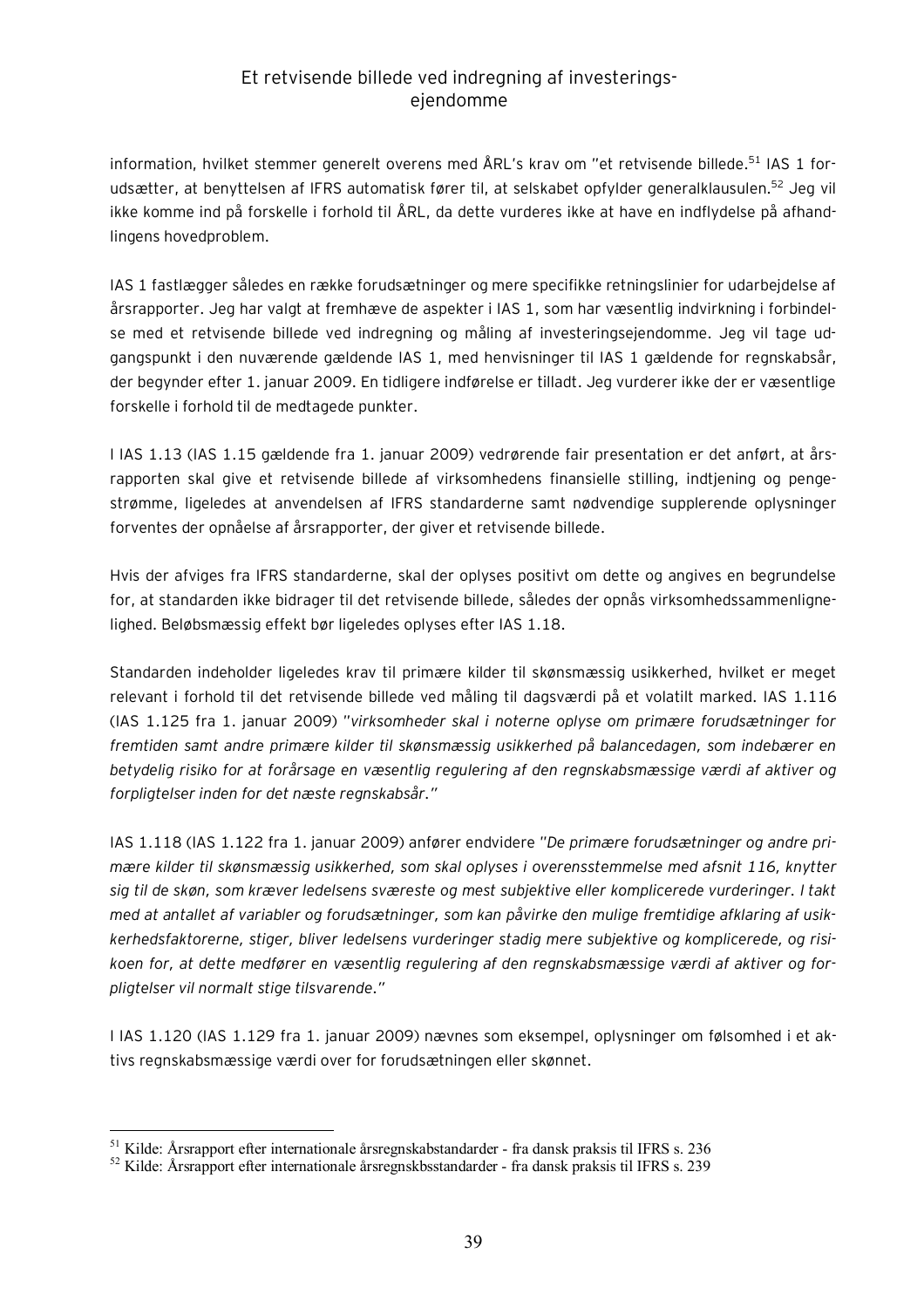Det er således vigtigt, at de usikkerheder, der er ved målinger af dagsværdier på investeringsejendomme bliver oplyst i årsrapporten for at bidrage til "et retvisende billede", da værdiansættelsen af dagsværdier indeholder mange variabler og forudsætninger, som vil blive behandlet i afsnit 6.

### **5.7. Delkonklusion**

Jævnfør problemformuleringen afsnit 1.2. er underspørgsmål opstillet således:

C. Hvorledes er dansk regnskabspraksis samt international praksis for indregning og måling samt præsentation af investeringsejendomme i årsrapporter?

Baseret på underspørgsmål C og behandlingen i afsnit 5 Konkluderes:

Der er ikke væsentlige forskelle på indregning og måling efter dansk og international praksis ved indregning og måling af investeringsejendomme.

Indregning af investeringsejendomme sker ved både international og dansk regnskabspraksis, hvor de økonomiske fordele og risici overgår til virksomheden. Førstegangsindregning skal ligeledes efter begge regnskabsrammer ske til kostpris.

Ved efterfølgende måling i henhold til IAS 40 er der mulighed for at indregne investeringsejendomme til dagsværdi, selvom investeringsejendomme ikke er virksomhedens hovedaktivitet, der er således valgfrihed om indregning efter kostprismodellen eller dagsværdimodellen. Ifølge ÅRL kan dagsværdimodellen kun anvendes, hvis investeringsejendomme er virksomhedens hovedaktivitet.

Fra og med 1. september 2008 skal nettoreguleringer ikke længere bindes på egenkapital, som var et dansk fænomen og således gældende også for selskaber, som aflægger efter IFRS. Nettoreguleringer skal således indregnes i de frie reserver.

Der er efter begge regnskabsrammer en række oplysningskrav, som skal overholdes. Hvis virksomheden, jf. definitionen i ÅRL har investeringsaktiviteten som hovedaktivitet, er der er ikke væsentlige forskelle i forhold til oplysningskravene i IAS 40. Oplysningskravene omhandler hovedsagligt informationer vedrørende værdiansættelsen af investeringsejendomme.

Et andet dansk fænomen er ledelsesberetningen. Ledelsesberetningen skal indeholde informationer hovedsagligt vedrørende forhold og usikkerheder, som kan have påvirket virksomheden i regnskabsåret, herunder den forventede udvikling.

IAS 1 har sammen med alle standarder i IFRS det formål at give regnskabsbruger en relevant, troværdig, sammenlignelig og forståelig information gennem en række forudsætninger for udarbejdelse af årsrapporter. Det væsentlige krav i forhold til indregning af investeringsejendomme er oplysninger vedrørende de primære forudsætninger og andre primære kilder til skønsmæssig usikkerhed.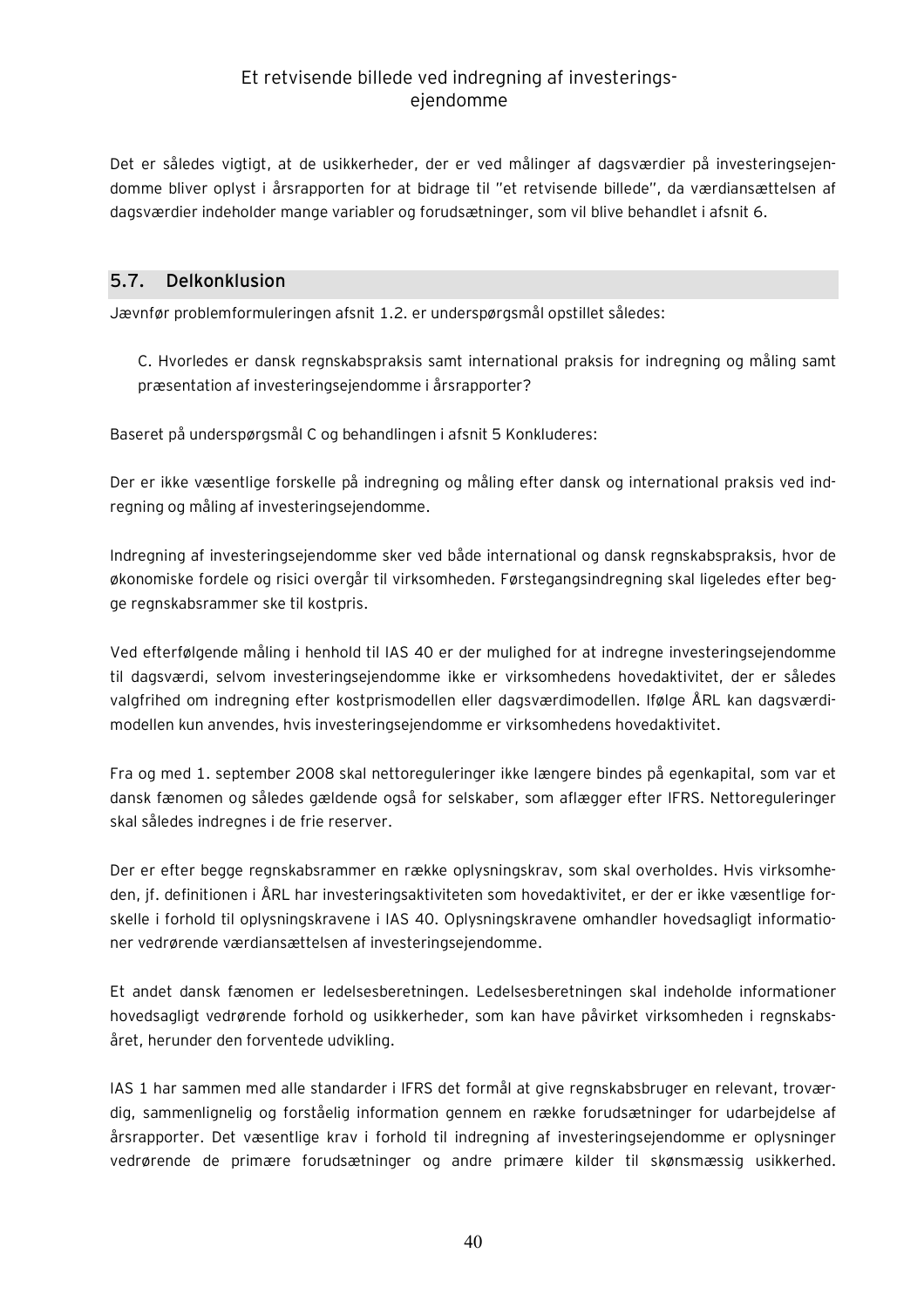# **6. Måling af Investeringsejendomme**

## **6.1. Introduktion**

De tidligere beskrevne 6 kvalitative egenskaber i afsnit 3 danner beslutningskriterier for indregning og måling sammen med andre kriterier på niveau 4. Det er gennemgået i afsnit 5, hvorledes regnskabspraksis er for måling af investeringsejendomme, som er kostpris og dagsværdi, dog afhængigt af, hvilken regnskabspraksis der benyttes.

Jeg vil således i afsnit 6 gennemgå opgørelsen af henholdsvis kostpris samt dagsværdi for investeringsejendomme.

Til værdiansættelse af dagsværdien efter en "marked til Model" metode vil den afkastbaserede metode og DCF-metoden blive gennemgået, samt en vurdering af udfordringer samt fordele og ulemper ved disse to metoder.

## **6.2. Måling af investeringsejendomme**

### **6.2.1. Kostprismetoden**

Kostprisen opgøres som kostprisen for grund og bygning samt omkostninger, som er direkte tilknyttet til anskaffelsen samt andre omkostninger, der kan henføres til erhvervelsen så som mæglerhonorar, valuar, advokat med flere samt tinglysningsomkostninger. Omkostninger i forbindelse med stiftelse af gæld kan ikke indgå i kostprisen.

Kostprisen forøges efterfølgende med forbedringer foretaget på ejendommen, sådanne omkostninger er:

- · Omkostninger afholdt, hvor der forventes en forøgelse i det fremtidige afkast eller en forøgelse i dagsværdi
- · Omkostninger skal kunne opgøres pålideligt

Kostprisen, fratrukket en evt. scrapværdi, skal herefter fratrækkes systematiske afskrivninger og eventuelt nedskrivninger, hvis der er indikationer herfor. En ejendom består af mange forskellige bestanddele med forskellig levetid og afskrivning af enkeltdele skal ske over forskellige perioder, der afspejler de enkelte bestanddels økonomiske levetid. Eksempelvis hvis der er lavet en forbedring afskrives denne over en anden periode end kostprisen for bygningen, der kan ikke afskrives på selve grunden med mindre værdiforringelse kan dokumenteres. Aktiverne kan deles op i primære og sekundære aktiver, de sekundære aktiver kan aldrig afskrives over en længere periode end det primære aktiv, efter som det sekundære aktiv ikke vil havde noget værdi, hvis det primære aktiv er fuldt nedskrevet.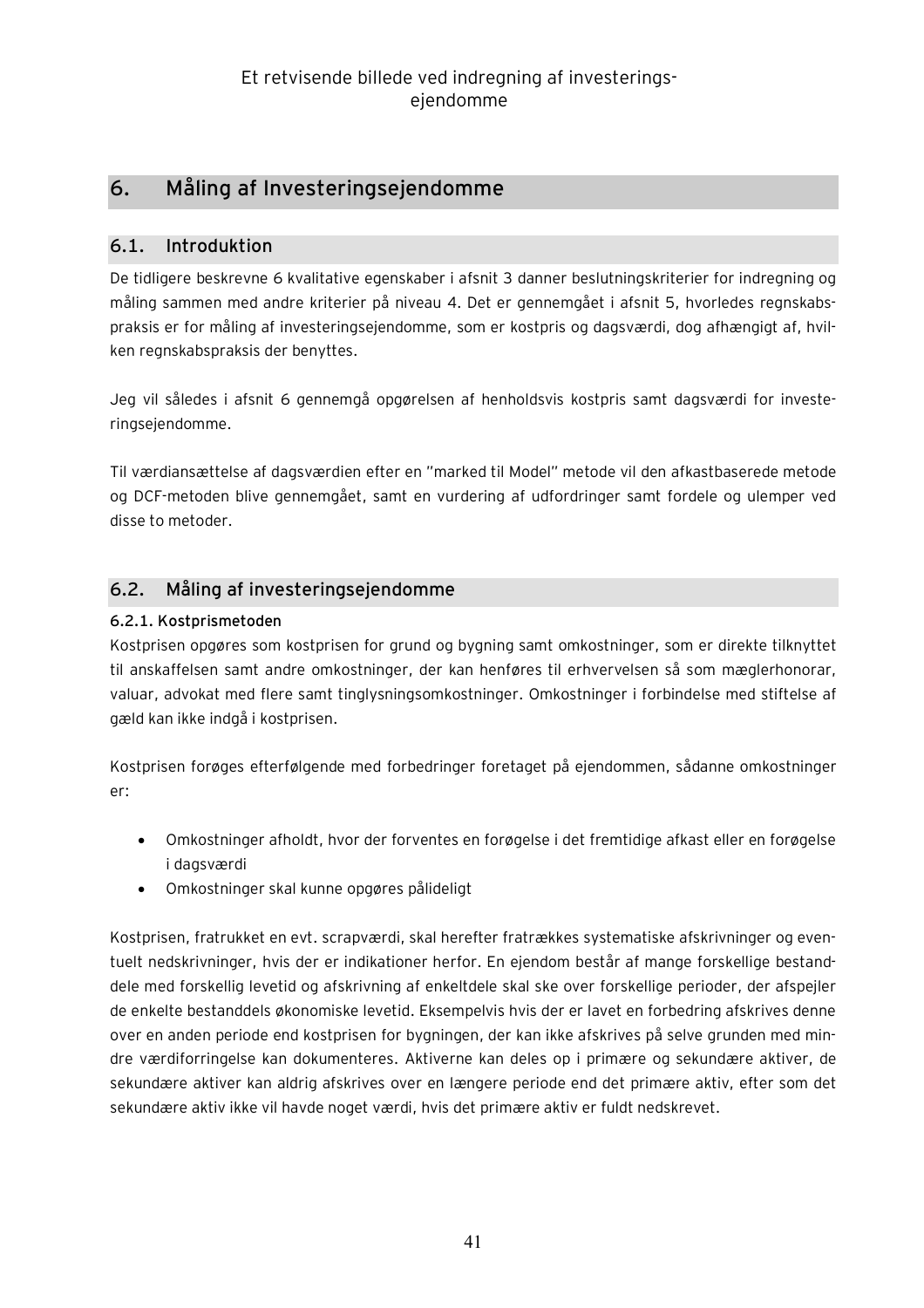Der er således ikke mange variabler og usikkerheder ved målingen af kospris, hvilket er en fordel ved målingen til kostpris.

### **6.2.2. Dagsværdi**

Hvis dagsværdi benyttes som målingsmetode, jf. afsnit 5 baseres målingen på markedsforholdene på balancedagen. Målingen tager udgangspunkt i, at handel vil kunne finde sted mellem en kvalificeret og villig køber og sælger således ikke et forceret salg. Dagsværdien skal afspejle den aktuelle markedssituation og forholdene på balancedagen. Det vil sige at ved væsentlige prisfald efter status vil værdien være lavere på tidspunktet for godkendelse af årsrapporten, hvis der eventuelt er beregnet en lavere dagsværdi pr. påtegningsdagen bør dette oplyses i ledelsesberetningen.

Den bedste måde at fastsætte en dagsværdi ifølge IAS 40.45 er handelsværdien på en handel, som er gennemført nyligt på en tilsvarende ejendom, en ren markedspris til markeds måling.

Dette kan umiddelbart give store udfordringer, da det formentlig vil være meget svært at finde en helt sammenlignelig ejendom, især inden for kategorien investeringsejendomme. Der er ofte større afstande mellem investeringsejendomme til salg, hvorfor der sjældent vil være to ejendomme, som er af samme størrelse, stand og er indretningsmæssig sammenlignelige i det samme område. Benyttelse af sammenlignelige handelsværdier er derfor ofte ikke mulig, hvorfor virksomheder kan benytte oplysninger fra en række andre kilder i sit skøn jf. IAS 40.46:

- a) aktuelle priser på et aktivt marked for ejendomme, som er af en anden art, i en anden vedligeholdelsesstand eller har en anden beliggenhed (eller som indgår i andre typer leje- eller andre kontraktforhold), der reguleres for at afspejle disse forskelle
- b) nylige priser for lignende ejendomme på mindre aktive markeder, der reguleres for at afspejle eventuelle ændringer i økonomiske forhold efter det tidspunkt, hvor transaktionerne til disse priser fandt sted

og

c) diskonterede pengestrømsprognoser baseret på pålidelige skøn over fremtidige på grundlag af vilkår for eksisterende leje- og andre kontraktforhold og, om muligt, ekstern dokumentation, såsom den aktuelle markedsleje for tilsvarende ejendomme med samme beliggenhed og i samme vedligeholdelsesstand. Diskonteringssatsen afspejler aktuelle markedsvurderinger af usikkerhed forbundet med beløb og tidspunkt for pengestrømmene.

Punkt c er en teknisk værdiansættelsesmetode som refereres som "Marked til model".

Nedenstående metoder er de mest benyttede til opgørelse af dagsværdien. Begge metoder lever op til de krav, som stilles i international praksis som dansk praksis. Metoderne er følgende:

- ß Den afkastbaserede metode (normalindtjeningsmetoden)
- **•** Discounted cash flow metoden (DCF-metoden)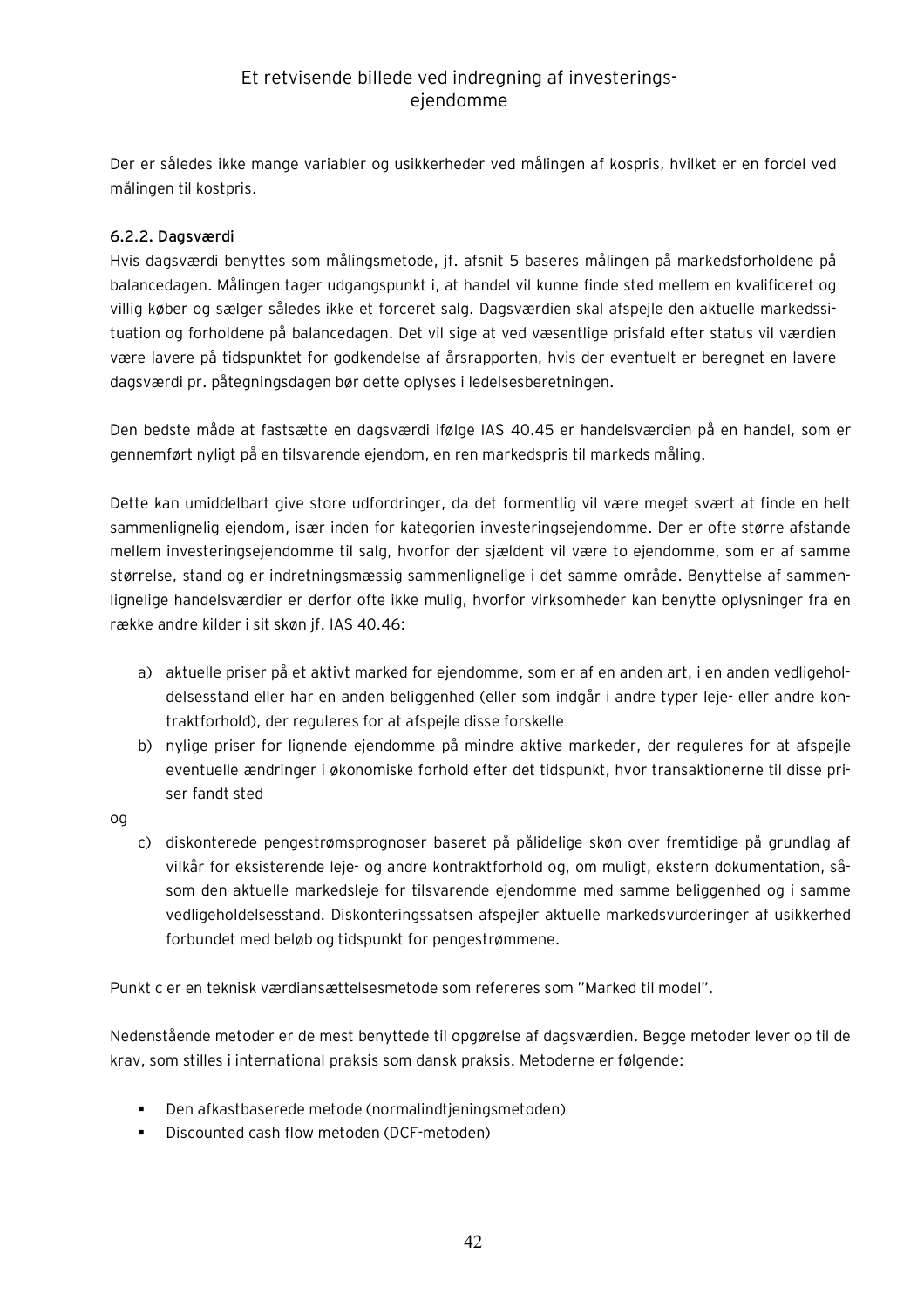#### **6.2.2.1. Den afkastbaserede metode**

Den mest benyttede metode er "den afkastbaserede model"<sup>53</sup> . Dagsværdien af ejendommen opgøres på basis af ejendommens normaliserede driftsafkast. Metoden bygger derfor på et konstant afkastkrav under hensyntagen til risikoen på den enkelte ejendom.

Formel for markedsværdien kan opstilles således:

#### *Dagsværdi = (normaliseret årlige driftsafkast/forrentningskravet) +/- særlige forhold<sup>54</sup>*

#### **Figur 4**

Der er således ikke særlige mange faktorer, som påvirker opgørelsen af dagsværdien. Selve tilgangen til metoden kan opdeles i 3 faser, som gennemgås nedenfor:

**Fase 1:** Denne fase vedrører således opgørelse af et normaliseret årligt driftsafkast for de kommende driftsår. Opgørelsen af driftsafkast indeholder følgende poster<sup>55</sup>:

- Årlig forventet lejeindtægt ifølge indgåede lejekontrakter
- +/- Regulering til forventet markedsleje
- +/- Skønnet årlig markedsleje på uudlejede arealer
- Gennemsnitlig årlig vedligeholdelsesomkostninger
- Administrationsomkostninger
- Ejendomsskatter, afgifter og andre omkostninger
- = **Budgetteret normaliseret driftsafkast**

### **Figur 5<sup>56</sup>**

Hvis den årlige forventede lejeindtægt ikke er på markedsvilkår, og dette forventes reguleret på sigt, skal dette korrigeres i den forventede lejeindtægt, kun hvis det er langt ud i fremtiden bør det ikke reguleres. Den skønnede årlige lejer på uudlejede arealer tages med i beregningen, da ejendommens værdi ellers vil blive skønnet for lavt. Det kan være situationen på det gældende tidspunkt, at lokalerne står tomme, men hvis de, som det formentlig forventes, bliver lejet ud, vil disse lejeindtægter medføre større driftsafkast. Da det forventes, at lokalerne bliver lejet ud, skal en skønnet lejeindtægt med I det budgetteret driftsafkast. Vedligeholdelsesomkostninger, administration og ejendomsskatter mv. fratrækkes, da disse omkostninger anses for at være driftsomkostninger i forbindelse med ejendomsaktiviteten. Omkostningerne fastsættes til de budgetterede omkostninger.

<sup>&</sup>lt;sup>53</sup> Kilde: KPMG "Investeringsejendomme"

<sup>&</sup>lt;sup>54</sup> Kilde: KPMG "Investeringsejendomme" s. 46

<sup>&</sup>lt;sup>55</sup> Kilde: KPMG "Investeringsejendomme" s. 46

<sup>56</sup> Kilde: KPMG "Investeringsejendomme" s. 46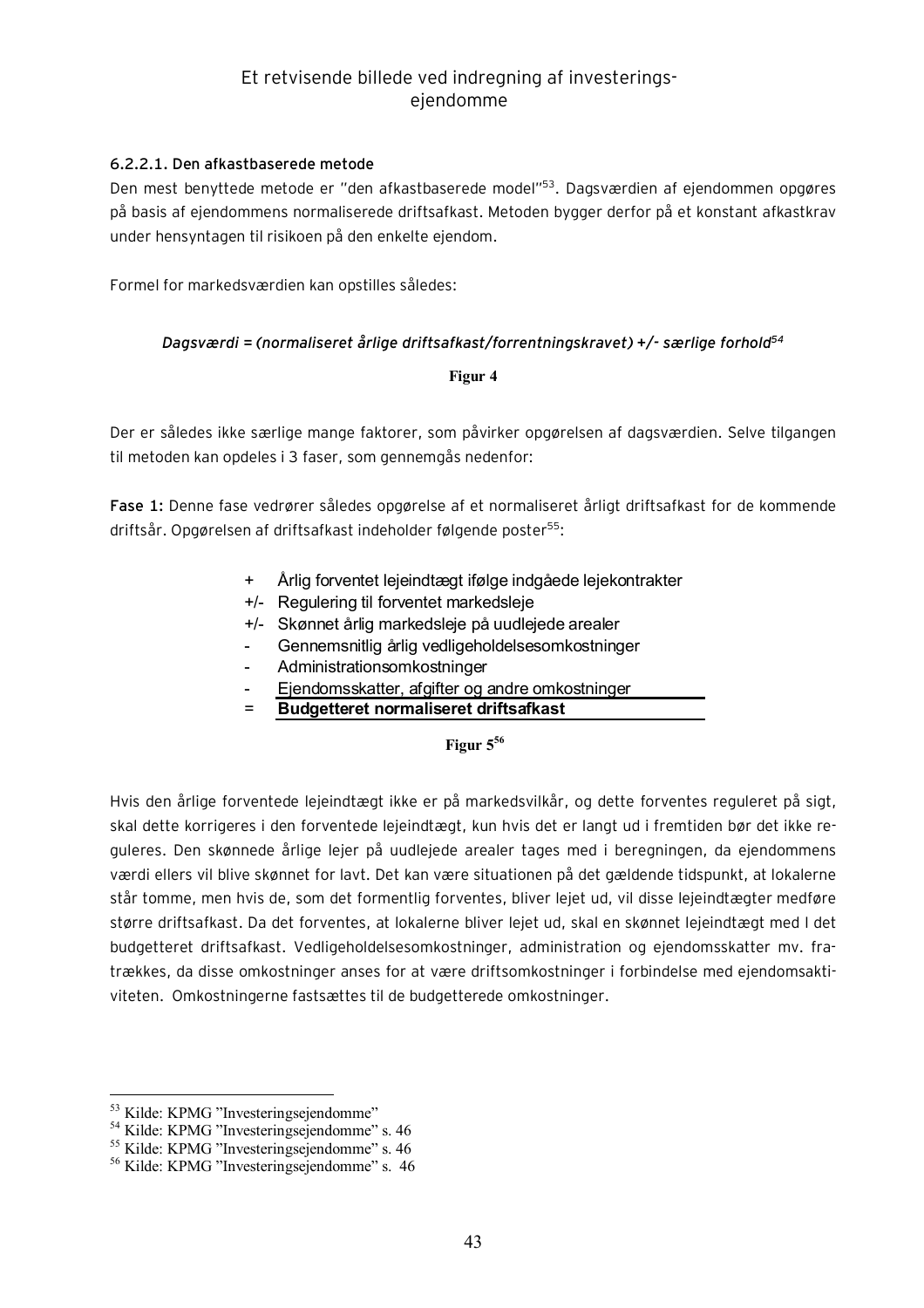Ved opgørelsen af vedligeholdelsesomkostninger skal ejendommens fremtidige stand dog tages I betragtning, og således beregnes en gennemsnitlig vedligeholdelsesomkostning af flere års budgetteret omkostningsniveau. Dette gøres, da omfanget af vedligeholdelse kan svinge fra år til år.

**Fase 2:** I fase 2 fastsættes forrentningskravet, som er lig med afkastkravet.

Afkastkravet kan med fordel fastlægges ved brug af Capital Asset Pricing Model (CAPM). Modellen tager udgangspunkt i sammenhængen mellem afkastet på den enkelte virksomhed og afkastet på hele markedet ud fra antagelse om, at investorerne kræver et merafkast som kompensation for at påtage sig en risiko.

Ifølge CAPM kan sammenhængen mellem det forventede afkastkrav og markedsrisikoen skrives som<sup>57</sup>:

$$
k_e = r_f + \beta \left[ E(r_m) - r_f \right]
$$

Hvor: r<sub>f</sub>: Risikofri rente β (beta): Systematisk risiko rm: Risikopræmie  $\left[ E(r_{_m )} \!-\! r_{_f}\right]$ : Markedets risikopræmie

**Figur 6 - CAPM** 

Som et estimat for den risikofrie rente  $(r_f)$ , anvendes den effektive rente for den toneangivende 10årige statsobligation oftest i praksis<sup>58</sup>, efter 10 år vil udviklingen i renten efter min vurdering hovedsagligt være inflation. Ved investering i dette værdipapir er risikoen tæt på nul, og den nærmeste investor kan komme på en risikofri investering.<sup>59</sup> Den effektive rente ligger i oktober 2008 markant højere end for bare et år siden.<sup>60</sup>

Risikopræmien (r<sub>m</sub>) er det generelle markedsrisikotillæg, som investorerne forventer for at investere i aktiver i forhold til en risikofri investering, som eksempelvis statsobligationer.

PricewaterhouseCoopers (PwC) har siden 1998 foretaget undersøgelser omkring fastsættelse af risikopræmie i praksis, undersøgelserne er foretaget som en spørgeskemaundersøgelse blandt aktieanalytikere og finansielle rådgivere. På baggrund heraf kan det konkluderes, at den gennemsnitlige markedsrisikopræmie blandt danske analytikere i perioden 1998-2001 har ligget på omkring 4 %. I perioden 2002-2007 har den anvendte markedsrisikopræmie ligget mellem 4,4% og 4,6%. Ved PwC's sene-

<sup>&</sup>lt;sup>57</sup> Kilde: <http://www.investopedia.com/terms/c/capm.asp>

<sup>58</sup> Revision og regnskabsvæsen december 2008 - side 27

<sup>59</sup> Kilde: Fagligt notat om den statsautoriserede revisors arbejde i forbindelse med værdiansættelse af virksomheder og virksomhedsandele, FSR

 $60$  Kilde: Sadolin & Albæk newsletter oktober 2008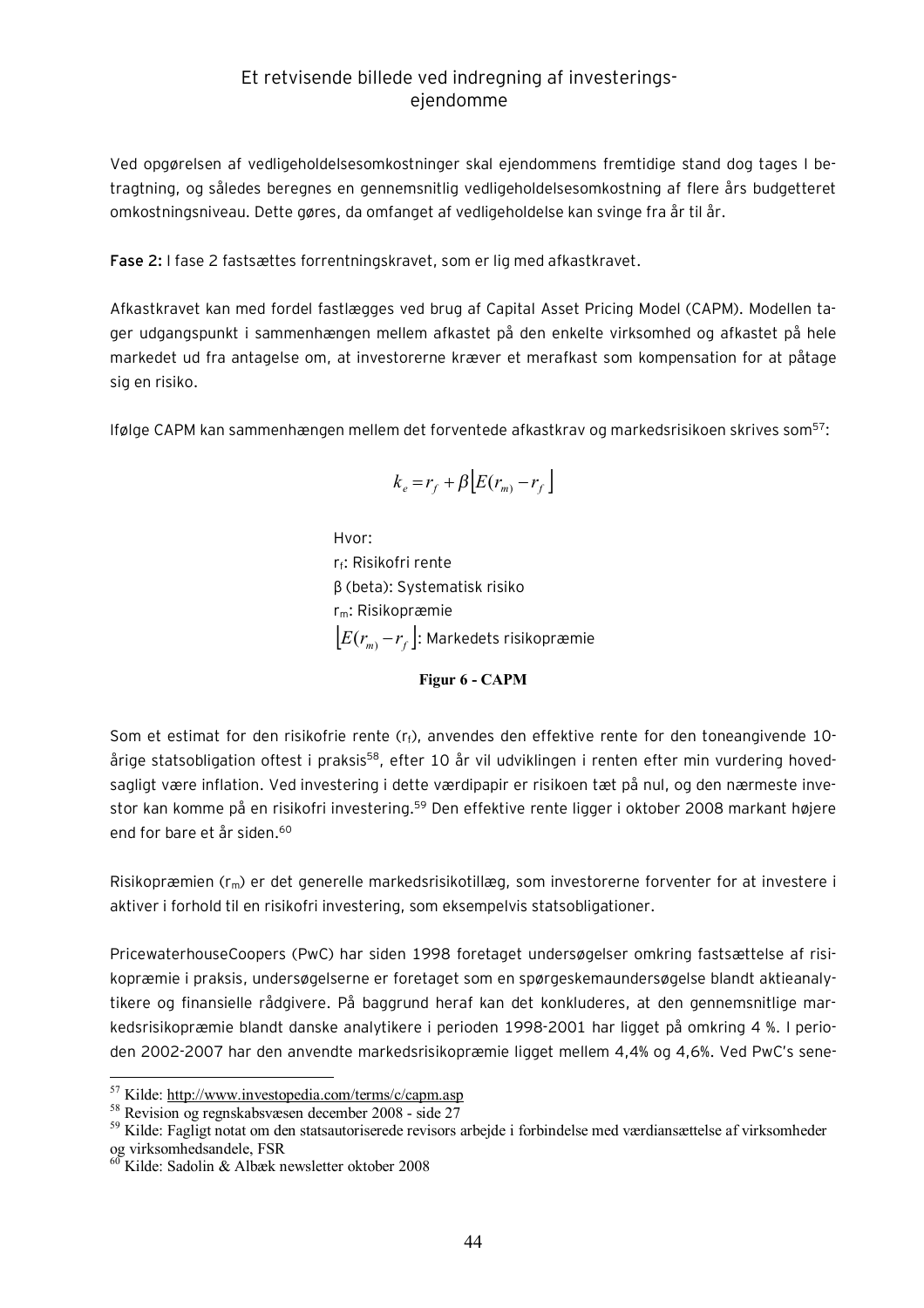ste undersøgelse ville ca. 30% af de adspurgte opjustere deres skøn til 4,7% for 2008, hvilket er ret tæt på det niveau, som er observeret siden 2002.<sup>61</sup>

Beta (β) er den systematiske risiko, der ikke kan bortdiversificeres i investeringen. Beta angiver, hvor følsom investeringen er overfor ændringer i markedet og har en direkte indflydelse på afkastkravet og således markedsværdien af en ejendom. Beta er baseret på historiske analyser af samvariationen mellem aktiemarkedets afkast og den konkrete investeringsejendom. Det kan illustreres som nedenstående:

| $\beta = 0$<br>$0 < \beta < 1$<br>$\beta = 1$<br>$\beta > 1$ | Riskofri investering                                 |
|--------------------------------------------------------------|------------------------------------------------------|
|                                                              | Investering med mindre risiko end markedsporteføljen |
|                                                              | Investering med samme risiko end markedsporteføljen  |
|                                                              | Investering med større risiko end markedsporteføljen |

### **Figur 7- Tolkning af beta<sup>62</sup>**

Herunder skal investor ligeledes vurdere den nuværende trend på markedet. Er det et bull marked, som man må sige lige har været gældende på det danske ejendomsmarked i en årrække, hvilket er et optimistisk marked, hvor der bliver investeret meget og priserne bliver presset op. Det kan også være et bear marked, som er det modsatte, hvilket betyder pessimistiske investorer. Bear og bull trenderne har en indflydelse på beta, da de kan være vidt forskellige.<sup>63</sup>

Afkastkravet er ligeledes påvirket af en række samfundsmæssige eller konjunkturbetingede forhold. Af de væsentligste forhold kan nævnes:<sup>64</sup>

- · Renteniveauet
- · Inflation
- · Høj eller lavkonjunktur

Afkastkravet kan ligeledes være påvirkninger af en række individuelle eller kvalitetsforhold, af de væsentligste forhold kan nævnes:<sup>65</sup>

- · Beliggenhed og type
- · Lejernes bonitet
- · Vilkår i lejekontrakter
- · Alternative anvendelsesmuligheder
- · Sandsynlighed for genudlejning/udlejning af uudlejede lokaler
- · Udbud og efterspørgsel

<sup>61</sup> Kilde: Revision og regnskabsvæsen december 2008 - side 27

<sup>62</sup> Kilde: Regnskabsanalyse og værdiansættelse – en praktisk tilgang, s. 210

<sup>63</sup> Kilde: [www.danskebank.dk](http://www.danskebank.dk)

<sup>&</sup>lt;sup>64</sup> Kilde: KPMG "Investeringsejendomme" s. 47

<sup>&</sup>lt;sup>65</sup> Kilde: KPMG "Investeringsejendomme" s. 47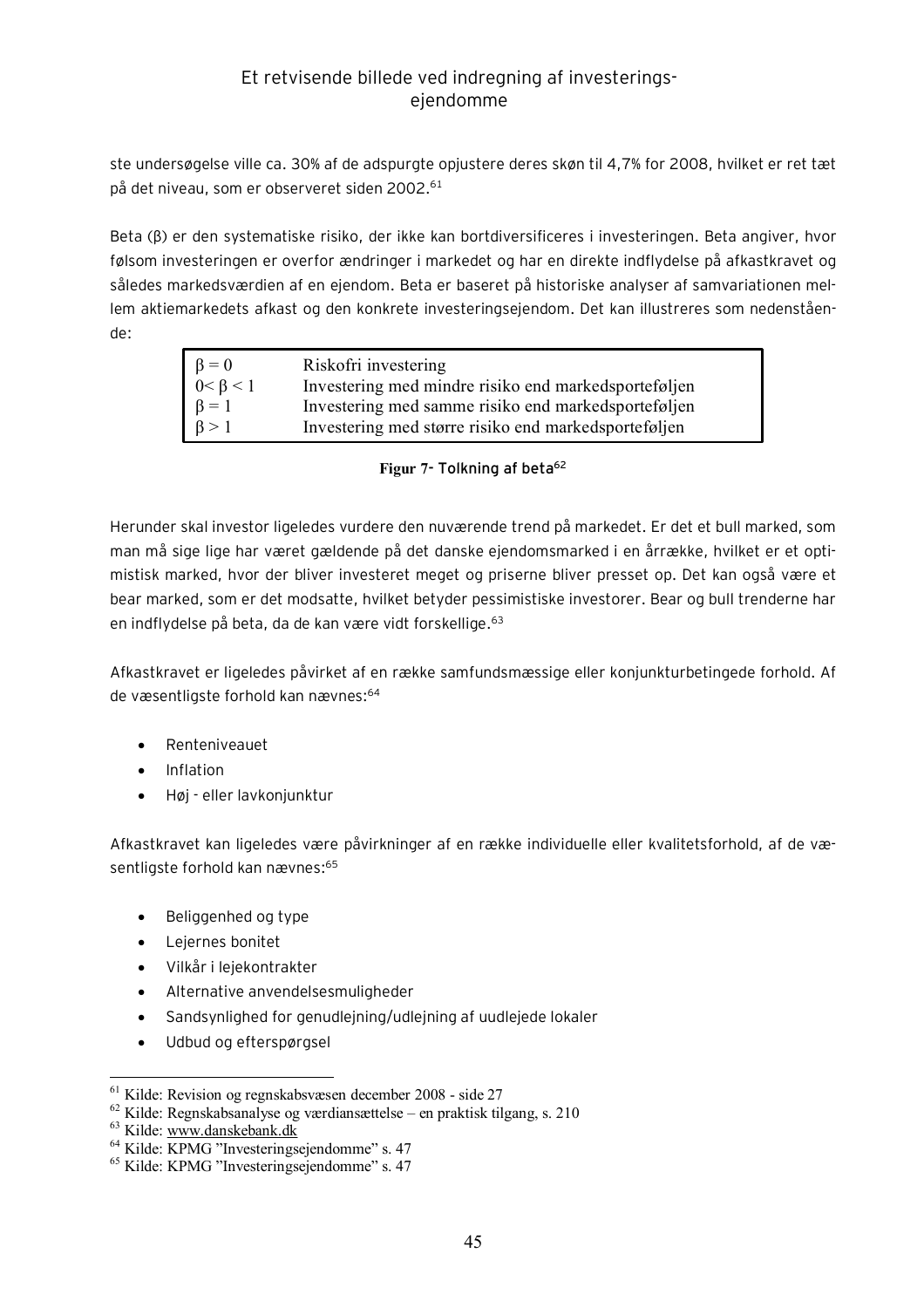Hvert forhold kan have en indflydelse på afkastkravet, forventet indflydelse gennemgås i det følgende, dog kan de enkelte forhold indbyrdes påvirke hinanden, således at den umiddelbare forventede effekt ikke indtræffer grundet andre forhold. Afkastkravet baseres på en samlet vurdering af nedenstående samt evt. andre relevante forhold. Dog skal der ydes påpasselighed med at risikoen ikke er indregnet i både afkastkrav og pengestrømme.

### **Renteniveauet**

En høj rente vil trække afkastkravet i en opadgående retning, hvor det modsat vil falde ved en lavere rente. Det vil typisk være den lange obligationsrente, der har betydning for afkastkravet. Grunden til at afkastkravet stiger i takt med en stigende rente er, at det skal kunne betale sig, eller som minimum få det samme afkast, at placere sine penge i investeringsaktiviteten frem for obligationer.

#### **Inflation**

Inflation af en vedvarende stigning i det almindelige prisniveau. Danmark er påvirket af verdensinflationen. Inflationen har direkte indflydelse på omkostningerne til driften af ejendommen, hvis lejeindtægterne ikke årligt reguleres i samme takt ved indgåelse af en lejekontrakt, vil det have en negativ effekt på driftsafkastet. Stigende inflation vil også have en effekt på renteniveauet i en opadgående retning og således på afkastkravet, jf. ovenstående. For en ejendomsvirksomhed udgør renter og afdrag et væsentligt element i den totale pengestrøm. Inflationens effekt på renten er væsentlig ved vurdering af inflationens effekt på ejendomsværdien.

### **Høj- eller lavkonjunktur**

Det forholder sig omvendt ved høj- eller lavkonjunktur. Ved højkonjunktur vil der være et lavere afkastkrav, da der forventes at ske stigninger i husleje og som følge af stigende aktivitet en lavere tomgangsleje, som således påvirker pengestrømmen i opadgående retning.

Generelt må de ovenstående faktorer siges at have stor indflydelse på markedet lige pt. Danmark har i en lang periode været i højkonjunktur med overskudslikviditet i markedet, dette må siges at være vendt med finanskrisen, hvor en lang række banker og investorer ønsker at nedbringe deres eksponering overfor ejendomsbranchen. Jeg vil behandle dette nærmere i afsnit 7.

### **Beliggenhed og type**

En god beliggenhed har betydning for muligheden for udlejning og genudlejning og dermed pengestrømmen. Dog kan god beliggenhed svinge meget alt afhængig af, hvilken type investeringsejendom det er, da god beliggenhed ikke er den samme for en kontorejendom som industriejendom. Der kan også være forskellige behov for de enkelte lejere. Type og beliggenhed skal derfor oftest ses i sammenhæng.

Dog vil der altid være faktorer, såsom god infrastruktur i området, som generelt kan give en indikation af en god beliggenhed, hvilket kan have en betydning for større sikkerhed for udlejning. Godt beliggen-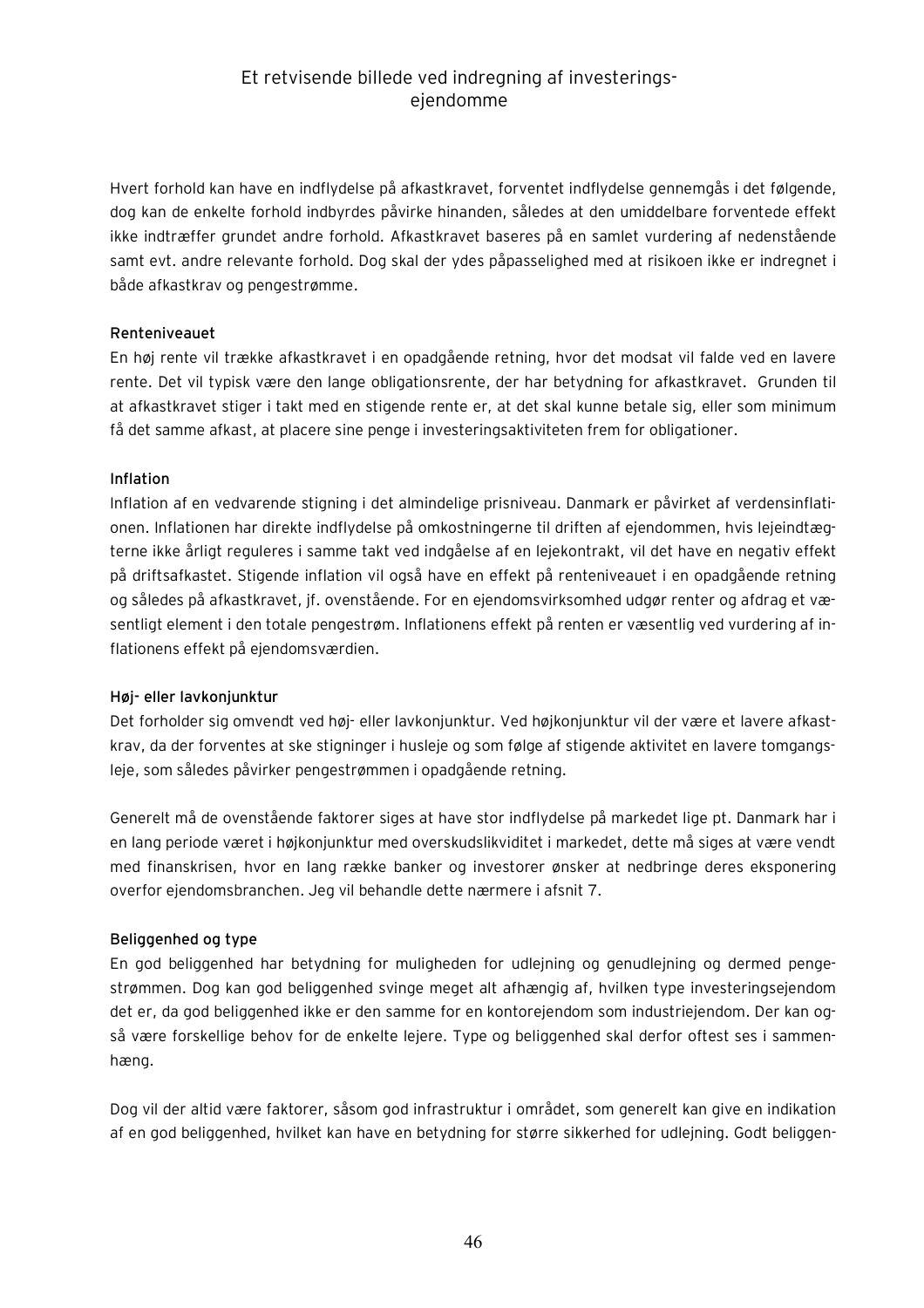de ejendomme vil være mindre følsomme over for konjunkturændringer, grundet sikkerheden for udlejning, hvilket betyder mindre udsving markedslejen, end ejendomme med dårlig beliggenhed.

### **Lejernes bonitet**

De nuværende lejere i ejendomme kan ligeledes have en indflydelse på markedsværdien. Lejernes forventede betalingsevne samt sandsynligheden, for at de bliver boende i fremtiden. Det er nemmere at vurdere lejere, hvis der udlejes til erhverv end til privatpersoner.

### **Vilkår I lejekontrakter**

Der kan være indgået forskellige former for aftaler i en lejekontrakt, så som langtløbende lejekontrakter uden opsigelsesmuligheder eller garanti for fast leje i en længere periode.

En langtløbende lejekontrakt kan have en nedadgående effekt på afkastkravet, da en længerevarende lejeperiode skaber sikkerhed omkring lejeindtægten, hvis lejeren betaler deres leje. Disse vilkår skal derfor også ses i sammenhæng med lejernes bonitet, dvs. deres betalingsevne. Garanti for fast leje i en kontrakt kan, have en effekt på afkastet, hvis inflationen samtidig er meget høj eller lav.

#### **Alternative anvendelsesmuligheder**

Hvis en ejendom er specielt indrettet til et bestemt formål, kan det have indflydelse på muligheden for at genudleje ejendommen. Der vil derfor ofte være større afkastkrav ved særindrettede ejendomme, da genudlejningsmulighederne er begrænsede, dette kan normalt afspejle sig i længden af lejekontrakten.

Det modsatte vil for så vidt gælde en ejendom, som er fleksibel indrettet, som således giver større muligheder for at finde nye lejere til ejendommen.

### **Sandsynlighed for genudlejning/udlejning af uudlejede lokaler**

Dette kan ses i sammenhæng med de alternative anvendelsesmuligheder, men den kan også ses i sammenhæng med beliggenheden. Hvis der er tomgangslejemål, er muligheden for udlejning af disse tomme lejemål ligeledes en effekt på afkastkravet i samme stil, som genudlejningsmuligheden ved de alternative anvendelsesmuligheder.

#### **Udbud og efterspørgsel**

Antallet af ejendomme til salg og mange lokaler til leje har en indflydelse på markedslejen og markedsværdien af en ejendom. Er der mange ejendomme, vil afkastkravet forøges, da usikkerheden ligeledes er blevet større.

#### **Beregning af afkastkrav**

Ved aflæggelse af årsrapporten er det ledelsen, som har ansvaret for værdiansættelsen og dermed fastsættelse af afkastkravet. Dette kræver erfaring og ekspertise i virksomheden, hvis virksomheden vil fastsætte afkastkravet internt i virksomheden. Hvis dette ikke er tilfældet, må der indhentes ekstern valuarbistand i form af en konkret ejendomsvurdering.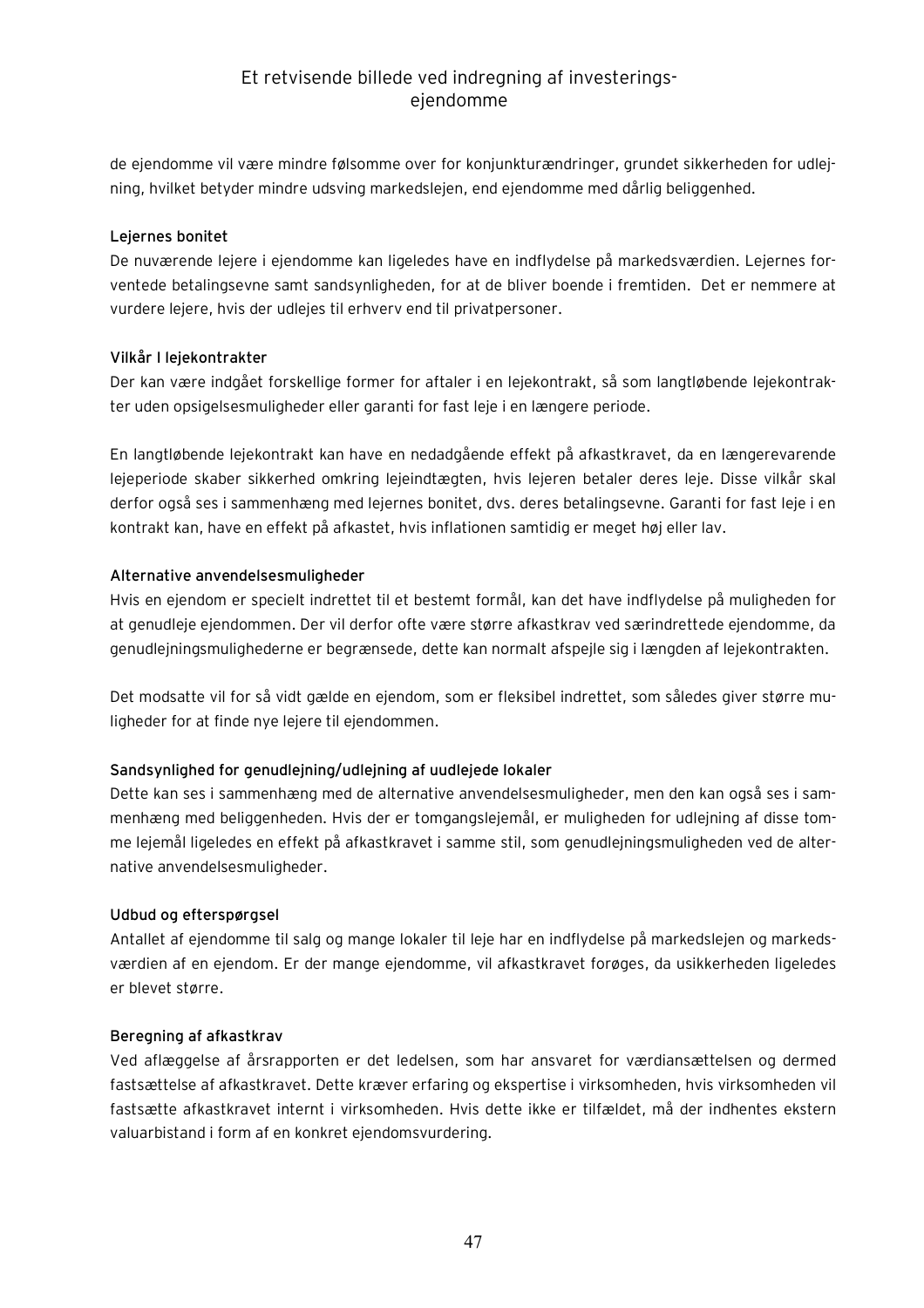### **Fase 3:** Tillæg eller fradrag af særlige forhold

Når en markedsværdi er opgjort ud fra fase 1 og 2, kan der være behov for korrektioner af følgende forhold:<sup>66</sup>

- 1. Fradrag for tab af lejeindtægt på ikke udlejede arealer, lejeindtægten er taget med i første fase, og trækkes således fra indtil genudlejning forventes at finde sted
- 2. Tillæg/fradrag for periode indtil regulering af markedsleje, bør beregnes som en kapitaliseret værdi af forskellen mellem aktuel leje og markedsleje for den aktuelle periode
- 3. Fradrag for omkostninger til udskudte vedligeholdelsesarbejder, dvs. nærtstående større vedligeholdelsesomkostninger skal der foretages dækning af
- 4. Fradrag for omkostninger til klargøring af uudlejede lokaler, hvis lokalerne kræver istandsættelse før genudlejning
- 5. Tillæg for kapitaliseret værdi af renteindtægt af modtagne lejerdeposita og faste forudbetalinger

### **Fordele og ulemper ved afkastmetoden**

Den største fordel ved afkastmetoden er, at den er meget let at bruge, hvorfor metoden også er den i praksis mest anvendte metode til opgørelse af en dagsværdi. Reelt er det kun driftsafkastet og afkastkravet, der skal fastlægges for opgørelse af en dagsværdi, hvilket gør modellen meget overskuelig.

Ulempen ved metoden er, især ved værdiansættelse af større erhvervsejendomme, at metoden er meget statisk, det vil sige, der er mange forhold, som den ikke vil tage hensyn til som eksempelvis et stort lejepotentiale efter en modernisering.

Der tages således ikke så meget hensyn til markedsvolatiliteten og fremtiden, da den som nævnt er meget statisk. Jeg vurderer dog der er en del usikkerheder i modellen, trods det at den er statisk, da vurderingerne omkring forhold som påvirker afkastkravet kan indeholder ledelsesvurderinger, hvilket kan give udfordringer i forbindelse med værdiansættelsen.

### **6.2.2.2. Discounted cash flow metoden**

Et alternativ til afkastmetoden, som de senere år har været mere benyttet, er Discounted cash flow modellen (fremover kaldet DCF-modellen), som opgøres på basis af de forventede fremtidige frie pengestrømme fra ejendommens drift, tilbagediskonteret med investors nominelle diskonteringsrente. Denne metode er mere dynamisk i forhold til afkastmetoden, da der kan tages flere forhold ind til overvejelse i forbindelse med værdiansættelsen.

 $\overline{a}$ <sup>66</sup> Kilde: KPMG "Investeringsejendomme" s. 49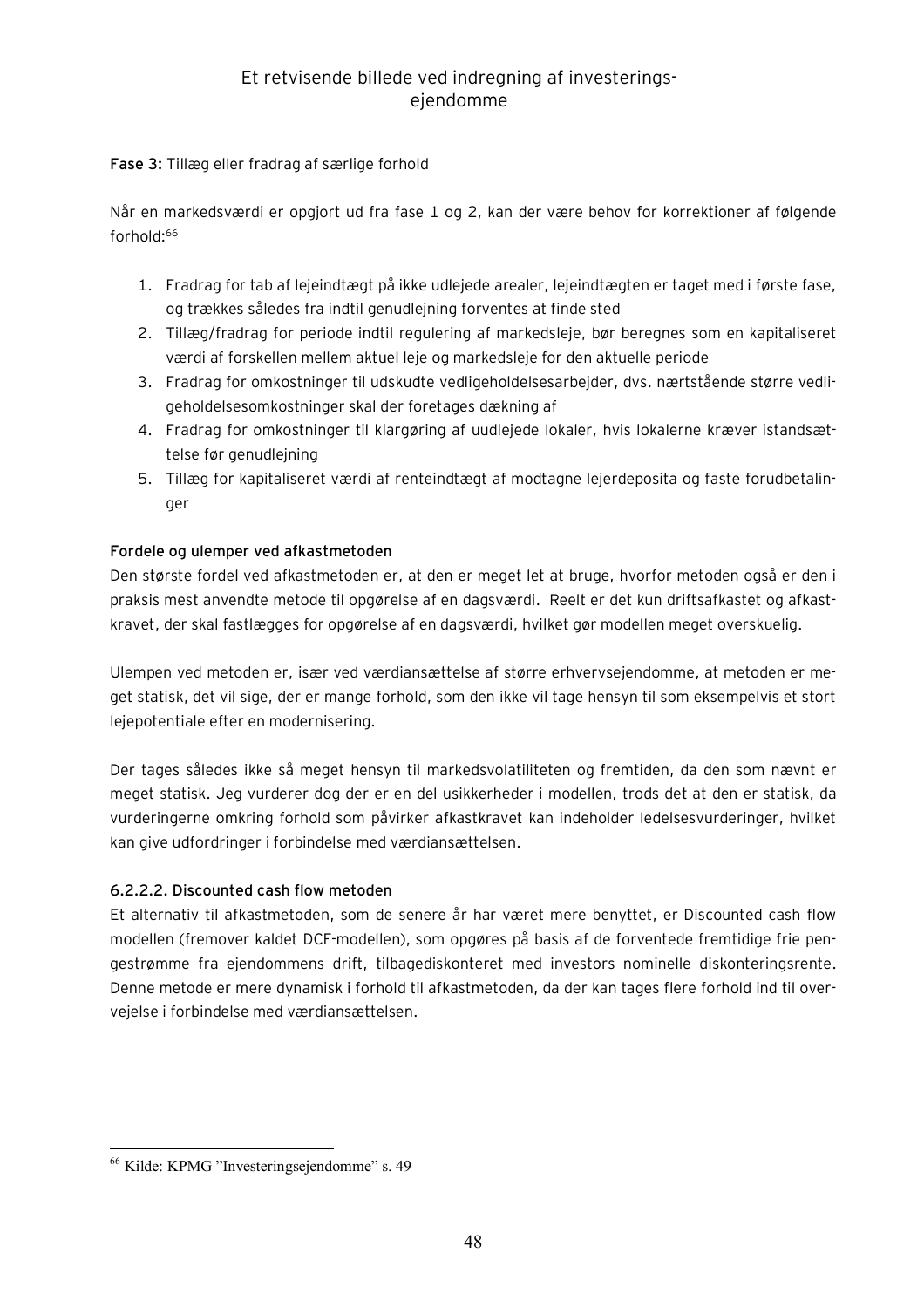Matematisk kan DCF opstilles som følgende:

$$
EV_0 = \sum_{t=1}^{\infty} \frac{FCF_t}{(1 + WACC)^t}
$$

#### **Figur 8 - DCF modellen**

I modellen er der to perioder, som kaldes budgetperioden og terminalperioden. Budgetperioden er typisk en periode på 5-10 år, hvor de forventede fremtidige cash flows i de enkelte år vurderes. Terminalperioden er perioden efter budgetperioden, hvor de frie pengestrømme vil være konstante eller underlagt vækst.<sup>67</sup> Det er min vurdering af at en budgetperiode over 5 år er at anbefale ved et volatilt marked, da indtjeningen således kan nå at normalisere sig over perioden.



**Figur 9 - DCF opbygning med en budgetperiode på 10 år<sup>68</sup>**

### **Bestemmelse af pengestrøm i budgetperioden**

Der skal foretages en detaljeret budgettering over det frie cash flow i hvert enkelt regnskabsår. De frie cash flows kan opgøres i de enkelte år i budgetperioden som følgende:

- Lejeindtægter
- Driftsomkostninger og administration
- Driftsresultat før renter og skat
- +/- Nettoinvesteringer
- = **Frit cash flow**

**Figur 10 - pengestrøm i budgetperioden<sup>69</sup>**

I lejeindtægter skal forventede lejereguleringer medtages, dette kan være lejestigninger eller nedsættelser som følge af aftaler i lejekontrakter eller den forventede prisudvikling generelt. Driftsomkostninger er omkostninger som i afkastmodellen er omkostninger til vicevært, ejendomsskatter, forsikringer,

<sup>67</sup> Kilde: KPMG "Investeringsejendomme" s. 54

<sup>68</sup> Kilde: Egen tilvirkning

<sup>69</sup> Kilde: KPMG "Investeringsejendomme" s. 54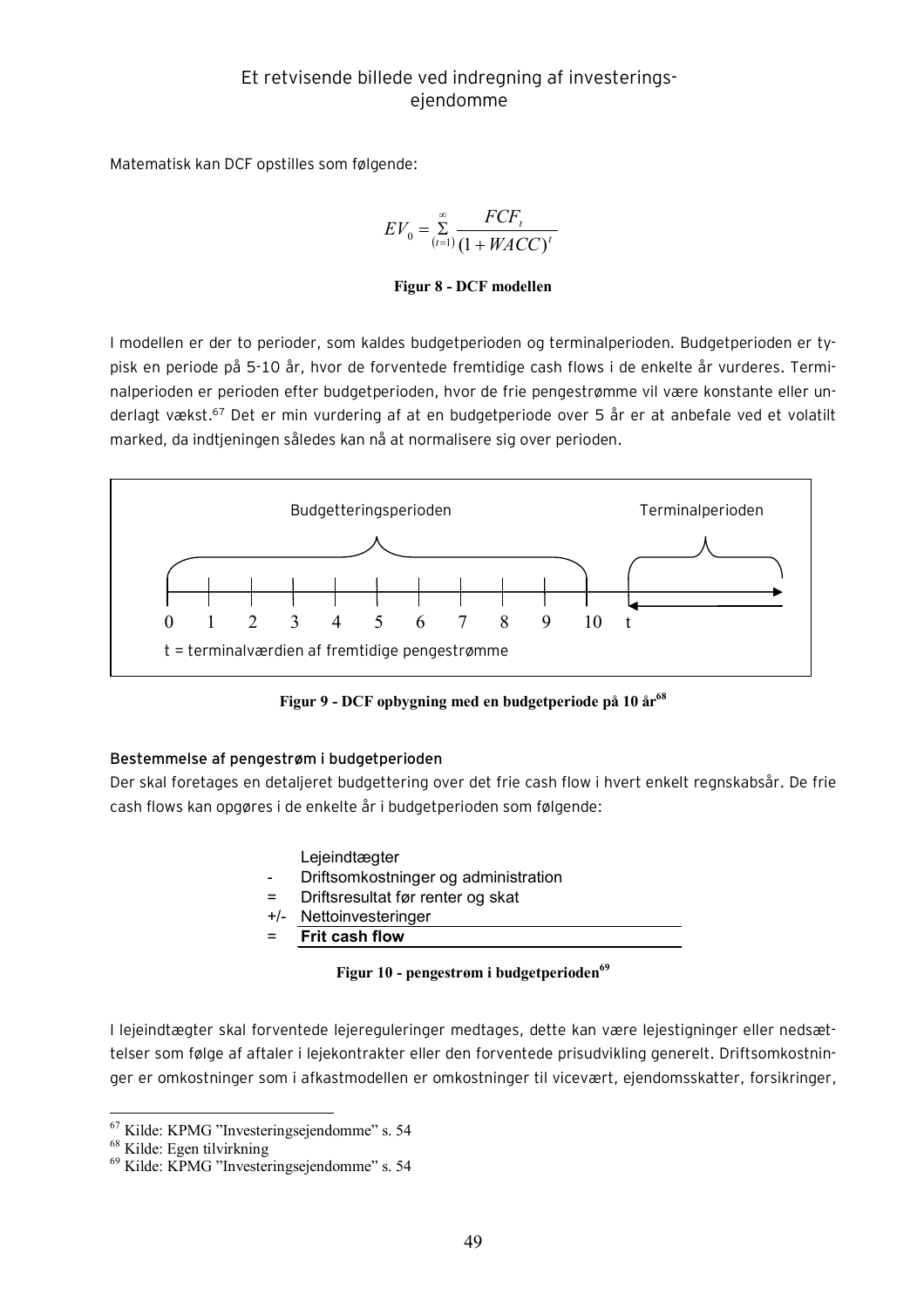vedligeholdelsesomkostninger og evt. omkostninger til tomme lejemål, disse omkostninger estimeres på baggrund af historiske regnskabsgrundlag samt kendskab til konkrete forhold.<sup>70</sup> Nettoinvesteringer er investeringer i materielle anlægsaktiver, dette kan være renoverings- eller moderniseringsomkostninger på ejendommen. Hvis der foretages investeringer, således at lejen kan stige, medtages disse under investeringer i de år, hvor de foretages.

Selve længden af budgetperioden kan svinge meget, men vil oftest som ovenfor nævnt være på 5-10 år. Det er vigtigt ved fastsættelse af budgetperioden, at der tages hensyn til de særlige forhold omkring ejendommen. Budgetperioden bør fastsættes ud fra en tidsramme, hvor de frie pengestrømme er stabiliseret eller stiger med en konstant vækst.

#### **Tilbagediskontering af pengestrøm fra budgetperioden**

For beregning af dagsværdien skal pengestrømmene i perioden tilbagediskonteres til år 0, altså udgangspunktet, nutidsværdien af pengestrømme bestemmes. Tilbagediskonteringen foregår ved hjælp af en diskonteringsfaktor (rente), som ikke er lig med afkastkravet fra afkastmetoden, da diskonteringsfaktoren ligeledes tager hensyn til inflation og risici. Diskonteringsfaktoren afhænger både af ejendomsrelaterede og makroøkonomiske forhold.

Diskonteringsfaktoren kan tage udgangspunkt i Weighted Average Cost Of Capital (WACC), som inkluderet i ovenstående formel for DCF, som er de vægtede gennemsnitlige kapitalomkostninger på aktivet.

Kapitalomkostningerne er det krævede afkast, der kompenserer for den driftsmæssige risiko, det vil sige det afkast, som den gennemsnitlige investor vil kræve af den foretagne investering.<sup>71</sup> Det giver derfor god mening at benytte denne som diskonteringsfaktor.

Den matematiske beregning af WACC:

$$
WACC = \frac{V_0^E}{V_0^{NOA}} k_e + \frac{V_0^{NGR}}{V_0^{NOA}} k_g
$$

*k gældsomkostningerefterskat g* = *k ejernesafkastkrav e* =  $V_0^{NOA} = V_0^E + V_0^{NGR}$  $V_0^{NGR}$  = Markedsværdi af nettorentebærende gæld  $V_0^E =$ Markedsværdi af egenkapital

#### **Figur 11 - Beregning af WACC**

Finansieringen af virksomhedens aktiver kan være finansieret enten gennem egenkapital eller ved fremmedkapital. Det er aktivet og risikoen forbundet hermed som sætter egenkapital og låns afkast-

 $70$  Kilde: KPMG "Investeringsejendomme" s. 55

<sup>71</sup> Kilde: Regnskabsanalyse og værdiansættelse – en praktisk tilgang, s. 204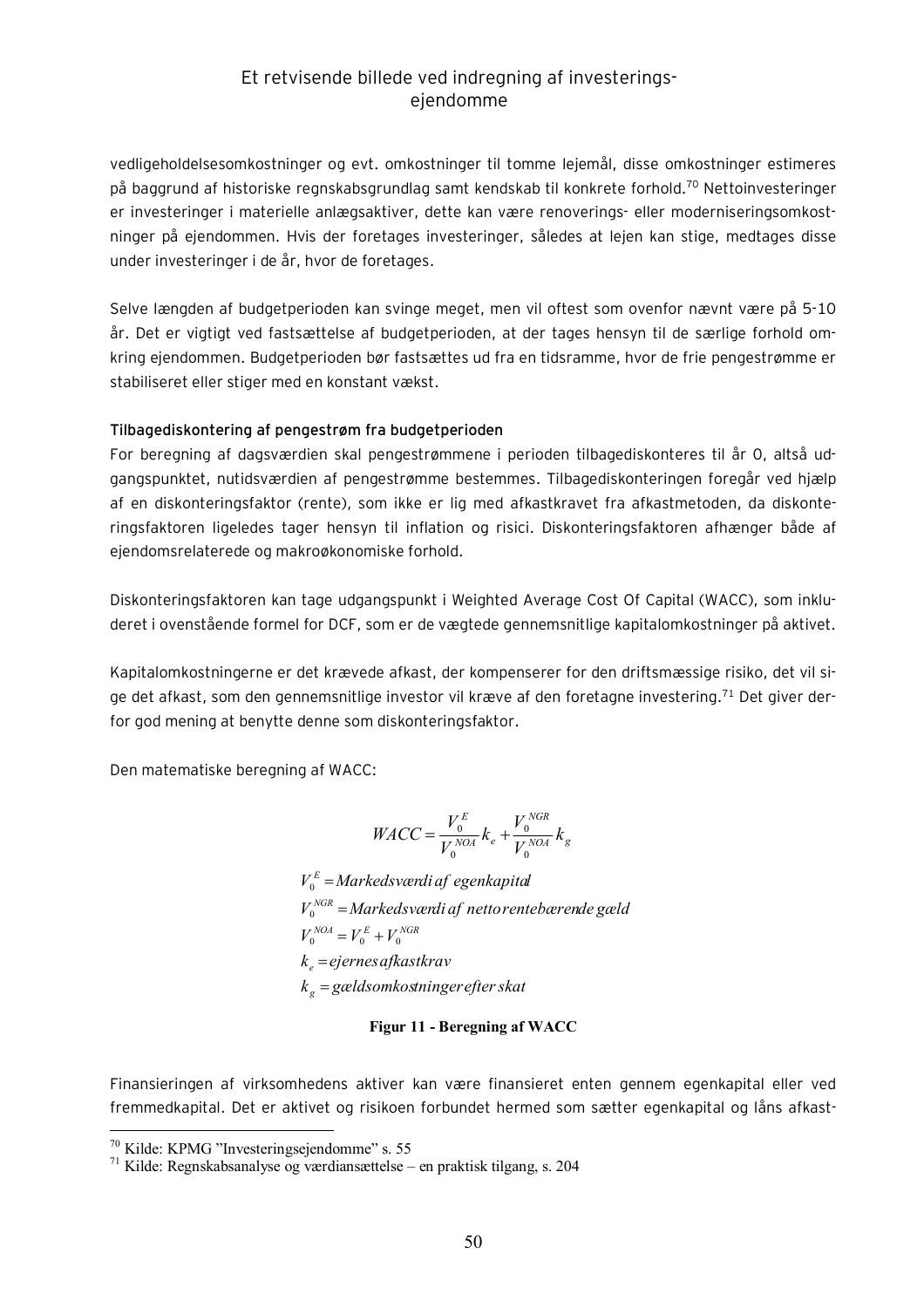krav. Fordeling mellem egenkapital og lån forskyder afkastkrav mellem egenkapital og lån, se bilag 1 for eksempel. Afkastet skal helst være større end afkastkravet for finansiering, idet afkast af aktiverne skal dække kapitalomkostningerne og lidt mere til for at skabe værdi. Det vil sige jo større risiko jo større afkastkrav vil investorerne have.

### **Terminalperioden**

 $\overline{a}$ 

Det antages i DCF-modellen at de frie pengestrømme fra driften vil være konstant efter udløbet af budgetperioden eller underlagt en beskeden vækst. Når vækstfaktoren for terminalperioden skal fastlægges, må det vurderes, om der vil være vækst i ejendommens driftsresultat i perioden. Der sker således en normalisering af de opgjorte frie pengestrømme, således terminalværdien bliver et udtryk for de langsigtede beløb. Dette er den vigtigste del af værdiansættelsen, men samtidig den mest usikre.

### **Fordele og ulemper ved DCF-modellen**

Som det er nævnt tidligere er den afkastbaserede metode (gennemgået ovenfor) den mest benyttede metode til værdiansættelse af investeringsejendomme grundet dens overskuelighed.

Datea har tilkendegivet på deres hjemmeside, at de vurderer DCF-modellen skaber det mest retvisende billede, som Datea ligeledes skriver, er det en mere virkelighedstro model, da det er en mere dynamisk model, og giver mulighed for at opstille flere forskellige fremtidsscenarier og parametre. Modellen giver således regnskabsbrugerne et mere realistisk billede af afkastet af investeringsejendommene.<sup>72</sup>

Datea har opstillet følgende fordele ved DCF-modellen sammenlignet med den afkastbaserede model:

- 1. Mulighed for at indarbejde kendte vedligeholdelsesopgaver, lejerreserver og igangværende moderniseringer i værdiansættelsen i budgetteringsperioden
- 2. Fleksibilitet i værdiansættelsen, for eksempel til brug for værdiansættelse af porteføljer af fx restejerlejligheder
- 3. Der kan tages højde for skat i forbindelse med værdiansættelsen (der er forskel på værdiansættelse af ejendomme og værdiansættelse af virksomheder)
- 4. Modellen er et godt budgetteringsværktøj, som samtidig kan anvendes i virksomhedens mere langsigtede planlægning og likviditetsstyring for den enkelte ejendom

Ved benyttelse af DCF-modellen er der dog også ulemper i form af usikkerhedsfaktorer, som dog også er til stede ved afkastmetoden. Der kan være usikkerhedsfaktorer i fastlæggelse af den frie pengestrøm i budgetperioden, især hvis der er fastlagt en lang budgetperiode grundet særlige forhold ved ejendommen. Derudover vil der i forbindelse med anvendelsen af DCF-modellen være store usikkerheder i eks. ledelsens vurderinger og dette kan have en stor indflydelse på værdiansættelsen af dagsværdien.

Ydermere kan WACC, som gennemgået overfor, være meget svær at opgøre og dette stiller store krav til ledelsen, det er derfor vigtigt, at det er folk med ekspertise som værdiansætter ejendommen.

<sup>&</sup>lt;sup>72</sup> Kilde: [http://www.datea.dk/Ejendomsadministration/Investeringsejendomme/Discounted\\_Cash\\_Flow](http://www.datea.dk/Ejendomsadministration/Investeringsejendomme/Discounted_Cash_Flow)modellen.aspx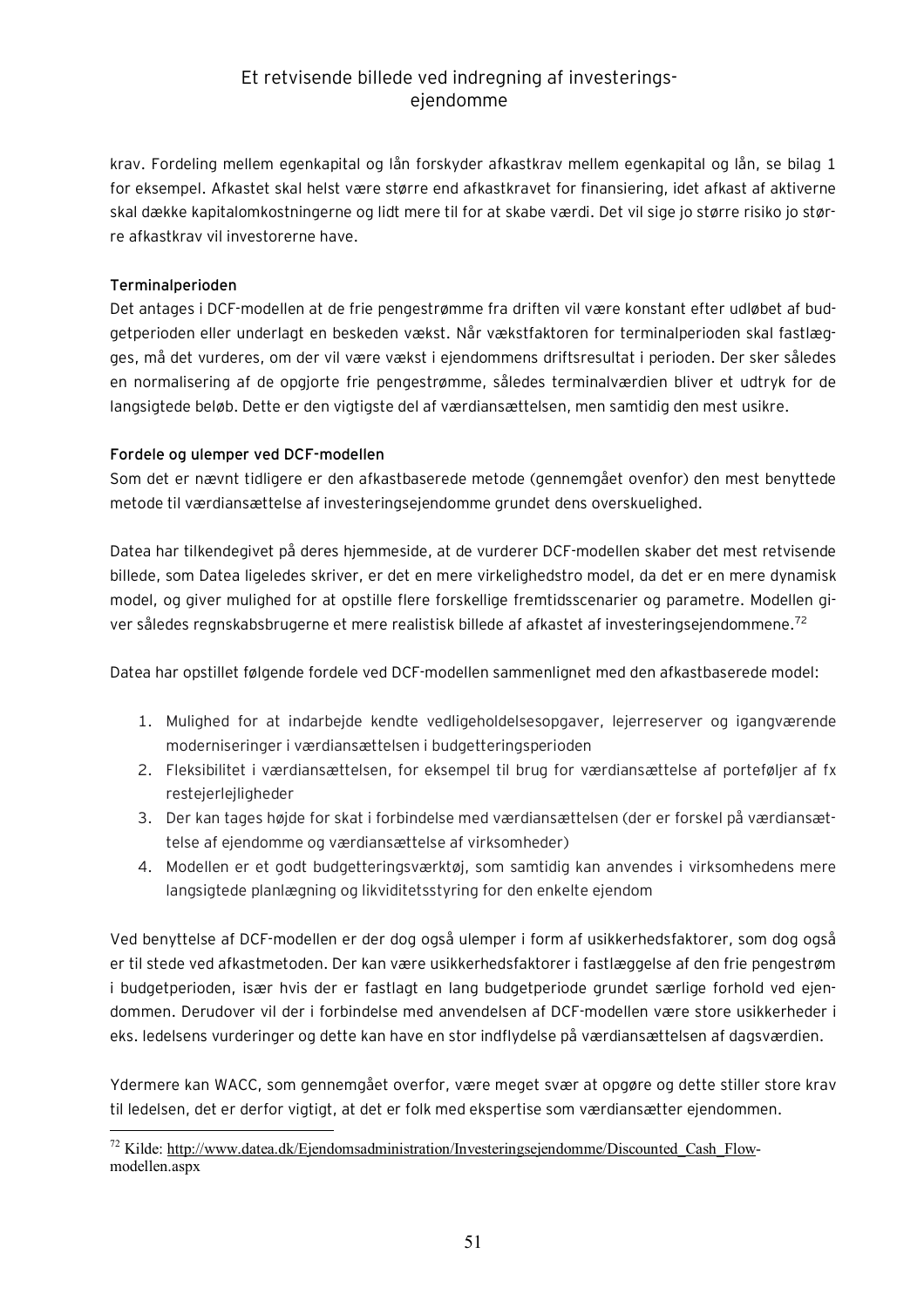### **6.3. Delkonklusion**

Jævnfør problemformuleringen afsnit 1.2. er underspørgsmål opstillet således:

D. Hvorledes opgøres henholdsvis kostpris samt dagsværdi for investeringsejendomme og hvilke udfordringer samt fordele og ulemper er der ved målemetoderne?

Baseret på underspørgsmål D og behandlingen i afsnit 6 Konkluderes:

Kostprisen opgøres som kostprisen for grund og bygning samt omkostninger, som er direkte tilknyttet til anskaffelsen samt andre omkostninger, der kan henføres til erhvervelsen. Kostprisen forøges efterfølgende med forbedringer foretaget på ejendomme. Ved indregning til kostprismetoden skal herefter fratrækkes systematiske afskrivninger og eventuelt nedskrivninger. Der er ikke mange usikre variabler ved måling til kostpris, hvilket vurderes at være en fordel.

Hvis dagsværdimetoden benyttes, baseres målingen på markedsforholdene på balancedag, den bedste måde at fastsætte sådan en dagsværdi er handelsværdien på en handel, som er gennemført for nyligt. Det kan dog ikke altid lade sig gøre at finde en sammenlignelig handel, dagsværdien kan således blandt andet opgøres ved en "marked til model" metode. De mest benyttede metoder til opgørelsen af dagsværdien er, den afkastbaserede metode samt DCF-metoden.

Dagsværdien, der opgøres efter den afkastbaserede metode, opgøres på basis af ejendommens driftsafkast og et kontant afkastkrav. Dette afkastkrav kan med fordel opgøres ved hjælp af CAPM. Afkastkravet er ligeledes påvirket af en række samfundsmæssige eller konjunkturbetingede forhold. Den største fordel ved afkastmetoden er, at den er let at bruge, da det kun er driftsafkastet og afkastkravet, der behøves. Ulempen ved metoden er, at den er meget statisk og ikke tager hensyn til fremtiden ved værdiansættelse af ejendomme. Der vurderes dog også at være usikkerheder og udfordringer ved fastsættelse af afkastkravet.

Alternativet til afkastmetoden er DCF-metoden, som opgøres på basis af de forventede fremtidige frie pengestrømme fra ejendommens drift tilbagediskonteret med investors nominelle diskonteringsrente. I modellen er således to perioder budgetperioden, hvor der foretages en detaljeret budgettering for hvert regnskabsår, samt en terminalperiode, hvor de frie pengestrømme vil være konstante eller underlagt en vækstrate. Tilbagediskonteringsfaktoren tager hensyn til inflation og risici, og kan tage udgangspunkt i WACC, som er de vægtede gennemsnitlige kapitalomkostninger på aktivet. Det vurderes at DCF vil skabe det mest retvisende billede af værdien på ejendommen, da det er en mere dynamisk model og giver mulighed for at opstille flere fremtidsscenarier og parametre. Der er dog også ulemper i form af usikkerhedsfaktorer, eksempelvis i form af ledelsesvurderinger, ligeledes kan WACC være vanskelig at opgøre.

Det vurderes ved begge metoder, at oplysninger om informationer brugt til værdiansættelse er vigtig for regnskabslæser til vurdering af det retvisende billede.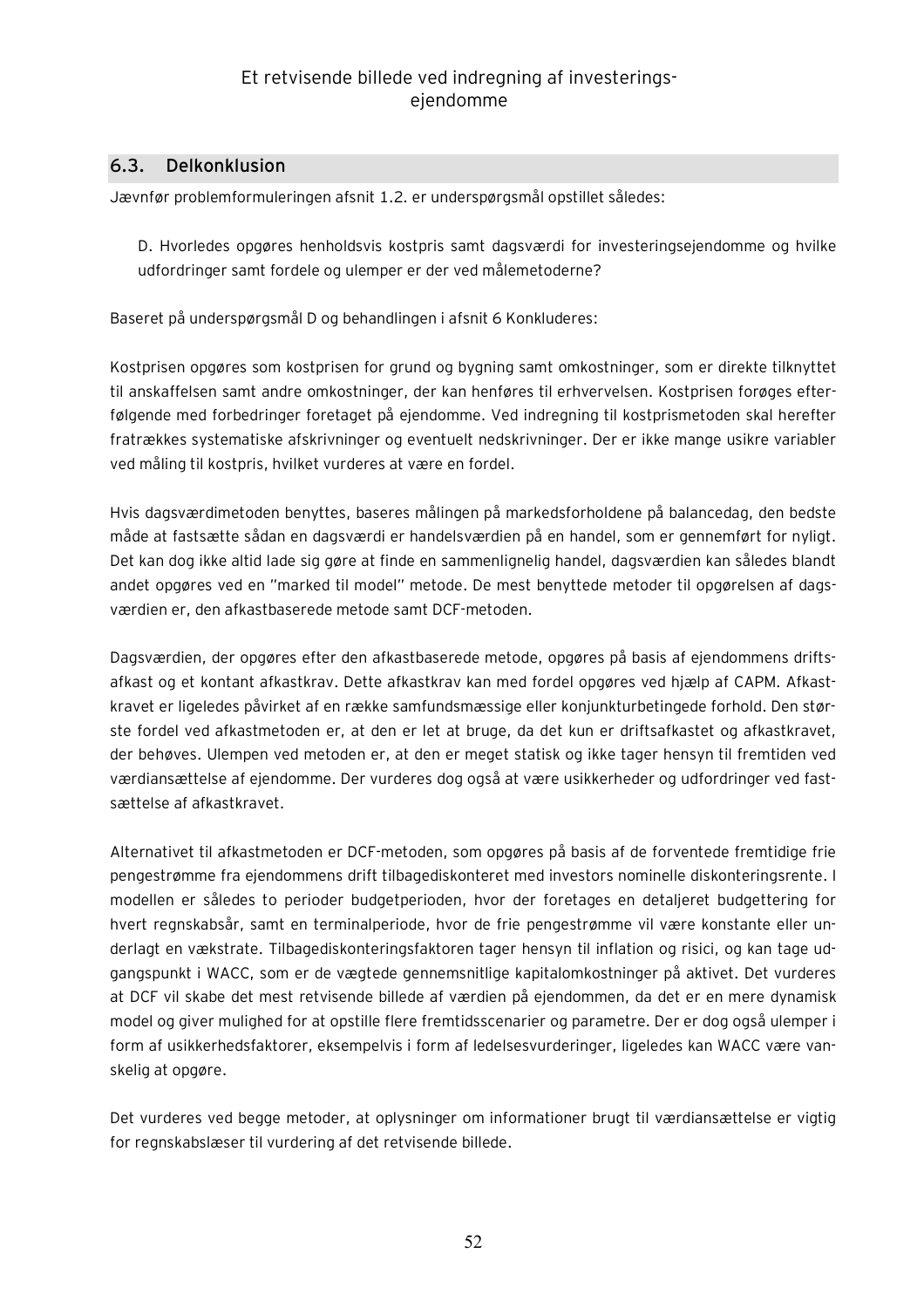Afhandlingens forløb:

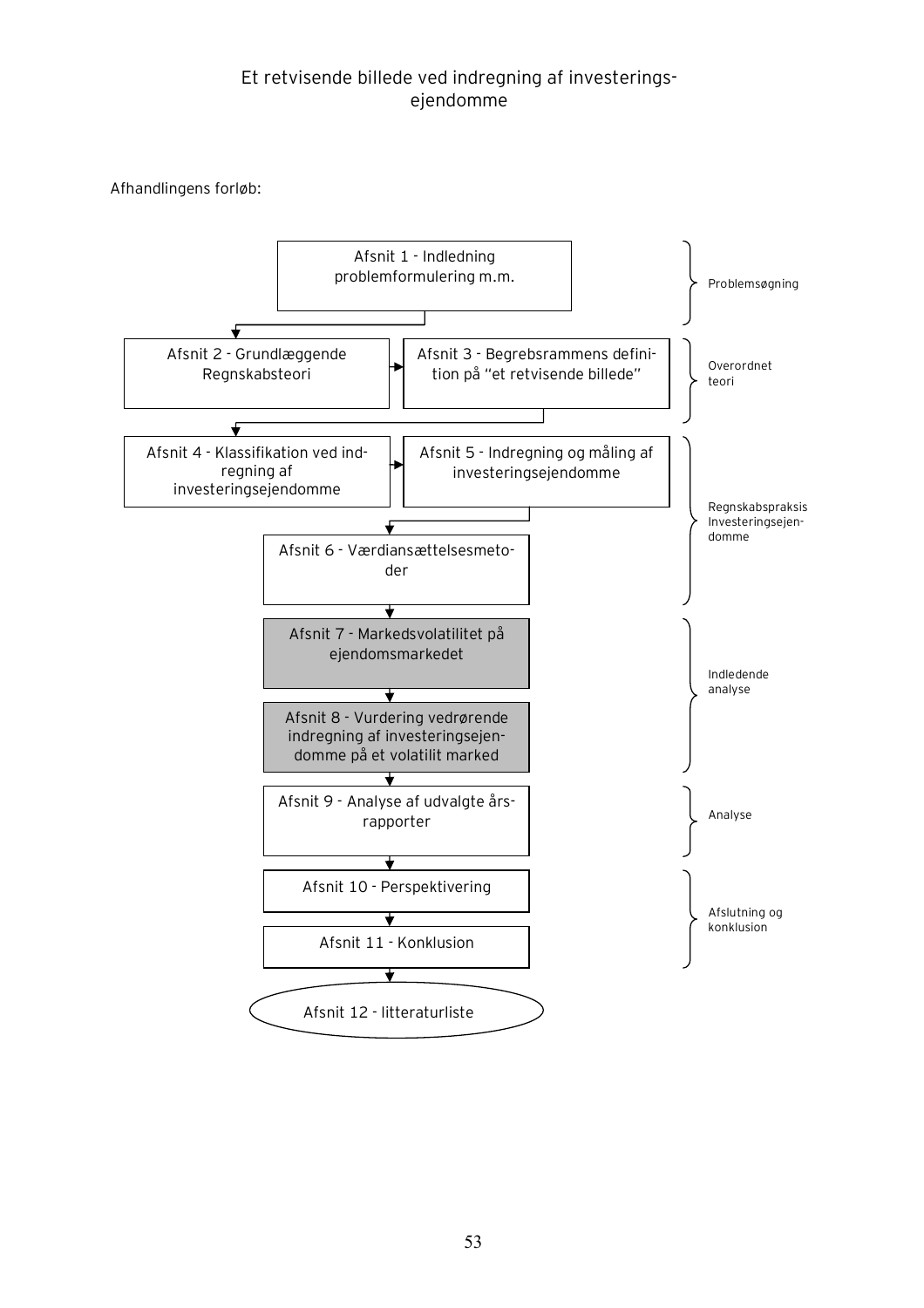# **7. Markedsvolatilitet på ejendomsmarkedet**

### **7.1. Introduktion**

Markedsudviklingen kan have en væsentlig indvirkning på et retvisende billede af investeringsejendomme i en årsrapport, hvorfor jeg vil analysere og diskutere volatiliteten på ejendomsmarkedet, som har været påvirket af krise i den finansielle sektor. Afsnittet vil ligeledes indeholde en vurdering om der er et aktivt marked ingen for ejendomme.

## **7.2. Udviklingen på ejendomsmarkedet**

Ejendomsmarkedet har, hvis man ser på en længere årrække, været ude for store svingninger. Den seneste større ejendomskrise var i 1993 efter en højkonjunkturperiode i 80'erne. Priserne faldt således frem til ca. 1995, hvorefter erhvervsejendomme har steget frem til 2007. Dette har tiltrukket mange nye aktører på markedet, hvilket har betydet høje dagsværdier på erhvervsejendomme grundet et meget aktivt marked, hvor nye aktører var villige til at betale meget høje priser for ejendomme baseret på forventninger.<sup>73</sup>

Hvis man dog ser på udviklingen siden 2005, er der ligeledes sket ændringer. Efter flere års nærmest euforisk fremgang på ejendomsmarkedet, hvor den største stigning var at finde i 2005, som bragte priserne ude af takt med de underliggende makroøkonomiske faktorer, blev der i løbet af 2006 og 2007 skabt mere balance som følge af en gunstig udvikling i de makroøkonomiske nøgletal.<sup>74</sup> Priserne var dog stadig i slutningen i 2007 for høje i forhold til de makroøkonomiske faktorer.





Kilde: Sadolin & Albæk

**Figur 12 - prisudvikling på ejendomsmarkedet i forhold til makroøkonomiske forhold.<sup>75</sup>**

<sup>73</sup> <sup>73</sup> Kilde: Sadolin og Albæk newsletter oktober 2008

<sup>74</sup> Kilde: Sadolin og Albæk newsletter juni 2008

<sup>75</sup> Kilde: Sadolin og Albæk newsletter juni 2008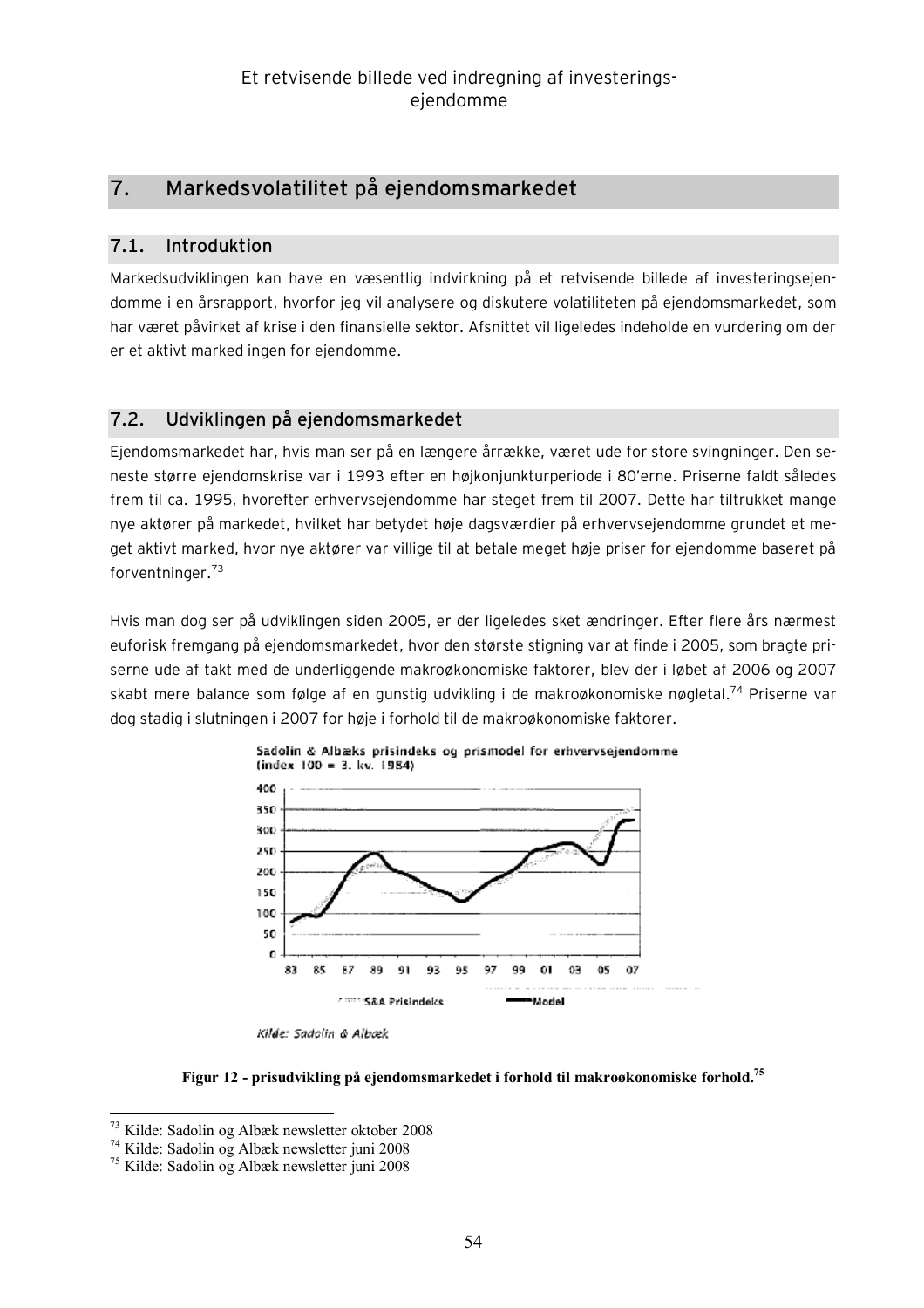Der er i 2008 sket en række ganske spektakulære økonomiske sammenbrud inden for ejendomssektoren.<sup>76</sup> Det økonomiske sammenbrud skyldes ikke en nedgang i lejepriser en lang række ejendomsinvestorer rapporterer om fortsat tilfredsstillende udvikling i den ordinære drift.

### *Finanskrise*

Hvor er det så, det er gået galt på markedet, dette kan henledes på finanskrisen, som er blusset op i Danmark her i 2008.

Finanskrisen er startet ved at kreditinstitutter i USA begynder at låne penge ud til normalt ikke kreditværdige personer, den såkaldte "Sub-prime" krise. Banker tjekkede ikke låntagerne, fordi de har en sikker tro på, at huspriserne bliver ved med at stige. <sup>77</sup> Det resulterer derfor i, at der er ydet alt for mange uerholdige lån til ejendomsinvesteringer, som viser sig slet ikke at være rentabel med mindre at fremgang i priserne ville fortsætte.

Det er således i dag meget svært at låne penge i banker mv. grundet manglende likviditet og risikovillighed.

Jf. Sadolin og Albæk er førsteklasses investeringsejendomme i løbet af 2008 gennemsnitlig faldet med 5-10 % i værdi, hvor sekundære og mere risikofyldte ejendomme har oplevet noget større prisfald.<sup>78</sup>

Der er således nu stor forsigtighed på markedet. Der er ikke i samme omfang nye aktører på markedet, som er villige til at investere. Ligeledes er det nu svære at låne penge i banken som nævnt ovenfor, da mange banker vil nedbringe deres udlån og således reducere deres eksponering med fast ejendom. Dette kan belyses med selskabet Olicoms problemer med bankfinansiering. Selskabet har ikke misligholdt nogle af deres engagementer, men et af selskabets banker ønsker at nedbringe deres eksponering overfor ejendomsbranchen og har således opsagt visse lån.<sup>79</sup>

Omsætningen inden for investeringsejendomme vil således formentlig være faldet væsentlig i 2008 og fortsætte i 2009, da det er blevet sværere at sælge og priserne falder som følge heraf.

### **7.3. Inaktivt marked**

Karakteristikken på et inaktivt marked inkluderer en væsentlig nedgang i niveauet af salgsaktiviteter, og salgspriserne på ejendomme til salg varierer væsentligt over tid. At disse faktorer er til stede er dog ikke ensbetydende med, at et marked ikke længere er aktiv, dette kræver en særskilt vurdering. Et aktivt marked er, hvor der foretages regelmæssige handler på armslængdebasis.<sup>80</sup>

<sup>80</sup> Kilde: IASB

<sup>76</sup> Kilde: Sadolin og Albæk newsletter oktober 2008

<sup>77</sup> Kilde: <http://www.erhvervsbladet.dk/article/20081008/news01/710070019/>

<sup>78</sup> Kilde: Sadolin og Albæk newsletter oktober 2008

<sup>&</sup>lt;sup>79</sup> Kilde: <http://www.erhvervsejendom.dk/viewdetails.asp?id=9980> "Olicom bakser med bankfinansiering" 15.12.08.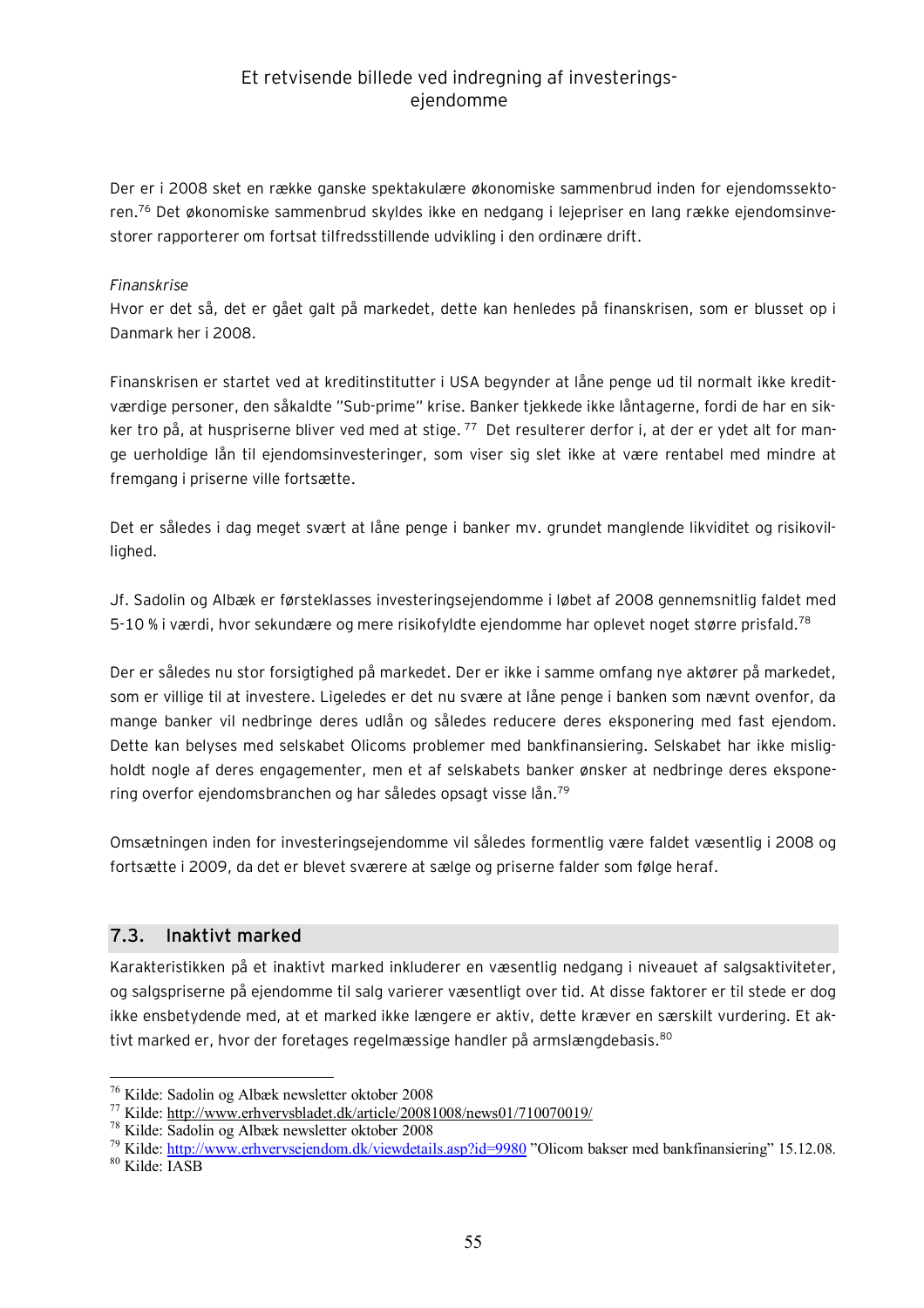Det kan derfor diskuteres, om der pt. er et aktivt marked, og hvorledes opgøres så dagsværdien, jf. regnskabspraksis i afsnit 6. Mange ejendomsselskaber er på grund af udviklingen i markedet tvunget i knæ, da de ikke kan få solgt deres ejendomme for at skaffe likviditet, da deres resultat består af urealiserede ejendomsopskrivninger. Dette kan være ejendomsselskaber med projekter som sjal sælges, ejendomme med negative pengestrømme. Et eksempel på dette er Nordic gruppen, som allerede i maj måned, var gået i betalingsstandsning, da de ikke kunne få solgt nogle af deres ejendomme fra deres kr. 750 mio. ejendomsportefølje. <sup>81</sup> De har især været eksponeret, da det har været boligprojektejendomme, hvor de ikke har kunnet sælge, da bankerne ikke har været villige til at låne penge ud til de villige købere.

Ejendomsmarkedet i 2008 vurderes, jf. ovenstående, at være så tæt på inaktiv, som et marked kan være i modsætning til blot for 2 år siden. Der eksisterer således stor volatilitet på ejendomsmarkedet, hvilket stiller krav til ovenstående regnskabspraksis for investeringsejendomme.

Sadolin og Albæk vurderer endda, at selskaber sender nødlidende investeringsejendomme for 15-20 mia. kr. på markedet<sup>82</sup>. Dette vil medføre en del tvangssalg, som ikke kan vurderes som et markedsmæssigt salg. I børsens artikel fra 30. oktober 2008 er der ligeledes skrevet, hvilket underbygger min vurdering af ejendomsmarkedet som et meget volatilt marked over en årrække:

*"Også Kurt Albæk finder det bedst at undgå forhastede tvangssalg og henviser i den forbindelse til den sidste store ejendomskrise i 1993, hvor bankerne holdt brandudsalg af nødlidende ejendomme. Det fortrød mange af dem efterfølgende, påpeger han".* 

Det skal dog bemærkes, at Kurt Albæk er ejendomsmægler og helst ikke ser ejendomsmarkedet fuldstændig krakeleret.

### **7.4. Delkonklusion**

 $\overline{a}$ 

Jævnfør problemformuleringen afsnit 1.2. er underspørgsmål opstillet således:

E. Hvor stor grad af volatilitet eksisterer på ejendomsmarkedet?

Baseret på underspørgsmål D og behandlingen i afsnit 7 Konkluderes:

Ejendomsmarkedet har gennem de sidste 15 år været igennem perioder med prisfald og stigninger, den sidste store ejendomskrise var i 1993, hvorefter ejendomsmarkedet frem til 2007 steg med den største stigning i 2005.

 $81$  Kilde: Børsen d. 5. maj 2008 " Kreditkrise tvinger ejendomsfirma i knæ"

<sup>82</sup> Kilde: Børsen d. 30. okt. 2008 "Bølge af tvangssalg på vej næste år."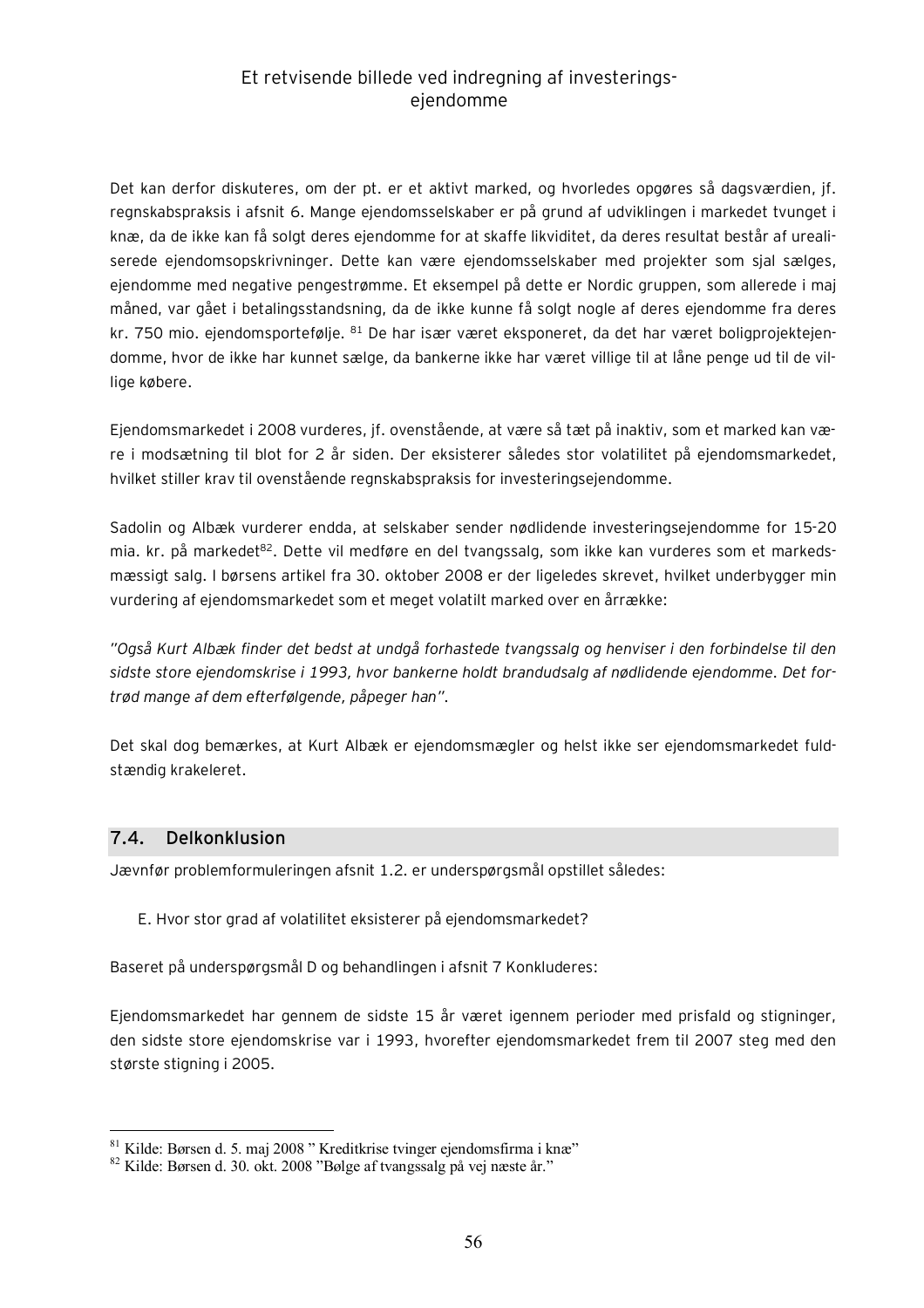Ejendomsmarkedet har i 2008 været meget påvirket af den internationale finanskrise, som gør at markedet er meget præget af et meget lavt antal potentielle købere. Det lave antal af potentielle købere skyldes de meget restriktive finansieringsmuligheder. Ejendomsmarkedet kan derfor vurderes, at kunne klassificeres som inaktiv i 2008 med forventeligt yderligere prisfald i 2009.

Ejendomsmarkedet vurderes derfor at være meget volatilt over en årrække.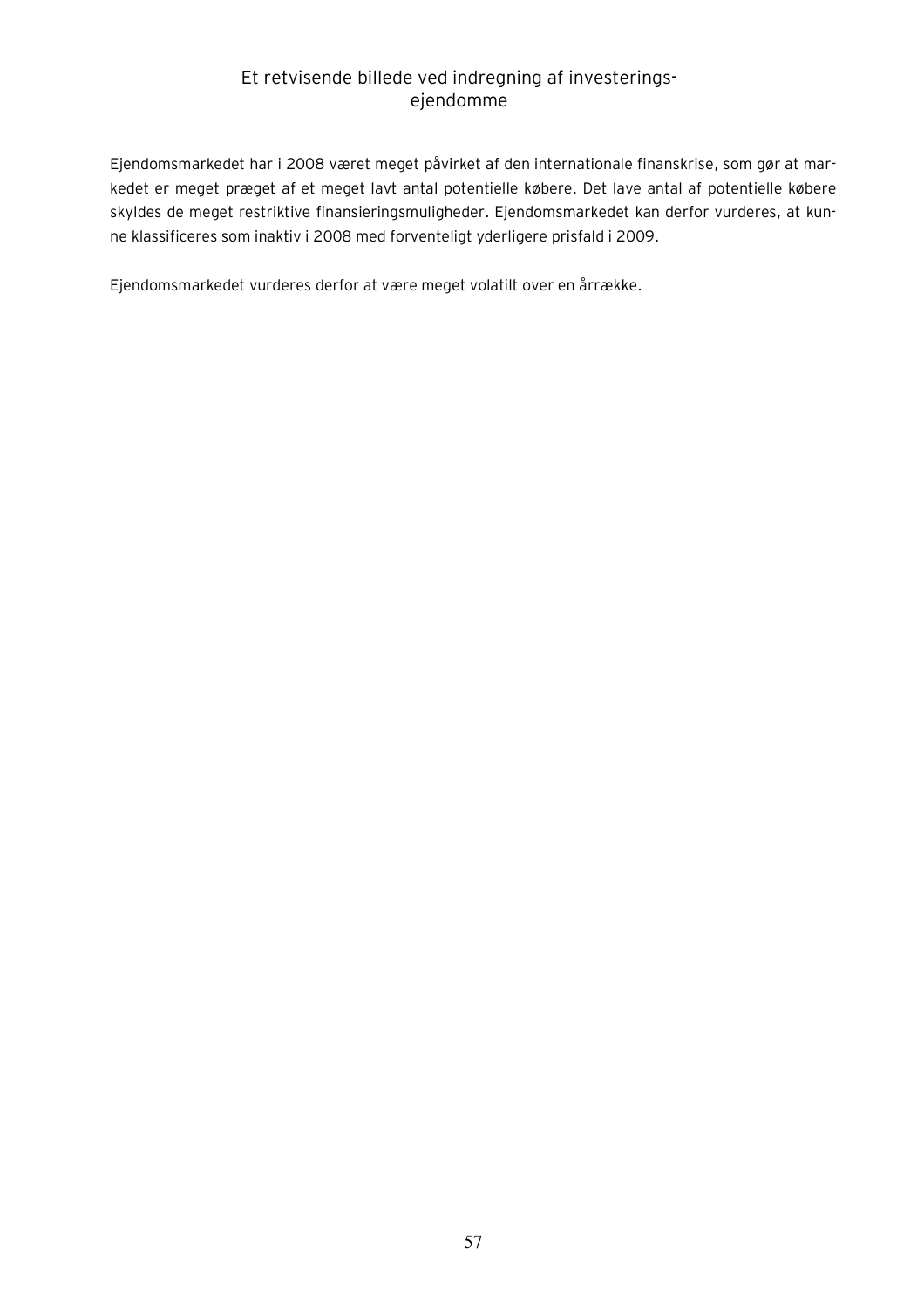## **8. Vurdering af måling af investeringsejendomme på et volatilt marked**

### **8.1. Introduktion**

Dette afsnit vil indeholde en diskussion af, hvilken model til måling af investeringsejendomme vil bidrage mest til et retvisende billede, når et marked kan betegnes som volatilt eller eventuelt inaktivt, da måling af investeringsejendomme til dagsværdi på et volatilt marked vil indeholde mange usikkerheder, som følge af ikke observerbare informationer til værdiansættelsen i henhold til afsnit 6.

Afsnittet vil ligeledes indeholde en vurdering af det volatile markeds påvirkning på det retvisende billede i forbindelse med ophævelsen af bindingskravet af værdireguleringer på egenkapitalen.

## **8.2. Værdiansættelse af investeringsejendomme på et inaktivt marked**

Det kan, jf. afsnit 7 være svært at skelne helt præcist mellem et aktivt og et inaktivt marked, det er dog konkluderet i afsnit 7, at der i 2008 forefindes et inaktivt ejendomsmarked, hvorimod der får år tilbage var et meget aktivt marked. Markedsvolatiliteten vurderes høj i afsnit 7 også set over en længere årrække.

Arbejdet med værdiansættelsen af dagsværdi på et inaktivt marked vurderes at være mere omfattende end på et aktivt marked, da der vil indgå langt flere ikke observerbare oplysninger i værdiansættelsen. Dog kan der ved en markedspris fastsat ved nylige handler være behov for ændringer grundet en række ikke sammenlignelige faktorer. Dette kan ligeledes foretages ved de ovenstående modeller.

Der er ved et inaktivt marked større usikkerhed om den fastsatte dagsværdi repræsenterer den faktiske dagsværdi, hvilket giver selskaberne store udfordringer i forhold til det retvisende billede ved regnskabsaflæggelse. Der arbejdes ud fra, at der ikke er tale om et forceret salg. Dette medfører, at salg ikke skal foretages i dag og markedet må forventes at normalisere sig.

Som nævnt tidligere nævnt er den bedste måde at fastsætte en dagsværdi er handelsværdien på en handel, som er gennemført nyligt på en tilsvarende ejendom, en ren marked til marked måling. Et sammenligneligt salg er således ikke altid et udtryk for handelsværdien, da virksomhederne kan være tvunget til salg som tidligere nævnt i afsnit 7. Det er dog omvendt heller ikke entydigt, at det ikke er en dagsværdi som reflekterer markedssituationen, da der som til så mange andre handler kan være mere end en køber til ejendommen.

Ved benyttelse af Marked til model målingen bør en virksomhed løbende kalibrere værdiansættelsesmetoden til markedssituationen, således at modellen og dens variabler reflekterer den nuværende markedssituation. Grundet markedets volatilitet kan det være nødvendigt at ændre de forudsætninger, som er foretaget i modellen. Som det ses i ovenstående er der mange forudsætninger, som skal fastlægges ved benyttelse af især DCF-modellen, hvilket også gør modellen mere nuanceret.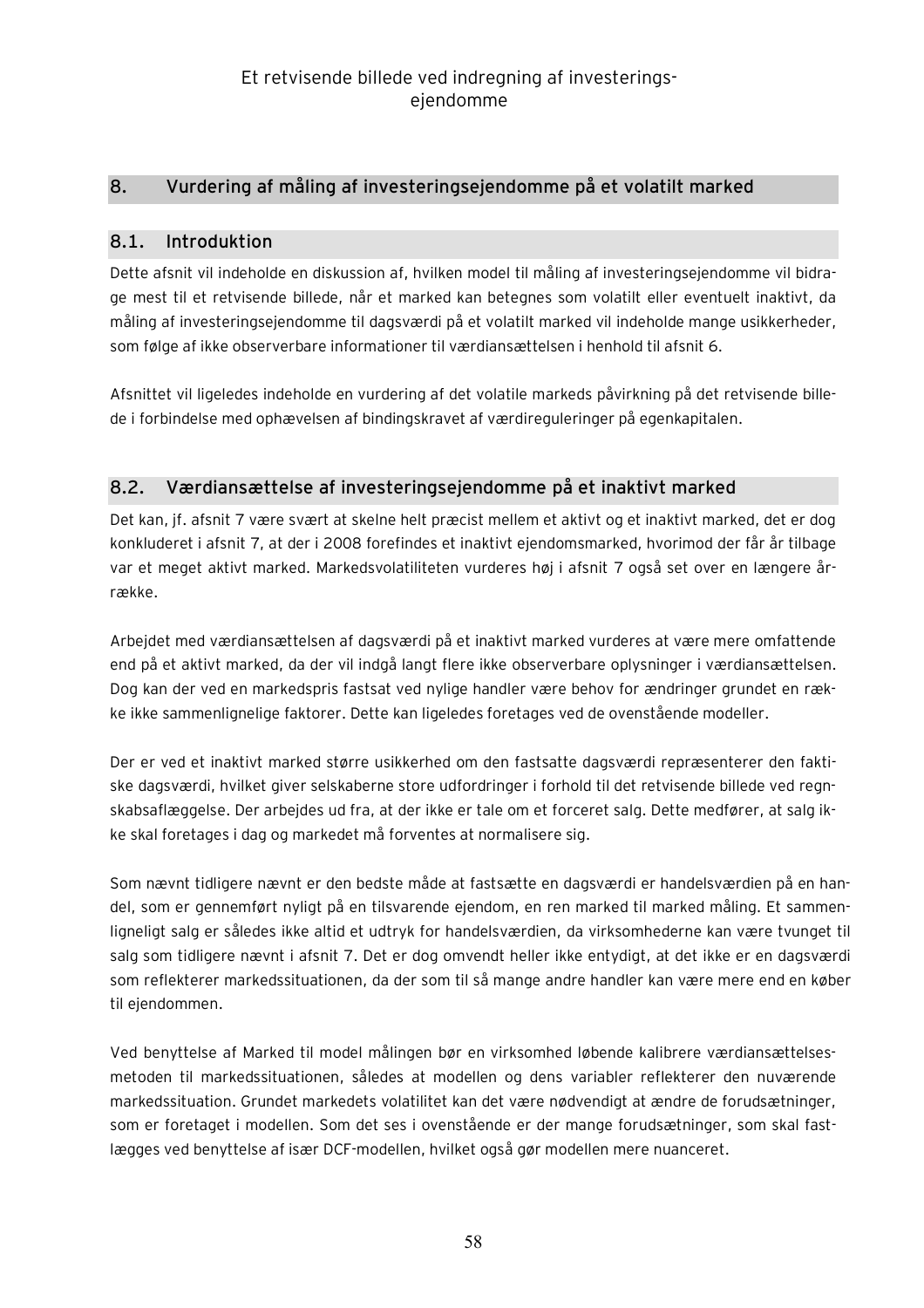Målingen efter Marked til model er ofte meget afhængig af ledelsesvurderinger, hvis der ikke benyttes en fuld mæglervurdering, især når der ikke er tilgængelige (oberserverbare data) markedsdata vedr. nogle af de forudsætninger, som foretages i værdiansættelsesmodellerne.

### **8.3. Måling til kostpris eller dagsværdi**

I et inaktivt marked, som det fald må konkluderes at være tilfældet ultimo 2008, kan det diskuteres om det gavner det retvisende billede i en årsrapport at indregne investeringsejendomme til dagsværdi og føre usikre urealiserede værdireguleringer til frie reserver, vil en dagsværdi, som er opgjort med så store grader af usikkerheder, være mere retvisende en kostprismodel?

Det vil således være en diskussion mellem det præsentationsorienterede og det formueorienterede regnskabsparadigme, jf. ovenfor. Det har ligeledes været et af kritikpunkterne ved det formueorienterede regnskabsparadigme, at overskud efter dette paradigme ofte er mere volatilt som følge af op- og nedskrivning på aktiver, som, jf. afsnit 7 vil forekomme ved indregning af investeringsejendomme over en årrække. Kritikken går endvidere på, at det ikke er normalt, at investorerne tager udgangspunkt i en prognose af fremtidige balancer med henblik på at estimere fremtidige overskud som ændring i nettoaktiverne. Investors informationsbehov, som er beskrevet i afsnit 3 i henhold til prognoseopgaven, vurderes det derfor efter det præsentationsorienterede paradigme at være det historiske overskud, der er den bedste indikator.<sup>83</sup>

Denne diskussion foregår også internationalt blandt regnskabsteoretikere, om regnskabspolitikken bør føres tilbage til det præsentationsorienterede regnskabsparadigme eller en kombination af de to.

Der er større grad af pålidelighed, som er en del af generalklausulen "et retvisende billede" i form af troværdig repræsentation, jf. ovenfor ved indregning til kostpris end ved måling til dagsværdi.

Diskussionen kan derfor ligeledes gå på, om pålidelighed i kostprisen skal gå forud for relevans, som det er nævnt ovenfor i kapitel, vil det bedste være en kombination af de to. Øget relevans må ikke være på bekostning af pålideligheden.

Ved anvendelse af det præsentationsorienterede regnskabsparadigme kunne yderligere oplysninger omkring investeringsejendommene evt. dække informationsbehovet, således at regnskabsbrugere selv kunne omregne ejendommene til dagsværdier, hvilket er tilfældet efter IFRS ved anvendelse af kostpris jf. afsnit 5.

Jeg vurderer dog, at der også kan være store usikkerheder ved indregning til kostpris. Der vil ikke være usikkerhed om selve kostprisen, men en kostpris for en ejendom har, jf. afsnit 7 også varieret meget over de sidste 20 år. En virksomhed som eks. har købt en investeringsejendom i 2006, hvor ejen-

<sup>83</sup> Kilde: Finansiel Rapportering - teori og regulering s 173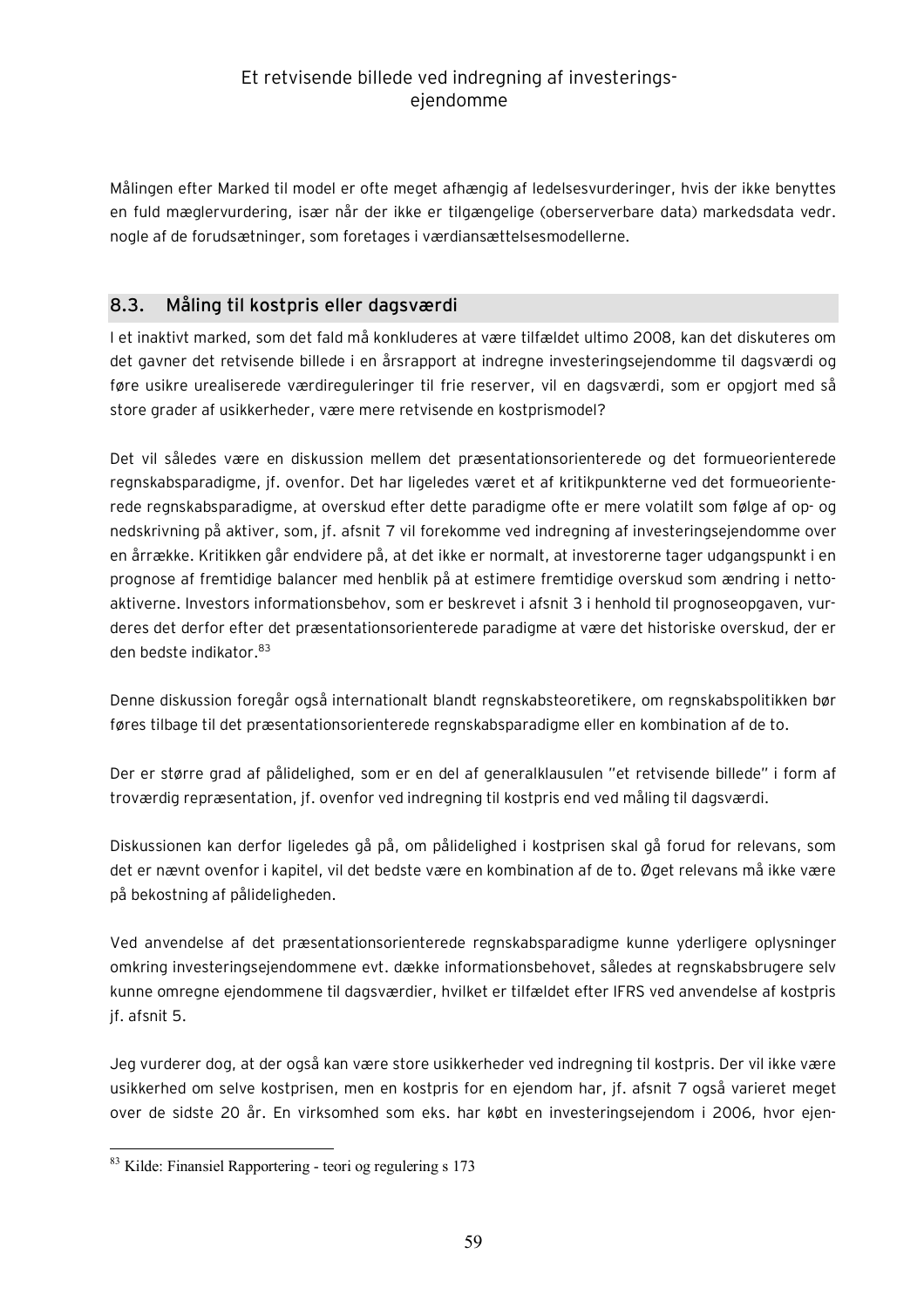domsmarkedet toppede, har således, hvis ejendommen er optaget til kostpris, en for stor værdi indregnet i deres balance i forhold til deres genindvindingsværdi, og skal derfor alligevel foretage en impairment test, jf. IAS 36.

Det er min vurdering, at virksomheder i langt de fleste tilfælde vil tilføre deres årsrapporter et mere retvisende billede ved at indregne til en estimeret dagsværdi, blot de oplyser deres usikkerheder og vurderinger. Det vurderes derfor, at øgede oplysninger ligeledes er relevante ved det formueorienterede regnskabsparadigme, regnskabsbrugerne har således bedre mulighed for at vurdere om oplysninger, og danne deres egne konklusioner - pålideligheden bliver derfor ikke den vigtigste egenskab, da regnskabsbrugere foretager deres egne værdiansættelser. Information som er pålidelig men som ikke er relevant kan ikke bruges.

Formanden for Danske Ejendomsprojektudbyderes Brancheforening skriver ligeledes på foreningens hjemmeside, som kan bekræfte ovenstående vurdering:

"Men man skal selvfølgelig stadig se sig godt for. Sikre sig, at man har alle oplysninger om risikoen i pro*jekterne. Det er netop derfor, vi i sin tid startede brancheforeningen, så vi kunne sikre et højt informationsniveau til investorerne. Nu, hvor markederne er mere usikre, er det vigtigere end nogensinde, at investorerne får alle oplysninger."<sup>84</sup>*

Det vil ligeledes spare årsrapportens regnskabsbrugere en del arbejde, da de alligevel vil foretage deres egen omregning til dagsværdi ved beregninger af nøgletal. Dette er ligeledes anført i "Finansiel rapportering - teori og regulering", at jo mere årsrapporten opfanger nettoaktivernes kapitalværdi, desto mindre overlades til brugernes egne analyser og værdiansættelser, de skal fortsat vurdere, hvorvidt der er enige heri.

## **8.4. Vurdering af lovændring vedr. ændring af bindingsreglen i ÅRL § 38**

Som beskrevet i afsnit 5 er bindingskravet i ÅRL § 38 ophævet, sammen med en række ændringer til årsregnskabsloven, som er vedtaget den 3. juni 2008.

Lovændringen har til formål at lette virksomhedernes byrder ved regnskabsaflæggelsen, samt at tillade udlodning af værdier som den type virksomhed lever af. Dog vurderer jeg, at det øger risikoen for udlodninger af ikke realiserede værdireguleringer, som ændringer i markedsudviklingen kan eliminere igen.

Foreningen af Statsautoriserede Revisorer (FSR) har ligeledes ved en anmodning (bemærkning til lovforslag) pr. 28. april 2008 udtrykt deres skepsis overfor ophævelsen af bindingspligten, som bekræfter min ovenstående vurdering. FSR skriver i deres anmodning;

 $\overline{a}$ <sup>84</sup> Kilde: <http://www.d-e-b.dk/formandsk030908-ny.asp>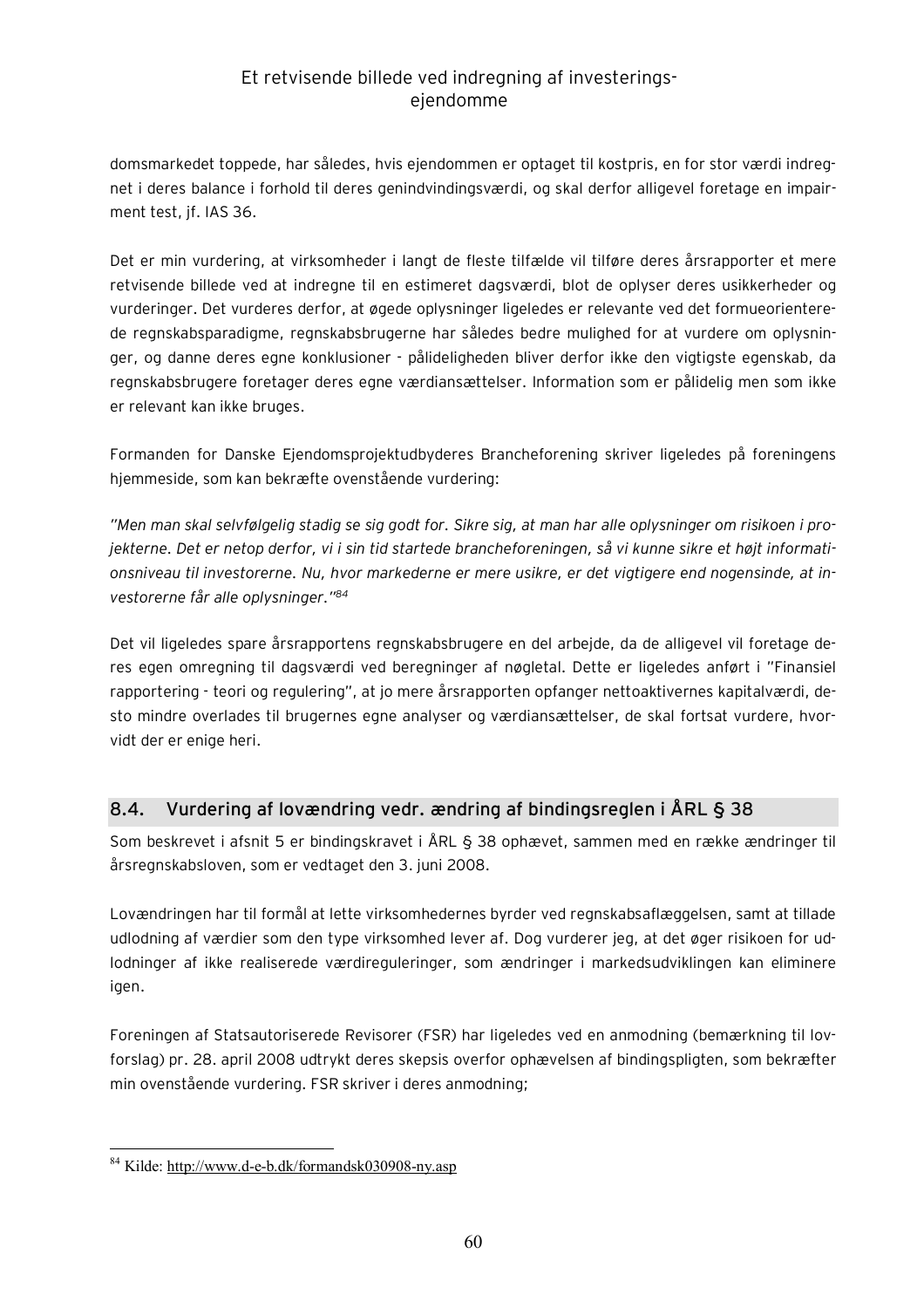*"Når bindingspligten ophæves opstår dog en øget risiko for, at nogle virksomhedsledelser kunne blive fristet til at udlodde udbytter, som ikke har tilstrækkelig dækning i virksomhedens finansielle forhold, fordi disse løbende dagsværdireguleringer ikke er udtryk for realiserede fortjenester"<sup>85</sup>*

Det er dog også pointeret, at aktieselskabsloven § 110, stk. 3 og anpartsselskabsloven § 20 sikrer mod udbetaling af uforsvarligt udbytte samt generelle regler om ledelsesansvar, som alle danske aktieselskaber og anpartsselskaber skal overholde.

Dog vurderer jeg, at det ligeledes har negative konsekvenser for det retvisende billede i henhold til ovenstående afsnit 3. Som det i afsnit 3 er beskrevet er en af regnskabsbrugerens beslutningsopgave ressourceallokering, ligesom det påvirker en forringet gennemsigtighed om grundlaget for opgørelse af op- og nedskrivninger af dagsværdien. Dette er især gældende, hvor der ikke er et aktivt marked og værdiansættelsen således skal opgøres ved hjælp af eksempelvis. de to ovenfor beskrevne værdiansættelsesmodeller, som jf. ovenstående indeholder en høj grad af usikkerhed.

FSR sendte to forslag for at øge regnskabsbrugerens mulighed for selv at vurdere, om værdireguleringerne anses for rimelige, disse forslag er som følgende<sup>86</sup>:

- *1. at kravet i årsregnskabslovens § 53, stk. 2, nr. 1 a, vedrørende angivelse af forudsætninger for den valgte beregningsmetode udvises til udtrykkeligt også at omfatte investeringsaktiver og biologiske aktiver, der løbende reguleres til dagsværdi i henhold til ÅRL § 38*
- *2. at der også for "klasse B-virksomheder" indføres krav om en anlægsnote for investeringsaktiver og biologiske aktiver, der løbende reguleres til dagsværdi, således at regnskabslæser får information om aktivernes oprindelige kostpris og beløbene for og dermed omfanget af - de efterfølgende opreguleringer henholdsvis nedreguleringer*

Det kan i forbindelse med punkt nr. 2 nævnes at, kravet om anlægsnote blev afskaffet for Bvirksomheder ved lov nr. 245 af 27 marts 2006, hvor § 57 blev ophævet.

### **Ad. 1**

 $\overline{a}$ 

Jf. afsnit 5, hvor regnskabspraksis er beskrevet, er det anført, at 1. punkt er inddraget i den endelige lovændring i form af en specificering af oplysninger om forudsætningerne for den valgte beregningsmetode, jf. ÅRL § 53 stak. 2, nr. 1 litra b.

IAS 40 jf. afsnit 5 oplister oplysningskrav, hvor blandt andet oplysninger om benyttet værdiansættelsesmodel og forudsætningerne herfor er oplistet. Selve disse oplysninger vurderer jeg som generelt meget vigtige i forhold til et retvisende billede, jf. afsnit 3. Jeg vurderer det derfor, som et fornuftigt tiltag, at få det helt klarlagt i loven.

<sup>85</sup> Kilde: Anmodning fra FSR vedrørende lovforslag nr. L 100 - [www.ft.dk](http://www.ft.dk)

<sup>86</sup> Kilde: Anmodning fra FSR vedrørende lovforslag nr. L 100 - [www.ft.dk](http://www.ft.dk)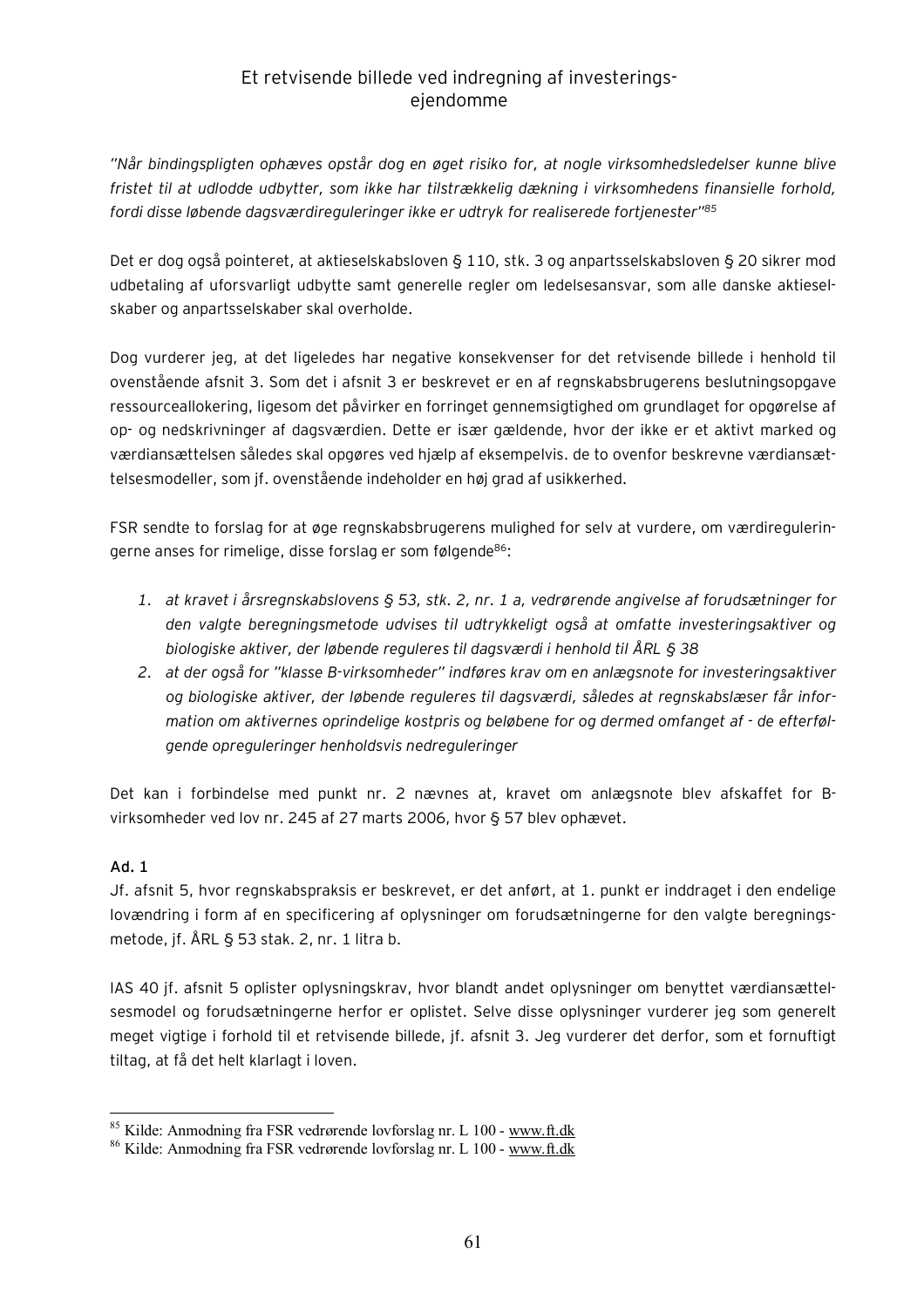### **Ad. 2.**

Det andet punkt er ikke blevet inddraget i den endelige lovændring. Daværende økonomi- og erhvervsminister Bendt Bendtsen har begrundet afvisningen i et kommentarbrev pr. 14. maj til FSR's anmodning.

*"En udvidelse af kravet vil medføre nye byrder for virksomhederne. Dette vil medføre administrative byrder, da f.eks. landbrugsvirksomheder vil blive tvunget til at beregne kostprisen for deres biologiske aktiver på balancedagen"* 

Han er ligeledes inde og berøre oplysningerne vedr. ejendomme, hvor det vil være betydelig nemmere at opgøre kostprisen, men han påpeger, at oplysning om kostprisen vil have en begrænset værdi i forhold til vurderingen af, om en opregulering er korrekt.

Dette er jeg umiddelbart enig i, dog vurderer jeg, jf. afsnit 6.3. at det ofte vil være svært at vurdere oprigtigheden af en opskrivning, med mindre virksomheden har et detaljeret oplysningsniveau i deres noter og ledelsesberetning. Det, som oplysning af kostprisen efter min vurdering vil bidrage med, er en gennemsigtighed af, hvor en stor del af de frie reserver er en urealiseret opskrivning, især på et så volatilt marked som ejendomsmarkedet i dag. Regnskabsbrugerne kan så gennem oplysninger i ledelsesberetning og noter selv vurdere oprigtigheden af opskrivningerne. Det er således ikke gennem oplysning af kostprisen at regnskabsbruger skal vurdere oprigtigheden af opskrivningen.

Jeg vurderer, som nævnt, at ophævelsen af bindingsreglen vil forværre gennemsigtigheden af en årsrapport. Grundet markedsvolatiliteten kan det, jf. afsnit 7 være svært at beregne en dagsværdi fra marked til model, hvorfor der ligeledes vil være en del usikkerhed i den indregnede opskrivning i resultatopgørelsen, som nu efter ophævelsen skal indføres i de frie reserver.

Risikoen ved ovenstående beslutningsafhandling bør dog være minimal i de store ejendomsselskaber som har investeringsejendomme som deres hovedaktivitet, idet det må formodes, at virksomhedsledelse har det fornødne kendskab til virksomhedens drift og pengestrømme, at de ikke vil udlodde udbytter til ejere som selskabet ikke har de fornødne ressourcer til. Udlodninger skal opfylde krav om økonomisk forsvarlighed. Hvis virksomheden ikke har tilstrækkelige pengestrømme, må virksomheden låne penge for at foretage udbytteudlodninger af opskrivninger.

### **8.5. Delkonklusion**

Jævnfør problemformuleringen afsnit 1.2. er underspørgsmål opstillet således:

F. Hvilken model til måling af investeringejendomme vil bidrage mest til "et retvisende billede" i et volatilt marked?

samt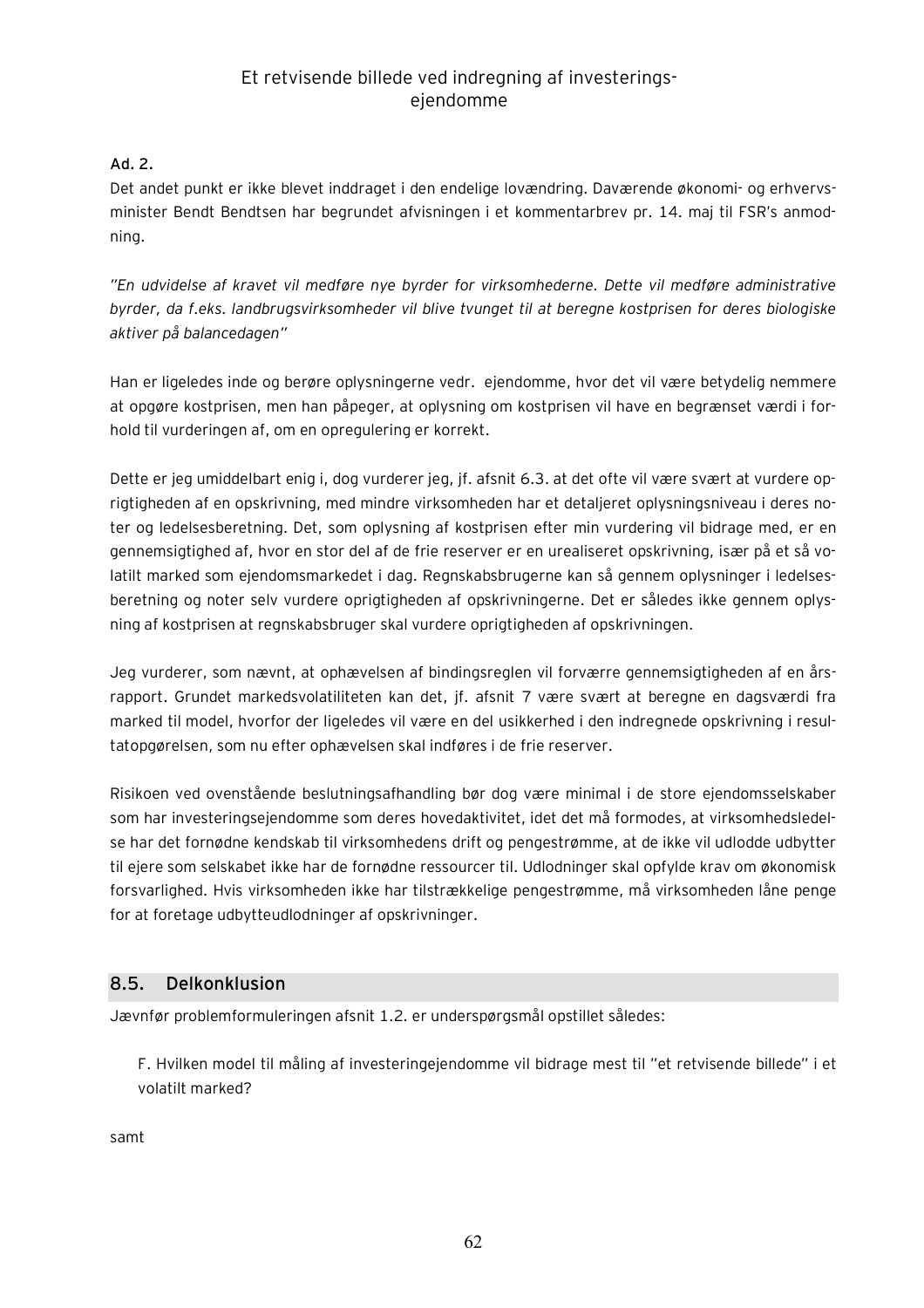G. Har ændringen til bindingsreglerne i ÅRL § 38 nogen indflydelse på det retvisende billede i årsrapporten?

Baseret på underspørgsmål F og G og behandlingen i afsnit 8 Konkluderes:

Benyttelsen af "marked til model" til opgørelsen af dagsværdier indgår en masse ledelsesvurderinger, især i de situationer, hvor markedet kan karakteriseres som inaktiv. Arbejdet med værdiansættelsen vil i de situationer være mere usikkert, da der vil være flere ikke observerbare oplysninger i værdiansættelsen især ved et volatilit marked. Det vurderes at anvendelse af dagsværdimodellen for investeringsejendomme er mest relevant for regnskabslæsere end kostprismodellen. Dog vurderes det, da dagsværdi ikke er et entydigt begreb, er der behov for yderligere oplysninger i årsrapporten for at tilføre regnskabslæsere mest muligt information om værdiansættelsen på et volatilit marked.

Vil en indregnet dagsværdi således bidrage mere til det retvisende billede end den historiske kostpris ved et volatilit. Denne diskussion foregår også internationalt mellem regnskabsteoretikere, da dette er en skildring mellem det formueorienterede og præsentationsorienterede regnskabsparadigme. Ved indregning til en estimeret dagsværdi vil regnskabslæser have bedre mulighed for at danne deres egne konklusioner ved prognoseopgaven. Relevans vil derfor gå forud for pålidelighed.

Bindingskravet af nettoopskrivninger er ophævet i ÅRL § 38 med det formål at lette virksomhedernes byrder ved regnskabsaflæggelse. FSR har gennem en anmodning udtrykt deres skepsis overfor ophævelsen. I denne forbindelse blev to forslag forelagt, hvor kun det ene blev indarbejdet omhandlende en specificering af oplysninger om forudsætningen for den valgte metode. Ophævelsen vil friste virksomheder til at udlodde urealiserede nettoopskrivninger på investeringsjendomme, selvom de ikke har pengestrømme til udlodningen. Ophævelsen vurderer jeg har forringet gennemsigtigheden og således et retvisende billede for regnskabslæser, da de ikke ud af de frie reserver kan se, hvor meget vedrører urealiserede dagsværdireguleringer som er ilikvid.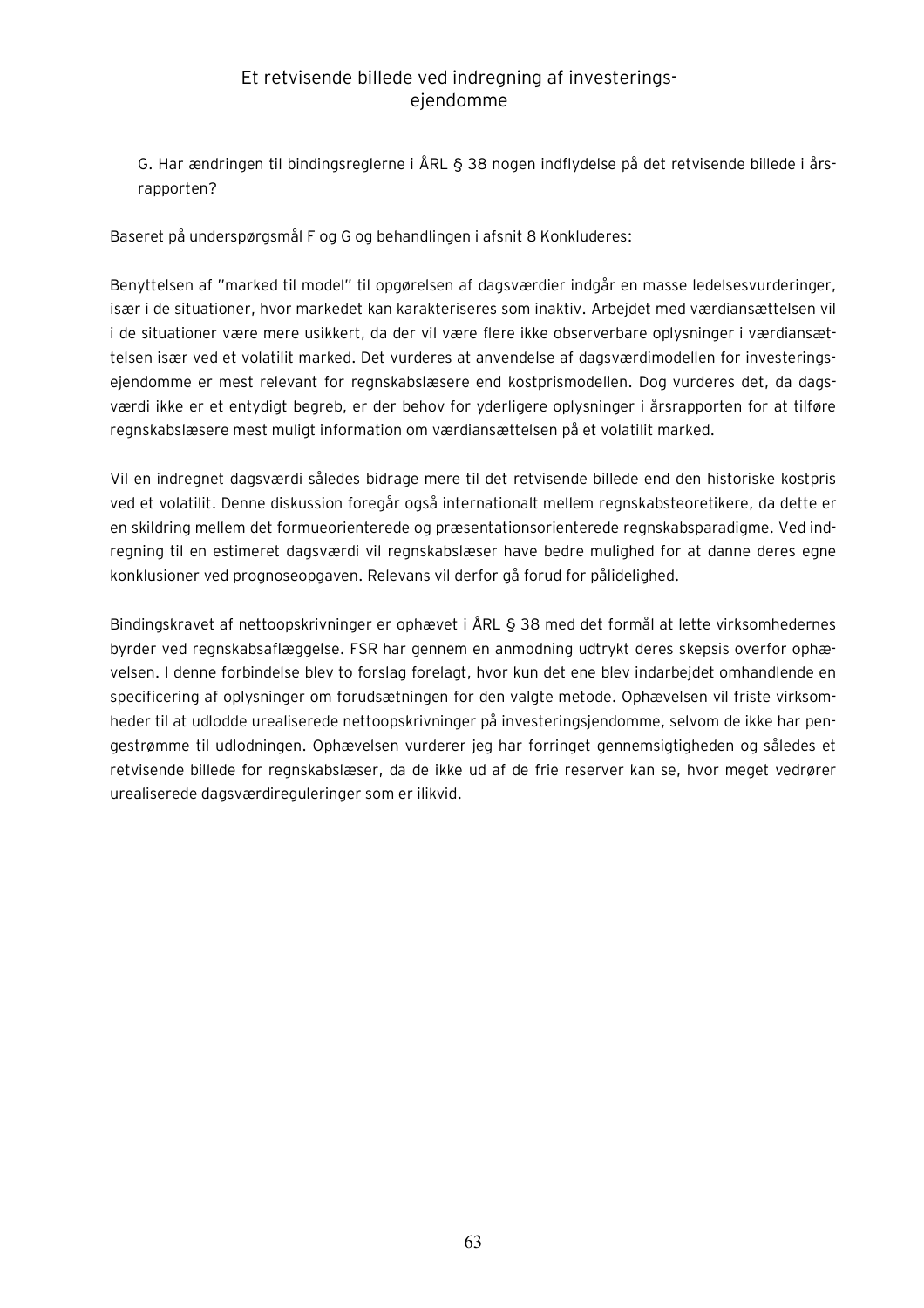Afhandlingens forløb:

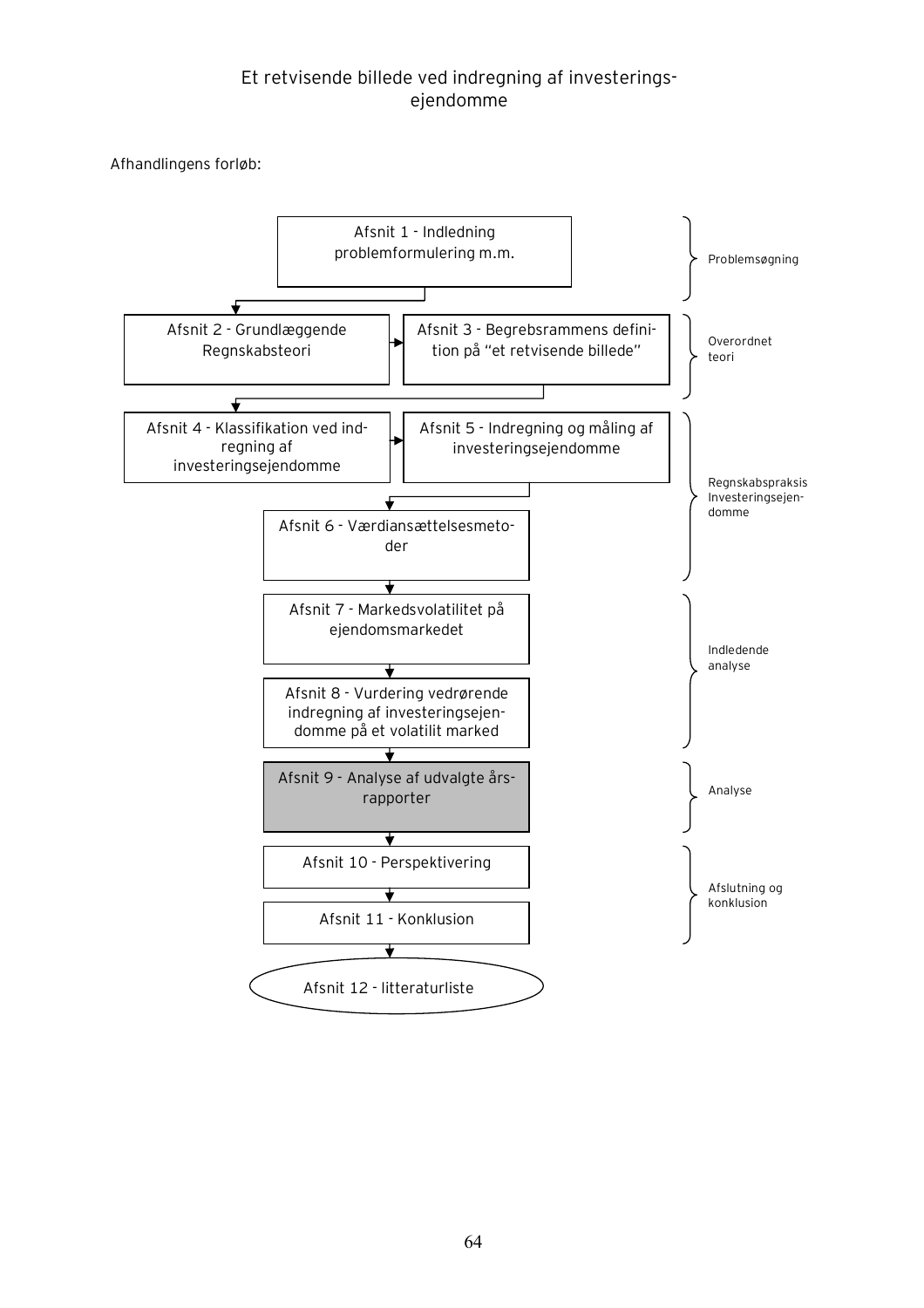## **9. Analyse af årsrapporter**

### **9.1. Introduktion**

Jeg har jf. foregående afsnit defineret henholdsvis regnskabspraksis samt hvilke oplysningskrav som bidrager til det retvisende billede i forhold til værdiansættelse af investeringsejendomme på et volatilt marked.

Jeg vil i afsnit 9 vurdere oplysningerne i udvalgte årsrapporter i forhold til opfyldelse af et retvisende billede i forbindelse med indregning og måling samt præsentation af investeringsejendomme.

Jeg har jf. mit metodeafsnit udvalgt årsrapporterne selektivt, således jeg får belyst flest mulige aspekter vedr. indregning af investeringsejendomme. Virksomhedernes ejendomme er den væsentligste del af deres aktivmasse, hvorfor virksomheder vurderes som repræsentative for markedet. Følgende virksomheders årsrapporter er udvalgt:

- · Victor International A/S
- · Nordicom A/S
- · Tower Group A/S

Inden analysen af årsrapporter, aflagt efter IFRS, med henblik på en konkret vurdering af udvalgte IFRS årsrapporters retvisende billede i forhold til investeringsejendomme, vil jeg med udgangspunkt i ovenstående afsnit udarbejde en samlet oversigt over oplysninger, som vurderes relevante til brug for prognoseopgaven.

### **9.2. Vurderingsskema**

Jeg vil i min analyse af årsrapporterne vurdere hvert punkt i nedenstående vurderingsskema, hvorefter jeg til slut vil foretage en helhedsvurdering af årsrapporten.

Jeg vil først opsummere de oplysninger, jf. IAS 1 og IAS 40 som vil bidrage til et retvisende billede. Dette er uafhængigt af hvorvidt at om kostpris- eller dagsværdimodellen er benyttet.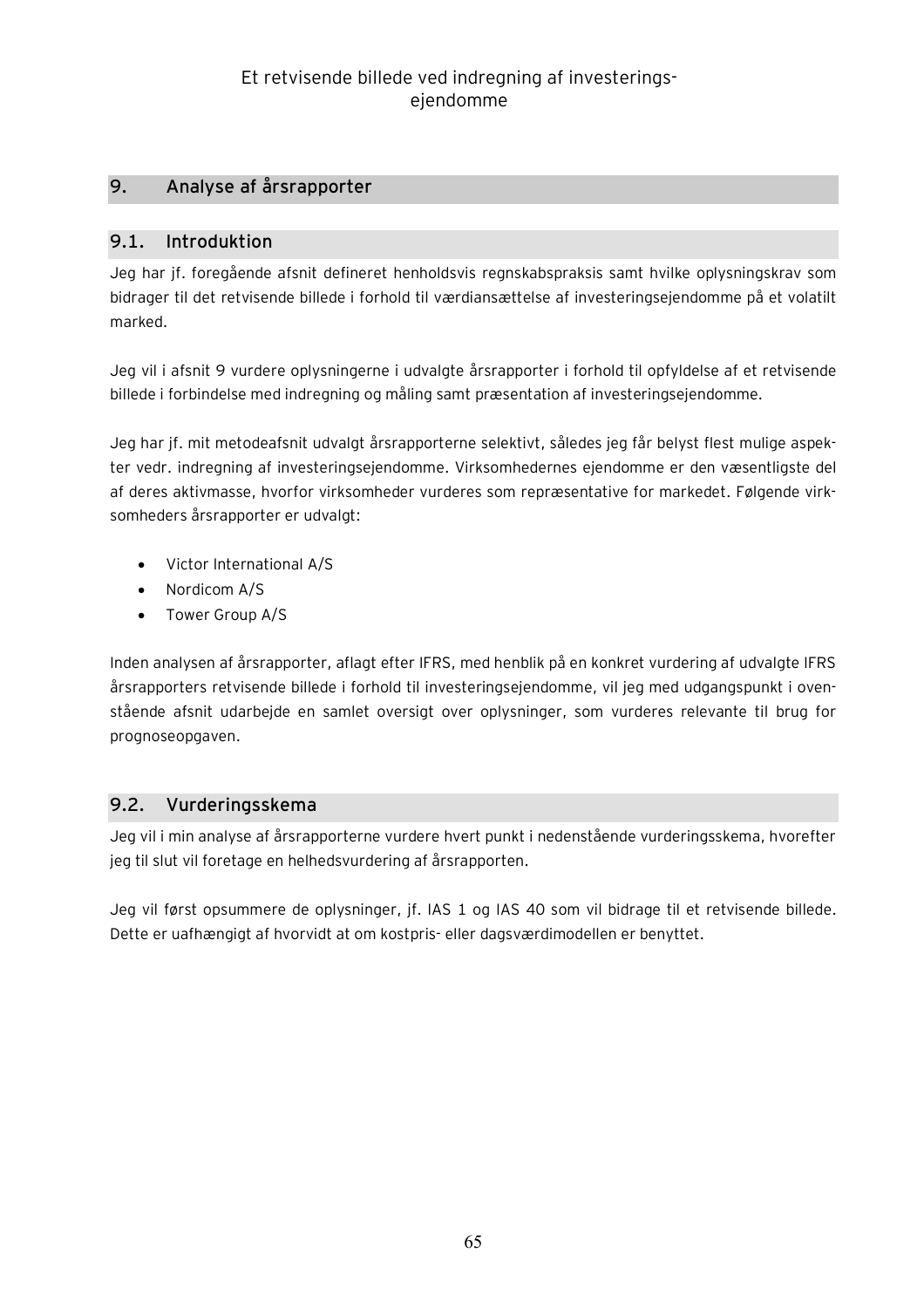|                | <b>IAS 1 og IAS 40</b>                                                                       |  |  |  |
|----------------|----------------------------------------------------------------------------------------------|--|--|--|
|                | Oplysninger om kostpris- eller dagsværdimodellen er valgt                                    |  |  |  |
| $\overline{2}$ | Hvis klassifikation er vanskelig skal kriterierne for klassifikationen oplyses               |  |  |  |
| $\overline{3}$ | Metode og væsentlige forudsætninger ved opgørelse af dagsværdien                             |  |  |  |
|                | Oplysning om opgørelsen af dagsværdi er baseret på markedsindikatorer eller øvrige faktorer, |  |  |  |
|                | som følge af ejendommens art og mangel på sammenlignelige data                               |  |  |  |
| 5              | værdiansættelsen bygger på en vurdering fra uvildig<br>kvalificeret<br>faglig<br>Om<br>oa    |  |  |  |
|                | vurderingsmand, og såfremt dette ikke er tilfældet, skal dette oplyses positivt.             |  |  |  |
| 6              | De i resultatet indregnede beløb for lejeindtægter, samt de direkte driftsomkostninger på    |  |  |  |
|                | både udlejet del og ikke udlejet del for den gældende investeringsejendom                    |  |  |  |
|                | Usikkerheder ved målinger af dagsværdier på investeringsejendomme oplyses i årsrapporten     |  |  |  |
|                | herunder følsomhedsanalyser, da værdiansættelsen af dagsværdier indeholder mange             |  |  |  |
|                | variabler og forudsætninger                                                                  |  |  |  |

### **Tabel 1<sup>87</sup>**

Følsomhedsanalyser vurderes at skabe grundlag for at regnskabslæser kan foretage deres egen værdiansættelse.

Ledelsesberetning skal også overholde generalklausulen "et retvisende billede" og skal som tidligere nævnt også medtages i årsrapporter aflagt efter IFRS som følge af IFRS-bekendtgørelsen, hvorfor jeg vil opsummere de oplysninger heri, som vil bidrage til det retvisende billede. I forhold til opfyldelse af et retvisende billede vedrørende indregning og måling af investeringsejendomme på et volatilt marked vurderes nedenstående oplysninger som meget vigtige. Jeg har ikke medtaget det nye tiltag i ÅRL § 107b jf. afsnit 5, da denne ikke vil være indarbejdet i årsrapporterne.

| Ledelsesberetningen |                                                                                                 |  |  |  |
|---------------------|-------------------------------------------------------------------------------------------------|--|--|--|
|                     | Beskrivelse af eventuel usikkerhed ved indregning eller måling, så vidt muligt med angivelse af |  |  |  |
|                     | beløb                                                                                           |  |  |  |
| 2                   | Beskrivelser af usædvanlige forhold, der kan have påvirket indregningen eller målingen, så      |  |  |  |
|                     | vidt muligt med angivelse af beløb                                                              |  |  |  |
| 3                   | Redegøre for udviklingen i virksomhedens aktiviteter og økonomiske forhold                      |  |  |  |
| $\overline{4}$      | Omtale af betydningsfulde hændelser, indtruffet efter regnskabsårets afslutning                 |  |  |  |
| $\overline{5}$      | Beskrivelse af virksomhedens forventede udvilkling, herunder særlige forudsætninger og          |  |  |  |
|                     | usikre faktorer, som ledelsen har lagt til grund for beskrivelsen                               |  |  |  |
| 6                   | Beskrivelse af særlige risici ud over almindeligt forekommende risici inden for virksomhedens   |  |  |  |
|                     | branche, herunder forretningsmæssige og finansielle risici.                                     |  |  |  |

### **Tabel 2<sup>88</sup>**

Det første punkt kan som tidligere nævnt sammenlignes med punkt 7 i ovenstående tabel, hvorfor disse vil blive behandlet som et punkt.

 $87$  Kilde: Egen tilvirkning

<sup>88</sup> Kilde: Egen tilvirkning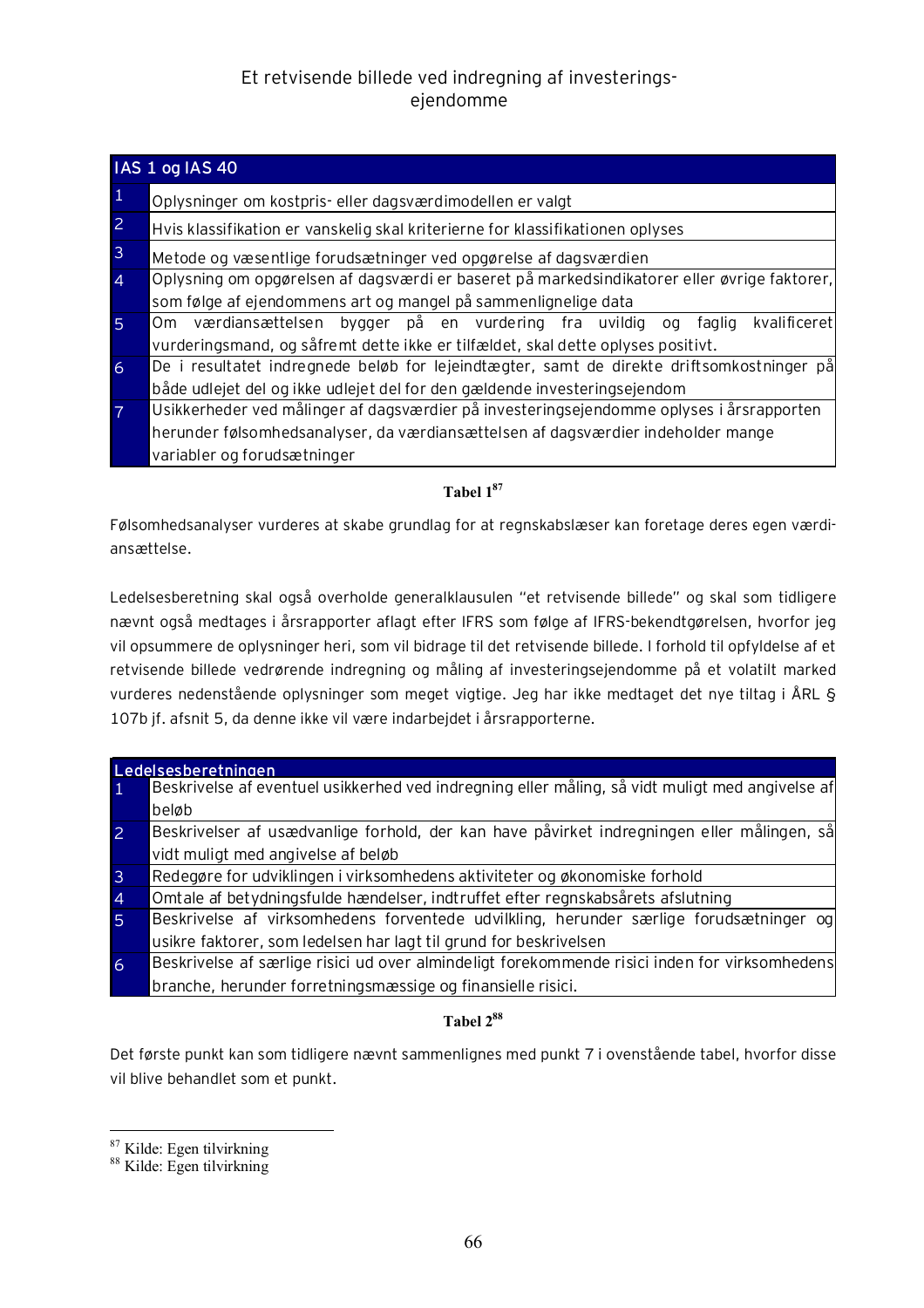Et yderligere dansk fænomen er binding af værdireguleringer på egenkapitalen som, jf. afsnit er ophævet. De analyserede årsrapporter er dog stadig underlagt denne bindingsregel, hvorfor jeg i årsrapporterne med indregning til dagsværdi vil vurdere betydningen af ophævelsen.

Hvor virksomhederne har valgt at indregne deres investeringsejendomme til dagsværdi ved brug af marked til model metoden og således en af de tidligere nævnte modeller til opgørelse, er der ligeledes oplysninger som bidrager til det retvisende billede. Det er således ikke et lovkrav, at nedenstående er medtaget, dog kan dette til en grad indgå i punkt 3 vedrørende IAS 40 og IAS 1. Punkterne vil blive gennemgået samlet.

Følgende oplysninger i forbindelse med opgørelse af årligt driftsafkast/pengestrøm bør medtages ved både opgørelse efter den afkastbaserede model og DCF.

| Oplysninger i forbindelse med opgørelse af ejendommens årlige driftsafkast/pengestrøm |                                                         |        |                               |                              |
|---------------------------------------------------------------------------------------|---------------------------------------------------------|--------|-------------------------------|------------------------------|
|                                                                                       | Forventet lejeindtægt i henhold til indgåede kontrakter |        |                               |                              |
| 2                                                                                     | Eventuelle reguleringer til forventet markedsleje       |        |                               |                              |
|                                                                                       | Gennemsnitlige                                          | årlige | vedligeholdelsesomkostninger, | administrationsomkostninger, |
|                                                                                       | ejendomsskatter, afgifter og andre omkostninger         |        |                               |                              |
| $\overline{A}$                                                                        | Nettoinvesteringer og andre særlige forhold.            |        |                               |                              |

### **Tabel 3<sup>89</sup>**

Der benyttes ved begge metoder en diskonteringsfaktor, som vurderes at have en vigtig betydning for værdiansættelsen. Som tidligere nævnt kan diskonteringsfaktoren i DCF ikke sidestilles med den i den afkastbaserede model, da diskonteringsfaktoren i DCF tager hensyn til inflation og risici. Følgende oplysning bør dog ligeledes oplyses ved begge modeller.

| Oplysninger til opgørelse af diskonteringsfaktor |                                                               |  |  |
|--------------------------------------------------|---------------------------------------------------------------|--|--|
| -1                                               | Anvendt diskonteringsfaktor                                   |  |  |
| $\overline{2}$                                   | Rentenivea                                                    |  |  |
| $\overline{3}$                                   | Forventerninger til inflation                                 |  |  |
| $\overline{4}$                                   | Ejendommens beliggenhed og type                               |  |  |
| $\overline{5}$                                   | Lejernes bonitet                                              |  |  |
| 6                                                | Vilkår i lejekontrakter                                       |  |  |
| $\overline{7}$                                   | Alternative anvendelsesmuligheder                             |  |  |
| 8                                                | Sandsynlighed for genudlejning/udlejning af uudlejede lokaler |  |  |

**Tabel 4<sup>90</sup>**

<sup>89</sup> Kilde: Egen tilvirkning

<sup>90</sup> Kilde: Egen tilvirkning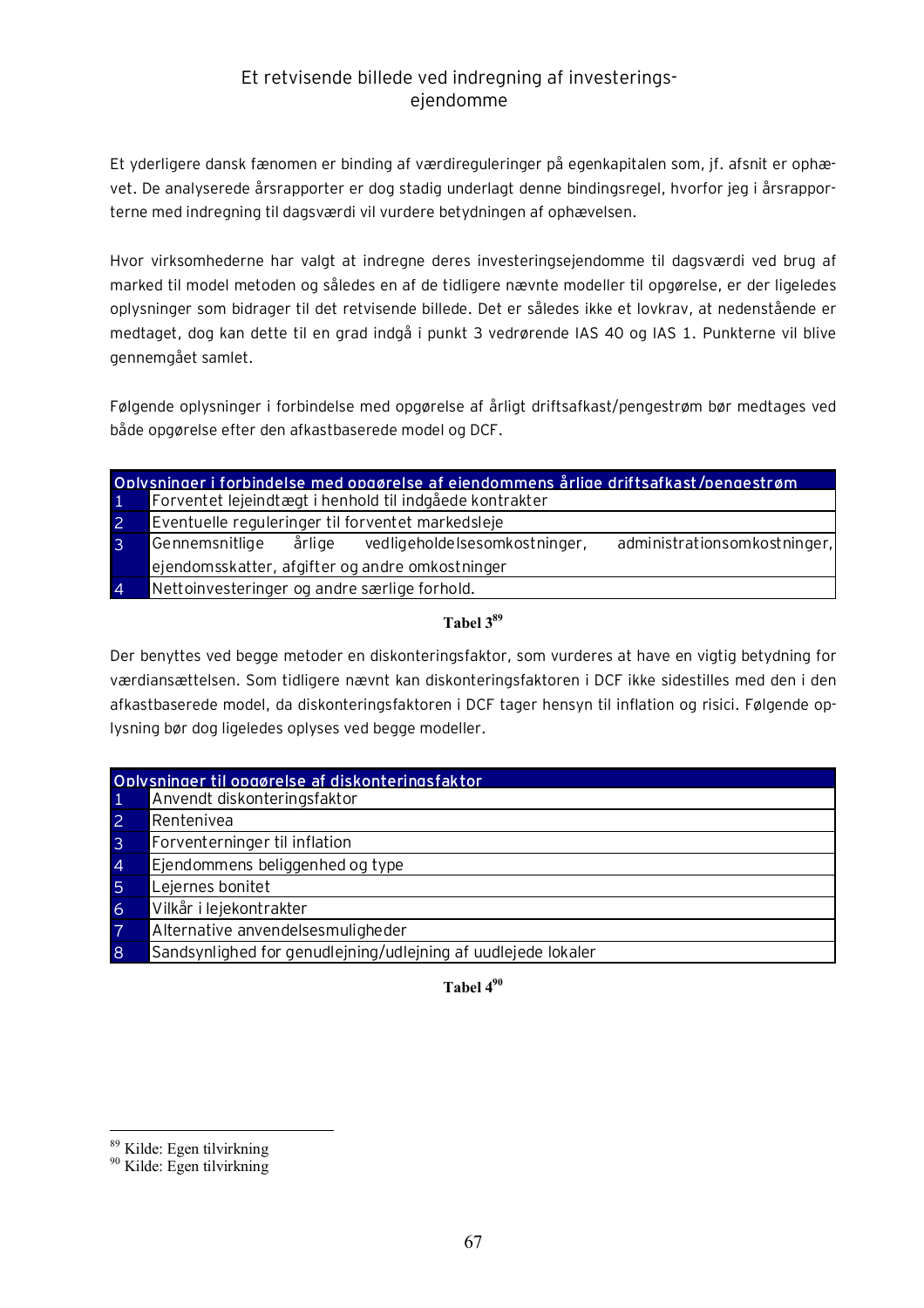### **9.3. Victor International A/S**

### **9.3.1. Virksomhedsbeskrivelse<sup>91</sup>**

Victor International A/S er et dansk ejendomsselskab med speciale i franske ferieboliger, selskabet er noteret på Københavns Fondsbørs. 85 % af selskabet ejes af HMJ Group.

Victor International A/S hovedformål er at investere i fast ejendom i ferie- og fritidssektoren samt hertil knyttede aktiviteter. Det er kun Victor International A/S' strategi at investere i fast ejendom, der, jf. Victor International, kan karakterers som indiskutabelt velbeliggende og sunde ejendomme.

Victor International A/S' langsigtede målsætning er at øge markedsværdien af koncernen gennem opkøb af nye ejendomme samt tilpasning af ejendommenes struktur til markedets udvikling, herunder eventuelt ved at skabe givtige nicheprodukter.

Koncernen havde i 2007 en nettoomsætning på t.kr. 850 med et årets resultat på t.kr. 165. Den samlede balancesum var t.kr. 14.478.

### **9.3.2. Oplysningskrav for opfyldelse af retvisende billede i henhold til IAS 1 og IAS 40**

Victor International A/S aflægger deres koncernårsrapport efter IFRS, hvor moderselskabet aflægger efter årsregnskabsloven. Det er ligeledes anført, at selskabet af Københavns Fondsbørs har givet selskabet fritagelse for anvendelse af danske regnskabsvejledninger for moderselskabet.<sup>92</sup> Følgende analyse vil kun omhandle koncernårsrapporten.

Koncernen har følgende grunde og bygninger indregnet i deres årsrapport 2007, jf. note 9, som således udgør 70 % af aktivmasse.

| Anlægsnote t.kr.                  | 2007   | 2006   |
|-----------------------------------|--------|--------|
| Kostpris 1. januar                | 11.214 | 11.214 |
| Kostpris 31. december             | 11.214 | 11.214 |
|                                   |        |        |
| Afskrivninger 1. januar           | 912    | 686    |
| Afskrivninger                     | 226    | 226    |
| Afskrivninger 31. december        | 1.138  | 912    |
|                                   |        |        |
| Regnskabsmæssigværdi 31. december | 10.076 | 10.302 |

**Tabel 5<sup>93</sup>**

 $\overline{a}$ <sup>91</sup> Kilde: Victor International A/S Årsrapport 2007

<sup>&</sup>lt;sup>92</sup> Kilde: Victor International A/S Årsrapport 2007 side 7

 $93$  Kilde: Victor International A/S Årsrapport 2007 side 27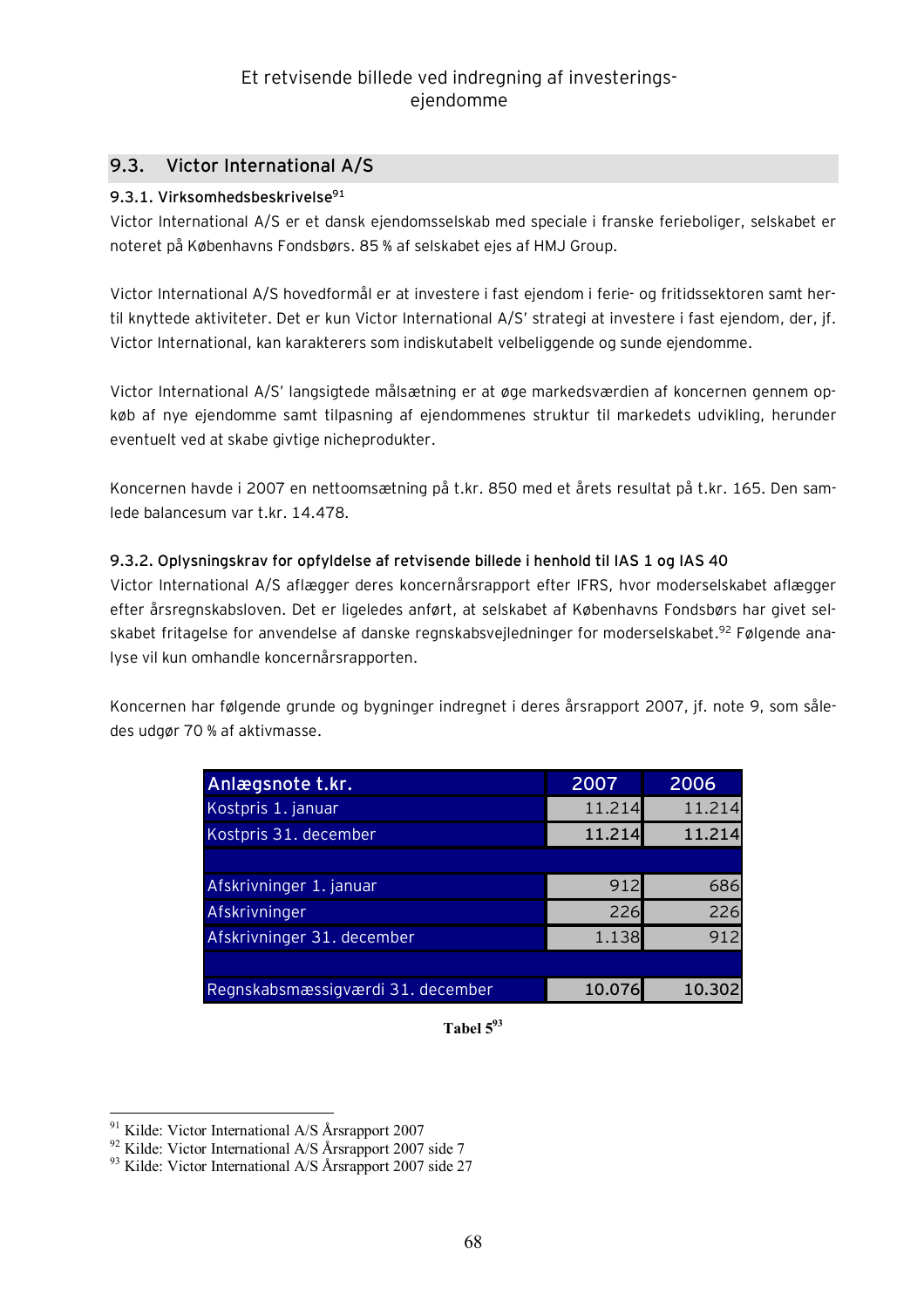### **Punkt 1 - Oplysninger om kostpris- eller dagsværdimodellen er valgt**

Anvendt regnskabspraksis ved indregning af ejendomme er måling til kostpris med fradrag af akkumulerede af- og nedskrivninger, hvorfor selskabet ikke har indregnet dens ejendomme som investeringsejendomme ifølge IAS 40, men som grunde og bygninger efter IAS 16. Der foretages lineære afskrivninger over den forventede brugstid, som er fastsat til 33 år på bygninger, medens at grunde ikke afskrives.<sup>94</sup>

Kostprismodellen er benyttet på alle selskabets ejendomme.

Det vurderes derfor at være oplyst tilstrækkeligt om regnskabspraksis vedrørende indregning af ejendomme.

#### **Punkt 2 - Kriterier for klassifikation, hvis klassifikation er vanskelig**

Jf. afsnit 4 er der tilfælde, hvor en investeringsejendom ikke skal indregnes som investeringsejendom, hvis de leverer betydelige services eksempelvis inden for hotelbranchen. Det er anført i årsrapporten, jf. ovenfor, at de har til hovedformål at investere i ferie- og fritidssektoren, som eventuelt kan sidestilles med hotelbranchen.<sup>95</sup> Det er dog anført i årsrapportens note vedrørende personaleomkostninger, at de kun har en ansat, hvilket således indikerer, at Victor International ikke selv driver ejendommen.

Der er dog ingen steder i årsrapporten anført kriterierne for deres klassifikation af ejendomstypen, ligeledes om de vurderer alle ejendomme for den samme type.

#### **Punkt 3 til 6 - Oplysninger omkring værdiansættelsen af dagsværdi**

De oplyser deres dagsværdi af ejendomme gennem deres hoved- og nøgletal for koncernen i overensstemmelse med IAS 40.79.

De har oplyst følgende dagsværdi:

| .t.kr                                 | 2007      | 2006   |
|---------------------------------------|-----------|--------|
| Dagsværdi af ejendomme                | 14.913    | 11.936 |
| Bogført værdi af ejendomme            | $-10.076$ | 10.302 |
| Regulering af ejendomme til dagsværdi | 4.837     | 1 6341 |

### **Tabel 6<sup>96</sup>**

De har ikke i forbindelse med oplysningen af dagsværdien givet oplysninger om, hvilken metode og væsentlige forudsætninger de har lagt til grund for opgørelsen af dagsværdien.

<sup>94</sup> Kilde: Victor International A/S Årsrapport 2007 side 13

<sup>95</sup> Kilde: Victor International A/S Årsrapport 2007 side 5

<sup>&</sup>lt;sup>96</sup> Kilde: Victor International A/S Årsrapport 2007 side 10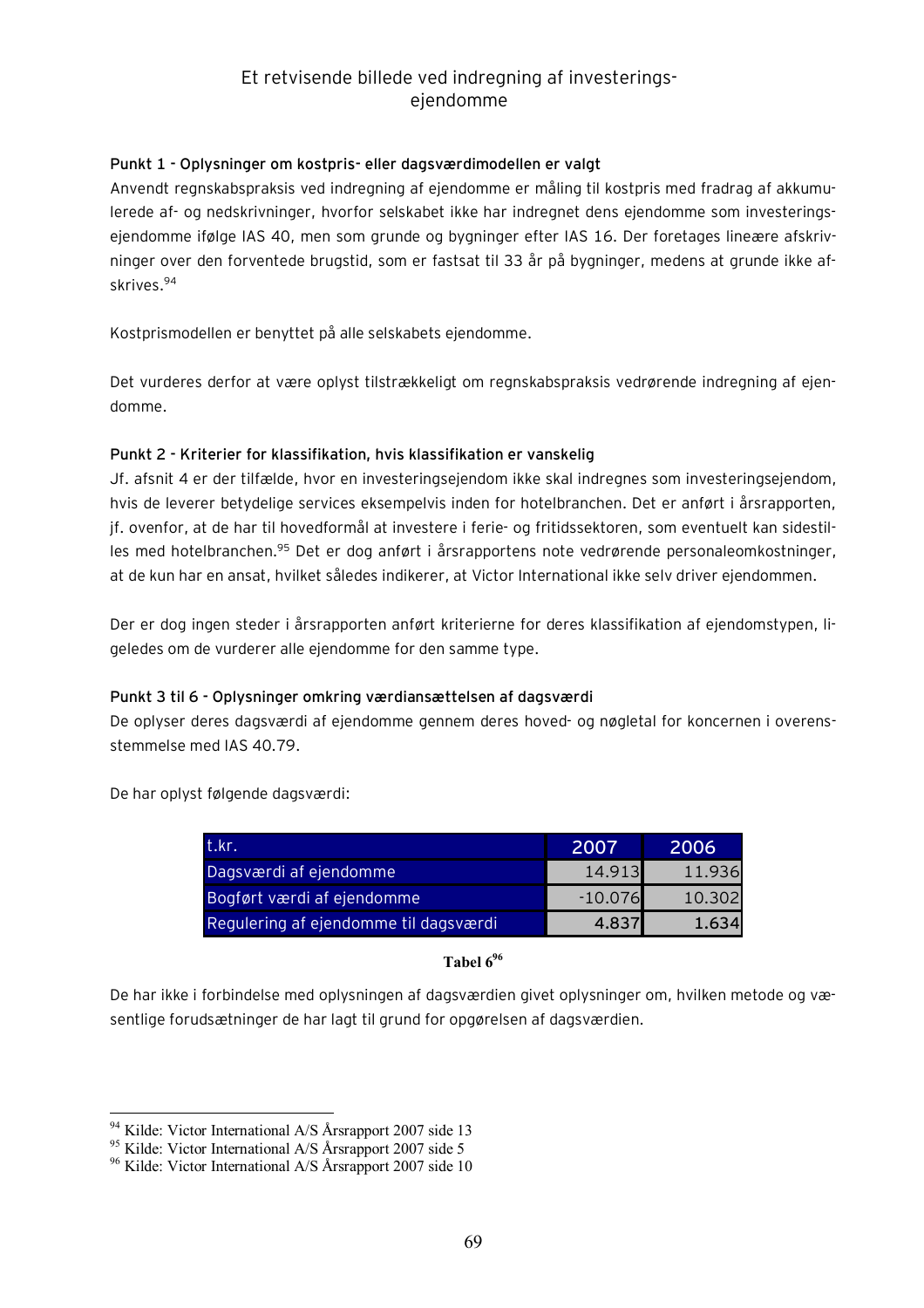Der er ligeledes ikke oplysninger om opgørelsen af dagsværdien er baseret på markedsindikatorer eller øvrige faktorer som følge af ejendommens art og mangel på sammenlignelige data, ligesom det ikke er anført, om værdiansættelsen bygger på vurdering fra uvildig og faglig kvalificeret vurderingsmand, hvilket skulle oplyses positivt.

Der er i hoved- og nøgletallene på side 10 i årsrapporten angivet lejeindtægter til analyseformål samt driftsomkostninger inkl. normale vedligeholdelsesomkostninger. Der er dog ikke detaljer om fordeling på ikke udlejet og udlejet.

### **9.3.3. Oplysningskrav for opfyldelse af oplysningskrav til ledelsesberetningen**

**Punkt 1 og 2 - Beskrivelser af usikkerheder og usædvanlige forhold ved indregning og måling**  Der er ingen beskrivelser om eventuelle usikkerheder ved indregning og måling eller beskrivelse af usædvanlige forhold, som kunne påvirke denne. Ejendommene bliver indregnet til kostpris, hvorfor disse to punkter vurderes som mindre relevant. Dog kunne selskabet i forbindelse med oplysningen om deres beregnede dagsværdi oplyse om eventuelle usikkerheder ved denne dagsværdiberegning.

#### **Punkt 3 - Redegørelse for udviklingen i virksomhedens aktiviteter og økonomiske forhold**

På side 5 i årsrapporten er et afsnit "Året i hovedtræk", her bliver årets resultat og driften kommenteret. Min vurdering er dog at kommentarerne er meget sparsomme og der er ingen bemærkninger til udviklingen på markedet.

# **Punkt 4 - Omtale af betydningsfulde hændelser, indtruffet efter regnskabsårets afslutning**

Der er anført i årsrapporten:<sup>97</sup>

*"Der er efter regnskabsårets afslutning ikke indtruffet begivenheder af væsentlig betydning for regnskabsåret 2007".* 

Oplysning om betydningsfulde hændelser vurderes opfyldt.

### **Punkt 5 - Beskrivelse af virksomhedens forventede udvikling**

I årsrapporten er der beskrevet et kort afsnit om fremtiden, hvor der blandt andet er oplyst.<sup>98</sup>

*"Markedet holdes under fortsat observation med henblik på en gunstig købesituation, men for nærværende foreligger der ingen aktuelle investeringsmuligheder".* 

Ligeledes oplyses der, at der forventes et lidt bedre resultat efter skat end i 2007. Jeg vurderer oplysningerne som meget sparsomme og giver ikke et nuanceret billede af ledelsens forventninger til fremtiden.

 $97$  Kilde: Victor International A/S Årsrapport 2007 side 6

<sup>98</sup> Kilde: Victor International A/S Årsrapport 2007 side 7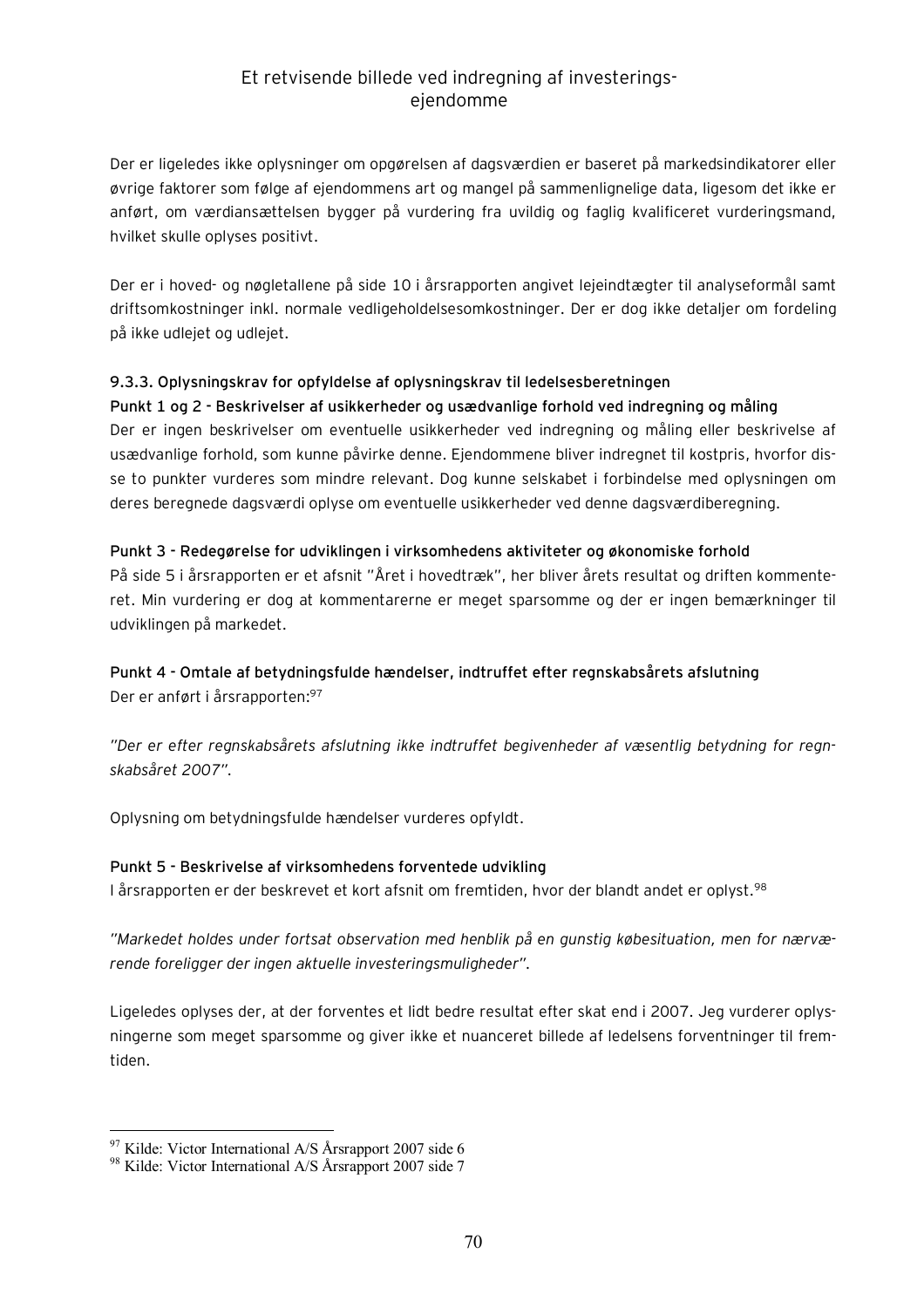### **Punkt 6 samt punkt 7 jf. IAS 1 og IAS 40 - Beskrivelser af særlige ricisi**

Der er to afsnit i ledelsesberetninger som omhandler risici, finansielle risici og generelle risici. Igen vil jeg vurdere, at oplysningerne er meget sparsomme og giver ikke et reelt billede af koncernens risici. Dog er afsnittet vedrørende finansielle risici noget mere dybdegående end de generelle risici, som ud fra beskrivelsen må betegnes som de forretningsmæssige risici ved ejendomsinvesteringer. Ud over beskrivelsen af to uopsigelige lejekontrakter er følgende om ejendomsmarkedet beskrevet:<sup>99</sup>

### *"Værdien af koncernens ejendomme kan selvsagt påvirkes af fluktuationerne på ejendomsmarkedet"*

Jeg vurderer derfor beskrivelsen af eksisterende risici som meget sparsom, ligesom der ikke forekommer følsomhedsanalyser.

Eftersom virksomheden indregner ejendomme til kostpris, vil jeg ikke gennemgå oplysningerne vedrørende opgørelse af pengestrøm og fastlæggelse af diskonteringsfaktor, ligeledes da det allerede i ovenstående punkter kunne konkluderes, at der ikke er givet nogle oplysninger om opgørelsen af dagsværdien.

Ændringen af bindingskravet af værdireguleringer har ligeledes ikke en effekt på årsrapporten grundet indregningen til kostpris.

### **9.3.4. Vurdering af retvisende billede i Victor International A/S**

For det første kan det konkluderes, at kostprismodellen ikke, efter min vurdering er den mest retvisende i forhold til regnskabsbrugere, hvis ejendommen ikke klassificeres som en domicilejendom. Det kan dog, som ligeledes anført i afsnit 8, kompenseres ved udførende oplysninger i årsrapporten. Dette vurderes ikke, at være tilfældet i årsrapporten for Victor International A/S.

Alle oplysninger i årsrapporten er meget sparsomme og jeg vurderer ikke, at alle relevante oplysninger er medtaget i årsrapporten.

Det er ikke i årsrapporten oplyst om begrundelser for indregning efter kostprismodellen, og således heller ikke oplysninger om kriterierne for klassificering af ejendommen, som er et af oplysningskravene, hvor klassifikationen er vanskelig. Det kan derfor ikke ud fra årsrapporten konkluderes, om virksomheden har indregnet ejendommen efter kostprismodellen ud fra den betragtning, at de leverer signifikante serviceydelser i form af hotelbranchen. Dette burde være anført i en kritisk regnskabspraksis, jf. IAS. 1.

De har dog, som oplysningskravene i IAS foreskriver, oplyst om deres estimerede dagsværdi, der er dog som ovenfor nævnt ikke oplyst, hvorledes denne dagsværdi er opgjort.

 $\overline{a}$ <sup>99</sup> Kilde: Victor International A/S Årsrapport 2007 side 6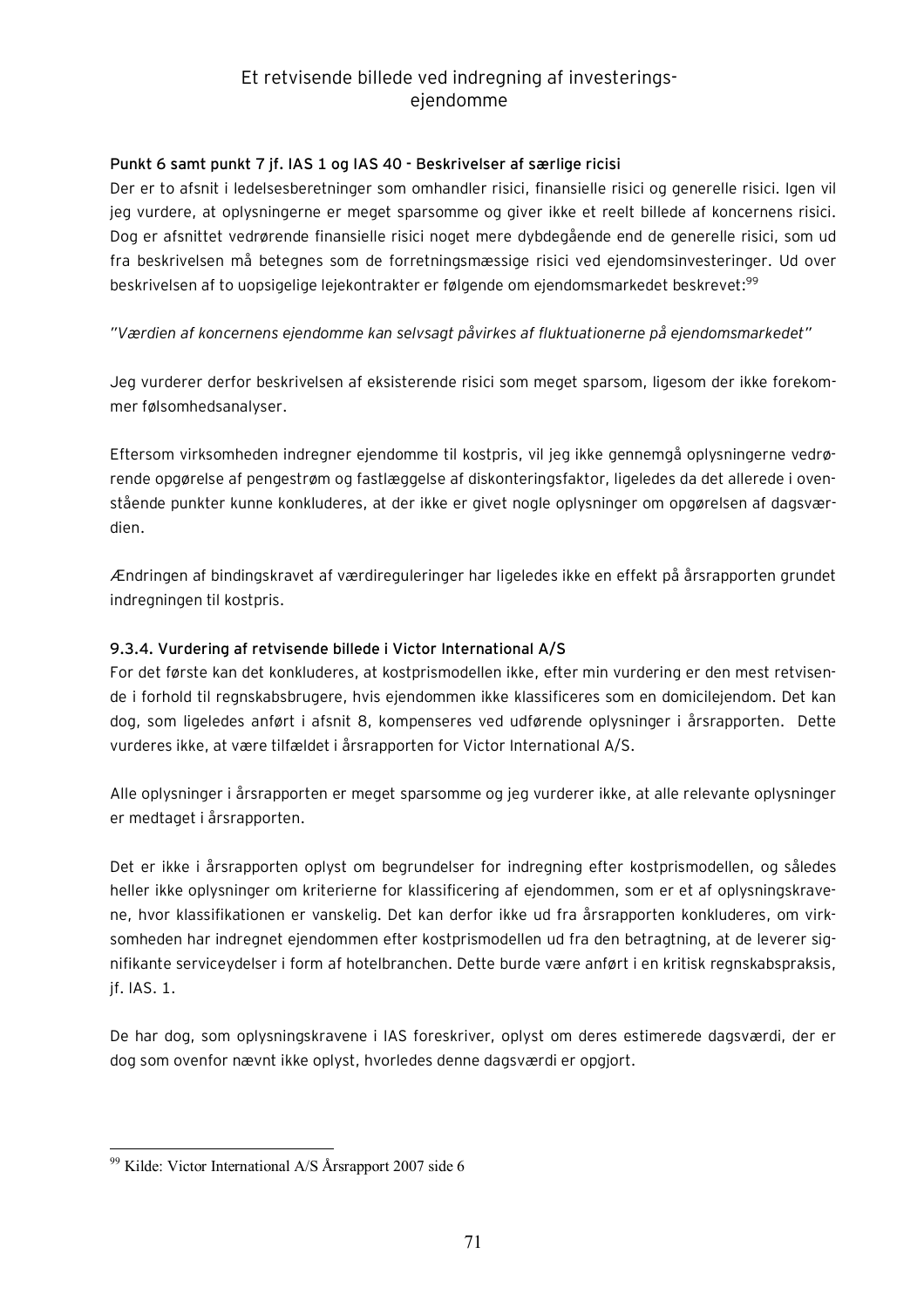Der er ikke oplyst nogen steder i årsrapporten forudsætninger og metode til beregning af dagsværdien, som er krav, jf. afsnit 5, selvom ejendommen indregnes til kostpris, således er heller ikke niveauet af ledelsens egne forudsætninger oplyst. Årsrapporten er således ikke særlig anvendelig eller gennemsigtig for regnskabsbrugere og eventuelle potentielle investorer.

Det er godt nok en årsrapport fra sidste år, men på det tidspunkt var usikkerhederne allerede startet, jf. afsnit 7, hvorfor der burde være anført noget om usikkerheden og udviklingen på ejendomsmarkedet.

Det er min generelle vurdering, at oplysningsniveauet i årsrapporten er meget "tynd" og ikke lever op til alle oplysningskrav i IAS 1 og IAS 40. De nødvendige oplysninger i forhold til ledelsesberetningen vurderes at være opfyldt til et minimum, oplysningerne er meget sparsomme.

### **9.4. Nordicom**

### **9.4.1. Virksomhedsbeskrivelse**<sup>100</sup>

Nordicom A/S er et børsnoteret selskab inden for ejendomsbranchen stiftet i 1989. Selskabet har været børsnoteret på Københavns fondsbørs siden 1990. Selskabet har hovedkontor i Danmark og aktiviteter i Danmark, Tyskland og Sverige.

Selskabets ejendomsportefølje repræsenterer både produktion, bolig, virksomhed og kontor. Selskabet har på fem år fordoblet porteføljen og diversificeret dets satsningsområder. Selskabet har aktiviteter inden for investeringer i ejendomme, projektudvikling og ejendomsrelateret finansiering.

Selskabet havde i 2007 en nettoomsætning på t.kr. 755.051 med et resultat på t.kr. 257.177. Den samlede balancesum var t.kr. 5.797.726.

### **9.4.2. Oplysningskrav for opfyldelse af retvisende billede i henhold til IAS 1 og IAS 40**

Årsrapporten er aflagt i overensstemmelse med IFRS og yderligere danske oplysningskrav til årsrapporter for børsnoterede selskaber.

Selskabet har under anvendt regnskabspraksis oplyst, at de har investeringsejendomme, som færdige investeringsejendomme og investeringsejendomme under udvikling.<sup>101</sup>

| t.kr.                                            | 2007 | 2006                |
|--------------------------------------------------|------|---------------------|
| Aktiver i alt                                    |      | 5.797.726 4.920.711 |
| Færdige og investeringsejendomme under udvikling |      | 4.705.268 3.740.430 |
| Investeringsejendomme af aktiver i alt           | 81%  | 76%                 |

<sup>100</sup> Kilde: [www.nordicom.dk](http://www.nordicom.dk)

<sup>&</sup>lt;sup>101</sup> Kilde: Nordicom A/S årsrapport 2007 side 104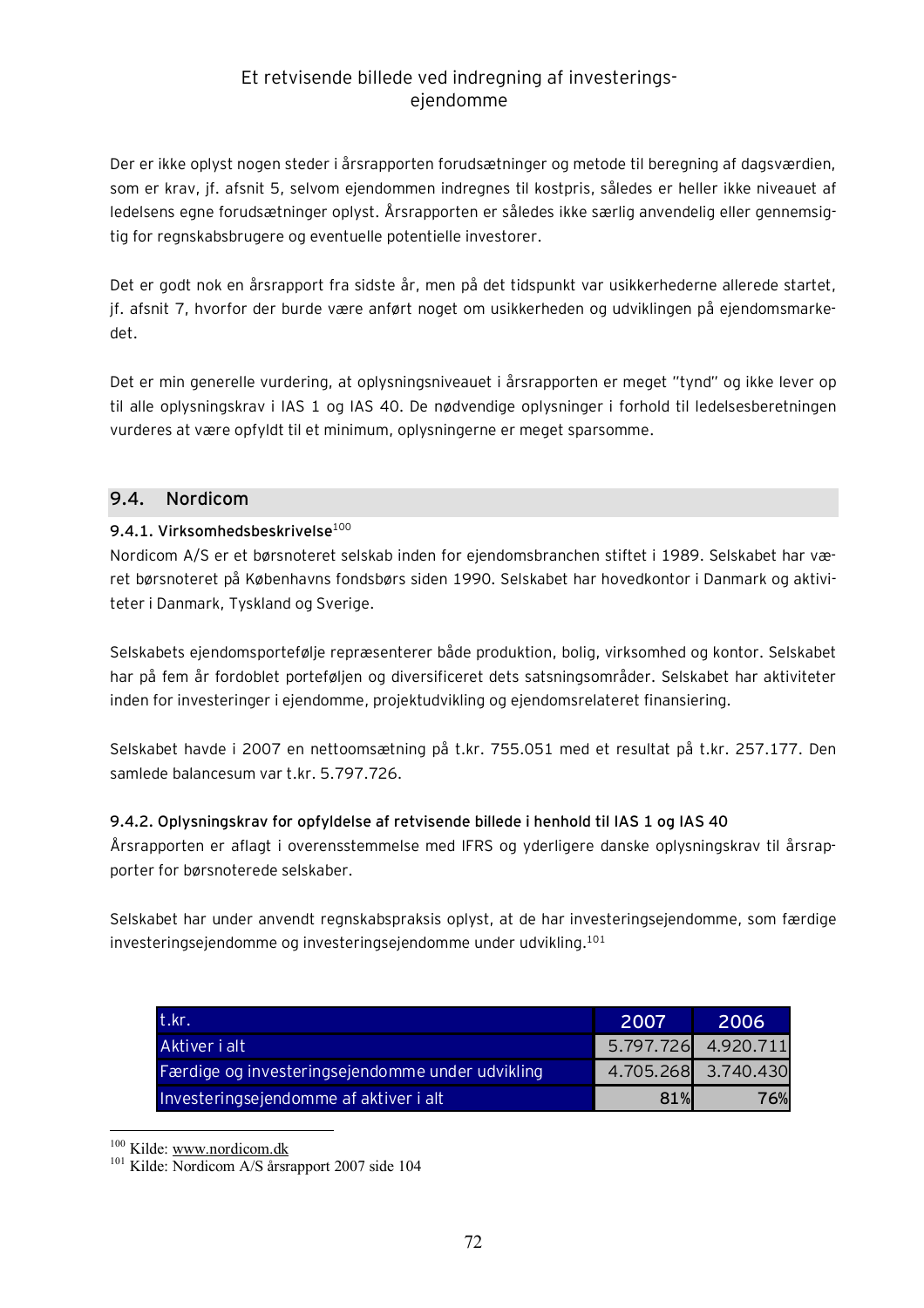#### **Tabel 7<sup>102</sup>**

Som det ses af ovenstående tabel udgør Investeringsejendomme den væsentligste del af koncernens samlede aktiver.

### **Punkt 1 - Oplysninger om kostpris- eller dagsværdimodellen er valgt<sup>103</sup>**

Anvendt regnskabspraksis for færdige investeringsejendomme er som følger:

*"Færdige investeringsejendomme måles ved første indregning til kostpris, der omfatter ejendommens anskaffelsessum og direkte tilknyttede omkostninger. Investeringsejendomme måles herefter til dagsværdi, og samtlige værdireguleringer indregnes i resultatopgørelsen i posten "Regulering til dagsværdi, netto."* 

Anvendt regnskabspraksis for investeringsejendomme under udvikling er som følger:

*"Mens investeringsejendomme under udvikling måles de oprindelige investeringsejendomme fortsat til dagsværdi. Afholdte omkostninger til udvikling, der forventes at forøge investeringsejendommens fremtidige afkast eller dagsværdi, måles i udviklingsperioden til kostpris og tillægges dagsværdien på den oprindelige investeringsejendom.* 

*Når udviklingen af investeringsejendommen er tilendebragt overføres ejendommen til færdige investeringsejendomme og værdireguleres til den samlede dagsværdi af den færdigudviklede investeringsejendom."* 

Samlet vurderes oplysninger omkring anvendelse af kostprismodel eller dagsværdimodel at være i overensstemmelse med IAS 40. Beskrivelse af anvendt regnskabspraksis, vurderes som værende passende, taget selskabet aktivitet I betragtning.

#### **Punkt 2 - Kriterier for klassifikation, hvis klassifikation er vanskelig**

I anvendt regnskabspraksis er defineret, hvorledes selskabet skelner ejendomstyperne fra hinanden. Der kan endvidere henvises til side 107 i årsrapporten under note 2 regnskabsmæssige vurderinger og skøn, hvor der er et særskilt afsnit vedr. klassifikation af de forskellige ejendomstyper. Det er ligeledes oplyst, hvorledes ledelsen foretager deres vurderinger.

*"Klassifikation sker på baggrund af ledelsens hensigt med hver enkelt grund eller ejendom på erhvervelsestidspunktet"<sup>104</sup>*

 $\overline{a}$ 

<sup>&</sup>lt;sup>102</sup> Kilde: Egen tilvirkning

<sup>&</sup>lt;sup>103</sup> Kilde: Nordicom A/S årsrapport 2007 side 104

<sup>104</sup> Kilde: Nordicom A/S årsrapport 2007 side 107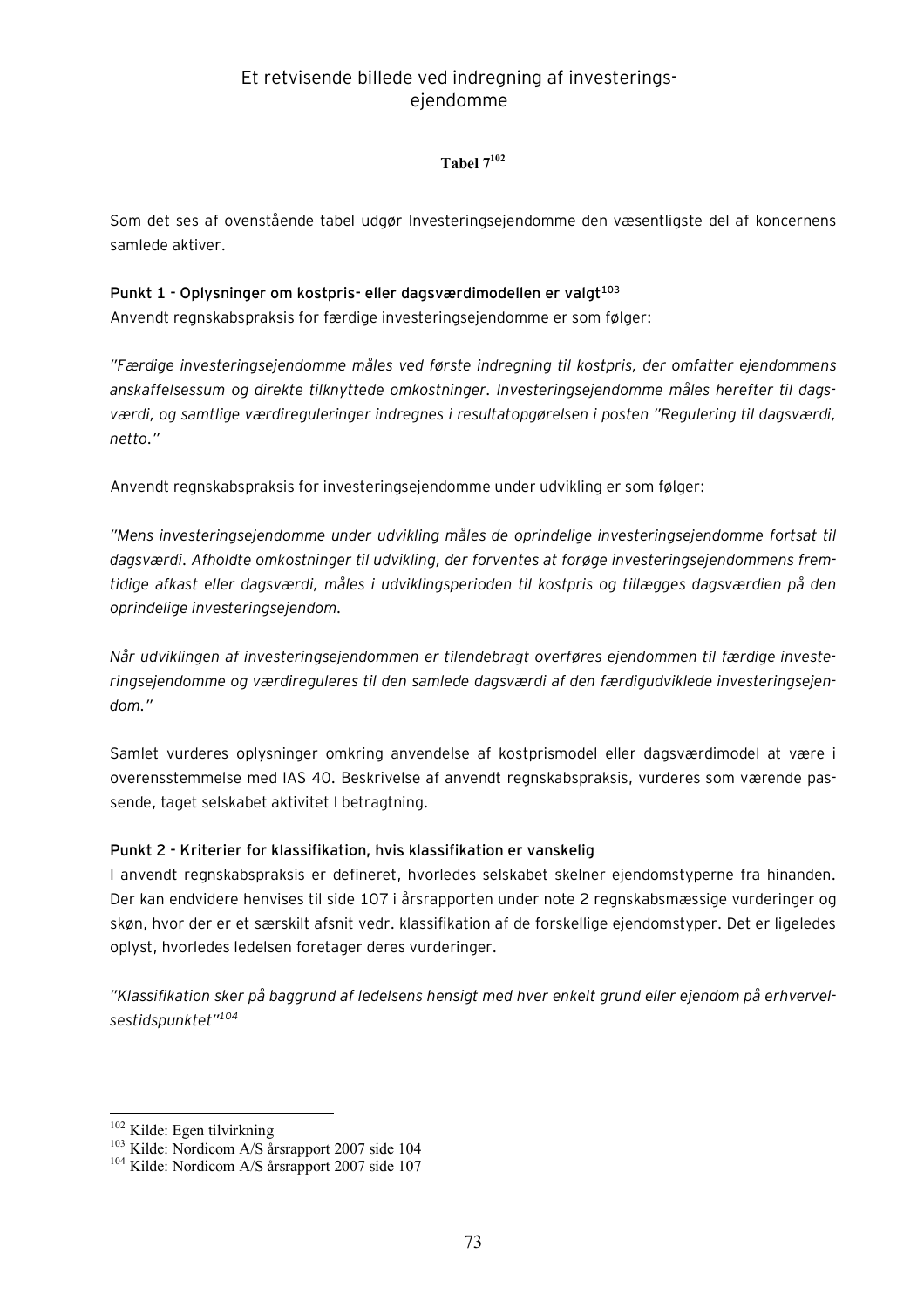I modsætning til Victor har Nordicom ligeledes oplyst, at ejendomme, hvor tjenesteydelser udgør væsentlige poster, klassificeres som domicilejendomme frem for investeringsejendomme.<sup>105</sup>

Det vurderes derfor, at oplysninger vedrørende kriterierne for at skelne mellem investeringsjendomme fra de øvrige ejendomstyper at være i overensstemmelse med IAS 40 og ydermere meget informative.

#### **Punkt 3 - Metode og væsentlige forudsætninger ved opgørelse af dagsværdien**

I anvendt regnskabspraksis under færdige investeringsejendomme er det oplyst, at dagsværdien opgøres på grundlag af en normalindtjeningsmodel med udgangspunkt i en systematisk vurdering af de enkelte ejendommes forventede afkast.<sup>106</sup>

Følgende oplysninger om forudsætningerne ved fastsættelsen af afkastkrav fremgår, som ofte er den absolut væsentligste forudsætning ved værdiansættelsen<sup>107</sup>.

*"Ejendommens dagsværdi opgøres herefter ved kapitalisering af driftsafkastet med et afkastkrav, som ledelsen fastsætter for hver enkelt ejendom. Afkastkravene, der er baseres på såvel samfundsmæssige som individuelle forhold for den enkelte ejendom, ligger pr. 31. december 2007 i intervallet 6-7,5 % og pr. 31. december 2006 i intervallet 5-8 %."* 

Der er således oplyst det vægtede gennemsnit af afkastkravene pr. 31. december fordelt på ejendomstyper.

| Ejendomstyper                     | 2007  | 2006  |
|-----------------------------------|-------|-------|
| Butiksejendomme                   | 6,75% | 6,95% |
| Boligejendomme                    | 6,20% | 5,14% |
| Byejendomme                       | 6,68% | 6,52% |
| Logistik- og produktionsejendomme | 6.50% | 6,54% |
| Domicilejendomme                  | 6,54% | 6,49% |
| Øvrige ejendomme                  | 6,44% | 6,42% |

#### **Figur 13 - Afkastkrav på ejendomstyper<sup>108</sup>**

Jeg vurderer, at metode og væsentlige forudsætninger ved opgørelsen af dagsværdien er oplyst i overensstemmelse med IAS 40, og oplysningerne giver grundlag for sammenligning med andre selskaber og tidligere år. Der kunne dog argumenteres for, at Nordicom burde have benyttet en ekstern valuar for at verificere afkastet.

#### **Punkt 4 - Opgørelse af dagsværdi baseret på markedsindikatorer eller øvrige faktorer**

Der er ligeledes i note 2 oplyst om særlige forhold ved opgørelse af dagsværdi af ubebyggede grunde, som baseres på skøn over, hvad grundene kan sælges for på sædvanlige handelsvilkår, samt særlige

 $\overline{a}$ 

<sup>&</sup>lt;sup>105</sup> Kilde: Nordicom A/S årsrapport 2007 side 107

<sup>106</sup> Kilde: Nordicom A/S årsrapport 2007 side 104

<sup>&</sup>lt;sup>107</sup> Kilde: Nordicom A/S årsrapport 2007 side 106

<sup>108</sup> Kilde: Nordicom A/S årsrapport 2007 side 107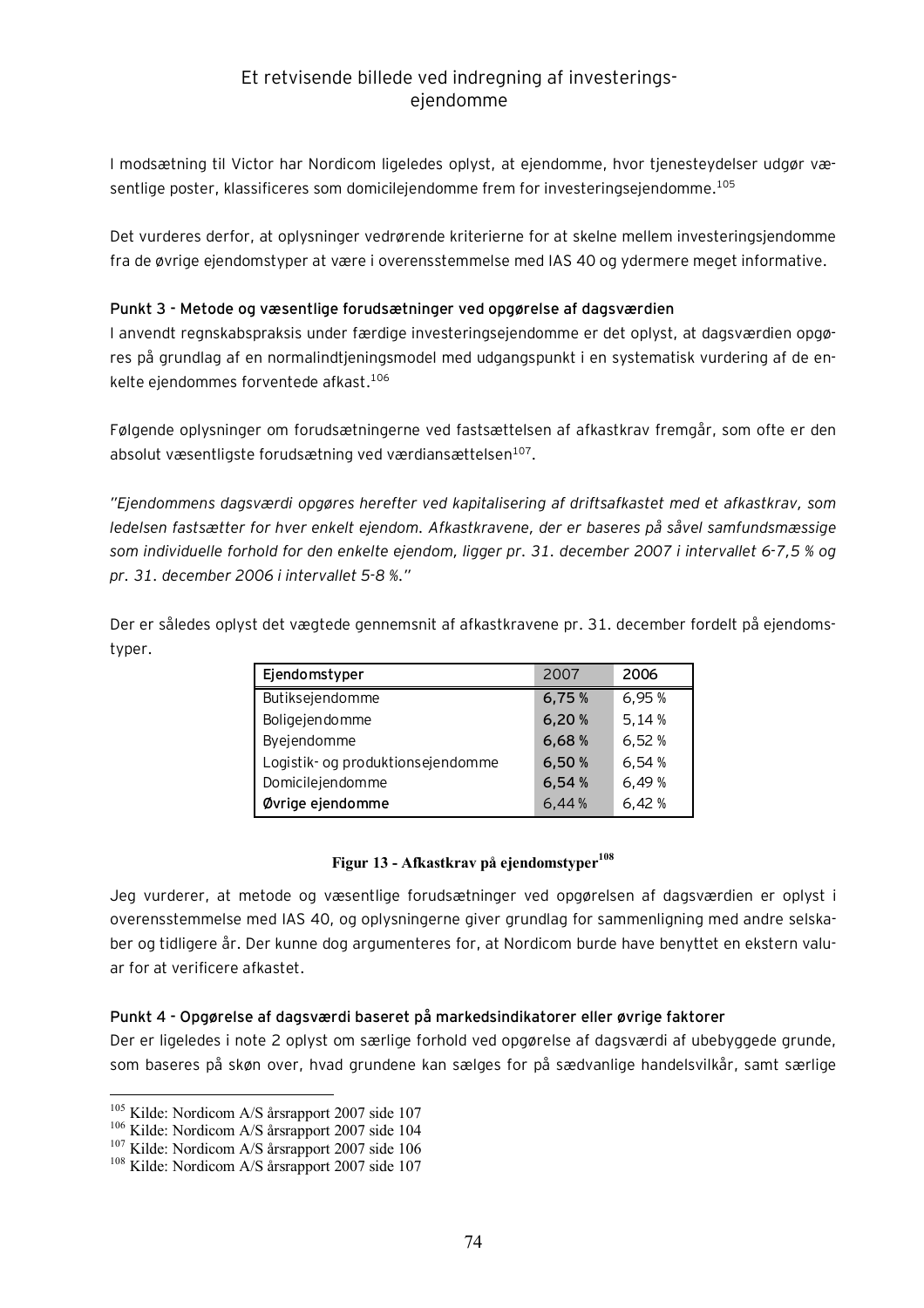forhold vedrørende grunde, her er faktorerne til vurderingen oplyst.<sup>109</sup> Disse oplysninger vurderes at være i overensstemmelse med IAS 40.

### **Punkt 5 - Om værdiansættelsen bygger på en vurdering fra uvildig og faglig kvalificeret vurderingsmand**

Det er positivt oplyst under note 2, at opgørelsen af dagsværdi på investeringsejendomme i stort omfang er baseret på ledelsens skøn, og der ikke er foretaget eksterne vurderinger, hvilket vurderes at være i overensstemmelse med IAS 40.<sup>110</sup>

### **Punkt 6 - Oplysninger om lejeindtægter, samt direkte driftsomkostninger på både udlejet og ikke udlejet del**

Der er i note 3 i årsrapporten medtaget segmentoplysninger for koncernen. Her er der oplyst om nettoomsætningen på Nordicom A/S' ejendomme. Der er ligeledes i en undernote oplyst omsætningen fordelt på landende<sup>111</sup>. I note 4 "bruttoresultat" er omsætningen specificeret fordelt på huslejeindtægter, salgssummer og renteindtægter (i forbindelse med deres finansieringsaktivitet).<sup>112</sup> Der er ligeledes under note 16 oplyst nettoindtægter fra investeringsejendomme, som indeholder direkte omkostninger på både udlejet og ikke udlejet del for den samlede ejendomsportefølje.

| t.kr.                                            | 2007     | 2006     |
|--------------------------------------------------|----------|----------|
| Lejeindtægter fra investeringsejendomme          | 196.390  | 147.895  |
| Værdiskabelse<br>dagsværdiregulering<br>af<br>oa | 152.815  | 376.403  |
| investeringsejendomme                            |          |          |
| Direkte omkostninger, udlejede arealer           | (32.082) | (24.969) |
| Direkte omkostninger, ikke-udlejede arealer      | (8.893)  | (5.913)  |

#### **Tabel 8<sup>113</sup>**

Oplysningerne vurderes at være i overensstemmelse med IAS 40, dog er oplysningerne ikke at finde på hver enkelt ejendom, dog kan der henvises til ledelsesberetningen, hvor der ligeledes kommenteres på ledighedsprocenten på den samlede portefølje. Oplysningerne burde efter min vurdering være grupperet op på ejendomme med samme karakteristika, for at regnskabslæser vil få mest udbytte af oplysningerne.

### **Punkt 7 - Usikkerheder ved målinger**

 $\overline{a}$ 

Oplysninger om risikofaktorer og usikkerheder vurderes samlet under gennemgangen af ledelsesberetningen.

<sup>109</sup> Kilde: Nordicom A/S årsrapport 2007 side 106

<sup>110</sup> Kilde: Nordicom A/S årsrapport 2007 side 106

<sup>111</sup> Kilde: Nordicom A/S årsrapport 2007 side 109-110

<sup>&</sup>lt;sup>112</sup> Kilde: Nordicom A/S årsrapport 2007 side 110

<sup>&</sup>lt;sup>113</sup> Kilde: Nordicom A/S årsrapport 2007 side 118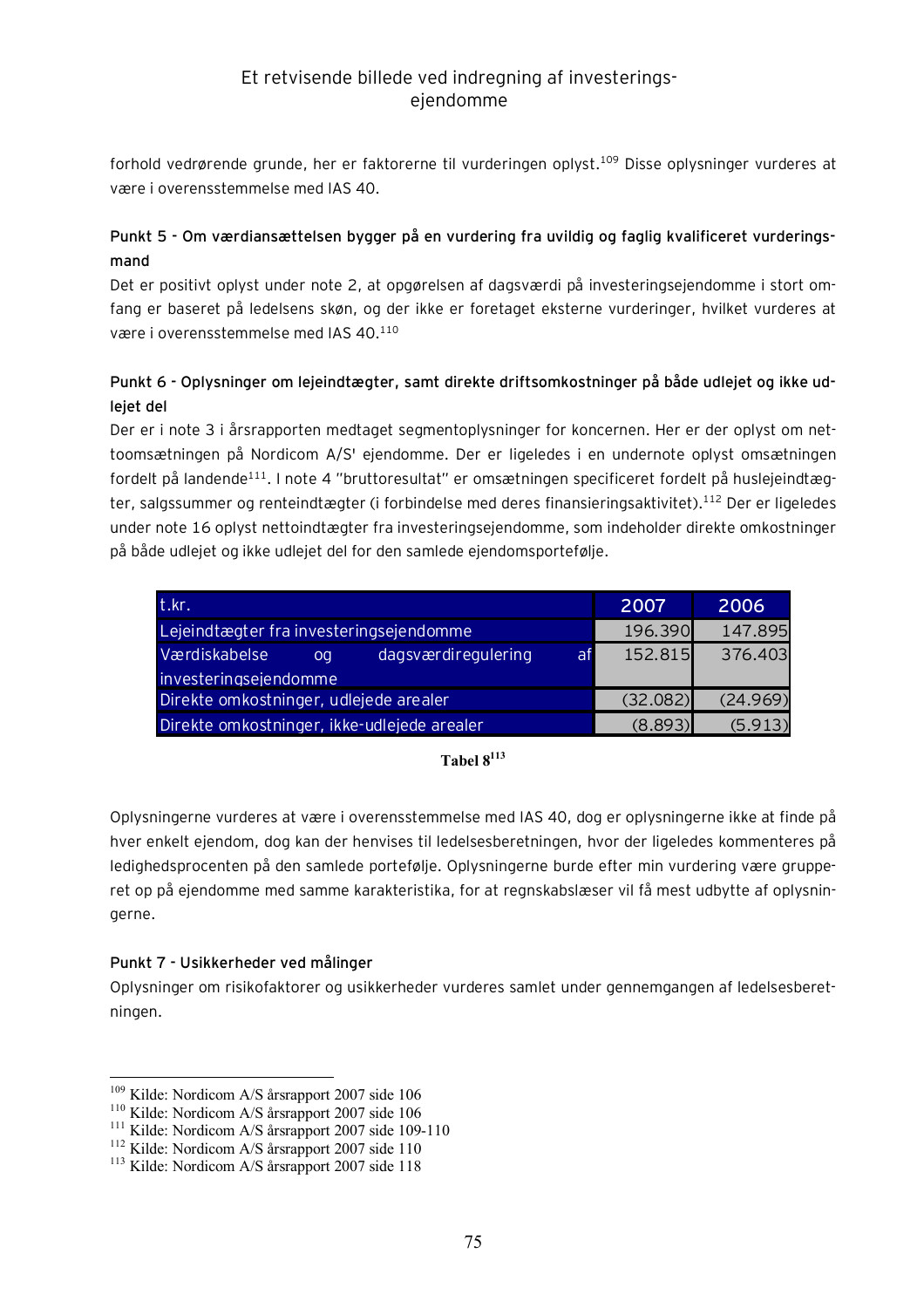# **9.4.3. Oplysningskrav for opfyldelse af oplysningskrav til ledelsesberetningen**

### **Punkt 1 - Beskrivelse af eventuel usikkerhed ved indregning eller måling**

Der er ikke i ledelsesberetningen et særskilt afsnit vedrørende usikkerhed ved indregning og måling, hvorfor disse oplysninger må findes ud fra de øvrige oplysninger samt note 2 i regnskabet vedrørende regnskabsmæssige vurderinger og skøn. Dette afsnit indledes med:<sup>114</sup>

### *"Flere regnskabsposter kan ikke måles med sikkerhed - men alene skønnes"*

Den største variabel er her fastsættelsen af afkastkravet, som er beskrevet som tidligere nævnt. Usikkerheder omkring dette afkastkrav er dog ikke beskrevet.

Det er oplyst, at der er foretaget ledelsesvurderinger ved værdiansættelsen, der er dog ikke oplyst, hvilke der har været mest usikre.

På baggrund af ovenstående vurderer jeg, at det ville være hensigtsmæssigt for Nordicom at inddrage et afsnit under ledelsesberetningen, hvor disse usikkerheder bliver beskrevet samlet inklusiv usikre ledelsesvurderinger, eller der foretages en henvisning til noterne med en kort repetering, således oplysningerne ikke forekommer dobbelt. Dog er der under afsnittet "aktiviteter i Danmark og forventninger til 2008", hvor der oplyses omkring faldende afkast ved handler.

#### **Punkt 2 - Beskrivelser af usædvanlige forhold, der kan have påvirket indregningen eller målingen**

Der er ligeledes ikke et særskilt afsnit vedrørende usædvanlige forhold, som kan have påvirket indregningen eller målingen. Det må derfor antages, at der ikke har været usædvanlige forhold. Det er ikke nævnt i kravene til ledelsesberetningen, at der skulle oplyses om dette positivt, hvorfor jeg vurderer dette manglende afsnit som acceptabelt.

### **Punkt 3 - Redegørelse for udviklingen i virksomhedens aktiviteter og økonomiske forhold**  Ledelsesberetningen starter med et afsnit "Udvikling i koncernens aktiviteter". Der oplyses blandt an $det:$ <sup>115</sup>

*"Efter år med højkonjunktur har kreditkrise, stigende renter og boligafmatning sat sine spor på ejendomsmarkederne i 2007".* 

Koncernen gør derfor opmærksom på at aktiviteterne har været påvirket negativt af markedssituationen. Der kommenteres endvidere udvalgte regnskabsposter med forklaringer til afvigelser, hvilket giver regnskabslæser en god forståelse for udviklingen i aktiviteterne.

Der er under dette afsnit ligeledes særskilt information om Nordicom A/S' ejendomme, hvor de kommenterer specifikt på udviklingen i investeringsejendomme både inden for salg og værdireguleringer til dagsværdi.

 $\overline{a}$ 

<sup>&</sup>lt;sup>114</sup> Kilde: Nordicom A/S årsrapport 2007 side 106

<sup>&</sup>lt;sup>115</sup> Kilde: Nordicom A/S årsrapport 2007 side 4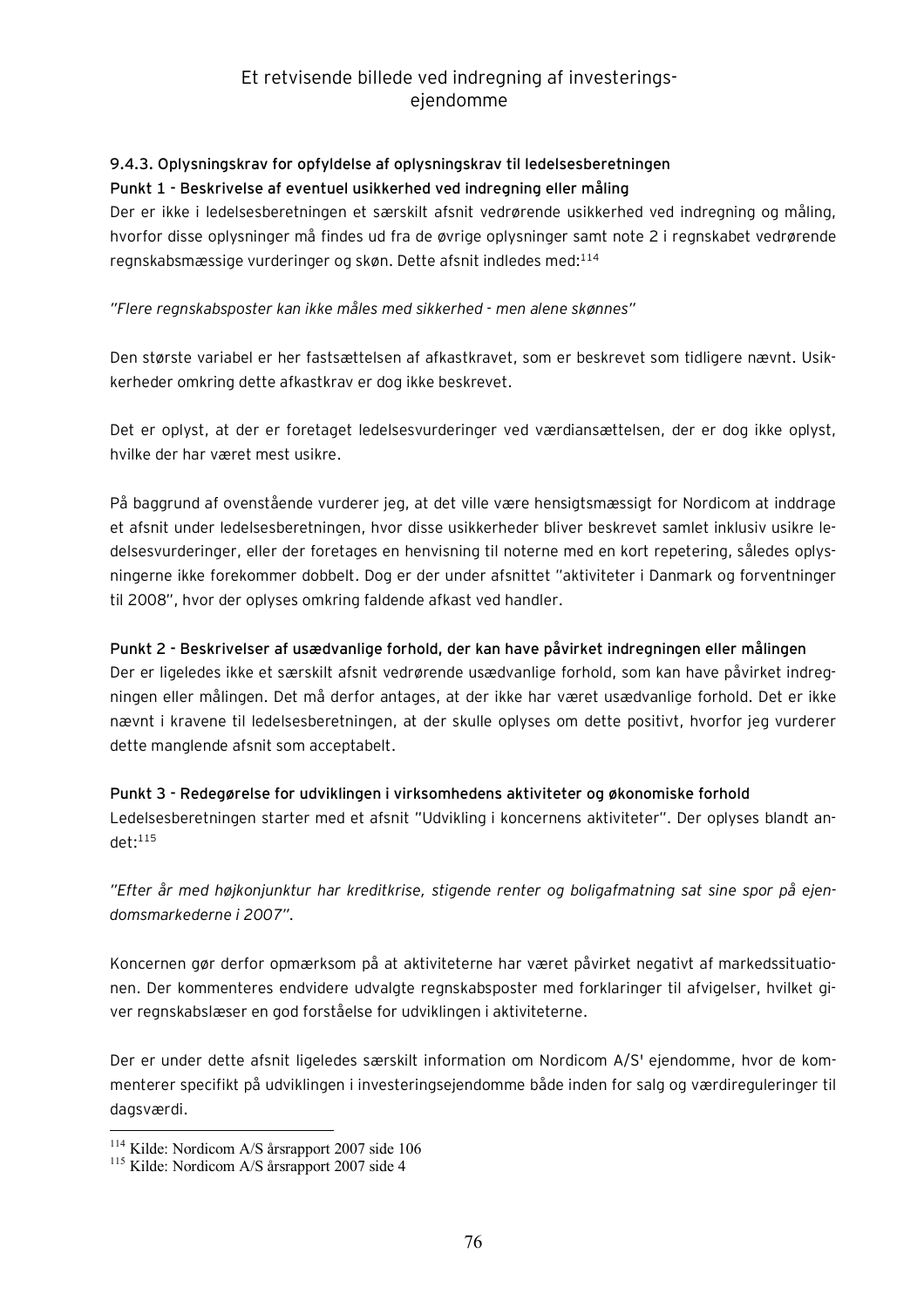Oplysningerne vurderes at overholde kravet om redegørelse for virksomhedens aktivitet og økonomiske forhold, de gør meget ud af at kommentere på både tomgang, bruttoavance ved salg af ejendomme samt udvikling i ejendomsporteføljen, ligeledes indeholdende oplysninger om købte og solgte ejendomme.

### **Punkt 4 - Omtale af betydningsfulde hændelser, indtruffet efter regnskabsårets afslutning**  På side 32 i ledelsesberetningen er oplyst:

*"Der er efter balancedagen ikke indtruffet væsentlige begivenheder med betydning for årsrapporten, der ikke er nævnt i ledelsesberetningen."* 

Det vurderes at være i overensstemmelse med kravet om efterfølgende begivenheder, da udviklingen på ejendomsmarkedet i 2008 er nævnt i ledelsesberetningen. De burde dog, efter min vurdering, have medtaget oplysninger omkring værdien af ejendomsporteføljen efter 31. december 2007, eftersom værdien er faldet væsentligt som følge af markedsudviklingen.

#### **Punkt 5 - Beskrivelse af virksomhedens forventede udvikling**

Koncernen oplyser under afsnittet "aktiviteter i Danmark og forventninger til 2008":<sup>116</sup>

*Priserne på udlejningsejendomme forventes fortsat at være under pres i 2008 - dog med knap så stort prisfald som i 2007. Nordicom planlægger i 2008 fortsat at øge investeringerne i danske ejendomme med mellem 300-500 mio. kr. via opkøb eller færdiggørelse af egne udviklingsprojekter."* 

Endvidere oplyses det, at der ikke forventes at være værdireguleringer som følge af prisstigninger på udlejningsejendomme i Danmark og at efterspørgslen på projektudvikling forventes at falde i 2008. Der er tilsvarende afsnit for aktiviteter og forventninger til det svenske og tyske marked, som indeholder lige så detaljerede oplysninger som ovenstående vedrørende Danmark.

Det vurderes, at ledelsen har oplyst deres forudsætninger og usikkerhedsfaktorer, som er til grund for den forventede udvikling i 2008.

### **Punkt 6 samt punkt 7 jf. IAS 1 og IAS 40 - Beskrivelser af særlige ricisi**

Nordicom har i ledelsesberetningen ligeledes et særskilt afsnit vedrørende risikofaktorer. Her foretages en analyse af de risici, som påvirker Nordicom A/S' aktiviteter fordelt på følgende risikogrupper:<sup>117</sup>

- 1. Finansielle forhold
- 2. Investering i udlejningsejendomme
- 3. Projektudvikling
- 4. Øvrige forhold

 $\overline{a}$ <sup>116</sup> Kilde: Nordicom A/S årsrapport 2007 side 12

<sup>&</sup>lt;sup>117</sup> Kilde: Nordicom A/S årsrapport 2007 side 38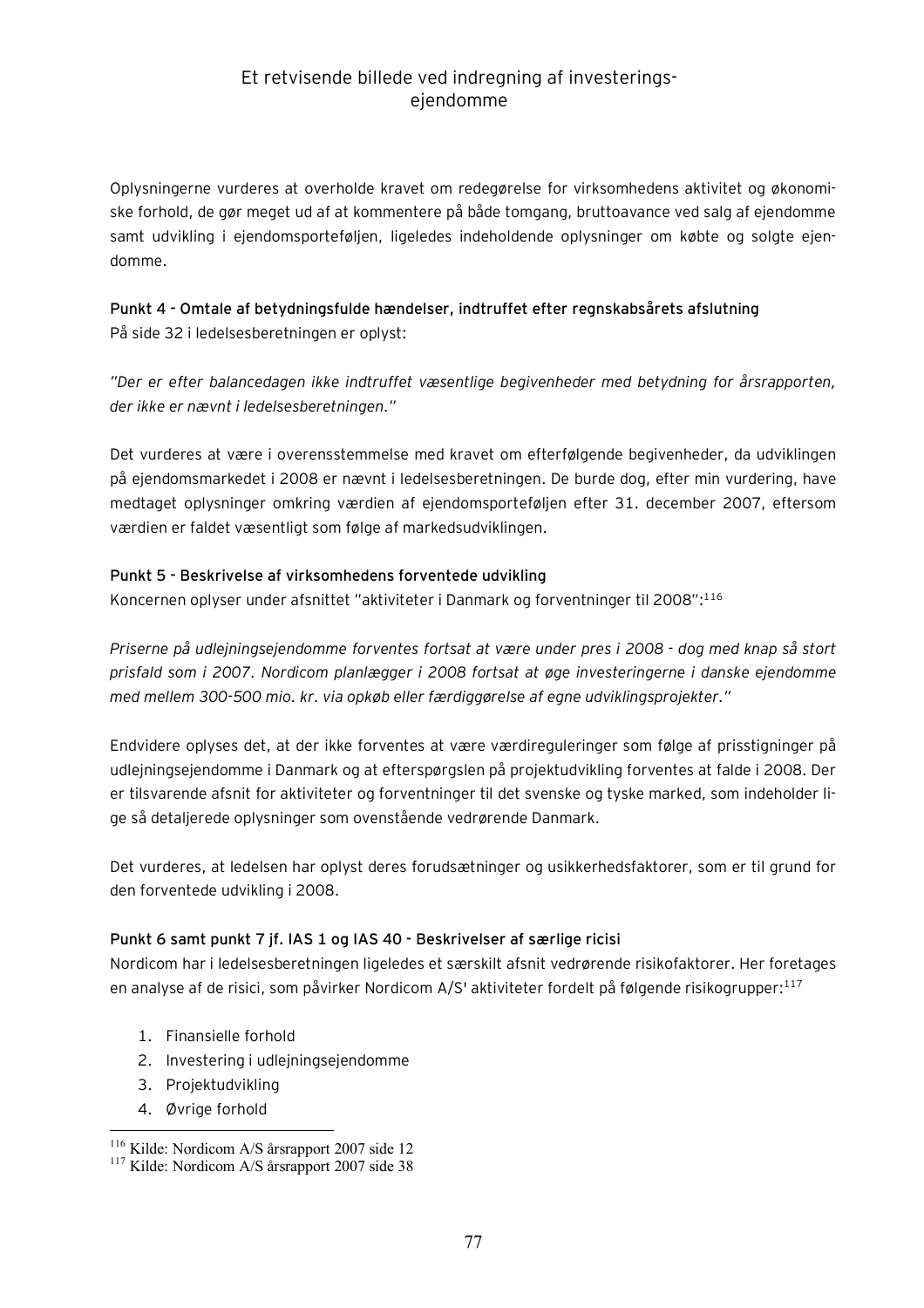Der er anført i afsnittet vedrørende investering i udlejningsejendomme:<sup>118</sup>

*"Porteføljens relativt store andel af koncernens balance bevirker, at følsomheden overfor prisfald på ejendomsmarkedet er relativt stor."* 

Der oplyses endvidere, at de har haft en buffereffekt ved, at vurdere højafkastejendomme til et forsigtigt markedsafkast. Dog er buffereffekten blevet mindre som følge af prisfald og giver dermed en øget risiko. Dette vurderer jeg ikke at være i overensstemmelse med IFRS, da der ikke længere er et forsigtighedsprincip. Denne buffereffekt, som de har opereret med, vurderer jeg ikke giver et retvisende billede af selskabets ejendomme.

Ud over risiko for prisfald på udlejningsejendomme er risiko for fald i markedslejeniveauet og risiko for øget tomgangsleje omtalt. Disse risici er vurderet med lønsomhedsberegninger, dog er beregningerne ikke særlig detaljerede.

Oplysningerne i ledelsesberetningen vedrørende investeringsejendomme vurderes at være i god overensstemmelse med kravene til ledelsesberetningen. Der er velbegrundede ledelsesvurderinger.

### **9.4.4. Opgørelse af driftsafkast.**

Lejeindtægten er oplyst som tidligere nævnt i note 4 vedrørende bruttoresultatet, tomgangsleje procenten og beløb er angivet på side 8 i ledelsesberetningen, hvor det anføres, at de vil budgettere med den samme tomgangsleje for 2008. Der er ikke anført direkte forventninger til reguleringer til forventet markedsleje ud over, at lejepriserne forventes at stige i 2008, der er dog anført på side 43 en følsomhedsberegning for fald i lejen på 5 %.

Driftsomkostningerne på investeringsejendomme er oplyst i note 4, ligeledes er der I ledelsesberetningen oplyst, hvilke omkostninger som indeholdes i driftsomkostningerne.

Nettoinvesteringer eller særlige forhold er ikke fundet oplyst.

Oplysningerne omkring driftsafkastet vurderes som fyldestgørende.

### **9.4.5. Fastlæggelse af afkastkrav**

 $\overline{a}$ 

Afkastkravet er som tidligere nævnt oplyst under anvendt regnskabspraksis. Afkastkravene er oplyst for hver virksomhedstype.<sup>119</sup> Det vurderes, at der er tilstrækkelige oplysninger omkring beliggenhed af deres investeringsejendomme i årsrapporten. Der er meget detaljerede oplysninger i ledelsesberetningen om alle ejendomme i deres portefølje.

<sup>&</sup>lt;sup>118</sup> Kilde: Nordicom A/S årsrapport 2007 side 42-43

<sup>119</sup> Kilde: Nordicom A/S årsrapport 2007 side 107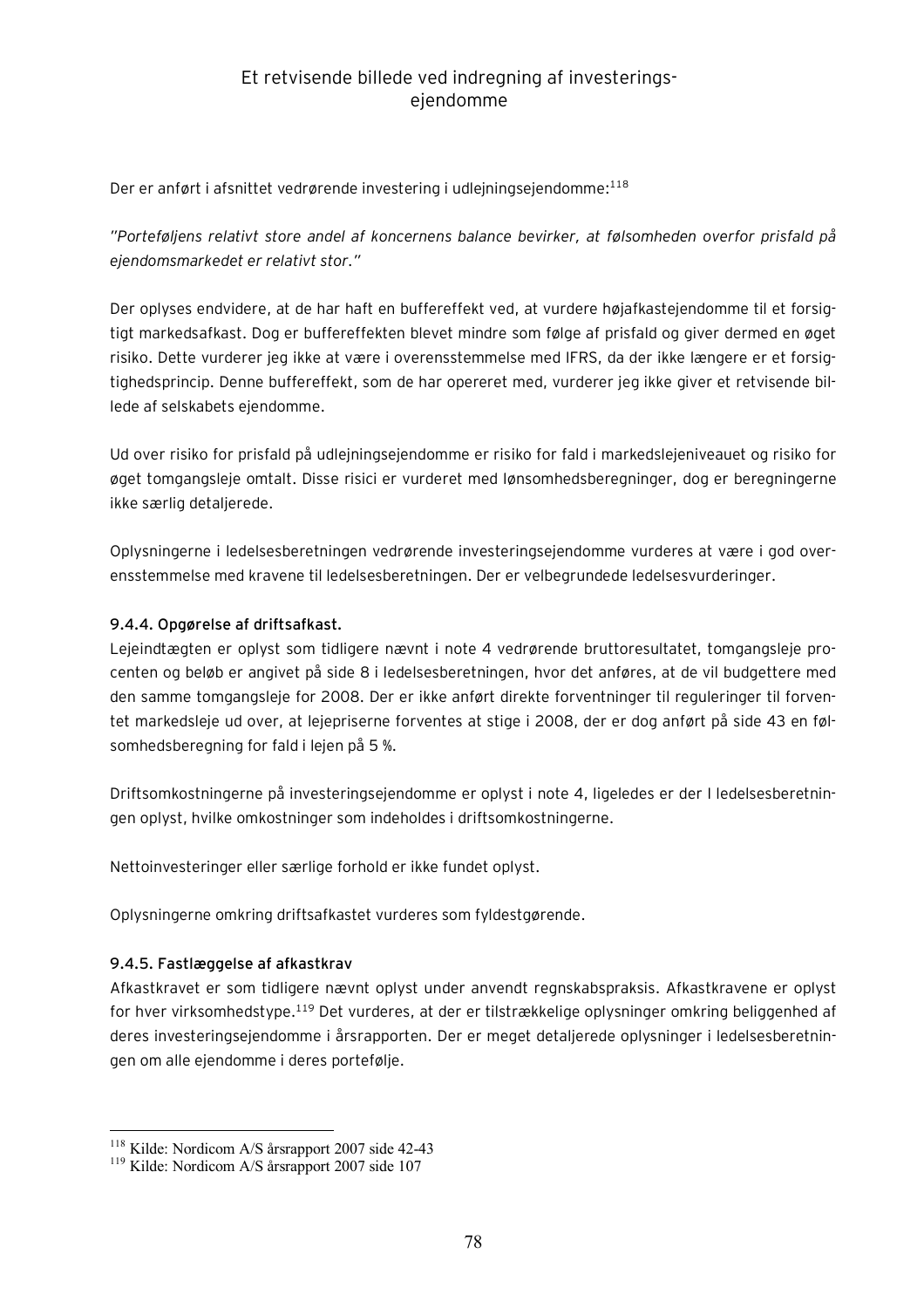Der er ikke fundet oplysninger omkring renteniveau eller forventninger til inflation, dog oplyses der, at der forventes nedgang på boligmarkedet i 2008.

Det oplyses i ledelsesberetningen:

*"Udlejningsmarkedet er fortsat godt med god efterspørgsel på alle typer af lejemål og stigende prisindeks"<sup>120</sup>*

Denne oplysning med hensyn til sandsynlighed for genudlejning vurderes som ret banalt og ikke særlig detaljeret.

Det oplyses om vilkår i lejekontrakter, at de fleste lejekontrakter indeholder en vis grad af uopsigelighed. Der findes ikke oplysninger om lejernes bonitet.

Det vurderes at oplysningerne om fastlæggelse af afkastkravet kunne være specificeret, da oplysninger i årsrapporten vurderes forholdsvise banale.

**9.4.6. Indvirkning på årsrapporten ved ophævelse af bindingskravet af værdireguleringer**  Egenkapitalen har følgende fordeling i årsrapporten 2007:

| Egenkapital t.kr.                                    | 2007      | 2006      |
|------------------------------------------------------|-----------|-----------|
| Aktiekapital                                         | 312.786   | 312.786   |
| Reserve for valutakursregulering                     | (1.402)   | (14)      |
| Reserve for investeringsejendommens nettoopskrivning | 753.314   | 625.891   |
| Reserve for opskrivning efter indre værdis metode    | 526       | 11.355    |
| Overført resultat                                    | 276.763   | 191.791   |
| Forslået udbytte                                     | 43.790    | 40.662    |
| Egenkapital tilhørende moderselskabets aktionærer    | 1.385.777 | 1.182.471 |

**Figure 14 - Egenkapital Nordicom A/S<sup>121</sup>**

Som det ses af ovenstående figur, udgør reserve for investeringsejendommens nettoopskrivning i alt 54 % af den samlede egenkapital. Efter 1. september 2008 vil der, inklusiv overført resultat og før indregning af den nye periodes resultat, være t.kr. 1.030 fri til udlodning. Der foretages udlodninger i Nordicom A/S som det ses af ovenstående figur, udlodningerne er dog foretaget, således at der er en væsentlig fri reserve til rest eksklusiv nettoopskrivning.

 $\overline{a}$ 

<sup>&</sup>lt;sup>120</sup> Kilde: Nordicom A/S årsrapport 2007 side 43

<sup>&</sup>lt;sup>121</sup> Kilde: Nordicom A/S årsrapport 2007 side 91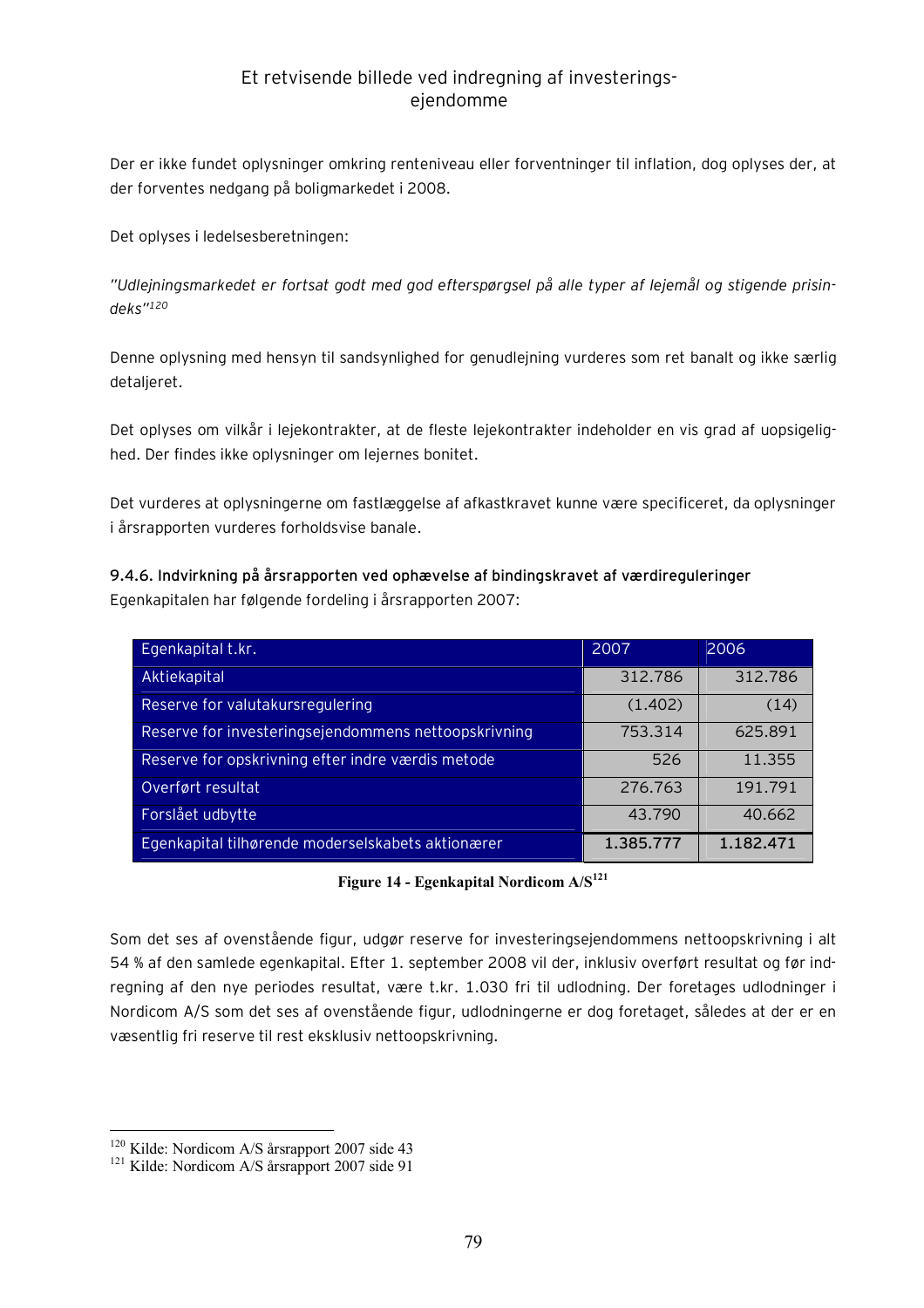Dog vil jeg vurdere, at gennemsigtigheden for regnskabslæser vil blive forringet, som også konkluderet i afsnit 8, da egenkapitalen efter 1. september 2008 hovedsaglig vil bestå af frie reserver til udlodning, hvor den væsentligste del vil være urealiserede opskrivninger.

#### **9.4.7. Vurdering af retvisende billede i Nordicom A/S**

Min vurdering efter gennemgangen af årsrapporten for Nordicom A/S er, at ledelsen har bestræbt sig på at give alle relevante oplysninger. Det er min samlede vurdering, at Nordicom i stor omfang lever op til de lovkrav og formalia, som angivet i vurderingsskemaet.

Årsrapporten vurderes at have en middel prognoseværdi, det vurderes, at oplysningerne omkring kriterierne for anvendt afkastkrav er forholdsvis banale. Det vil derfor være svært for regnskabslæser at vurdere fastsættelsen af afkastkravet. Det vil dog være muligt at foretage en sammenligning af afkastkravet i ejendomsselskaber med lignende aktiviteter, da selskabet har oplyst anvendt afkastkrav fordelt på aktiviteter. Der er begrænset følsomhedsberegninger, som skaber grundlag for at regnskabslæser kan foretages deres egen værdiansættelse.

Uden at tage stilling til pålideligheden at data i værdiansættelsen af ejendomme, vil jeg dog vurdere at deres "buffereffekt" ved at vurdere højafkastejendomme til et forsigtigt markedsafkast, ikke er i overensstemmelse med IFRS. Jeg vurderer ikke dette bidrager til et retvisende billede af selskabets ejendomme.

### **9.5. Tower Group A/S**

### **9.5.1. Virksomhedsbeskrivelse<sup>122</sup>**

Tower Group A/S er et børsnoteret selskab inden for ejendomsbranchen. Selskabet fokuserer på investering i attraktive og velbeliggende ejendomme i Tyskland og andre europæiske vækstmetropoler.

Selskabets mål er at opbygge en betydelig ejendomsportefølje med en langsigtet investeringshorisont, samt udelukkende investering i ejendomme, som fra starten er overskudsgivende.

Selskabets ejendomsportefølje repræsenterer udlejningsboliger.

Koncernen havde i regnskabsåret 2007/08 en nettoomsætning på t.kr. 181.587 med et resultat på t.kr. 106.269. Den samlede balancesum var t.kr. 4.669.420.

### **9.5.2. Oplysningskrav for opfyldelse af retvisende billede i henhold til IAS 1 og IAS 40**

Årsrapporten er aflagt i overensstemmelse med IFRS og yderligere danske oplysningskrav til årsrapporter for børsnoterede selskaber.

 $\overline{a}$ <sup>122</sup> Kilde: Tower Group Årsrapport 2007/08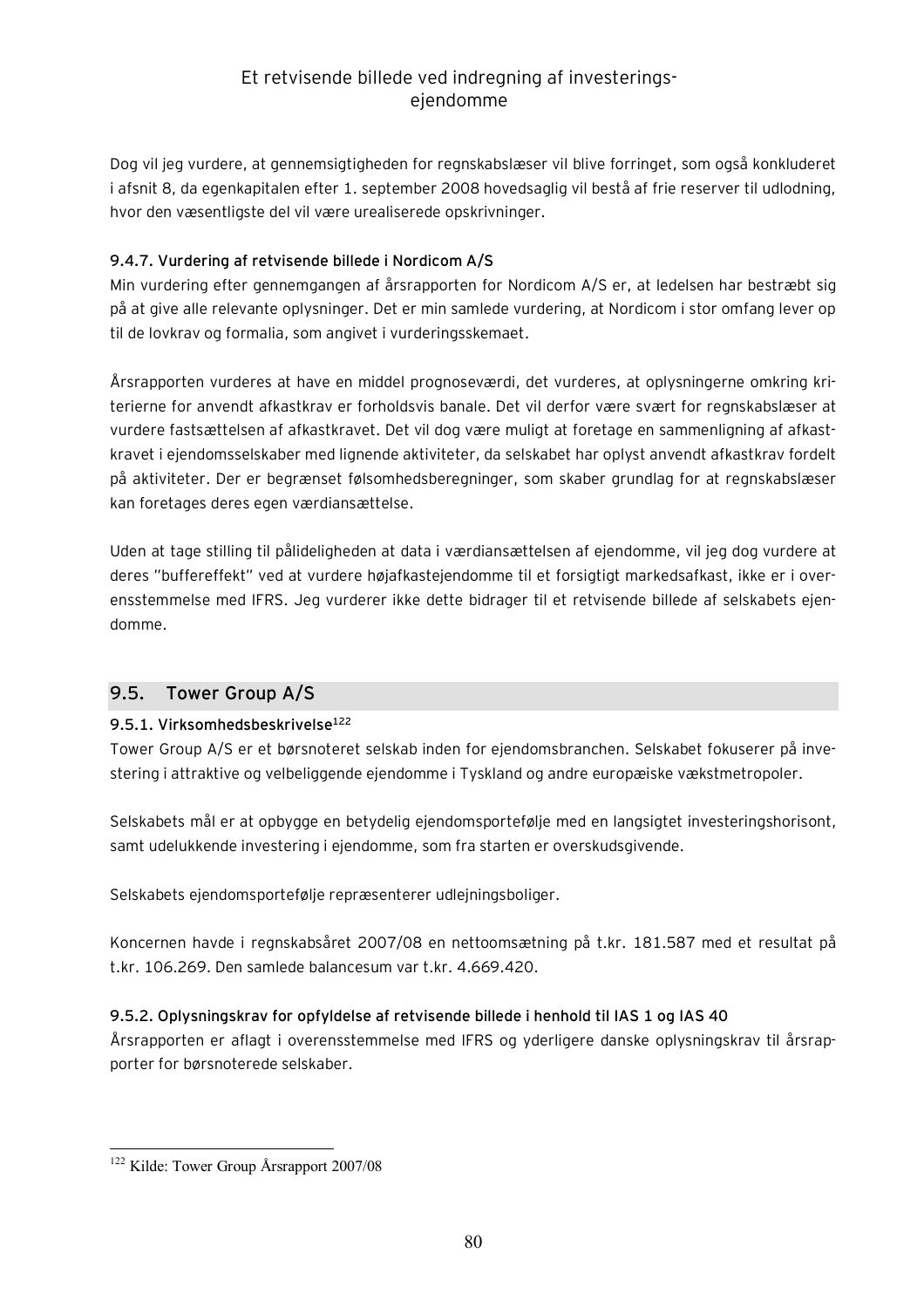| t.kr.                                  | 2007/08 2006/07 |                     |
|----------------------------------------|-----------------|---------------------|
| Aktiver i alt                          |                 | 4.669.420 2.064.383 |
| Investeringejendomme                   |                 | 4.228.833 1.576.121 |
| Investeringsejendomme af aktiver i alt | 91%             | 76%                 |

**Tabel 9<sup>123</sup>**

Som det ses af ovenstående tabel udgør Investeringsejendomme den væsentligste del af koncernens samlede aktiver.

#### **Punkt 1 - Oplysninger om kostpris- eller dagsværdimodellen er valgt**

Det er anført i årsrapporten, at investeringsejendomme ved første indregning måles til kostpris, derudover en beskrivelse af omkostninger, som aktiveres på ejendommen. Det er herefter oplyst, at investeringsejendomme efterfølgende måles til dagsværdi.<sup>124</sup>

Samlet vurderes oplysninger om, anvendelse af kostprismodel eller dagsværdimodel at være i overensstemmelse med IAS 40. Oplysninger vurderes som værende fyldestgørende.

#### **Punkt 2 - Kriterier for klassifikation, hvis klassifikation er vanskelig**

Koncernen har kun en type ejendomme, investeringsejendomme. Det er endvidere oplyst at:<sup>125</sup>

*"Investeringsejendomme er investeringer i ejendomme med det formål at opnå afkast af den investerede kapital i form af løbende driftsafkast ved udlejning og kapitalgevinst ved videresalg."* 

Oplysninger vedrørende klassifikation af ejendomstype vurderes opfyldt.

#### **Punkt 3 - Metode og væsentlige forudsætninger ved opgørelse af dagsværdien**

I anvendt regnskabspraksis under færdige investeringsejendomme er det oplyst, at dagsværdien opgøres på grundlag af DCF-modellen, hvor der tages udgangspunkt i den realiserede leje pr. ejendom, som et pengestrømsbudget for en 10 årig periode samt en efterfølgende terminalperiode. Det oplyses endvidere, at pengestrømmene tilbagediskonteres med en tilbagediskonteringsfaktor (WACC).<sup>126</sup>

Under note 2 "regnskabsmæssige skøn og vurderinger" oplyses der at en fremtidig vækstrate på 2% benyttes til beregning af teminalværdien efter det 10. år. Der er dog ingen begrundelse for vækstraten.

Der er ligeledes et afsnit med en beskrivelse af diskonteringsfaktoren (WACC):<sup>127</sup>

 $\overline{a}$ 

<sup>123</sup> Kilde: Egen tilvirkning på baggrund af årsrapport 2007/08 for Tower Group A/S

<sup>124</sup> Kilde: Årsrapport Tower Group A/S 2007/08 side 48

<sup>&</sup>lt;sup>125</sup> Kilde: Årsrapport Tower Group A/S 2007/08 side 48

<sup>&</sup>lt;sup>126</sup> Kilde: Årsrapport Tower Group A/S 2007/08 side 48

<sup>&</sup>lt;sup>127</sup> Kilde: Årsrapport Tower Group A/S 2007/08 side 51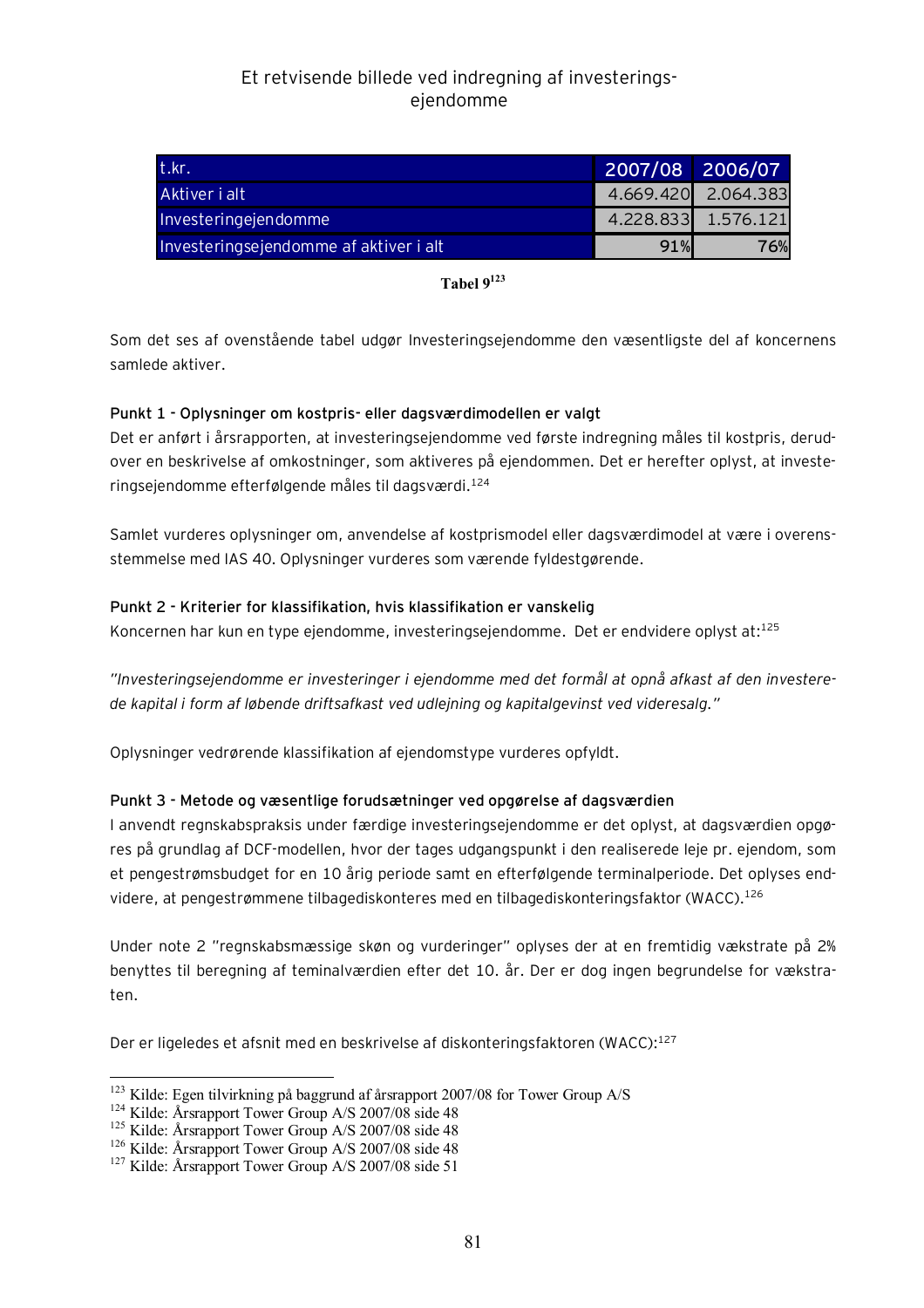*"I gennemsnit er der benyttet en tilbagediskonteringsfaktor (WACC) på 7,9 % (afkastkravet for de enkelte ejendomme ligger i spændet mellem 7,73 % til 8,02 %). I forbindelse med estimeringen af egenkapitalens afkastkrav, herunder beta, er der taget udgangspunkt i en pear-group med en gennemsnitlig beta værdi på 1,19. Pear gruppen er sammensat af ejendomsselskaber, der alle investerer i ejendomme i Tyskland og samtidig er noteret på den tyske fondsbørs."* 

Dette giver regnskabslæser et sammenligningsgrundlag, både i forhold til andre selskaber og til tidligere år. Dog mangler der oplysninger om andel af samlede ejendomme, som er i tyskland.

Der er dog ikke fundet oplysninger vedrørende den benyttede markedsrisikopræmie.

Jeg vurderer derfor ikke, at metode og væsentlige forudsætninger er oplyst helt fyldestgørende i årsrapporten, eftersom markedsrisikopræmien ikke er oplyst.

**Punkt 4 - Opgørelse af dagsværdi baseret på markedsindikatorer eller øvrige faktorer**  Det er oplyst i note 2 - regnskabsmæssige skøn og vurderinger:

*"Ved opgørelsen af den regnskabsmæssige værdi af visse regnskabsposter er der poster, der ikke kan måles med sikkerhed, men alene skønnes. Sådanne skøn omfatter vurderinger på baggrund af de seneste oplysninger, der er til rådighed på tidspunktet for regnskabsaflæggelsen".* 

Ovenstående må antages også at gælde investeringsejendomme, og det oplyses, at informationen er indsamlet i form af eksempelvis markedsundersøgelser.

Oplysningerne vurderes at være i overensstemmelse med IAS 40.

### **Punkt 5 - Om værdiansættelsen bygger på en vurdering fra uvildig og faglig kvalificeret vurderingsmand**

Det oplyses positivt i årsrapporten, at værdiansættelsen af deres investeringsejendomme er verificeret med en værdiansættelse efter faktormodellen fra en uafhængig ejendomsvaluar.

Der er dog ikke oplyst, hvilken ejendomsvaluar, som er benyttet samt dennes kvalifikationer, hvorfor det ikke er muligt at vurdere dennes vurderingsmands kvalifikationer.

### **Punkt 6 - Oplysninger om lejeindtægter, samt direkte driftsomkostninger på både udlejet og ikke udlejet del**

I note 3 segmentoplysninger er på geografisk niveau anført fordeling af nettoomsætning, som anføres hovedsagligt kun at vedrøre lejeindtægter. I note 4 er angivet de direkte driftsomkostninger fordelt på vedligeholdelse, ejendomsskatter samt andel af driftsomkostninger henført til tomgang.

Oplysningerne vurderes tilstrækkelige i henhold til IAS 40.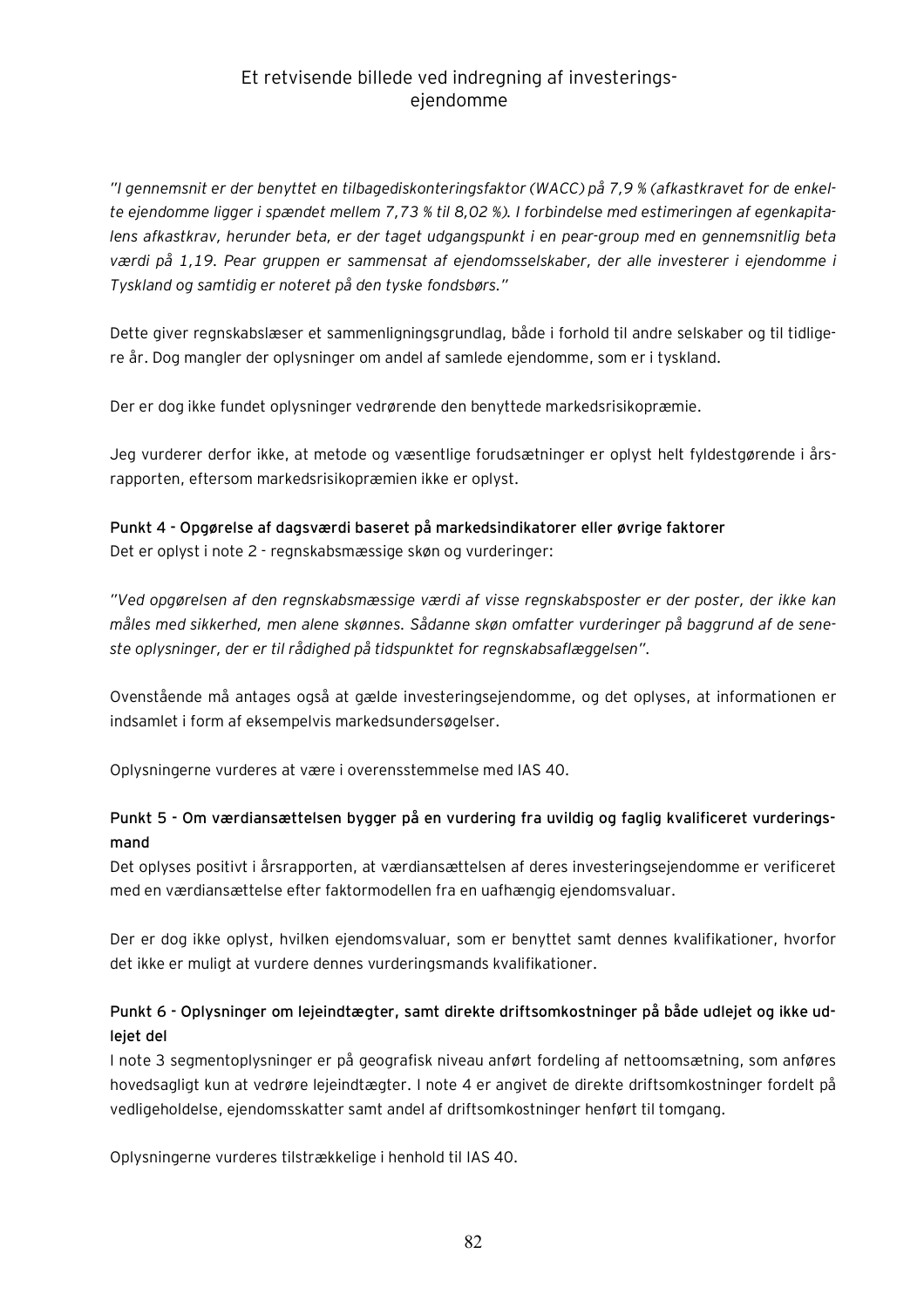### **Punkt 7**

Oplysninger om risikofaktorer vurderes samlet under gennemgangen af ledelsesberetningen.

### **9.5.3. Oplysningskrav for opfyldelse af oplysningskrav til ledelsesberetningen Punkt 1 - Beskrivelse af eventuel usikkerhed ved indregning eller måling**  Tower Group oplyser følgende i deres ledelsesberetning:

*"Tower Group er bevidst om, at finanskrisen har skabt større usikkerhed omkring den kortsigtede prisudvikling på koncernens ejendomme".* 

Der er endvidere et særskilt afsnit omkring principperne for værdiansættelse af porteføljen, hvor det er anført, at værdiansættelsen af ejendommene er verificeret ved hjælp af en anden anerkendt vurderingsmetode. Den metode er Faktor-modellen, som er oplyst at tage udgangspunkt i den aktuelle årsleje.

Jeg vurderer derfor, at de gør opmærksom på, at der har været usikkerheder, dog savner jeg lidt oplysninger om usikkerheder ved specifikke ledelsesvurderinger, for oplysninger omkring ledelsens væsentligste regnskabsmæssige skøn må regnskabslæser læse note 2.

### **Punkt 2 - Beskrivelser af usædvanlige forhold, der kan have påvirket indregningen eller målingen**  Der er ikke i ledelsesberetningen beskrevet usædvanlige forhold, der kan have påvirket indregningen eller målingen. Det må derfor antages, at ledelsen har vurderet, der ikke har været usædvanlige forhold, som kan have påvirket indregningen eller målingen.

### **Punkt 3 - Redegørelse for udviklingen i virksomhedens aktiviteter og økonomiske forhold**  Ledelsesberetningen starter med afsnit, hvor blandt andet uviklingen i ejendomsporteføljen, ændret administration og udviklingen på markedet har påvirket regnskabsåret. De oplyser blandt andet, at Tower Group har været påvirket af uroen på de finansielle markeder:

*"De ændrede markedsvilkår har bevirket, at køberne har været afventende, og som følge heraf har transaktionsvolumen i første halvår 2008 været markant lavere end i samme periode året før"* 

Der er ligeledes et særskilt afsnit omkring låneoptagelser og finansiering, hvor udviklingen i deres finansiering af ejendomsinvesteringer er beskrevet.<sup>128</sup>

Der er ligeledes et afsnit i ledelsesberetningen med en beskrivelse af årets økonomiske resultat.

Oplysningerne omkring aktiviteten og økonomiske forhold vurderes at være opfyldte, dog savnes lidt mere detaljerede oplysninger.

 $\overline{a}$ <sup>128</sup> Kilde: Årsrapport Tower Group A/S side 11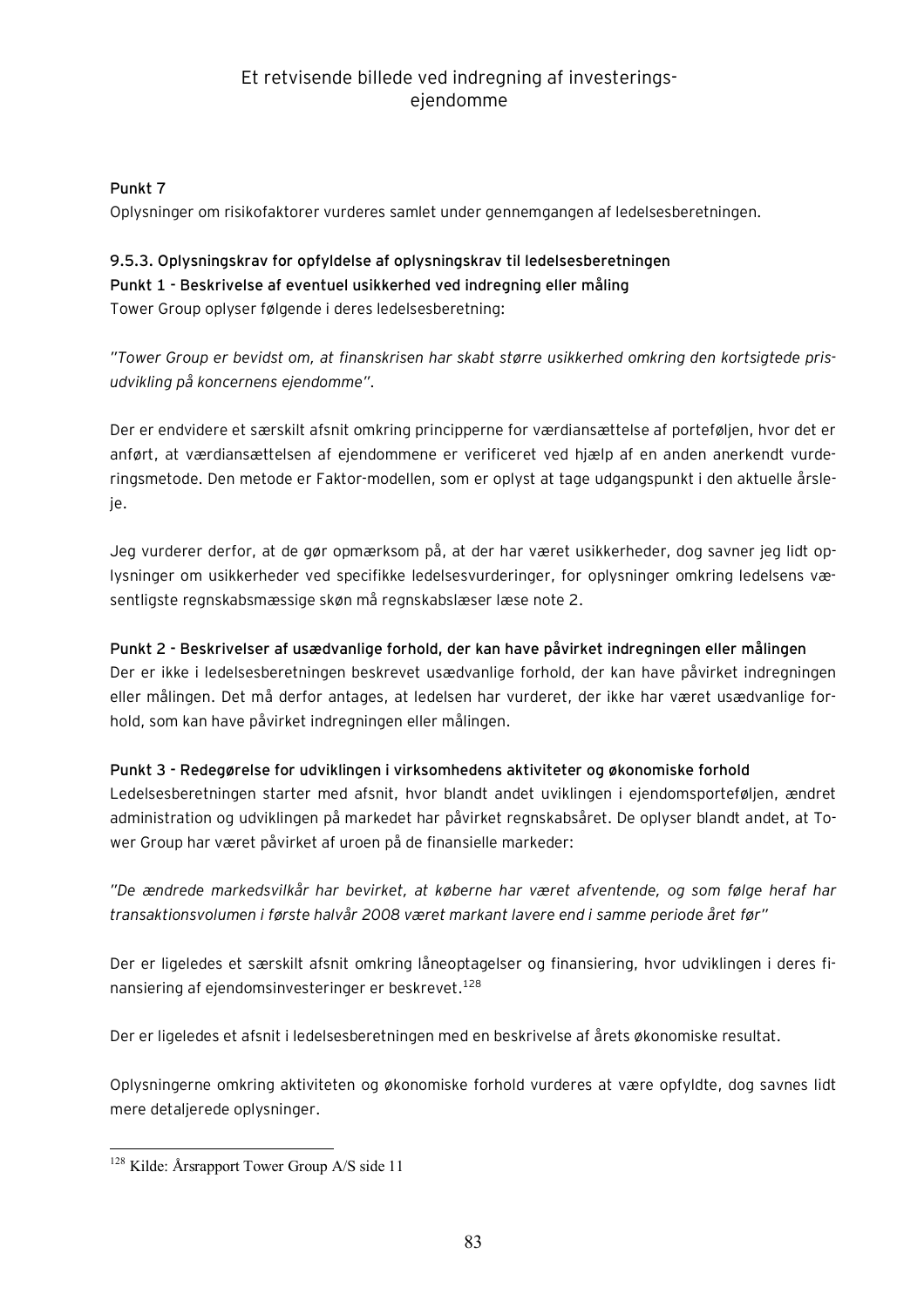#### **Punkt 4 - Omtale af betydningsfulde hændelser, indtruffet efter regnskabsårets afslutning**

Der er i ledelsesberetning et særskilt afsnit til begivenheder efter regnskabsårets afslutning. Der er her beskrevet forhold omkring ændringer i ledelsen, udvidelse af aktiekapitalen samt yderligere opkøb af ejendomme.

Punkt 4 vurderes derfor at være opfyldt.

#### **Punkt 5 - Beskrivelse af virksomhedens forventede udvikling**

Ledelsen har et særskilt afsnit i ledelsesberetning til beskrivelse af forventninger til 2008/09. I dette afsnit oplyses forventninger til resultatet samt værdireguleringer.

Af særlige forudsætninger og usikre faktorer har ledelsen oplyst, at de forventer, at de aktuelle markedsforhold på det tyske ejendomsmarked fortsat er gunstige, og at de forventer fortsat at købe boligudljeningsejendomme, som opfylder koncernens krav om overskud på positive pengestrømme. Der er endvidere anført at den finansielle krise givetvis vil få indflydelse på det efterfølgende regnskabsår, og de derfor vil have endnu større fokus på den samlede likviditet og finansiering.<sup>129</sup>

Oplysning vurderes som tilstrækkelig.

#### **Punkt 6 samt punkt 7 jf. IAS 1 og IAS 40 - Beskrivelser af særlige ricisi**

Tower Group har ligeledes et særskilt afsnit i ledelsesberetningen vedrørende risikofaktorer de i al væsentlighed er eksponeret over:

- · Genudlejning og tomgang
- · Inflation
- · Ændringer i markedsafkast
- · Bygninger
- · Ændringer i skatteforhold

Der er således kun beskrevet de forretningsmæssige ricisi og ikke de finansielle. Oplysningerne omkring ricisi vurderes som meget banale, ligesom der ikke er foretaget følsomhedsberegninger. Der er dog under note 2 foretaget en følsomhedsanalyse for ændringen i markedsværdien i forhold til afkastkravet. Der er ligeledes foretaget en følsomhedsberegning af ændringen i lejeindtægters indvirkning på markedsværdien. Begge følsomhedsanalyser vurderes som en god information til regnskabslæser.

Jeg savner derfor en stillingtagen fra selskabets ledelses side på de reelle risikofaktorer, der foreligger ud over ændring i afkastkravet samt lejeindtægter. Dog vurderes risikofaktorerne omkring afkastkrav og lejeindtægter som fyldestgørende, oplysningerne kunne dog forbedres med en angivelse af nuværende tomgangsleje i % og kr.

 $\overline{a}$ <sup>129</sup> Kilde: Årsrapport Tower Group A/S side 12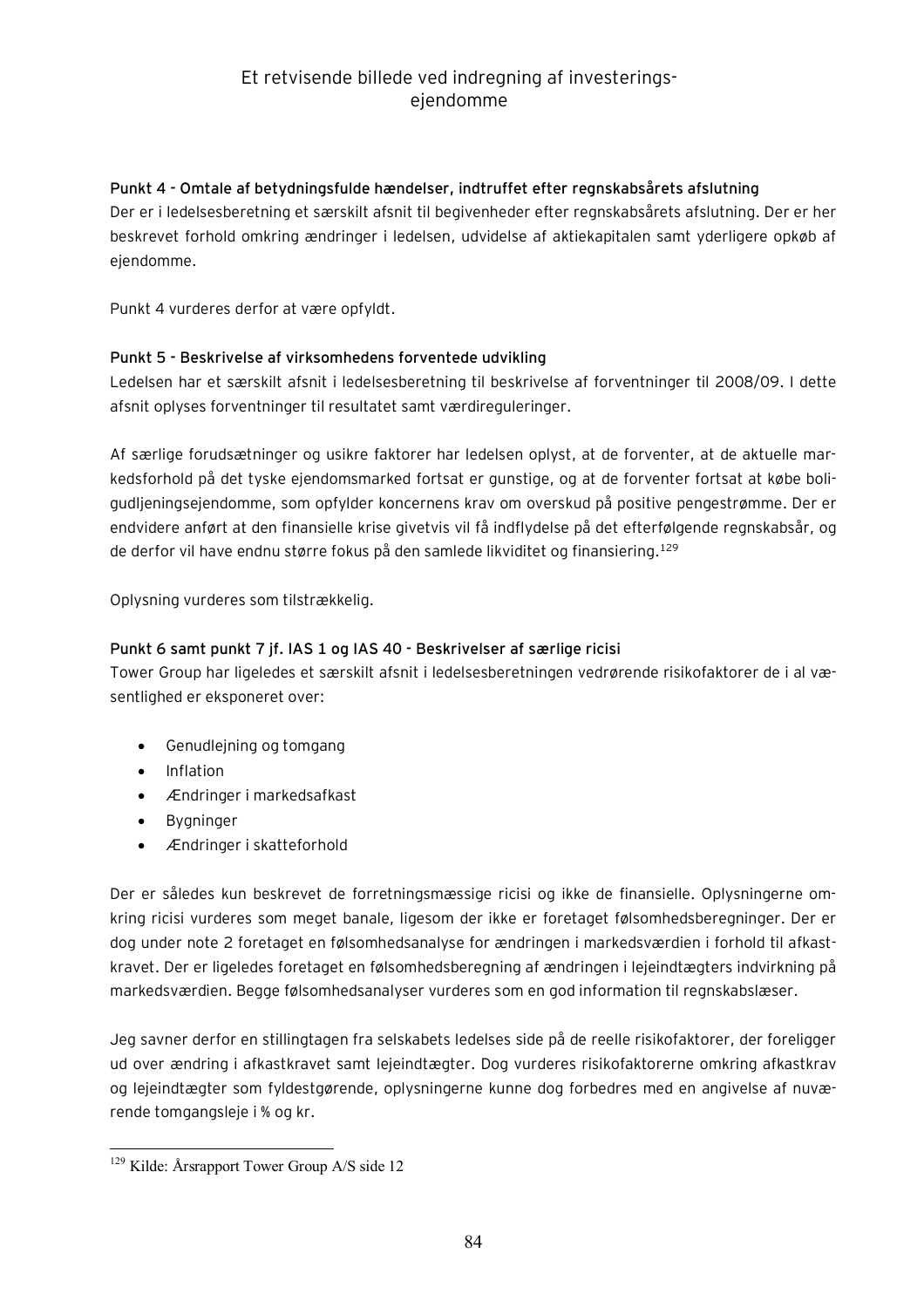#### **9.5.4. Opgørelse af driftsafkast**

Der er beskrevet i ledelsesberetningen, hvorledes ejendommenes pengestrømme sammensættes. Der er ligeledes oplyst pengestrømme fra investeringsaktiviteten i samlet mio. kr.

Lejeindtægten for gældende regnskabsår samt forrige regnskabsår er oplyst i note 3 - segmentoplysninger.

Det vurderes ikke at være muligt ud fra oplysningerne i årsrapporten at udlede pengestrømmen, idet der ikke foreligger fremtidige driftsbudgetter. Det oplyses, at Tower Group som en del af deres strategi opkøber ejendomme, hvor der allerede fra start er overskud på den løbende drift.

Det er muligt at udlede samlede lejeindtægter samt driftsomkostninger fordelt på vedligeholdelse og ejendomsskatter, der er dog ikke specifikke oplysninger om forventede lejeindtægter. Der er ikke oplyst om evt. reguleringer til markedslejen, dog kan der henvises til ovennævnte følsomhedsberegning og beskrivelse af lejeindtægter i note 2, uden jeg dog vurderer, det angiver specifikt forventninger til reguleringer. Der er ikke oplyst om eventuelle nettoinvesteringer eller særlige forhold.

Oplysninger vurderes således at være til stede for at vurdere driftsafkastet og således en efterprøvning af værdien efter den afkastbaserede metode. Regnskabslæser vil ikke være i stand til at efterprøve deres værdiansættelse efter DCF uden de fremtidige pengestrømme.

#### **9.5.5. Fastlæggelse af afkastkrav**

Der er i ledelsesberetningen opført et skema, hvor en fordeling over selskabets ejendomme er foretaget på by, antal lejemål, kvadratmeter og anskaffelsessum.

Der er et særskilt afsnit i ledelsesberetningen, hvori markedsforhold på det tyske marked, herunder udviklingen i den samlede BNP. Det er ligeledes anført, at udviklingen i lejen ofte vil følge inflationsraten, der er dog ikke oplyst specifikke tal for inflationen. Der oplyses, at der er forventninger om inflation, selvom muligheden for deflation er til stede. Vedrørende oplysninger omkring renteniveauet kan der henvises til note 20 vedrørende gæld til bank- og kreditinstitutter, hvor renteintervallet er oplyst.

Der er løbende i årsrapporten angivet, hvor de har deres ejendomsinvesteringer og det oplyses, at der vil være fokus på ejendomsinvesteringer i Berlin og Nordrhein Westfalen. Der er kun én type investeringsejendomme i selskabet, boligejendomme, hvorfor der ikke er oplyst om alternative anvendelsesmuligheder. Det oplyses, at ved opsigelser af lejemål igangsættes en proces, som skal sikre hurtig genudlejning.

Under deres risikoafsnit er lejernes bonitet nævnt, dog kun at dette er en risiko og at denne er reduceret ved opkrævning af depositum og forudbetalt leje. Der oplyses dog ikke, hvor lang tid lejeindtægten er sikret ved dette. Der oplyses, at der i overvejende grad udlejes til private personer.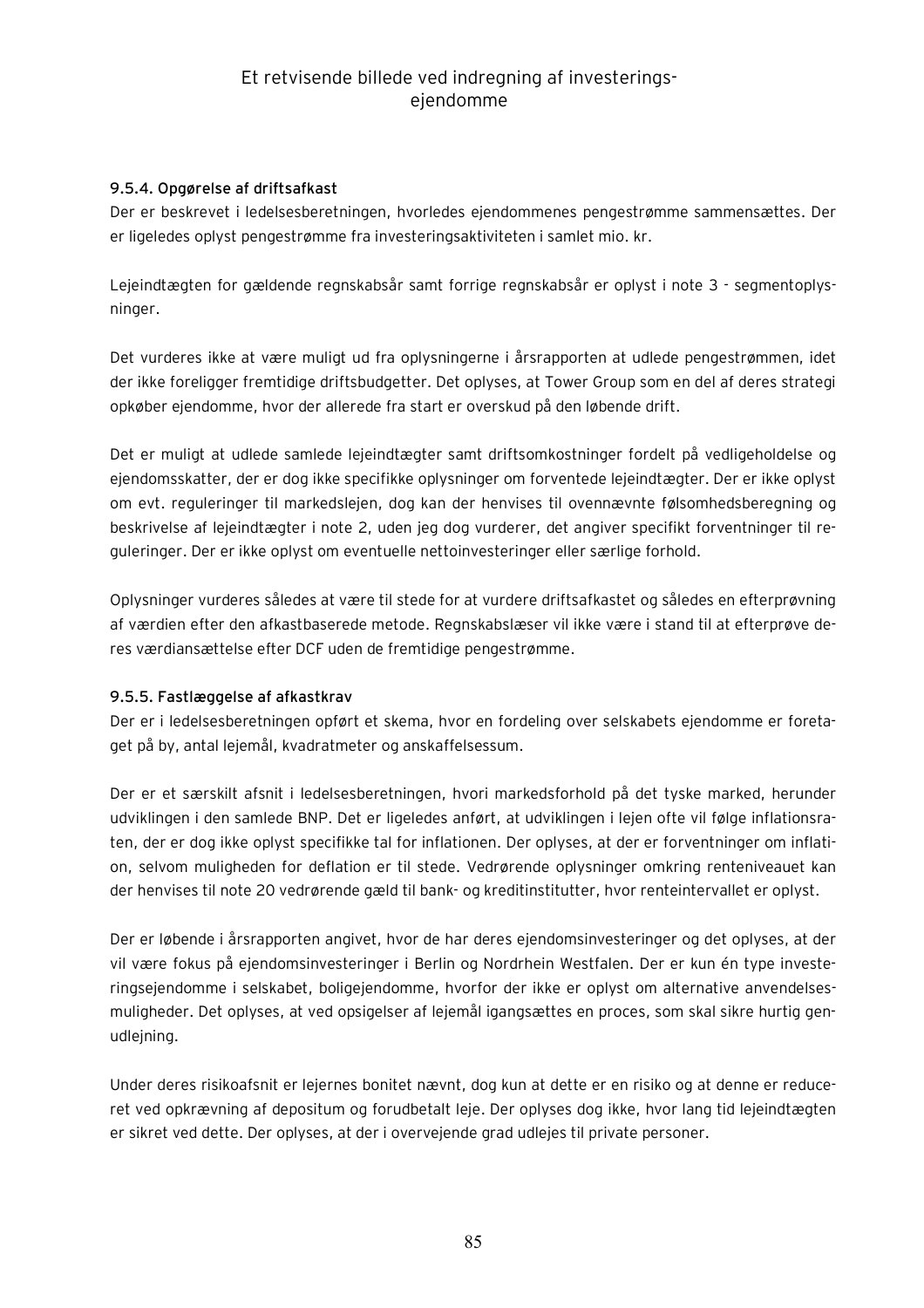Herunder er særlige vilkår i lejekontrakter på det tyske marked beskrevet, blandt andet hvornår der kan ske lejereguleringer og med hvor meget over en periode.

Det vurderes at der er de nødvendige oplysninger for regnskabslæser til at vurdere forhold, som påvirker forrentningskravet. Dog vurderes nogle af oplysningerne som værende banale, for et bedre udbytte for regnskabslæser bør oplysningerne være suppleret med mere specifikke informationer.

### **9.5.6. Indvirkning på årsrapporten ved ophævelse af bindingskravet af værdireguleringer Værdireguleringer**

Egenkapitalen har følgende fordeling i årsrapporten 2007/08:

| Egenkapital t.kr.                                 | 2007     | 2006    |
|---------------------------------------------------|----------|---------|
| Aktiekapital                                      | 74.871   | 57.510  |
| Reserve for valutakursregulering                  | 239      | (5)     |
| Reserve for værdiregulering til dagsværdi         | 218.222  | 91.591  |
| Overkurs ved emmision                             | 465.033  | 240.414 |
| Reserve for rentesikring                          | 37.597   | 20.966  |
| Overført resultat                                 | (54.404) | (4.596) |
| Egenkapital tilhørende moderselskabets aktionærer | 741.558  | 405.880 |

**Figure 15 - Egenkapital Tower Group A/S<sup>130</sup>**

Det er anført på side 49 i årsrapporten for Tower Group A/S, at reserve for værdiregulering til dagsværdi består af værdireguleringer på investeringsejendomme. Reserven er en fri reserve, og kan derfor anvendes til udlodning eller dækning af underskud. Det er anført i afsnit, at ophævelsen af bindingsreglen træder i kræft for regnskabsåret, der begynder efter den 1. september 2008, men kan anvendes førtidigt, hvis årsrapporten godkendes af direktionen og bestyrelsen efter den 1. september 2008. Årsrapporten er godkendt af direktion og bestyrelse den 30. september 2008, hvorfor førtidsanvendelsen er i overensstemmelse med praksis.

Overført resultat udgør, jf. ovenstående en negativ andel af egenkapitalen. Reserve for værdireguleringer udgør 30 % af egenkapitalen. Tower Group A/S har fortsat med at specificere andelen, som vedrører reserve for værdiregulering til dagsværdi, hvilket jeg vurderer, bibringer til gennemsigtigheden af værdiskabelsen i selskabet. Specifikationen vurderes især vigtig nu, hvor overført resultat er negativ, således urealiserede opskrivninger skilles ud fra årets resultat.

 $\overline{a}$ <sup>130</sup> Kilde: Tower Group Årsrapport 2007/08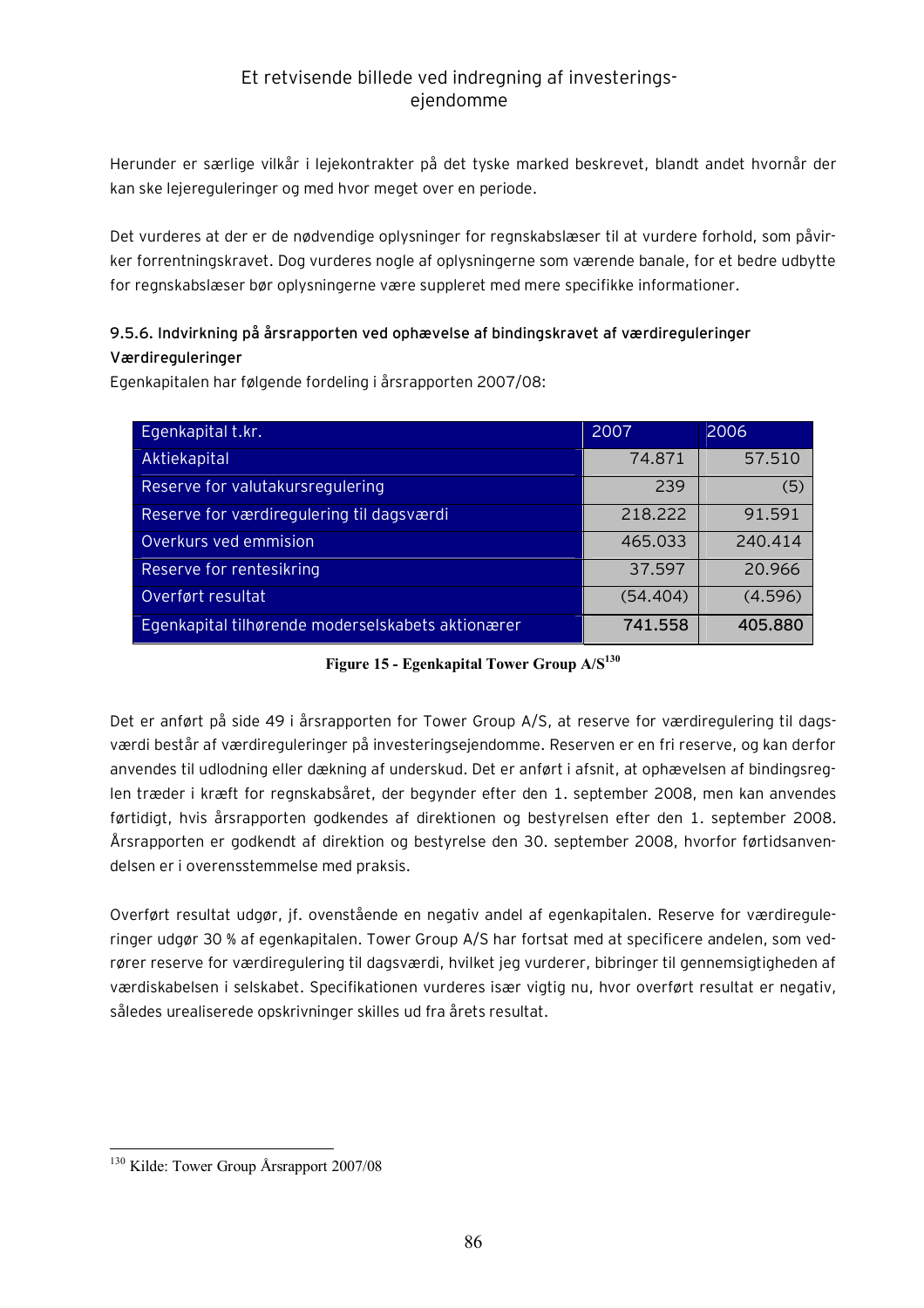#### **9.5.7. Vurdering af retvisende billede i Tower Group A/S**

Min vurdering efter gennemgangen af årsrapporten for Tower Group A/S er, at ledelsen har bestræbt sig på at give alle oplysninger i forhold til lovkrav i IAS. Det er min samlede vurdering at årsrapporten lever op til oplysningskravene i IAS 40, IAS og ledelsesberetningen.

Årsrapporten vurderes at have en middel prognoseværdi, det vurderes at en række oplysninger omkring selve værdiansættelsen kunne være mere detaljeret for at øge anvendelsen af oplysninger til en eventuel efterprøvning af værdiansættelsen. Det vil dog være muligt at udlede et driftsafkast til efterprøvning af værdiansættelsen. Jeg kunne savne mere detaljerede oplysninger omkring usikkerheder samt omfanget af ledelsesvurderinger ved ikke observerbare oplysninger.

### **9.6. Delkonklusion**

Jævnfør problemformuleringen afsnit 1.2. er underspørgsmål opstillet således:

H. Vurderes oplysningerne i udvalgte danske årsrapporter tilstrækkelige til opfyldelse af et retvisende billede i forbindelse med indregning og måling samt præsentation af investeringsejendomme?

Baseret på underspørgsmål H og behandlingen i afsnit 9 Konkluderes:

#### *Victor International A/S*

Oplysningerne i Victor International A/S' årsrapport for regnskabsåret 2007 vurderes som meget sparsomme og ikke alle relevante oplysninger er medtaget i årsrapporten til opfyldelse af et retvisende billede. Det vurderes at årsrapporten ikke overholder de lovkrav og specifikationer som er angivet i IFRS og ÅRL i forbindelse med ledelsesberetningen.

Victor International A/S måler sine ejendomme til kostpris, som efter min vurdering ikke er det mest retvisende i forhold til regnskabsbrugere, dette kompenseres ikke ved udførende oplysninger i årsrapporten, som IFRS ligger op til. De har dog, som oplysningskravene i IAS foreskriver, oplyst om deres estimerede dagsværdi, der er dog ikke oplyst, hvorledes denne dagsværdi er opgjort, heller ikke metode og væsentlige forudsætninger oplyses.

Det vurderes på baggrund heraf at årsrapporten ikke har nogen progonoseværdi for regnskabsbrugere, da der ikke er tilstrækkelige oplysninger til regnskabsbrugernes egne værdiansættelse af ejendommene. Der er ligeledes ikke medtaget beskrivelser om eventuelle usikkerheder eller markedets udvikling, det er derfor svært for regnskabsbruger at vurdere, hvilke forhold ledelsen har taget i betragtning ved angivelse af deres estimerede dagsværdi.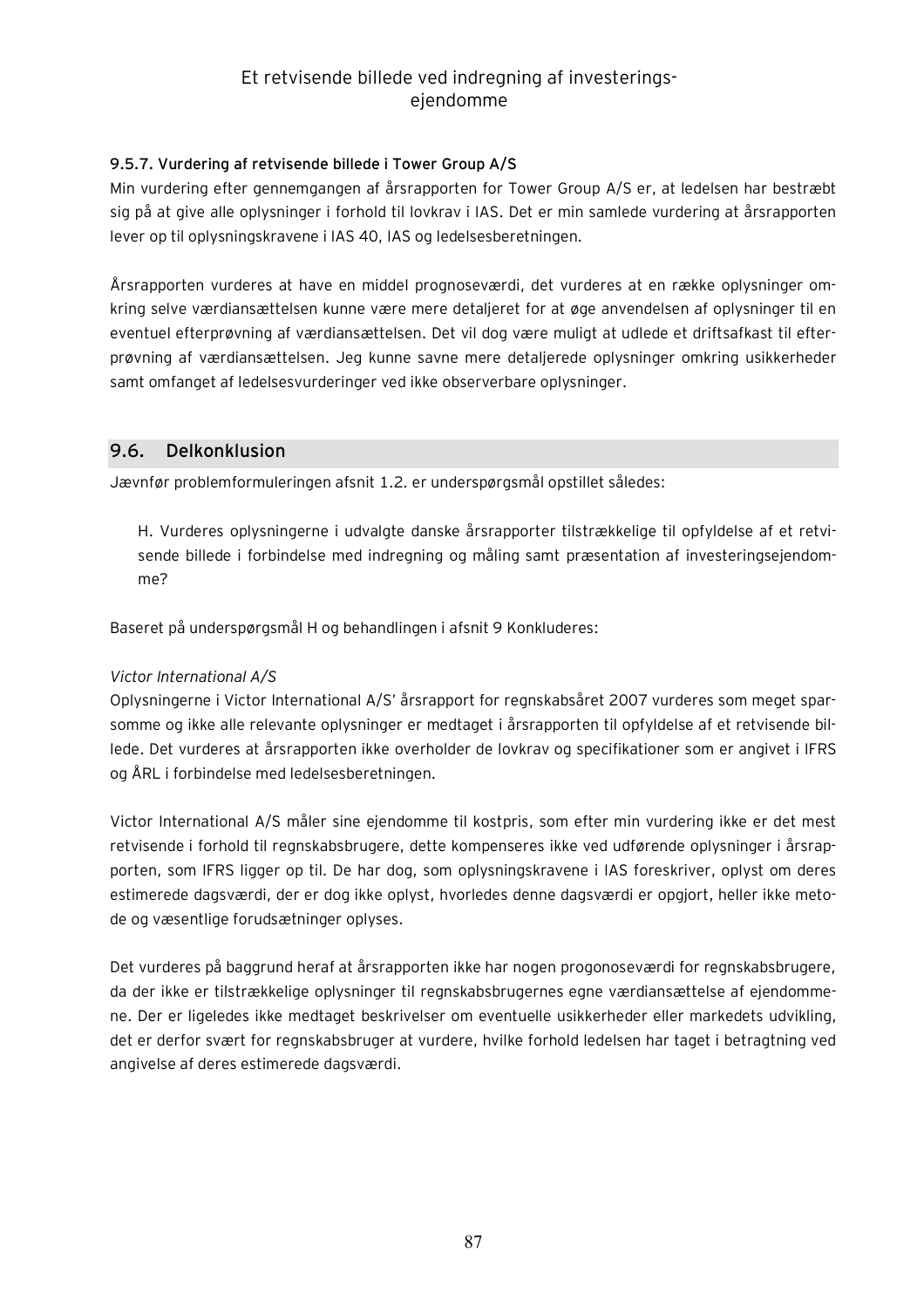#### *Nordicom A/S*

Det er min vurdering at oplysningsniveauet Nordicom A/S 2007 er tilstrækkeligt til at afdække oplysningskravene i IAS 1 og IAS 40 samt ledelsesberetningen i ÅRL. Det vurderes dog at der er behov for forbedringer for at øge informationsværdien for regnskabslæser.

Jeg vurderer, at deres "buffereffekt" ved at vurdere højafkastejendomme til et forsigtigt markedsafkast, ikke er i overensstemmelse med IFRS. Jeg vurderer ikke dette bidrager til et retvisende billede af selskabets ejendomme.

Årsrapporten vurderes at have en middel prognoseværdi. Der er i årsrapporten indarbejdet rigtig mange brugbare oplysninger, dog vurderer jeg at der er behov for yderligere oplysninger for at regnskabslæser kan udarbejde sine egne prognoser og efterprøve værdien i årsrapporten, og således vurdere et retvisende billede. Oplysninger omkring afkastkrav er oplyst, dog vurderer jeg at omfanget af følsomhedsberegninger er begrænset og ikke særlig detaljeret. Jeg kunne endvidere savne mere detaljerede oplysninger omkring usikkerheder samt omfanget af ledelsesvurderinger ved ikke observerbare oplysninger

#### *Tower Group A/S*

Det er min vurdering at oplysningsniveauet Tower Group A/S 2007/08 er tilstrækkeligt til at afdække oplysningskravene i IAS 1 og IAS 40 samt ledelsesberetningen i ÅRL. Det vurderes dog, at der er behov for forbedringer for at øge informationsværdien for regnskabslæser.

Årsrapporten vurderes at have en middel prognoseværdi. Ligesom årsrapporten for Nordicom A/S, er der i årsrapporten indarbejdet rigtig mange brugbare oplysninger, dog vurderer jeg at der er behov for yderligere oplysninger for at regnskabslæser kan udarbejde sine egne prognoser og efterprøve værdien i årsrapporten, og således vurdere et retvisende billede. Det vurderes at en række oplysninger omkring selve værdiansættelsen kunne være mere detaljeret for at øge anvendelsen af oplysningerne for regnskabslæser. Jeg kunne endvidere, som i Nordicom A/S, savne mere detaljerede oplysninger omkring usikkerheder samt omfanget af ledelsesvurderinger ved ikke observerbare oplysninger.

Det er yderligere min vurdering at Tower Group A/S har en fornuftig præsentation af deres dagsværdireguleringer på ejendomme, da denne stadig er specificeret i egenkapitalnoten, trods ophævelsen af bindeingskravet er indført. De har anført i årsrapporten at denne kun benyttes til udlodning. Jeg vurderer dette ligeledes vil være bibringende til et retvisende billede i Nordicom A/S.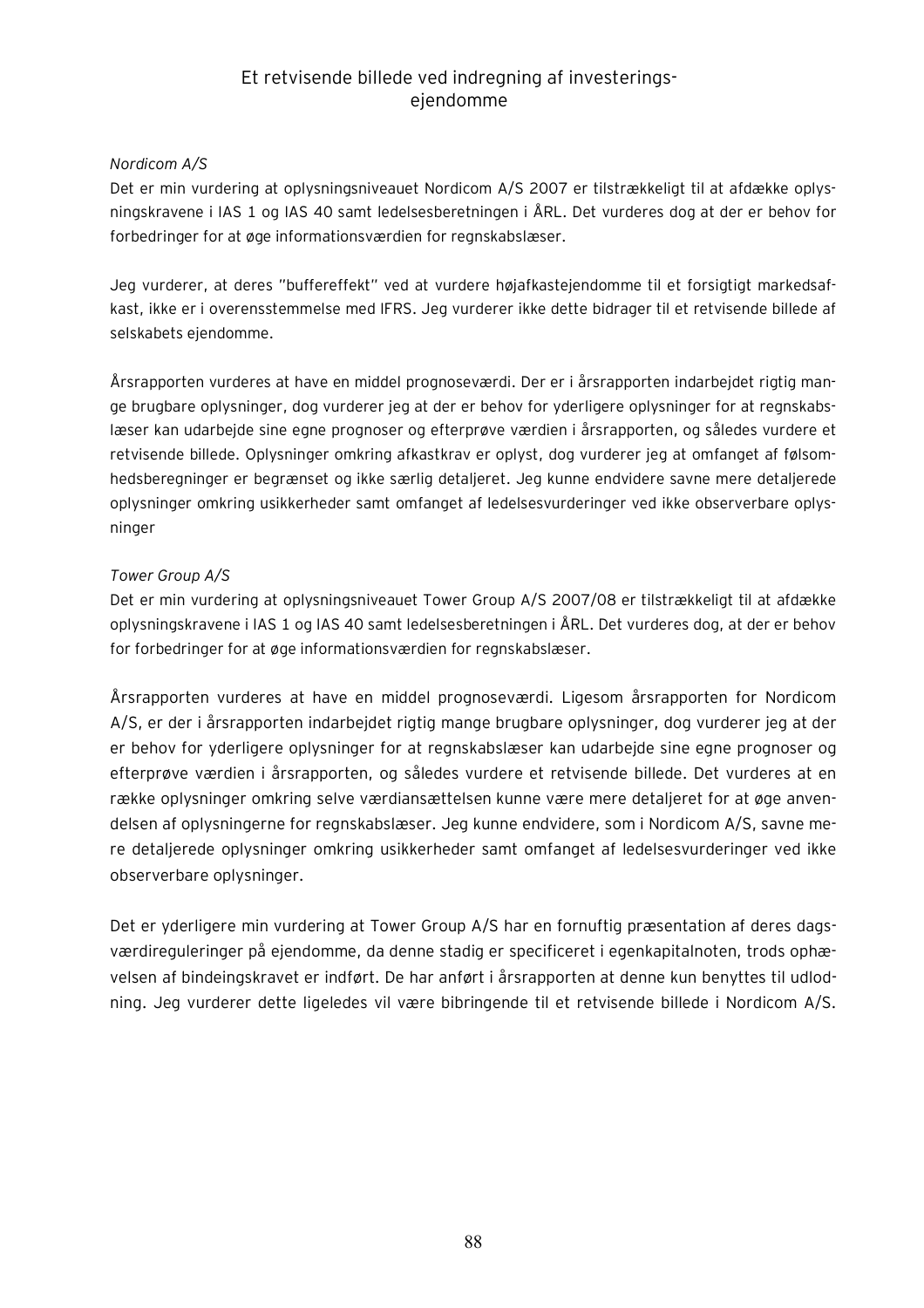Afhandlingens forløb:

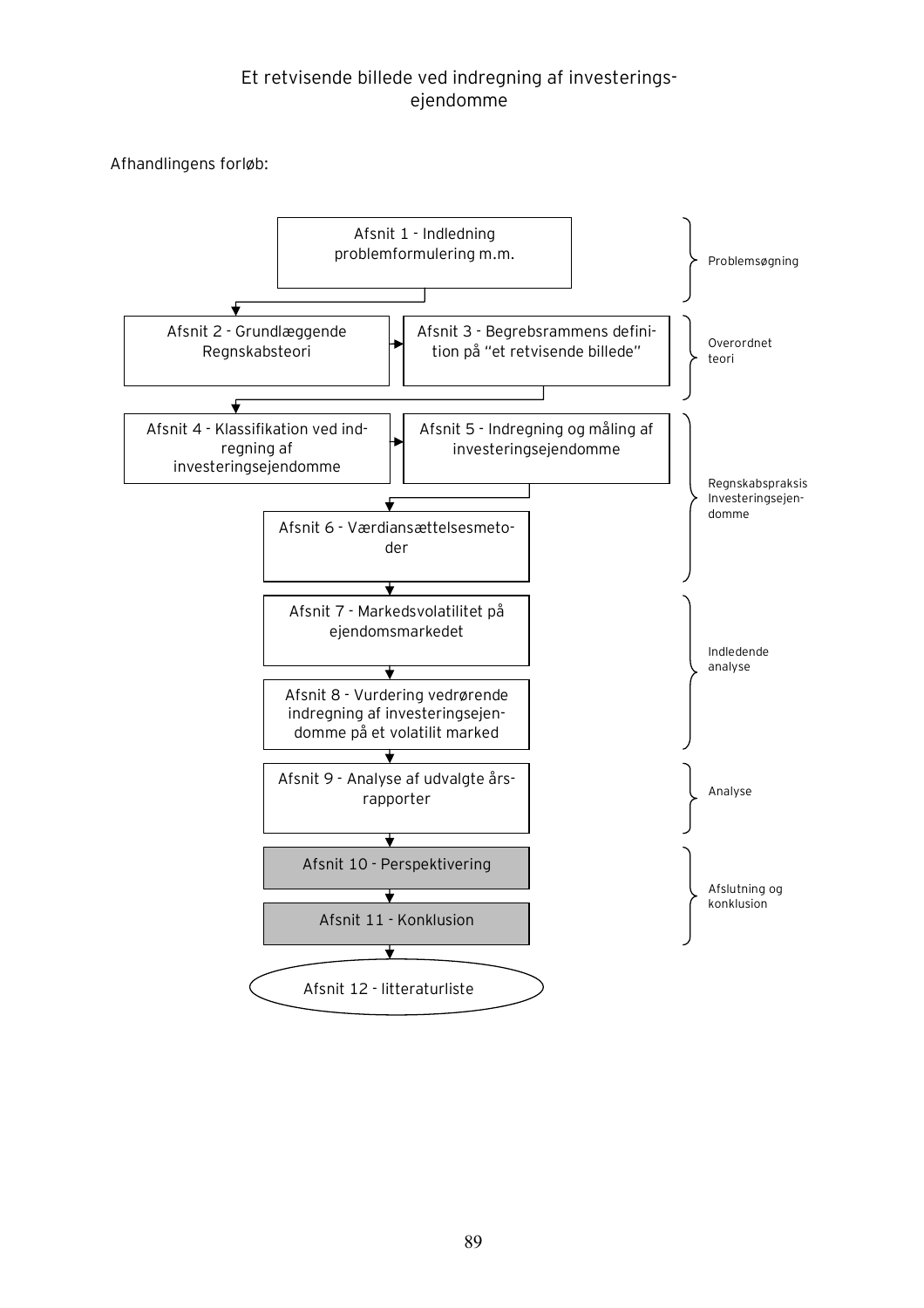# **10. Perspektivering**

# **10.1. Introduktion**

Formålet med perspektiveringen er kort at behandle den seneste udvikling vedrørende indregning og måling af investeringsejendomme samt forventninger til den fremtidige udvikling inden for emnet.

### **10.2. Indregning og måling samt præsentation af investeringsejendomme i 2008**

Finanskrisen vurderes at have haft en stor indvirkning på ejendomsmarkedet gennem 2008, og det vurderes derfor, at oplysninger om indregning og måling samt præsentations af investeringsejendomme vil komme endnu mere i fokus i årsrapporterne for 2008, eftersom krisen stadig er aktuel pr. 31. december 2008.





Som det ses af ovenstående figur er kursværdien på alle de tre analyserede ejendomsselskaber i afsnit 9 faldet hen over 2008, hvor Tower Group A/S og Nordicom A/S som blandt de 4 selskaber som har tabt mest børsværdi i hele 2008. Tower Group er sammen med Walls det selskaber som har det største procenttab med 93 %, Nordicom ligger lige efter med et procenttab på 90 %. Jeg har ikke kunne vurdere market gap på de udvalgte årsrapporter i forhold til ovenstående, da årsrapporterne for 2008 endnu ikke er offentliggjort, men jeg vurderer at ovenstående figur giver et meget relevant billede af udviklin-

 $\overline{a}$ <sup>131</sup> Kilde: Erhvervsbladet, "Børsens ejendomsaktører tabte 10,6 milliarder" 31. december 2008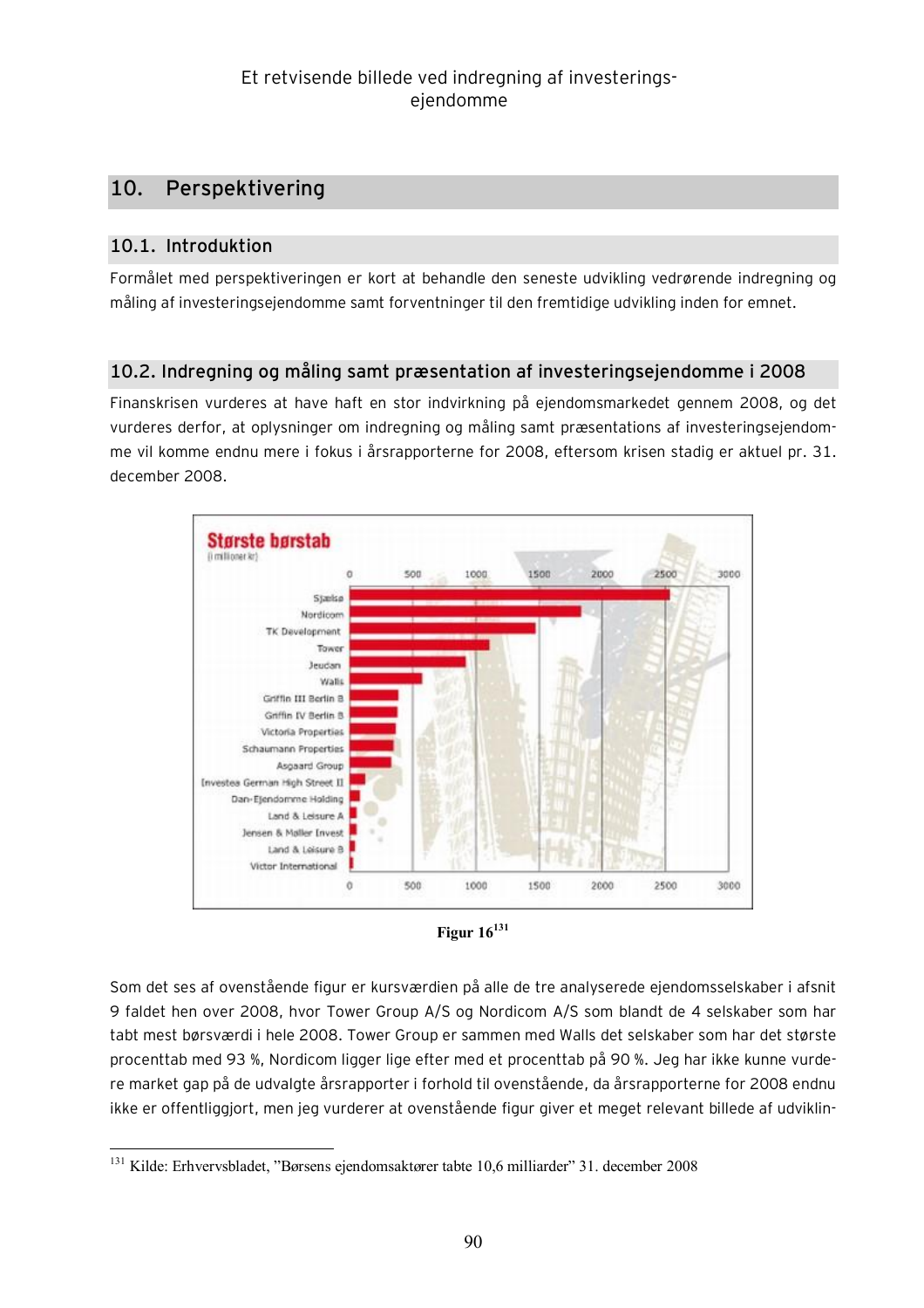gen inden for ejendomsmarkedet for 2008. Ovennævnte selskaber bør således efter at have gennemført kapitalværdiberegningerne fortage et check til den totale markedsværdi.

Såfremt dagsværdierne i årsrapporterne, som det må formodes at være gældende i mange virksomheder da markedet i 2008 ikke er særlig aktivt, opgør deres dagsværdier på investeringsejendomme på baggrund af værdiansættelsesmetoder frem for oberserverbare data, bør virksomhederne følge oplysningskravene i IAS 40 mere til detaljerne, eftersom der vil være flere usikkehedsfaktorer i værdiansættelsen.

IASB har ligeledes vurderet, at der er behov for vejledning i, hvorledes måling til dagsværdi skal foretages, når der ikke længere er et aktivt marked. IASB har udsendt rapporten - IASB Expert Advisory Panel's "Measuring and disclosing the fair value of financial instruments in markets that are no longer active" Rapporten er udsendt I oktober 2008 og vedrører således kun værdiansættelse af finansielle instrumenter. Min vurdering er dog, at mange af de samme principper er gældende ved værdiansættelse af investeringsejendomme, hvorfor rapporten kan have nytte for virksomhedernes værdiansættelse. Ernst & Young har ligeledes udarbejdet en vejledning til værdiansættelsen, som er udformet som en form for checkliste og kan således ligeledes hjælpe virksomhederne.

Som følge af ovennævnte finanskrise og den heraf følgende opmærksomhed på oplysningerne omkring værdiansættelsen af investeringsejendomme efter IAS 40, kunne dette også være et område, som fondsrådet vil have fokus på i deres kontrol af årsrapporterne for 2008. Fondsrådets udvælgelse af årsrapporter til gennemgang skal være såvel tilfældig som risikobaseret. Fondsrådet har den 17. december 2008 udarbejdet et notat som et supplement til praksis. Fondsrådet har heri lagt for, hvornår fejl i årsrapporter anses som væsentlige, og de angiver ligeledes at fondsrådets afgørelser indtil nu har drejet sig om indregnings og målingsfejl, hvilket bekræfter af ovenstående vil være et relevant fokusområde for Fondsrådets regnskabskontrol for 2008.<sup>132</sup>

Ovenstående forhold kan give virksomhederne yderligere udfordringer med hensyn til udarbejdelse af årsrapporter for 2008.

 $\overline{a}$ <sup>132</sup> [www.fondsraadet.dk](http://www.fondsraadet.dk)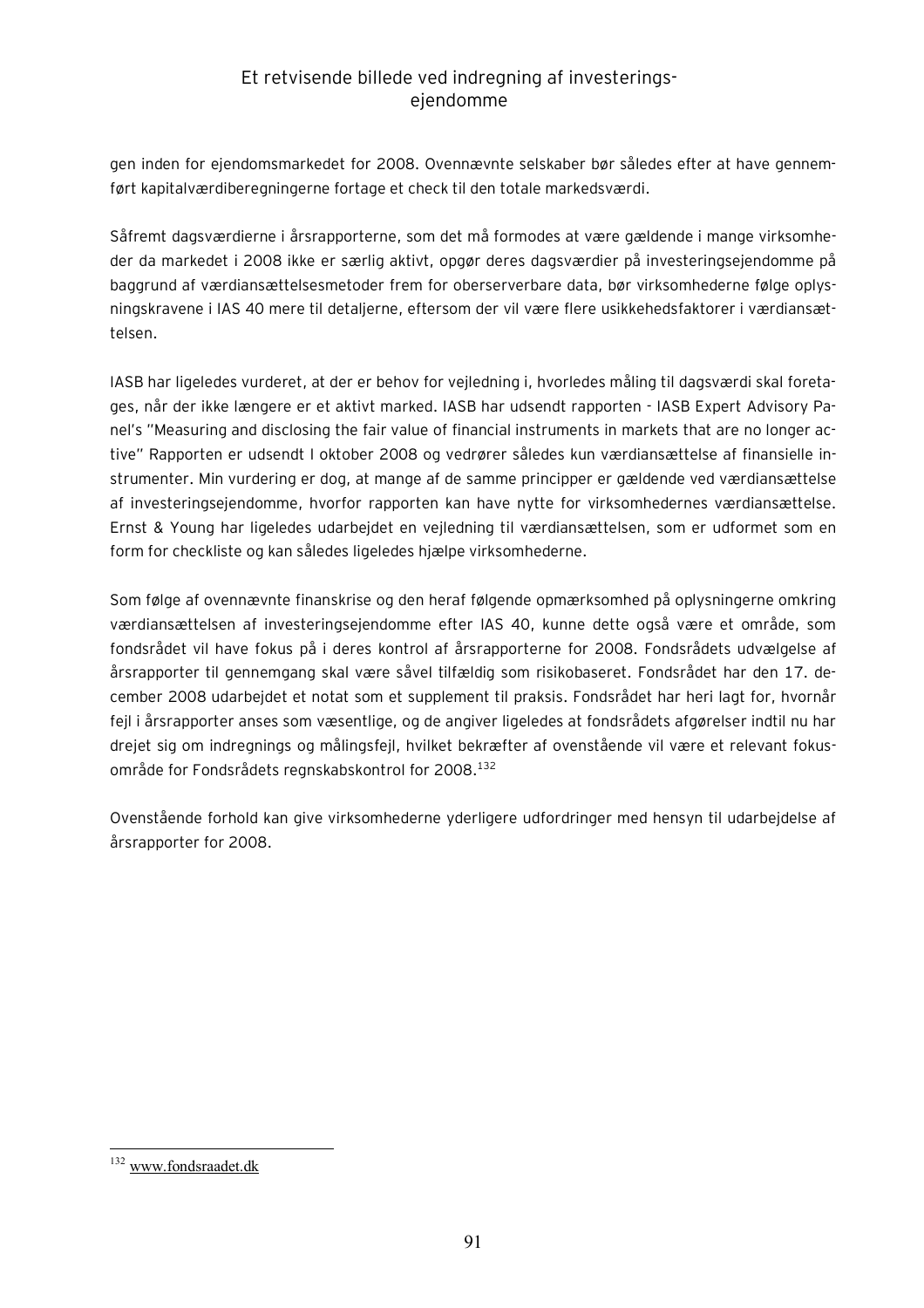# **11. Hovedkonklusion**

Der har igennem en årrække været høje prisstigninger på investeringsejendomme. Der har dog i 2008 hersket væsentlig større usikkerhed på markedet for, som skyldes blandt andet en tillidskrise i den finansielle sektor, hvilket har begrænset bankernes udlånsvillighed og bankerne har ligeledes et ønske om at mindske deres eksponering på ejendomsmarkedet.

Der er et behov for særlige regnskabsregler for virksomheder, der drives med henblik på at opnå et afkast af ejendomsinvestering i form af nettolejeindtægter og fremtidige kapitalgevinster. Dette skyldes, at en væsentlig del af værdiskabelsen i ejendomsvirksomheder skabes i form af urealiserede værdistigninger på ejendomme. Det er derfor ofte virksomhedernes ønske at afspejle denne eventuelle værdiskabelse i resultatopgørelsen, da det er et resultat af deres primære drift.

Der kan i forbindelse med værdiansættelsen af investeringsejendomme være mange ledelsesmæssige beslutninger og usikkerheder. Dansk og international regnskabspraksis udstikker krav og giver retningslinier for, hvordan investeringsejendomme skal indregnes og præsenteres, således at regnskabsbruger får et retvisende billede af virksomheden og den eventuelle værdiskabelse gennem værdireguleringer på investeringsejendomme.

Der har, jf. ovenfor været svingninger på markedet med investeringsejendomme og den nuværende markedssituation med den udbredte internationale finanskrise vil ligeledes have en væsentlig indflydelse på præsentation samt indregning og måling af investeringsejendomme i 2008.

På baggrund af afhandlingens indledning har jeg opstillet følgende hovedspørgsmål:

*Opfylder danske virksomheders årsrapporter generalklausulen om "et retvisende billede" i forbindelse med indregning og måling samt præsentation af investeringsejendomme på et volatilt marked?* 

Jeg har valgt at behandle hovedspørgsmålet ud fra underspørgsmål.

A. Hvorledes defineres et retvisende billede i henhold til begrebsrammen?

Definitionen ved et retvisende billede i henhold begrebsrammen ved regnskabsaflæggelser er, hvor årsrapporten giver regnskabsbruger relevant information og en troværdig repræsentation. Egenskaber som sammenlignelighed, verificerbarhed samt forståelighed bidrager endvidere til et retvisende billede og er med til at skabe nytte for regnskabsbruger.

B. Hvorledes defineres en investeringsejendom i forhold til andre ejendomme, og hvorledes er klassifikationen af disse i årsrapporten?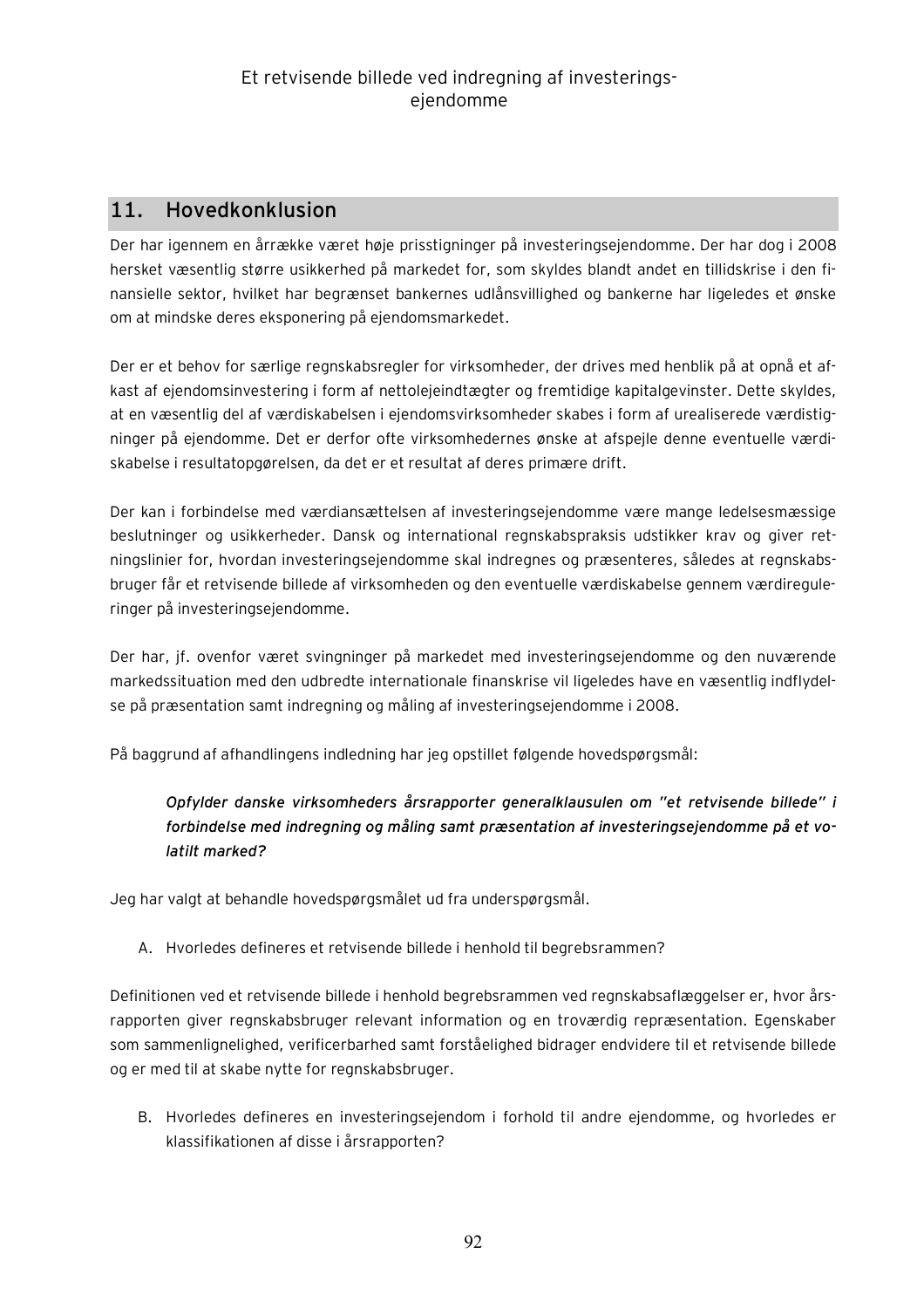Investeringsejendomme defineres som ejendomme som besiddes for at opnå lejeindtægter, kapitalgevinst eller begge dele.

Det er således ejendomme med henblik på udlejning og ikke ejendomme som anvendes som en del af virksomhedens produktion eller som en del af virksomhedens sædvanlige forretning. Investeringsejendomme genererer således pengestrømme stort set uafhængigt af virksomhedens andre aktiver.

Selve vurderingen om en ejendom opfylder kriterierne for indregning som en investeringsejendom beror på skøn. Virksomheden udarbejder kriterier, som sikrer ensartede klassifikationer.

C. Hvorledes er dansk regnskabspraksis samt international praksis for indregning og måling samt præsentation af investeringsejendomme i årsrapporter?

Der er ikke væsentlige forskelle på indregning og måling efter dansk og international praksis ved indregning og måling af investeringsejendomme.

Førstegangsindregning skal ske til kostpris i begge regnskabspraksis, ved måling efter første indregning er der valgfrihed mellem kostpris- og dagsværdimodellen ved IAS 40, hvor der efter ÅRL er det et krav, at investeringaktiviteten er virksomhedens hovedaktivitet. Nettoreguleringer til dagsværdi skal indregnes i de frie reserver fra 1. september 2008, hvor de herop til bindes på egenkapitalen.

Der er ved begge praksis en række oplysningskrav, som skal overholdes. Oplysningskravene omhandler hovedsagligt informationer vedrørende værdiansættelsen af investeringsejendomme. Alle danske virksomheder skal indarbejde en ledelsesberetning i deres årsrapport, som blandt andet skal indeholde oplysninger om væsentlige forhold og usikkerheder i årsrapporten. IAS 1 giver retningsliner til præsentation af årsrapporten og indeholder ligeledes krav til oplysninger vedrørende de primære forudsætninger og andre primære kilder til skønsmæssig usikkerhed.

D. Hvorledes opgøres henholdsvis kostpris samt dagsværdi for investeringsejendomme og hvilke udfordringer samt fordele og ulemper er der ved målemetoderne?

Kostprisen opgøres som kostprisen for grund og bygning samt omkostninger, som er direkte tilknyttet til anskaffelsen samt andre omkostninger, der kan henføres til erhvervelsen. Kostprisen forøges efterfølgende med forbedringer foretaget på ejendomme. Ved indregning til kostprismetoden skal herefter fratrækkes systematiske afskrivninger og eventuelt nedskrivninger. Der er således ikke mange variabler ved måling til og giver ikke mange udfordringer for regnskabsudsteder.

Den bedste måde at fastsætte en dagsværdi, er sammenlignelige handler, som er gennemført nyligt, da målingen skal være på markedsforhold. Dette kan give problemer i praksis, hvorfor dagsværdien således kan opgøres ved den afkastbaserede metode samt DCF-metoden.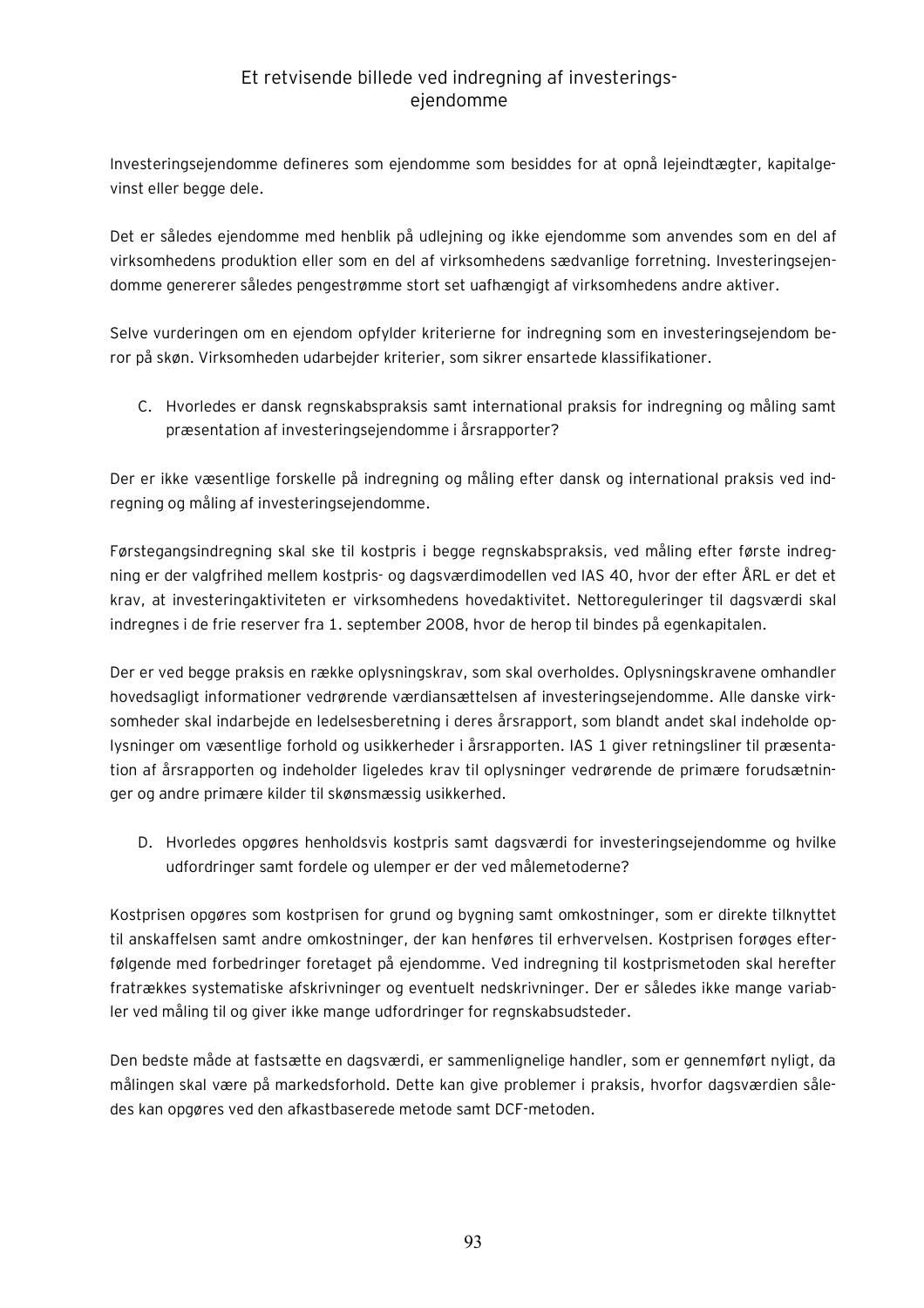Dagsværdien, der opgøres efter den afkastbaserede metode, opgøres på basis af ejendommens driftsafkast og et kontant afkastkrav. Fordelen ved afkastmetoden er, at den er let at bruge, Ulempen ved metoden er, at den er meget statisk og ikke tager hensyn til fremtiden ved værdiansættelse af ejendomme. Der er dog usikkerheder og udfordringer i forbindelse med opgørelsen af afkastkrav.

Dagsværdien kan ligeledes opgøres efter DCF-metoden, som er på basis af de forventede fremtidige frie pengestrømme fra ejendommens drift tilbagediskonteret med investors nominelle diskonteringsfaktor. Tilbagediskonteringsfaktoren tager hensyn til inflation og risici og er således en mere dynamisk model i forhold til den afkastbaserede. Det vurderes således, at DCF vil skabe det mest retvisende billede af værdien på ejendommen, da den giver mulighed for at opstille flere fremtidsscenarier og parametre. Der er dog også ulemper i form af usikkerhedsfaktorer, eksempelvis i form af ledelsesvurderinger og stiller store krav til kompetencerne hos ledelsen.

E. Hvor stor grad af volatilitet eksisterer på ejendomsmarkedet?

Der vurderes at være en høj grad af markedsvolatilitet på ejendomsmarkedet set over en årrække. Ejendomsmarkedet i 2008 vurderes ikke længere at være så aktivt som blot tilbage i 2005. Markedet har i 2007 og 2008 været påvirket af den internationale finanskrise, hvilken har fået bankerne til at formindske deres eksponering på ejendomsmarkedet.

F. Hvilken model til måling af investeringejendomme vil bidrage mest til "et retvisende billede" i et volatilt marked?

Det vurderes, at anvendelse af dagsværdimodellen for investeringsejendomme er mest relevant for regnskabslæsere end kostprismodellen. Uanset hvilken metode der er valgt, skal årsrapporten leve op til et retvisende billede, der kan dog være forskel på årsrapportens anvendelighed i forhold til beslutningsopgaverne.

Pålideligheden af dagsværdien er væsentlig lavere end kostprisen, da værdiansættelsen af dagsværdien ofte foretages efter en "marked til model" metode, som ofte er meget afhængig af ledelsesvurderinger. Relevans frem for pålideligheden har været en tendens inden for regnskabsteori de seneste år. Dog vurderes det, da dagsværdi ikke er et entydigt begreb, at der er behov for yderligere oplysninger i årsrapporten for at tilføre regnskabslæsere mest mulig information.

G. Har ændringen til bindingsreglerne i ÅRL § 38 nogen indflydelse på det retvisende billede i årsrapporten?

Det vurderes at ændringen i bindingsreglen i ÅRL § 38 kan friste ledelsen til større udbytteudlodninger på baggrund af den øgede værdi i de frie reserver, da de urealiserede værdireguleringer på investeringsejendomme herefter som udgangspunkt kan udloddes som udbytte. Ændringen vurderes derfor at forringe gennemsigtigheden og hermed et retvisende billede for regnskabslæser i forhold til ressourceallokering, dette vurderes især gældende ved et volatlit marked.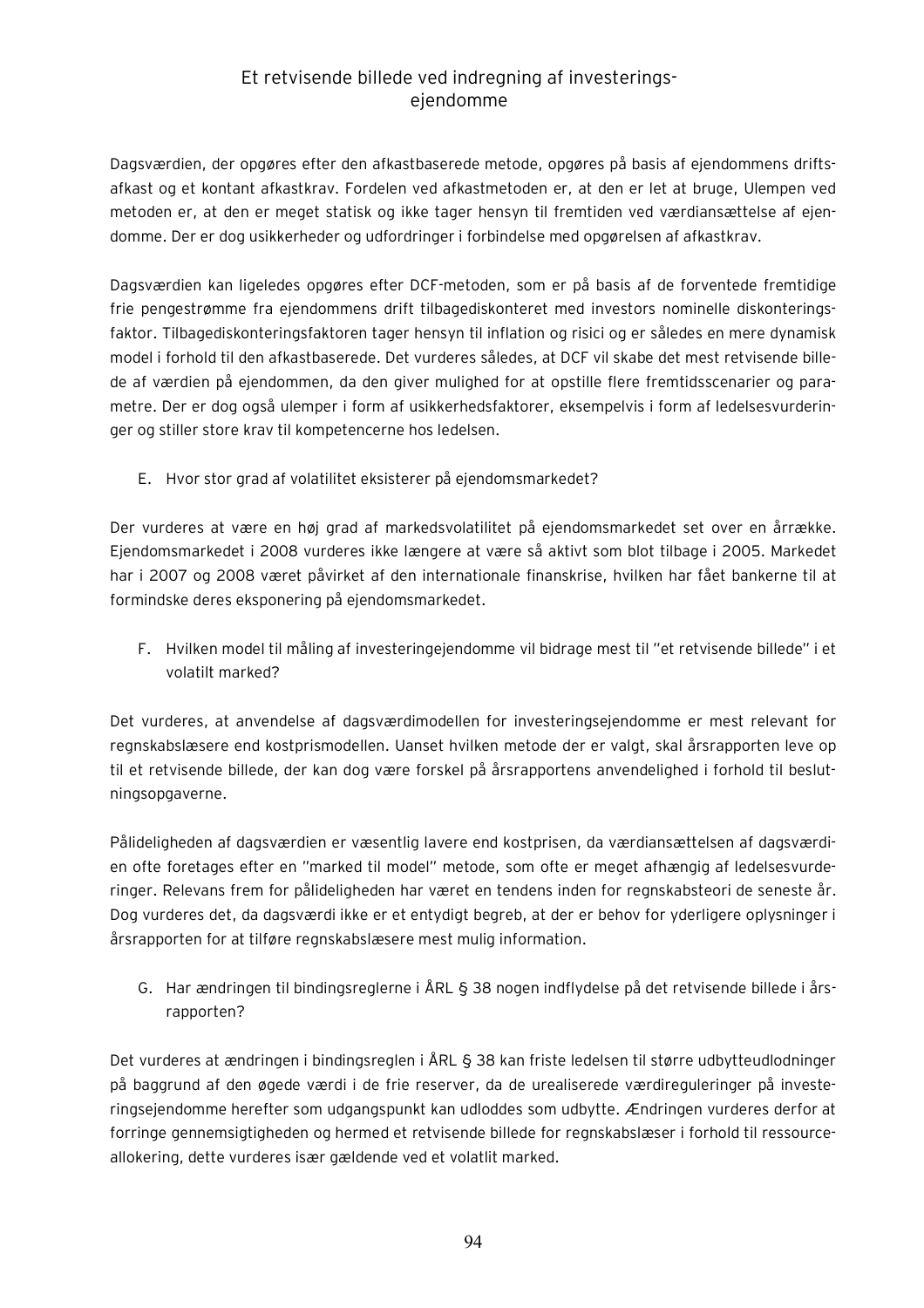H. Vurderes oplysningerne i udvalgte danske årsrapporter tilstrækkelige til opfyldelse af et retvisende billede i forbindelse med indregning og måling samt præsentation af investeringsejendomme?

Det er min vurdering at oplysningsniveauet Nordicom A/S 2007 og Tower Group A/S 2007/08 er tilstrækkeligt til at afdække oplysningskravene i IAS 1 og IAS 40 samt ledelsesberetningen i ÅRL. Det vurderes dog at der er behov for forbedringer for at øge informationsværdien for regnskabslæser. Det vurderes at årsrapporten for Victor International A/S 2007 ikke overholder de lovkrav og specifikationer som er angivet i IFRS og ÅRL i forbindelse med ledelsesberetningen.

Årsrapporterne for Nordicom A/S og Tower Group A/S vurderes at have en middel prognoseværdi. Der er i årsrapporten indarbejdet rigtig mange brugbare oplysninger, dog vurderer jeg at der er behov for yderligere oplysninger for at regnskabslæser kan udarbejde sine egne prognoser og efterprøve værdien i årsrapporten, og således vurdere et retvisende billede. Årsrapporten for Victor International vurderes ikke at have nogen progonoseværdi for regnskabslæser, da der ikke er tilstrækkelige oplysninger til regnskabsbrugernes egne værdiansættelse af ejendommene. Der er ligeledes ikke medtaget beskrivelser om eventuelle usikkerheder eller markedets udvikling, det er derfor svært for regnskabsbruger at vurdere, hvilke forhold ledelsen har taget i betragtning ved angivelse af deres estimerede dagsværdi.

Generelt savner jeg flere beskrivelser af foretagne ledelsesvurderinger og beskrivelser af usikkerhedsfaktorer ved værdiansættelsen. Omfanget af følsomhedsanalyser kunne ligeledes forbedres.

Jeg vurderer, at Nordicom A/S' "buffereffekt" ved at vurdere højafkastejendomme til et forsigtigt markedsafkast, ikke er i overensstemmelse med IFRS. Jeg vurderer ikke dette bidrager til et retvisende billede af selskabets ejendomme.

Jeg vurderer endvidere, at Tower Groups A/S' præsentation af deres dagsværdireguleringer på ejendomme bidrager til et retvisende billede, da de fortsat har specificeret nettoopskrivningerne fra de øvrige frie reserver. Dette vil ligeledes være et fornuftigt tiltag i Nordicom A/S' årsrapport for 2008.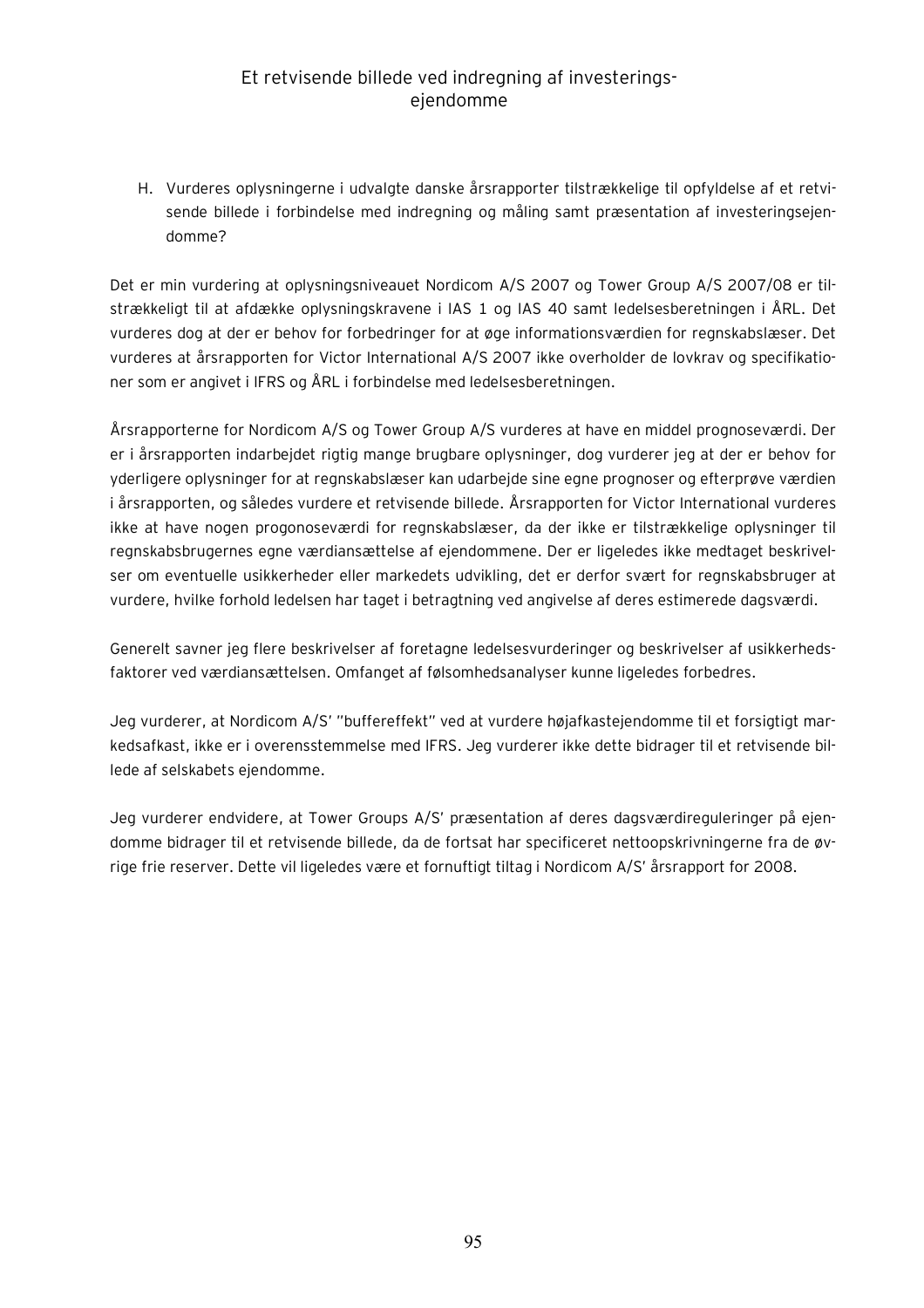# **12. Kildefortegnelse**

#### **Bøger**

- · Jan Fedders & Henrik Steffensen, "Årsrapport efter internationale regnskabsstandarder fra dansk praksis til IFRS", 3. udgave, forlaget Thomson.
- · Ib Andersen, "Den skinbarlige virkelighed om valg af samfundsvidenskabelige metoder", 2. udgave, Samfundslitteratur.
- · Jens O. Elling, "Finansiel Rapportering teori og regulering" 1. udgave, Gjellerup.
- · Jens O. Elling & Ole Sørensen, "Regnskabsanalyse og Værdiansættelse en praktisk tilgang", 2. udgave, Gjellerup.
- · KPMG, Dansk Regnskabspraksis 2004.
- · H.P. Hansen, "Eksamensteknik Målrettet koncentreret effektiv", 1. udgave/1. oplag, København
- · Craig Deegang, Jeffery Unerman, Stephen A. Zeff, Thomas F. Keller "Financial Accounting Theory"

### **Årsrapporter**

- · Årsrapport Victor International A/S 2007
- · Årsrapport Nordicom A/S 2007
- · Årsrapport Tower Group A/S 2007/08

#### **Hjemmesider**

- · [www.fsr.dk](http://www.fsr.dk)
- · [www.ft.dk](http://www.ft.dk)
- · [www.d-e-b.dk](http://www.d-e-b.dk)
- · [www.sadolin-albaek.dk](http://www.sadolin-albaek.dk)
- · [www.boersen.dk](http://www.boersen.dk)
- · [www.erhvervsbladet.dk](http://www.erhvervsbladet.dk)
- · [www.erhvervejendom.dk](http://www.erhvervejendom.dk)
- · [www.danskebank.dk](http://www.danskebank.dk)
- · [www.pwc.dk](http://www.pwc.dk)
- · [www.datea.dk](http://www.datea.dk)
- · [www.fondraadet.dk](http://www.fondraadet.dk)
- · [www.iasb.org](http://www.iasb.org)
- · [www.investopedia.com](http://www.investopedia.com)

#### **Love, standarder mv.**

- $\bullet$  IAS 1
- $\bullet$  IAS 40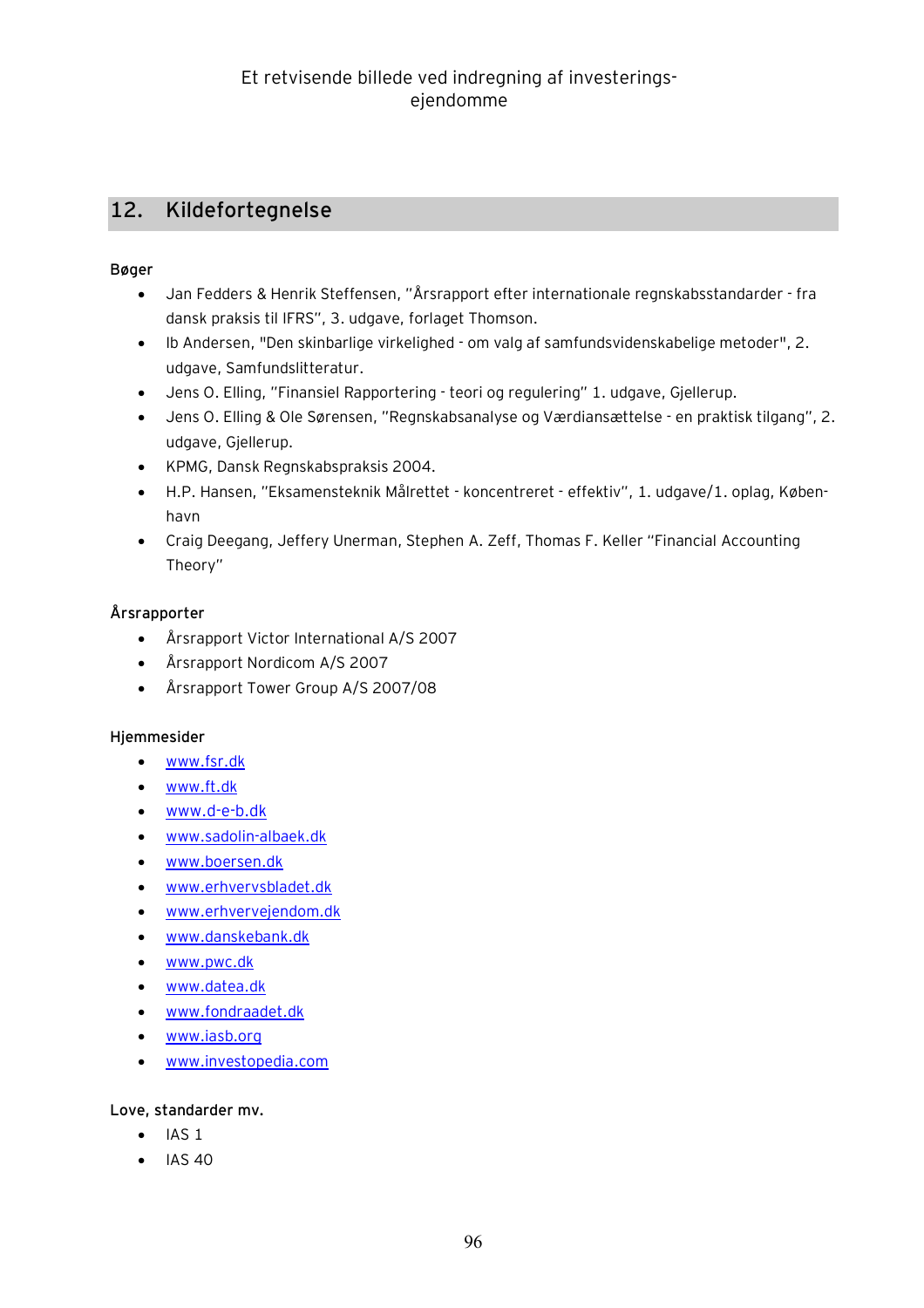- · IAS 16
- $\bullet$  IAS 2
- · Årsregnskabsloven § 38
- · Årsregnskabsloven § 53
- · Årsregnskabsloven § 99
- · Årsregnskabsloven § 107b
- · Regnskabsvejledning § 16

#### **Publikationer og andet materiale**

- · KPMG "Investeringsejendomme"
- · Sadolin og Albæk Newsletter oktober 2008´
- · Sadolin og Albæk Newsletter juni 2008
- · Fagligt notat om den statsautoriserede revisors arbejde i forbindelse med værdiansættelse af virksomheder og virksomhedsandele, FSR.
- · Grant Thornton Beskrivelse af risikostyring og kontrolsystemer relateret til regnskabsaflæggelsen
- · Ernst & Young International Gaap 2008
- · Ernst & Young IFRS i praksis 2008
- · Revision og regnskabsvæsen nr. 12 december 2008